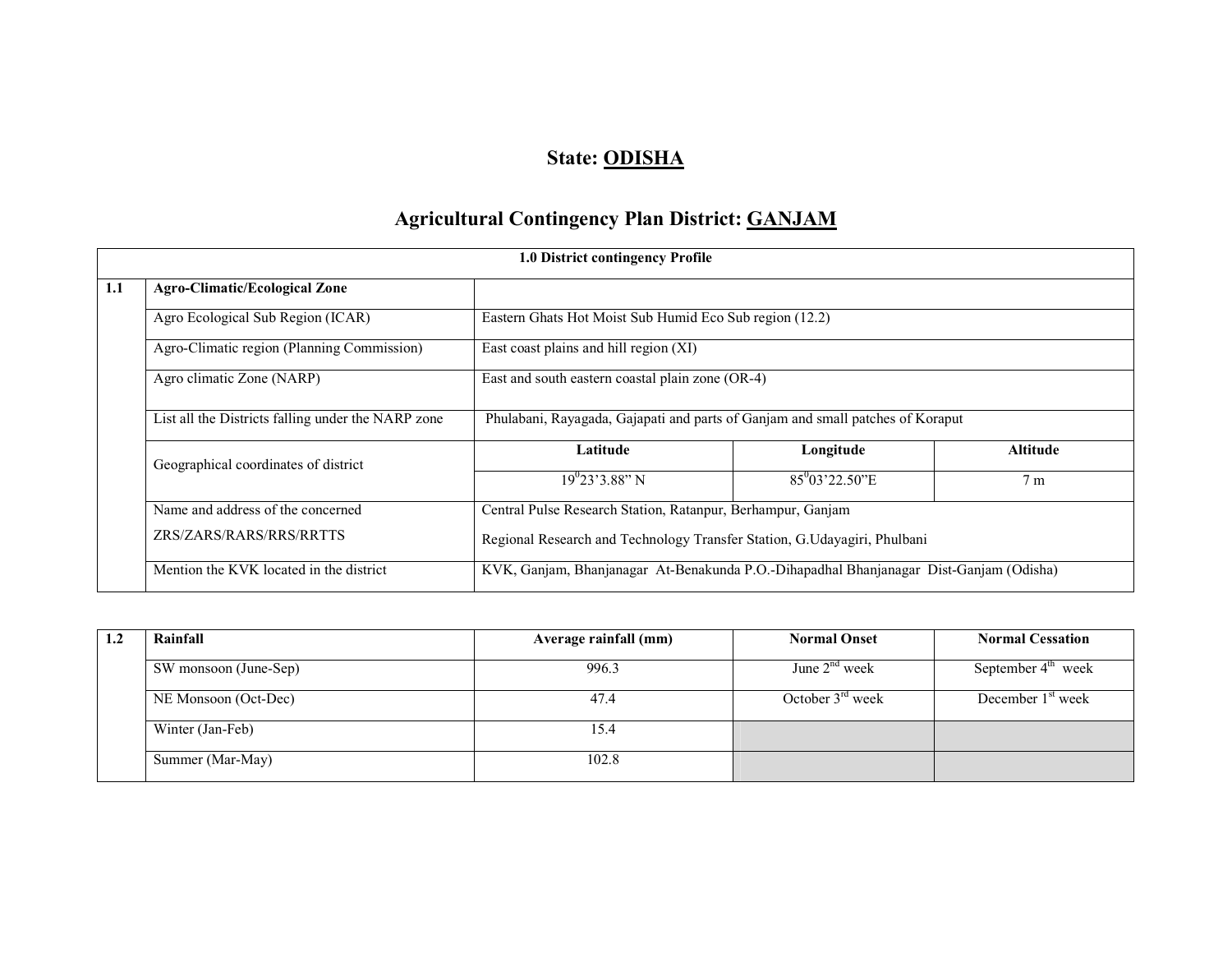| 1.3 | Land use pattern<br>of the district<br>(Latest Statistics) | Geographic<br>Area | <b>Forest Area</b> | Land under<br>non-<br>agricultural<br>use | Permanent<br><b>pastures</b> | <b>Cultivable</b><br>wasteland | Land under<br>Misc. tree<br>crops and<br>groves | <b>Barren</b> and<br>uncultivable<br>land | ∕urrent<br>fallows | Other<br>fallows |
|-----|------------------------------------------------------------|--------------------|--------------------|-------------------------------------------|------------------------------|--------------------------------|-------------------------------------------------|-------------------------------------------|--------------------|------------------|
|     |                                                            |                    |                    |                                           |                              |                                |                                                 |                                           |                    |                  |
|     | Area $('000 ha)$                                           | 82                 |                    | 41                                        | 20                           |                                | $\sim$<br>∠∠                                    | 20                                        | 26                 |                  |

Source: Orissa Agriculture Statistics, 2008-09, Directorate of Agriculture and Food Production, Orissa, Bhubaneswar

| 1.4 | <b>Major Soils</b>            | Area ('000ha) | Percent $(\% )$ of total |
|-----|-------------------------------|---------------|--------------------------|
|     | Coastal Alluvial command and  | 164           | 22 <sub>1</sub>          |
|     | Rainfed Laterite soils        | 134           | 18.4                     |
|     | Black soils                   | 43            | 5.9                      |
|     | Coastal Alluvial Saline soils | 26            | 3.6                      |
|     | Red soils                     | 359           | 49.4                     |
|     | Others (specify):             |               |                          |

#### Source: Annual Report KVK, Ganjam, 2008-09

| 1.5 | <b>Agricultural land use</b> | Area $(900 \text{ ha})$ | Cropping intensity % |
|-----|------------------------------|-------------------------|----------------------|
|     | Net sown area                | 380                     |                      |
|     | Area sown more than once     | 306                     | 181%                 |
|     | Gross cropped area           | 686                     |                      |

### Source: Orissa Agriculture Statistics, 2008-09: Directorate of Agriculture and Food Production, Orissa, Bhubaneswar

| 1.6 | <b>IRRIGATION</b>            | Area ('000ha) |               |       |  |  |
|-----|------------------------------|---------------|---------------|-------|--|--|
|     | Net irrigated area           | 242.4         |               |       |  |  |
|     | Gross irrigated area         | 297.5         |               |       |  |  |
|     | Rain-fed area                | 164.0         |               |       |  |  |
|     | <b>Sources of Irrigation</b> | <b>Number</b> | Area ('000ha) | %Area |  |  |
|     | Canals                       | 252           | 256.8         | 69.6  |  |  |
|     | Tanks                        | 258           | 2.2           | 0.6   |  |  |
|     | Open wells                   | 1538          | 0.2           | 0.1   |  |  |
|     | Bore wells                   | 357           | 5.3           | 1.4   |  |  |
|     | Lift irrigation              | 357           | 43.8          | 11.9  |  |  |
|     | Other sources                | 5357          | 60.5          | 16.4  |  |  |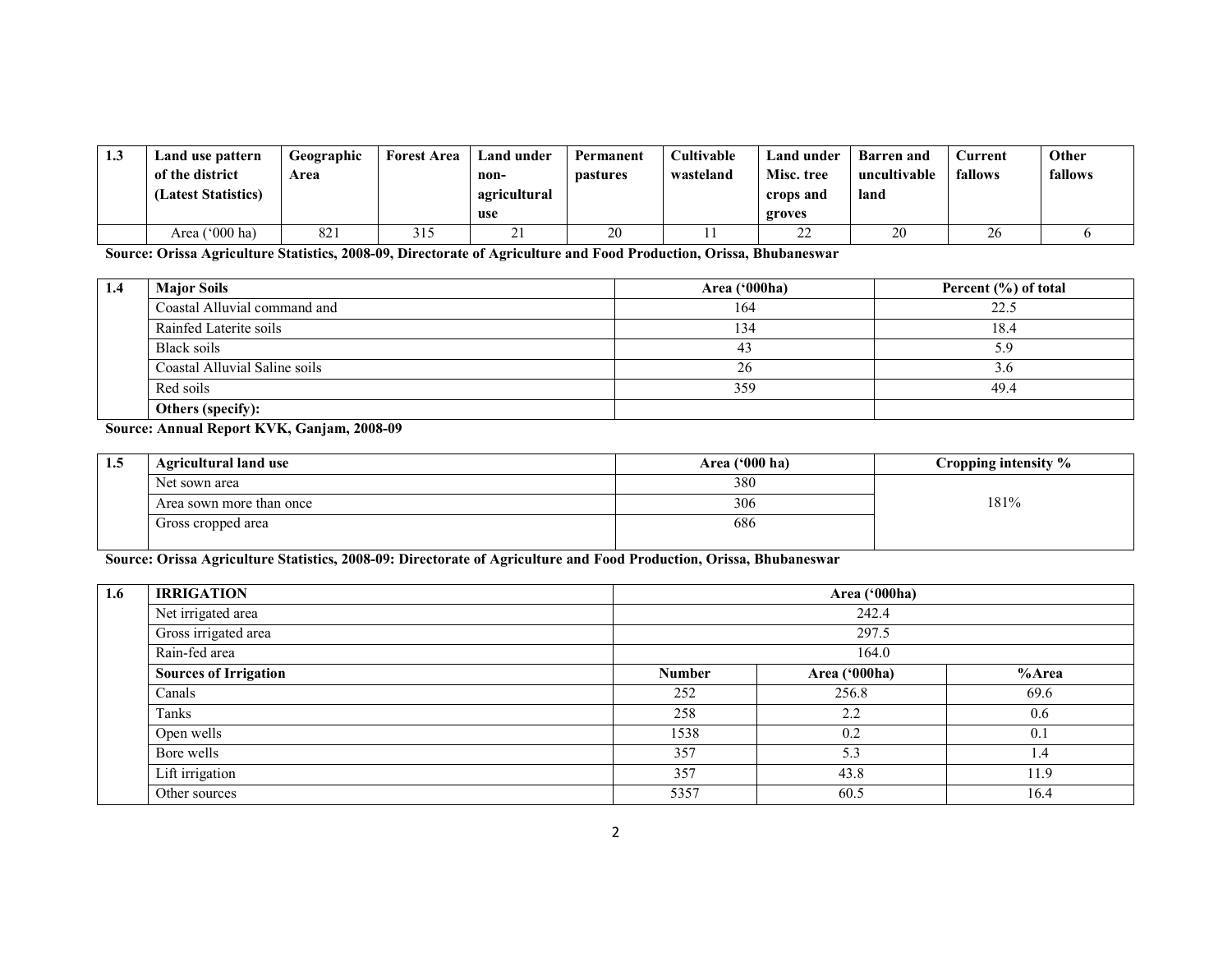| Total                            | 8119                 | 368.8  | 99.9                    |
|----------------------------------|----------------------|--------|-------------------------|
| Pump sets                        |                      |        |                         |
| Micro-irrigation                 |                      |        |                         |
| Groundwater availability and use | <b>No. of Blocks</b> | % area | <b>Quality of water</b> |
| Over expired                     |                      |        |                         |
| Critical                         |                      |        |                         |
| Semi-critical                    |                      |        |                         |
| Safe                             |                      |        |                         |
| Waste water availability and use |                      |        |                         |

Source: Orissa Agriculture Statistics, 2008-09, Directorate of Agriculture and Food Production, Orissa, Bhubaneswar

#### 1.7 Area under Major Field Crops and Horticulture (as per latest figures)

| S.No | Major field crops |                          | Area ('000 ha)           |              |                          |                          |              |                          |                    |
|------|-------------------|--------------------------|--------------------------|--------------|--------------------------|--------------------------|--------------|--------------------------|--------------------|
|      | cultivated        |                          | <b>Kharif</b>            |              |                          | Rabi                     |              |                          |                    |
|      |                   | <b>Irrigated</b>         | Rainfed                  | <b>Total</b> | <b>Irrigated</b>         | Rainfed                  | <b>Total</b> | <b>Summer</b>            | <b>Grand</b> total |
|      | Rice              | 196.9                    | 78.8                     | 275.8        | 0.1                      | $\overline{\phantom{a}}$ | -            | -                        | 275.9              |
|      | Groundnut         | $\overline{\phantom{0}}$ | 8.3                      | 8.3          | 14.5                     | $\overline{\phantom{a}}$ | 14.5         |                          | 22.8               |
|      | Sesamum           | 2.1                      | $\overline{\phantom{a}}$ | 18.7         | 0.1                      | 9.8                      | 10.9         | $\overline{\phantom{a}}$ | 29.6               |
|      | Greengram         | 2.2                      | 1.6                      | 3.9          | 0.1                      | 118.1                    | 118.2        | $\overline{\phantom{0}}$ | 122.1              |
|      | Blackgram         | 2.2                      | 17.5                     | 19.7         | 0.1                      | 28.9                     | 28.9         | $\sim$                   | 48.7               |
|      | Ragi              | 15.6                     | 26.3                     | 41.8         | 1.9                      | $\overline{\phantom{0}}$ | 1.9          | $\overline{\phantom{0}}$ | 43.7               |
|      | Arhar             |                          | 13.5                     | 13.5         | $\overline{\phantom{a}}$ | $\overline{\phantom{a}}$ | -            | $\overline{\phantom{0}}$ | 13.5               |
|      | Kulthi            | $\overline{\phantom{a}}$ | $\overline{\phantom{0}}$ | -            | $\overline{\phantom{a}}$ | 10.5                     | 10.5         | $\overline{\phantom{0}}$ | 10.5               |

Source: Orissa Agriculture Statistics, 2008-09, Directorate of Agriculture and Food Production, Orissa, Bhubaneswar

| Horticultural crops – fruits | Total Area ('000 ha) |
|------------------------------|----------------------|
| Mango                        | 9.2                  |
| Guava                        | 0.2                  |
| Cashew                       | $\cdot$ .0           |
| Papaya                       | 0.1                  |
| Pineapple                    | 0.04                 |
| Banana                       |                      |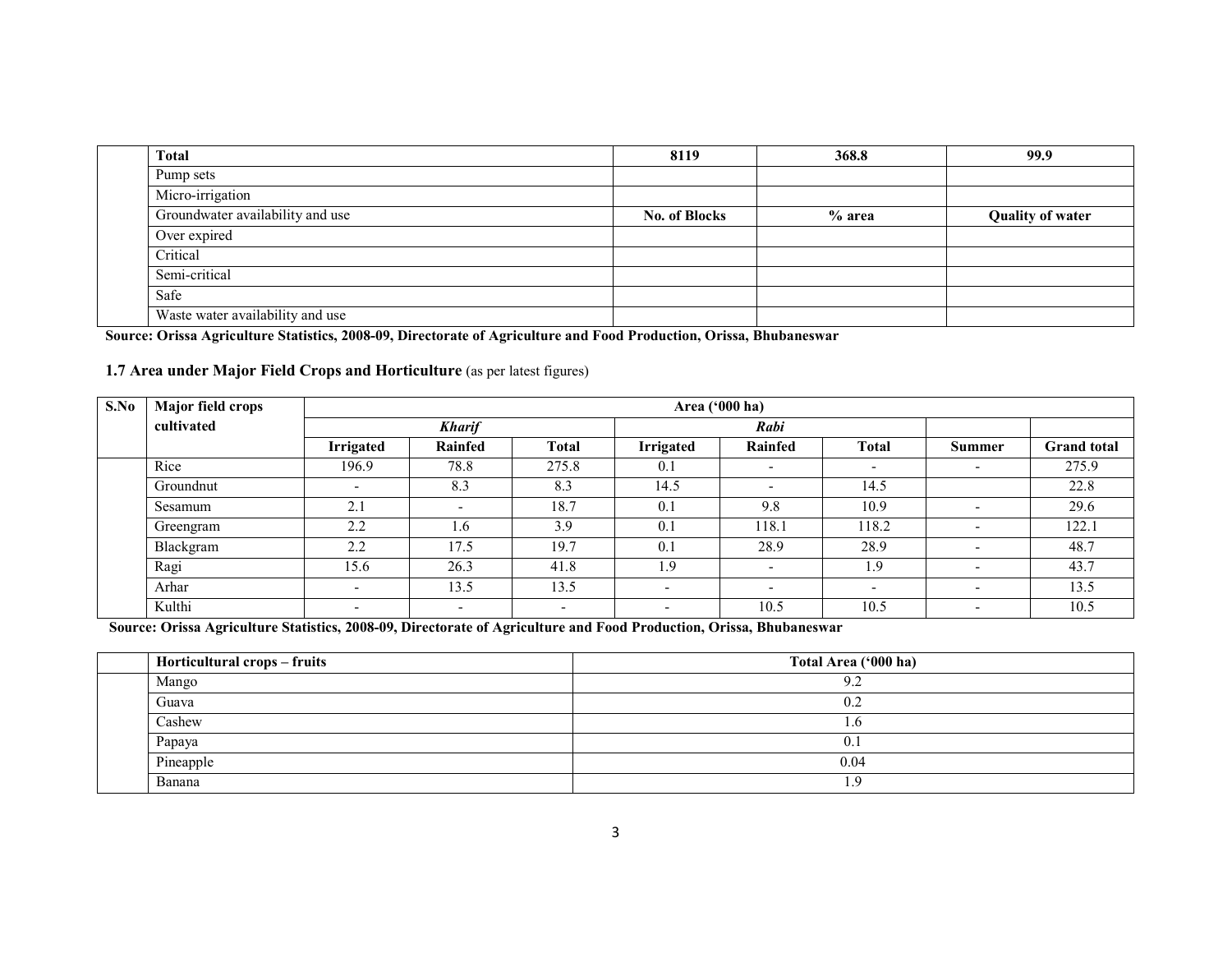| Citrus                              | 2.7               |
|-------------------------------------|-------------------|
| Horticultural crops - Vegetables    | <b>Total Area</b> |
| Potato                              | 0.1               |
| Onion                               | 0.8               |
| Sweet potato                        | 8.7               |
| Other vegetables                    | 37.2              |
| Chilli                              | 4.3               |
| <b>Medicinal and Aromatic crops</b> | <b>Total Area</b> |
| Safed Musli, Patala                 |                   |
| Garuds, Neem                        |                   |
| Karanj, Brahmi etc.                 |                   |
| <b>Plantation crops</b>             | <b>Total Area</b> |
| Coconut                             | 7.54              |
| <b>Fodder crops</b>                 | <b>Total Area</b> |
| Bajra, Guar                         | 0.01              |
| Berseem                             | 0.03              |
| Co-3, Co-4, Guinea, para grass      | 0.01072           |
| <b>Total Fodder Crop area</b>       | 0.05              |
| <b>Grazing Land</b>                 | 18.29             |

Source: Orissa Agriculture Statistics, 2008-09, Directorate of Agriculture and Food Production, Orissa, Bhubaneswar

| 1.8 | Livestock              | Male $(900)$ | Female ('000) | <b>Total ('000)</b>      |
|-----|------------------------|--------------|---------------|--------------------------|
|     | Cattle                 |              |               | 837.2                    |
|     | Buffaloes total        |              |               | 965.6                    |
|     | Commercial dairy farms |              |               | $\overline{\phantom{0}}$ |
|     | Goat                   |              |               | 216.1                    |
|     | Sheep                  |              |               | 142.6                    |
|     | Others (pig)           |              |               | 9.9                      |
| 1.9 | Poultry                |              |               | 615.03                   |
|     | Commercial             |              |               | 401.3                    |
|     | Backyard               |              |               | 213.8                    |

Source: District Statistical Handbook Ganjam, 2007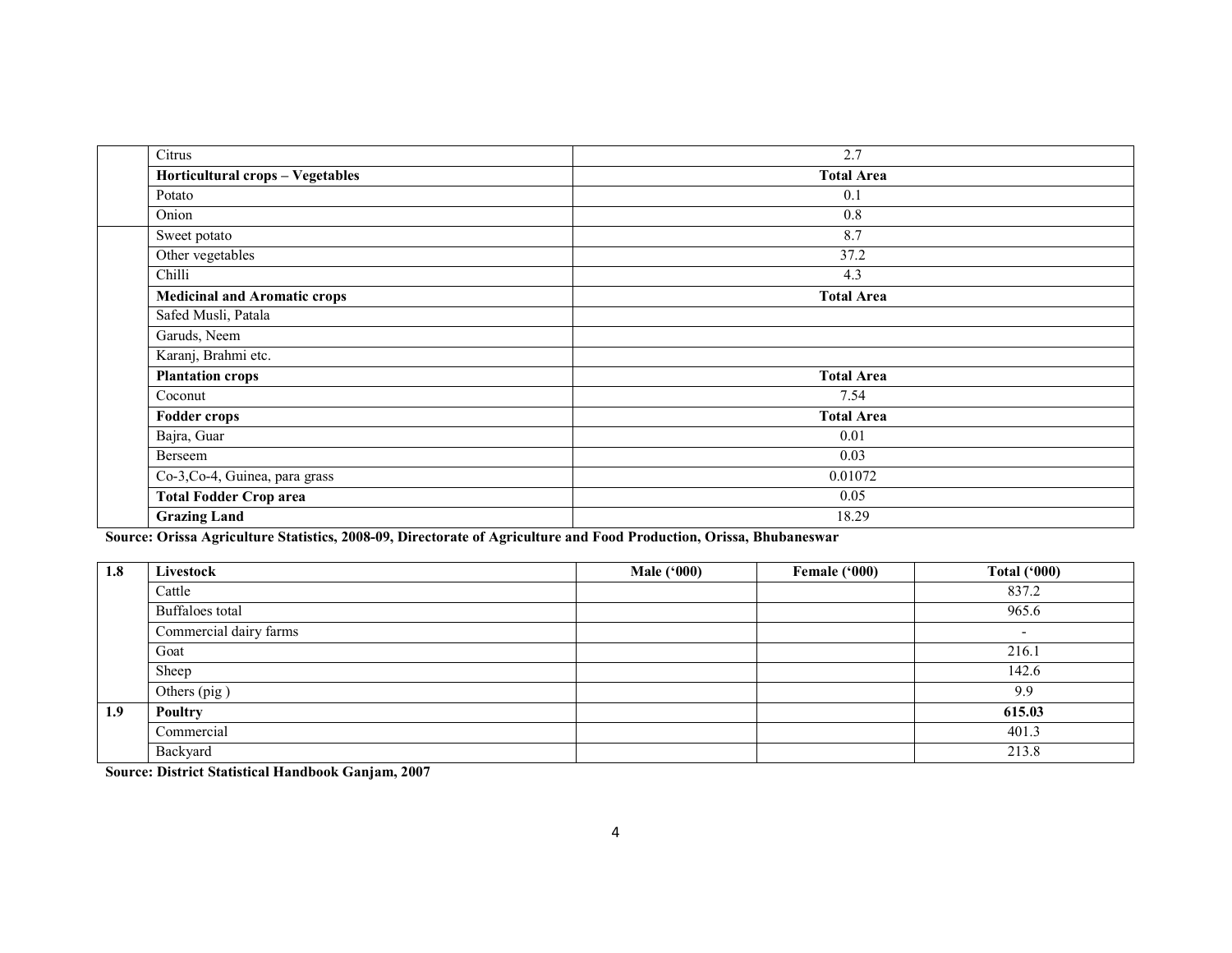| 1.10 | <b>Inland Fisheries</b> | Area $(900)$ ha)<br>Yield (t/ha) |                | <b>Production ('000 tonnes)</b> |
|------|-------------------------|----------------------------------|----------------|---------------------------------|
|      | Brackish water          |                                  | $\mathsf{U}$ . |                                 |
|      | Fresh water             |                                  |                | Z4. I                           |
|      | Others (marine)         | 60 km coast line                 |                | $0.\delta$                      |

Source: Annual Report-2008-09; DFO-cum-CEO, FFDA, Ganjam, Berhampur

| 1.11   | production and           |                   | <b>Kharif</b> |                            | Rabi                |                   | <b>Total</b> |  |
|--------|--------------------------|-------------------|---------------|----------------------------|---------------------|-------------------|--------------|--|
|        | productivity of<br>major | <b>Production</b> | Productivity  | Production                 | <b>Productivity</b> | <b>Production</b> | Productivity |  |
|        | crops                    | (*000t)           | (kg/ha)       | (*000t)                    | (kg/ha)             | (900t)            | (kg/ha)      |  |
|        | Paddy                    | 708.0             | 2567          | 0.3                        | 2374                | 708.3             | 2567         |  |
|        | Maize                    | 11.9              | 1348          | 0.6                        | 1561                | 12.6              | 1357         |  |
|        | Greengram                |                   | 447           | 59.7                       | 505                 | 61.4              | 503          |  |
|        | Blackgram                | 8.9               | 453           | 14.7                       | 508                 | 23.7              | 486          |  |
|        | Sugarcane                |                   |               |                            |                     | 226.0             | 76625        |  |
| Others | Groundnut                | 11.8              | 1425          | 28.8                       | 1980                | 40.6              | 1779         |  |
| Others | Ragi                     | 40.6              | 970           | $\bigcap$ 1<br>$\angle$ .1 | 1126                | 42.7              | 977          |  |

Source: Orissa Agriculture Statistics, 2008-09, Directorate of Agriculture and Food Production, Orissa, Bhubaneswar

|        | <b>Horticultural crops</b> |      | <b>Kharif</b> |               | Rabi  |                     | <b>Total</b> |
|--------|----------------------------|------|---------------|---------------|-------|---------------------|--------------|
|        | <b>Brinjal</b>             | 85.8 | 17589         | 16.7          | 2911  | 102.5               | 20500        |
|        | Fomato                     |      |               | 03            | 18000 | 63                  | 18000        |
|        | Cauliflower                |      |               | $\mathcal{L}$ | 25000 | L)                  | 25000        |
|        | Cowpea                     |      |               | <b>، ،</b>    | 4500  | $\sim$ $\sim$<br>,. | 4500         |
| Others |                            |      |               |               |       |                     |              |

Source: Orissa Agriculture Statistics, 2008-09, Directorate of Agriculture and Food Production, Orissa, Bhubaneswar

| 1.12 | Sowing window for 5 major crops | Paddy            | Groundnut        | Blackgram         | Greengram         | Sugarcane        |
|------|---------------------------------|------------------|------------------|-------------------|-------------------|------------------|
|      | Kharif – Rainfed                | June-July        | June-July        | June-July         | June-July         | June-July        |
|      | Kharif – irrigated              | July – Aug       | June-July        | June-July         | June-July         |                  |
|      | Rabi – Rainfed                  |                  |                  | September-October | September-October |                  |
|      | Rabi-irrigated                  | December-January | January-February | January-February  | January-February  | December-January |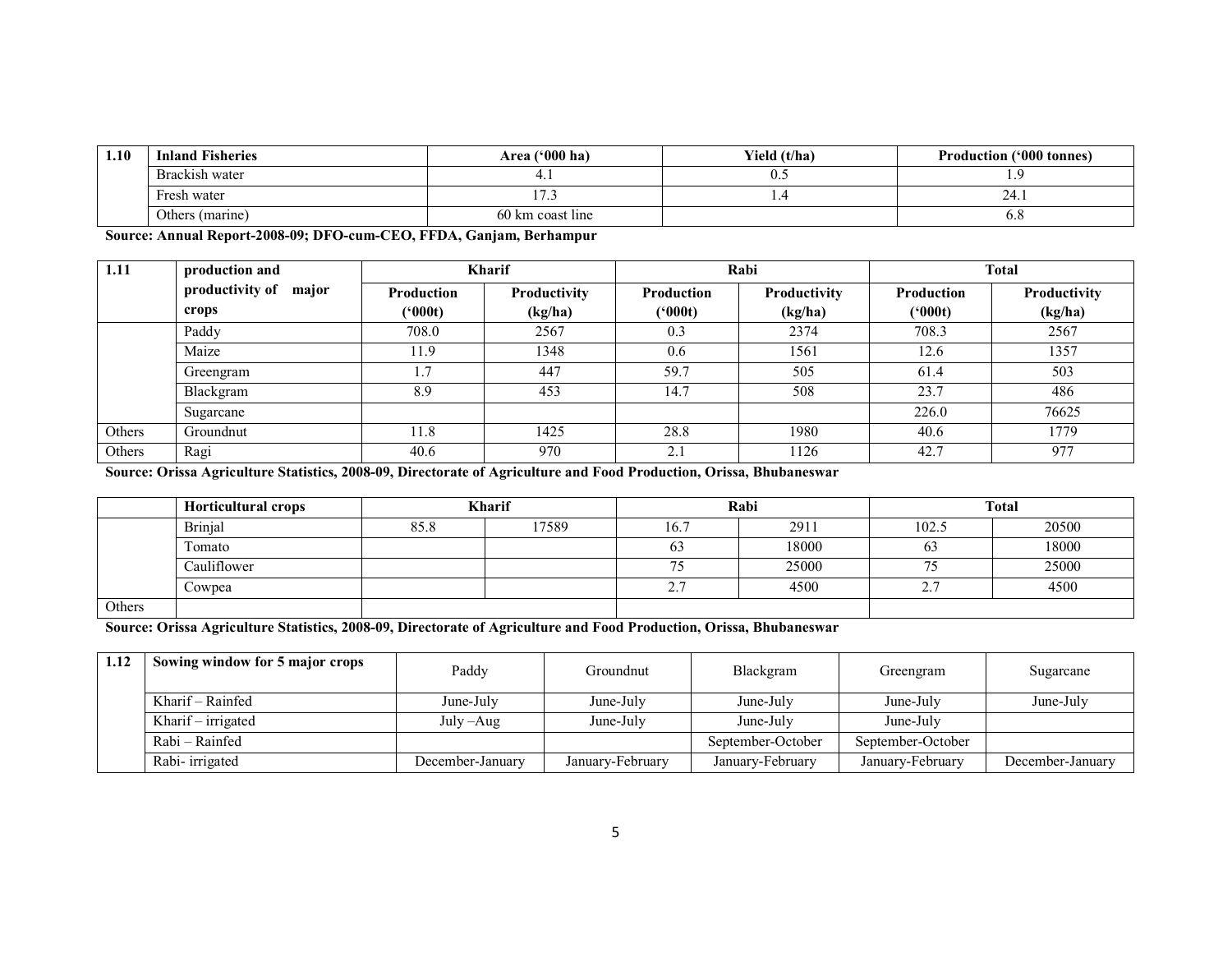| 1.13 | What is the major contingency the district is prone to? (Tick mark) | Regular       | Occasional | <b>None</b> |
|------|---------------------------------------------------------------------|---------------|------------|-------------|
|      | Drought                                                             | $\lambda$     |            |             |
|      | Flood                                                               | $\sqrt{ }$    |            |             |
|      | Cyclone                                                             | $\mathcal{L}$ |            |             |
|      | Hall storm                                                          |               |            |             |
|      | Heat wave                                                           | $\sqrt{ }$    |            |             |
|      | Cold wave                                                           |               |            |             |
|      | Frost                                                               |               |            |             |
|      | Sea water inundation                                                | $\lambda$     |            |             |
|      | Pest and disease (specify) Rice blast                               |               |            |             |

| 1.14 | Include Digital Maps of the district for | Location map of district with in state as Annexure I | <b>Enclosed: Yes</b> |
|------|------------------------------------------|------------------------------------------------------|----------------------|
|      |                                          | Mean annual rainfall as Annexure 2                   | <b>Enclosed: No</b>  |
|      |                                          | Soil map as Annexure 3                               | <b>Enclosed: Yes</b> |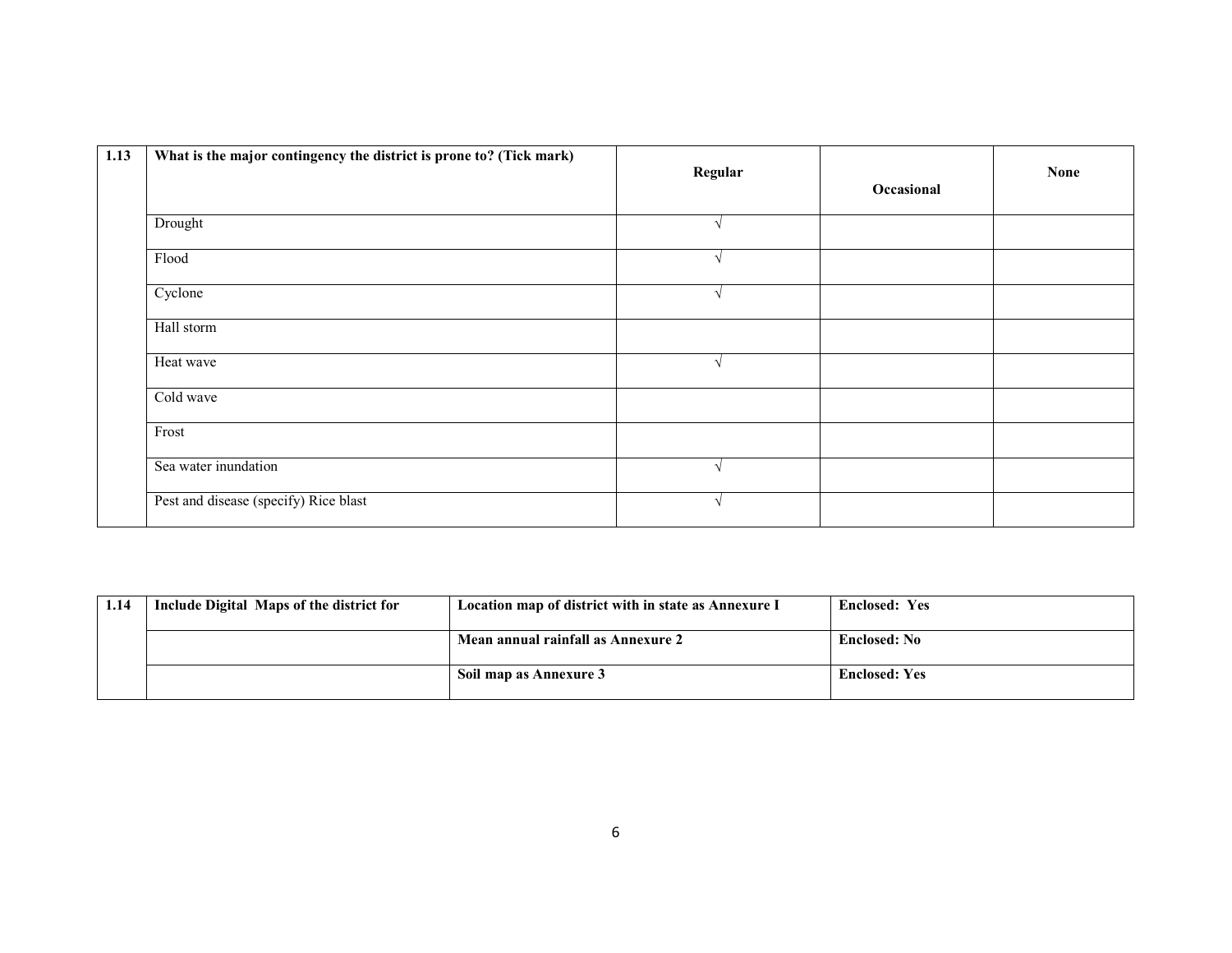### 2.0 Strategise for weather Related contingencies

### 2.1 Drought

### 2.11 Rainfed situation

| Condition                                     |                                                                    |                                          | <b>Suggested contingency measures</b>                                                                                                                                             |                                                                                                                                         |                                                                  |  |  |
|-----------------------------------------------|--------------------------------------------------------------------|------------------------------------------|-----------------------------------------------------------------------------------------------------------------------------------------------------------------------------------|-----------------------------------------------------------------------------------------------------------------------------------------|------------------------------------------------------------------|--|--|
| Early season drought<br>(delayed onset)       | <b>Major farming situation</b>                                     | <b>Normal</b><br>Crop/cropping<br>system | Change in crop/cropping system                                                                                                                                                    | <b>Agronomic measures</b>                                                                                                               | <b>Remarks</b> on<br>implementations                             |  |  |
| Delay by 2 weeks<br>July 1 <sup>st</sup> Week | <b>Upland</b><br>Rainfed alluvial with<br>loamy sand to sandy clay | Paddy                                    | drought tolerant<br>Suitable HYV<br>duration<br>variety: Heera,<br>short<br>Sneha, Pathara                                                                                        | 1. Closer spacing with high seed<br>rate.<br>2. Hoeing, weeding 20 DAS.<br>3. Summer ploughing.                                         | Supply of seeds<br>through ATMA,<br>OSSC, NFSM<br>and NSC.       |  |  |
|                                               | loam soils.                                                        | Greengram<br>Groundnut                   | Sujata, PDM-11, PDM-54, Durga<br>Var. Devi, Smruti, TAG-24                                                                                                                        | mulching<br>in<br>Organic<br>vegetable.<br>4. Ridge $&$ furrow in ground nut.                                                           |                                                                  |  |  |
|                                               |                                                                    | Sesamum                                  | Uma, Nirmala and Prachi                                                                                                                                                           | 5. Inter-culture $\&$ thinning to<br>maintain plant population.                                                                         |                                                                  |  |  |
|                                               |                                                                    | Vegetables                               | (Pusa chetki,<br>Radish<br>Japanese<br>white),<br>okra<br>$(U$ tkal<br>gourav), Brinjal(Utkal<br>tarini),<br>Chilli<br>Cowpea ( <i>Utkal manika</i> ),<br>(Utkal ava, Pusa Jwala) |                                                                                                                                         |                                                                  |  |  |
|                                               | 2. Rainfed red and lateritic<br>sandy loam to clay loam<br>soils.  | Paddy                                    | Suitable HYV<br>drought tolerant<br>short duration<br>variety:<br>Heera,<br>Sneha, Pathara                                                                                        | 1. Complete<br>hoeing, weeding<br>followed by ridging to the base<br>of the crop at 20 DAS for in-<br>situ moisture conservation in     | 1. Supply of seeds<br>ATMA,<br>through<br>OSSC, NFSM and<br>NSC. |  |  |
|                                               |                                                                    | Greengram<br>Groundnut<br>Blackgram      | Sujata, PDM-11, PDM-54, Durga<br>Var. Devi, Smruti, TAG-24<br>Pant U-19 & 30, Ujala, Sarala                                                                                       | vegetable and groundnut crop.<br>2. Conservation of furrow.<br>3. In-situ rain water conservation.<br>4. Organic mulching in vegetable. |                                                                  |  |  |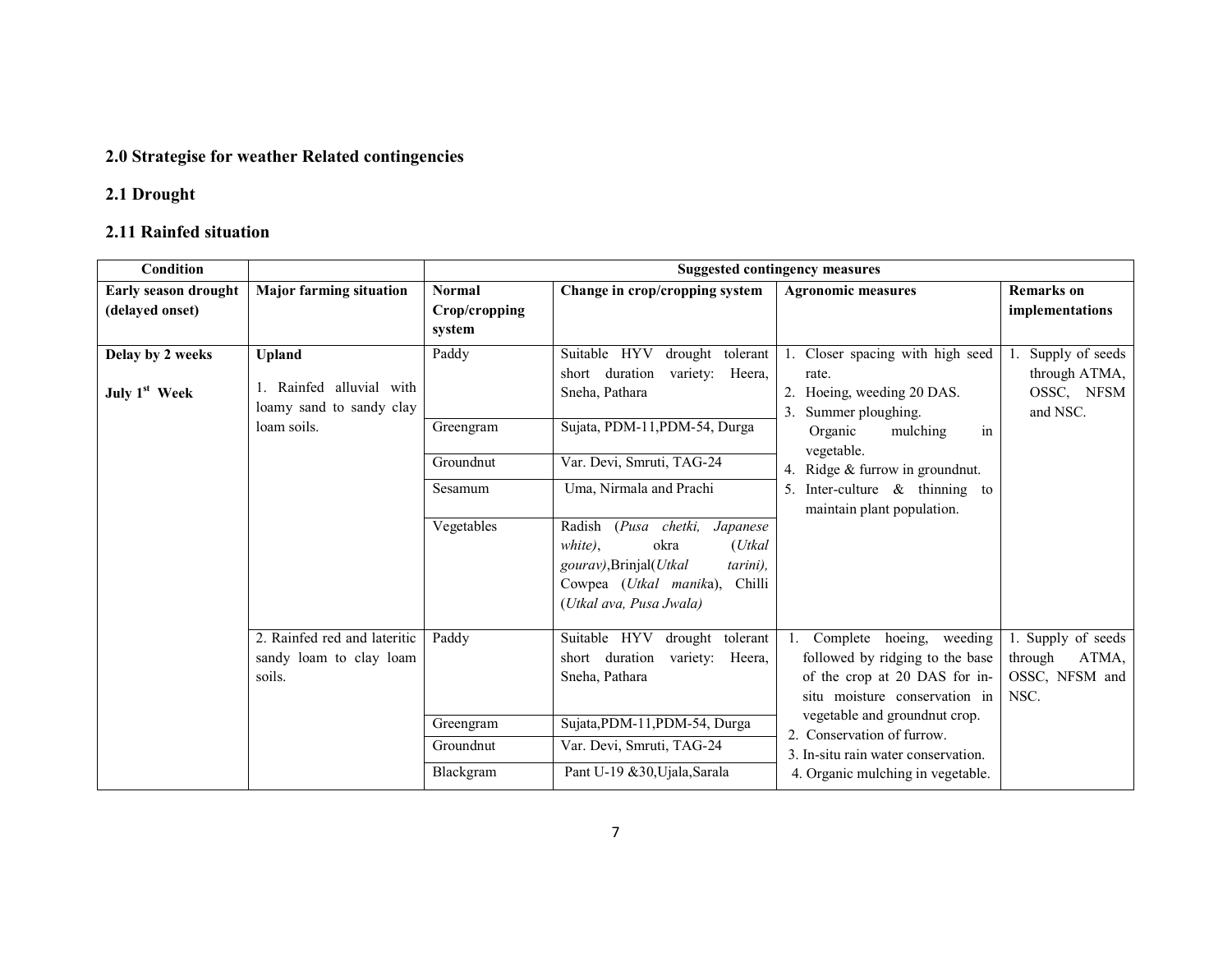| <b>Condition</b>                        |                                                                   |                                                            |                                                                                                                                                                                                                                                                                                                              | <b>Suggested contingency measures</b>                                                                                                                                                     |                                                                  |
|-----------------------------------------|-------------------------------------------------------------------|------------------------------------------------------------|------------------------------------------------------------------------------------------------------------------------------------------------------------------------------------------------------------------------------------------------------------------------------------------------------------------------------|-------------------------------------------------------------------------------------------------------------------------------------------------------------------------------------------|------------------------------------------------------------------|
| Early season drought<br>(delayed onset) | <b>Major farming situation</b>                                    | <b>Normal</b><br>Crop/cropping<br>system                   | Change in crop/cropping system                                                                                                                                                                                                                                                                                               | <b>Agronomic measures</b>                                                                                                                                                                 | <b>Remarks</b> on<br>implementations                             |
|                                         |                                                                   | Horsegram<br>Vegetables                                    | Urmi<br>(Pusa)<br>chetki,<br>Radish<br>Japanese<br>white),<br>okra<br>$(U$ tkal<br>gourav)<br>,Brinjal(Utkal<br>tarini), Cowpea<br>(Utkal manika), Chilli (Utkal ava,<br>Pusa Jwala)                                                                                                                                         |                                                                                                                                                                                           |                                                                  |
|                                         | 3. Rainfed lateritic loamy<br>sand to sandy loam soils.           | Paddy<br>Groundnut<br>Blackgram<br>Horsegram<br>Vegetables | drought tolerant<br>Suitable HYV<br>short duration<br>variety: Heera,<br>Sneha, Pathara<br>Var. Devi, Smruti, TAG-24<br>Pant U-19 &30, Ujala, Sarala<br>Urmi<br>Radish<br>(Pusa chetki,<br>Japanese<br>white), okra (Utkal gourav),<br>Brinjal(Utkal<br>tarini), Cowpea<br>(Utkal manika), Chilli (Utkal ava,<br>Pusa Jwala) | 1. Ridge and furrow method in<br>groundnut.<br>2. Conservation of furrow.<br>3. In-situ rain water conservation.<br>4. Closer row and plant spacing.                                      | 1. Supply of seeds<br>through<br>ATMA,<br>OSSC, NFSM and<br>NSC. |
|                                         | 4. Coastal saline alluvium<br>with sandy loam to clayey<br>soils. | Blackgram<br>Vegetables                                    | Pant U-19 &30, Ujala, Sarala<br>chetki,<br>Radish<br>(Pusa)<br>Japanese<br>okra<br>$(U$ tkal<br>white),<br>gourav)<br>,Brinjal(Utkal<br>tarini), Cowpea<br>(Utkal manika), Chilli (Utkal ava,<br>Pusa Jwala)                                                                                                                 | 1. Top dressing of 25% N<br>after receiving of the rain.<br>2. Remove the pest and disease<br>infected plant from main field.<br>3. spray $2\%$ KCl <sub>2</sub> + B 0.1% to<br>Blackgram | 1. Supply of seeds<br>through<br>ATMA,<br>OSSC, NFSM and<br>NSC. |
|                                         | 5. Coastal saline alluvium<br>mixed black, red and black          | Greengram                                                  | Sujata, PDM-11, PDM-54, Durga                                                                                                                                                                                                                                                                                                | 1. Top dressing of $25%$<br>N after receiving of the rain.                                                                                                                                | 1. Supply of seeds<br>through<br>ATMA,                           |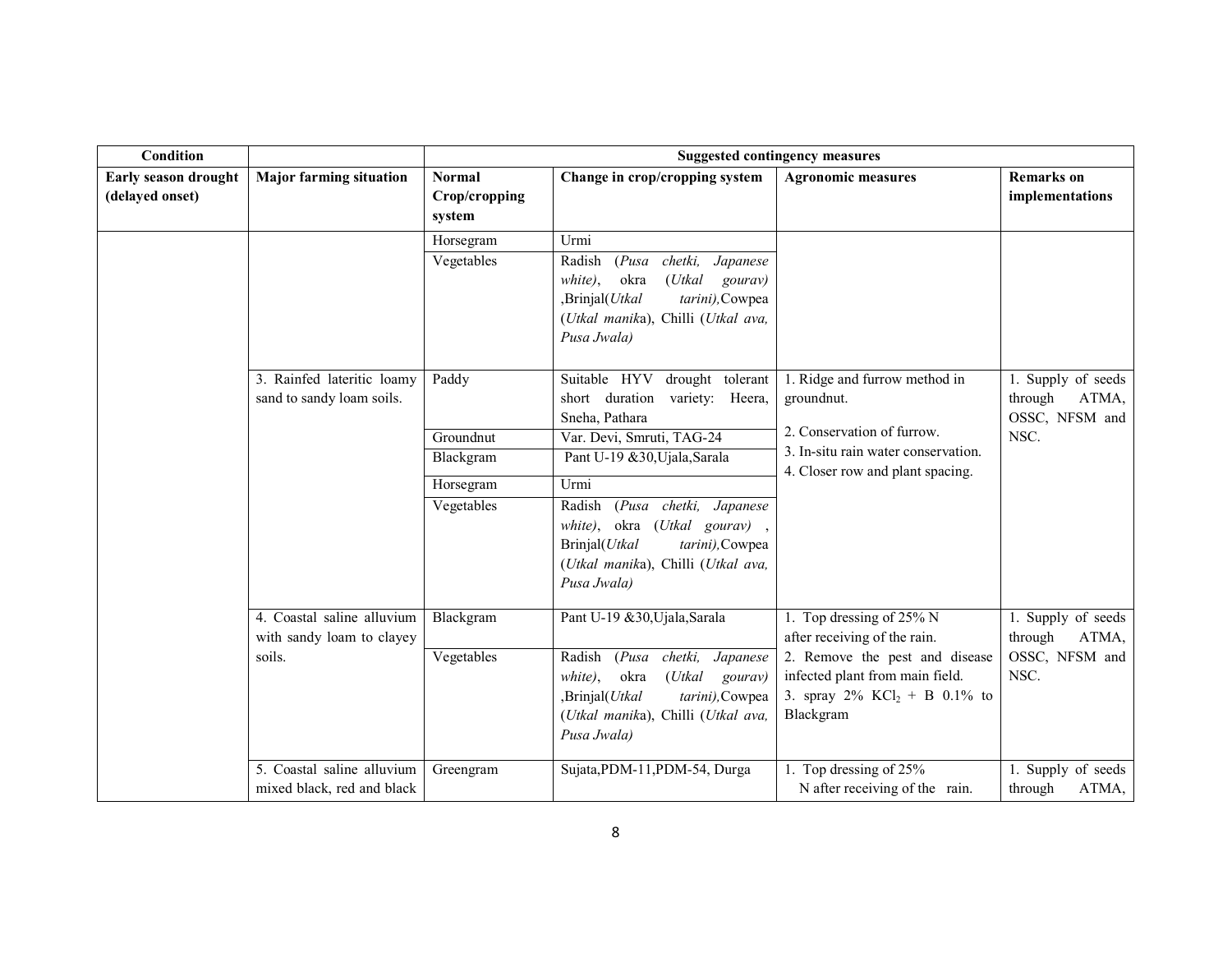| Condition                               |                                                                    |                                |                                                                                                                                                                    | <b>Suggested contingency measures</b>                                                                                                                                                                |                                      |
|-----------------------------------------|--------------------------------------------------------------------|--------------------------------|--------------------------------------------------------------------------------------------------------------------------------------------------------------------|------------------------------------------------------------------------------------------------------------------------------------------------------------------------------------------------------|--------------------------------------|
| Early season drought<br>(delayed onset) | <b>Major farming situation</b>                                     | <b>Normal</b><br>Crop/cropping | Change in crop/cropping system                                                                                                                                     | <b>Agronomic measures</b>                                                                                                                                                                            | <b>Remarks</b> on<br>implementations |
|                                         |                                                                    | system                         |                                                                                                                                                                    |                                                                                                                                                                                                      |                                      |
|                                         | soils.                                                             | Blackgram                      | Pant U-19 &30, Ujala, Sarala                                                                                                                                       | 2. Remove the pest and disease<br>infected plant from main field.<br>3. Spray $2\%$ KCl <sub>2</sub> + B 0.1% to                                                                                     | OSSC, NFSM and<br>NSC.               |
|                                         |                                                                    | Vegetables                     | Radish (Pusa chetki, Japanese<br>white), okra (Utkal gourav), Brinjal<br>tarini), Cowpea<br>$(U$ tkal<br>(Utkal<br>manika), Chilli                                 | Blackgram.<br>4. Organic matter addition and in-<br>situ rain water conservation.                                                                                                                    |                                      |
|                                         | Medium land/Low land                                               | Paddy                          | Medium duration paddy (125 days)<br>Variety - Lalat                                                                                                                | 2. Raise community nursery near<br>water source.                                                                                                                                                     | Supply of seeds<br>through ATMA,     |
|                                         | 1. Rainfed alluvial with<br>loamy sand to sandy clay<br>loam soil. |                                | Surendra, Swarna sub-1, Konark,<br>Manaswini.<br>(Medium low land variety<br>Ranidhan, Mahsuri, Pratikshya)                                                        | 3. In-situ rain water conservation.<br>4. Weed control in pulses and<br>oilseed to check transpiration<br>loss.<br>5. Ridging in groundnut to                                                        | OSSC, ISOPOM,<br>NFSM and NSC        |
|                                         |                                                                    | Greengram                      | TARM-1, Sujata, Durga, PDM-11,<br>$PDM-54$                                                                                                                         | conserve moisture in furrow.<br>6. Close the drainage hole and<br>check the seepage loss.<br>7. Strengthen of field bund height                                                                      |                                      |
|                                         |                                                                    | Groundnut                      | Devi, Smruti, TAG-24                                                                                                                                               | in paddy.                                                                                                                                                                                            |                                      |
|                                         | 2. Rainfed red and lateritic<br>sandy loam to clay loam<br>soil.   | Paddy                          | Medium duration paddy (125 days)<br>Variety - Lalat<br>Surendra, Swarna sub-1, Konark,<br>Manaswini.<br>(Medium low land variety<br>Ranidhan, Mahsuri, Pratikshya) | 1. Raise community nursery near<br>water source.<br>2. In-situ rain water conservation.<br>3. Planting 25 days old seedling of<br>rice.<br>4. Close the drainage hole and<br>check the seepage loss. |                                      |
|                                         |                                                                    |                                |                                                                                                                                                                    | 5. Strengthen of field bund height<br>in paddy.                                                                                                                                                      |                                      |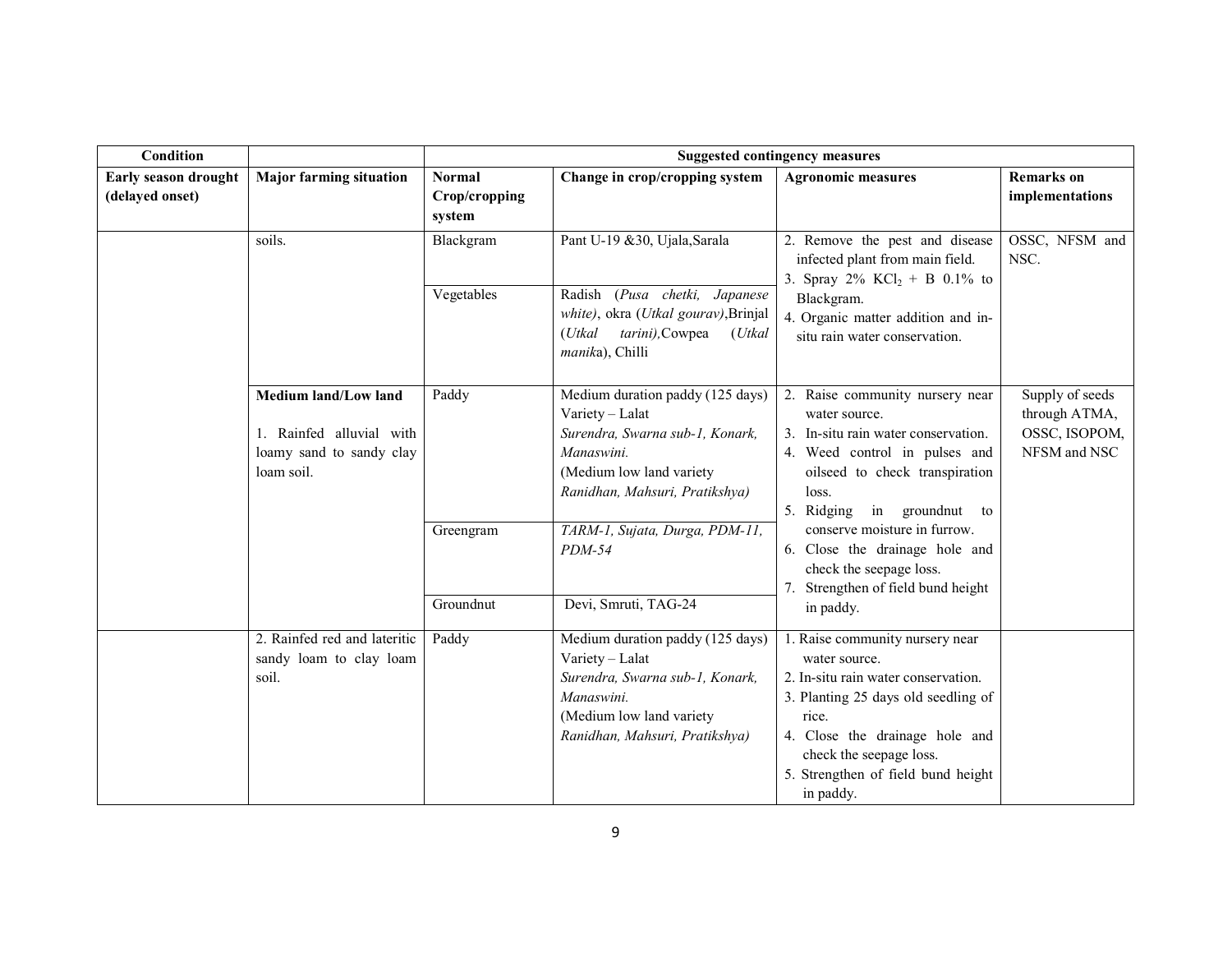| <b>Condition</b>                              |                                                                       |                         |                                                                                                                                                                    | <b>Suggested contingency measures</b>                                                                                                                                                                                                                                                                                |                                                                                  |
|-----------------------------------------------|-----------------------------------------------------------------------|-------------------------|--------------------------------------------------------------------------------------------------------------------------------------------------------------------|----------------------------------------------------------------------------------------------------------------------------------------------------------------------------------------------------------------------------------------------------------------------------------------------------------------------|----------------------------------------------------------------------------------|
| Early season drought                          | <b>Major farming situation</b>                                        | <b>Normal</b>           | Change in crop/cropping system                                                                                                                                     | <b>Agronomic measures</b>                                                                                                                                                                                                                                                                                            | <b>Remarks</b> on                                                                |
| (delayed onset)                               |                                                                       | Crop/cropping<br>system |                                                                                                                                                                    |                                                                                                                                                                                                                                                                                                                      | implementations                                                                  |
|                                               | 3. Rainfed lateritic loamy<br>sand to sandy loam soil.                | paddy                   | Medium duration paddy (125 days)<br>Variety - Lalat<br>Surendra, Swarna sub-1, Konark,<br>Manaswini.<br>(Medium low land variety<br>Ranidhan, Mahsuri, Pratikshya) | 1. Raise community nursery near<br>water source.<br>2. Close the drainage hole and<br>check the seepage loss.<br>3. Strengthen of field bund height<br>in paddy.                                                                                                                                                     | Supply of seeds<br>through ATMA,<br>OSSC, ISOPOM,<br>NFSM and NSC                |
|                                               | 4. Coastal saline alluvium<br>with sandy loam to clayey<br>soil.      | Paddy                   | Luna suvarna, Lunisree                                                                                                                                             | 1. Raise community nursery near<br>water source.<br>2. In-situ rain water conservation.<br>3. Apply full P, K $& 20\%$ N of<br>recommended dose along with<br>the well decomposed organic<br>matter.<br>4. Close the drainage hole and<br>check the seepage loss.<br>5. Strengthen of field bund height<br>in paddy. | Supply of seeds<br>through ATMA,<br>OSSC, ISOPOM,<br>NFSM and NSC<br><b>ATMA</b> |
|                                               | 5. Coastal saline alluvium<br>mixed black, red and black<br>soil.     | Paddy                   | Luna suvarna, Lunisree                                                                                                                                             | 1. Raise community nursery near<br>water source.<br>2. Apply full P, K & 20% N of<br>recommended dose along with the<br>well decomposed organic matter                                                                                                                                                               | Supply of seeds<br>through ATMA,<br>OSSC, ISOPOM,<br>NFSM and NSC                |
| Delay by 4 weeks<br>July 3 <sup>rd</sup> week | <b>Upland</b><br>1. Rainfed alluvial with<br>loamy sand to sandy clay |                         | Varietal substitutions of drought<br>tolerant varieties of the sole crops<br>i.e.                                                                                  | 1. Provide irrigation to the nursery<br>beds.<br>2. Organic mulching should be                                                                                                                                                                                                                                       | 1. Intercultural<br>farm implements<br>under RKVY.                               |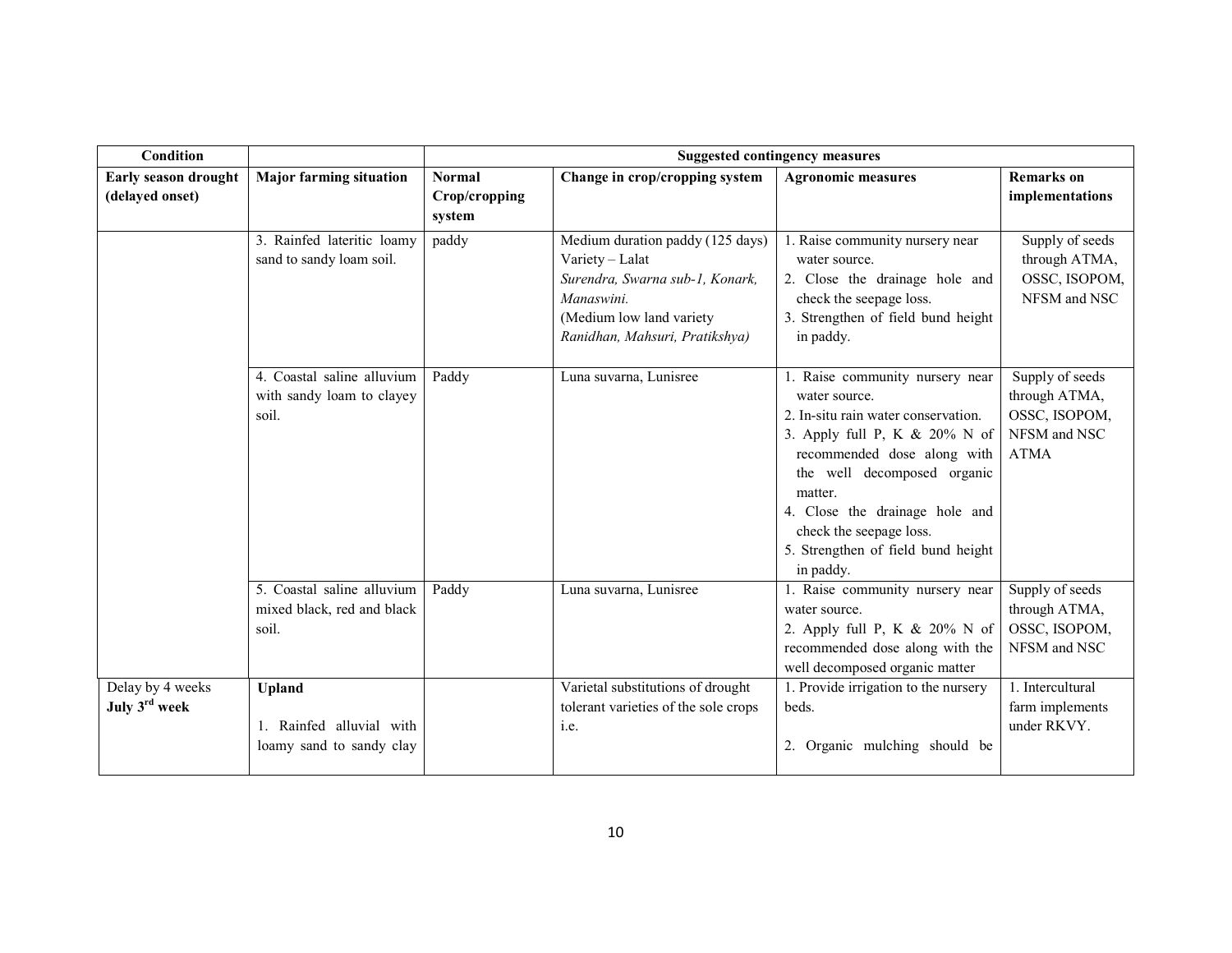| Condition                               |                                |                                          | <b>Suggested contingency measures</b>                                            |                                                                                                                                                                           |                                          |  |  |
|-----------------------------------------|--------------------------------|------------------------------------------|----------------------------------------------------------------------------------|---------------------------------------------------------------------------------------------------------------------------------------------------------------------------|------------------------------------------|--|--|
| Early season drought<br>(delayed onset) | <b>Major farming situation</b> | <b>Normal</b><br>Crop/cropping<br>system | Change in crop/cropping system                                                   | <b>Agronomic measures</b>                                                                                                                                                 | <b>Remarks</b> on<br>implementations     |  |  |
|                                         | loam soil.                     | Paddy                                    | Hira, JHU, Sneha, Bandana,                                                       | applied in inter row spacing to<br>avoid weed growth and moisture<br>loss.                                                                                                | 2. Seeds through<br>NFSM,<br>ISOPOM, NHM |  |  |
|                                         |                                | Groundnut                                | Smruti, Devi, TAG-2                                                              |                                                                                                                                                                           | and state seed                           |  |  |
|                                         |                                | Greengram                                | PDM-11, PDM-54, Sujata, Durga                                                    | Complete hoeing weeding<br>3.<br>followed by ridging to the base of<br>the root crop at 20 DAS for in-situ<br>moisture<br>conservation<br>in<br>vegetables and groundnut. | corporation<br>$(OSSC)$ .                |  |  |
|                                         |                                | Sesamum                                  | Uma, Prachi                                                                      |                                                                                                                                                                           |                                          |  |  |
|                                         |                                | <b>Kharif vegetables</b>                 |                                                                                  |                                                                                                                                                                           |                                          |  |  |
|                                         |                                | Chilli                                   | Utkal ava, Pusa Jwala                                                            |                                                                                                                                                                           |                                          |  |  |
|                                         |                                | <b>Brinjal</b>                           | Utkal tarini, Utkal Tarini                                                       |                                                                                                                                                                           |                                          |  |  |
|                                         |                                | Cow pea                                  | Utkal Manika                                                                     |                                                                                                                                                                           |                                          |  |  |
|                                         |                                | Okra                                     | <b>Utkal Gourav</b>                                                              |                                                                                                                                                                           |                                          |  |  |
|                                         |                                | Radish                                   | Pusa chetki, Japanese white                                                      |                                                                                                                                                                           |                                          |  |  |
|                                         |                                |                                          | 1. Intercropping of arhar +<br>groundnut $(2:5)$ Arhar (var.<br><b>UPAS 120)</b> |                                                                                                                                                                           |                                          |  |  |
|                                         |                                |                                          | Groundnut(Smruti, Devi)                                                          |                                                                                                                                                                           |                                          |  |  |
|                                         |                                |                                          | 2. Arhar + Sesamum $(2:4)$ .                                                     |                                                                                                                                                                           |                                          |  |  |
|                                         |                                |                                          | Sesamum (var. Prachi)                                                            |                                                                                                                                                                           |                                          |  |  |
|                                         |                                |                                          | Maize + Cow pea $(2:2)$                                                          |                                                                                                                                                                           |                                          |  |  |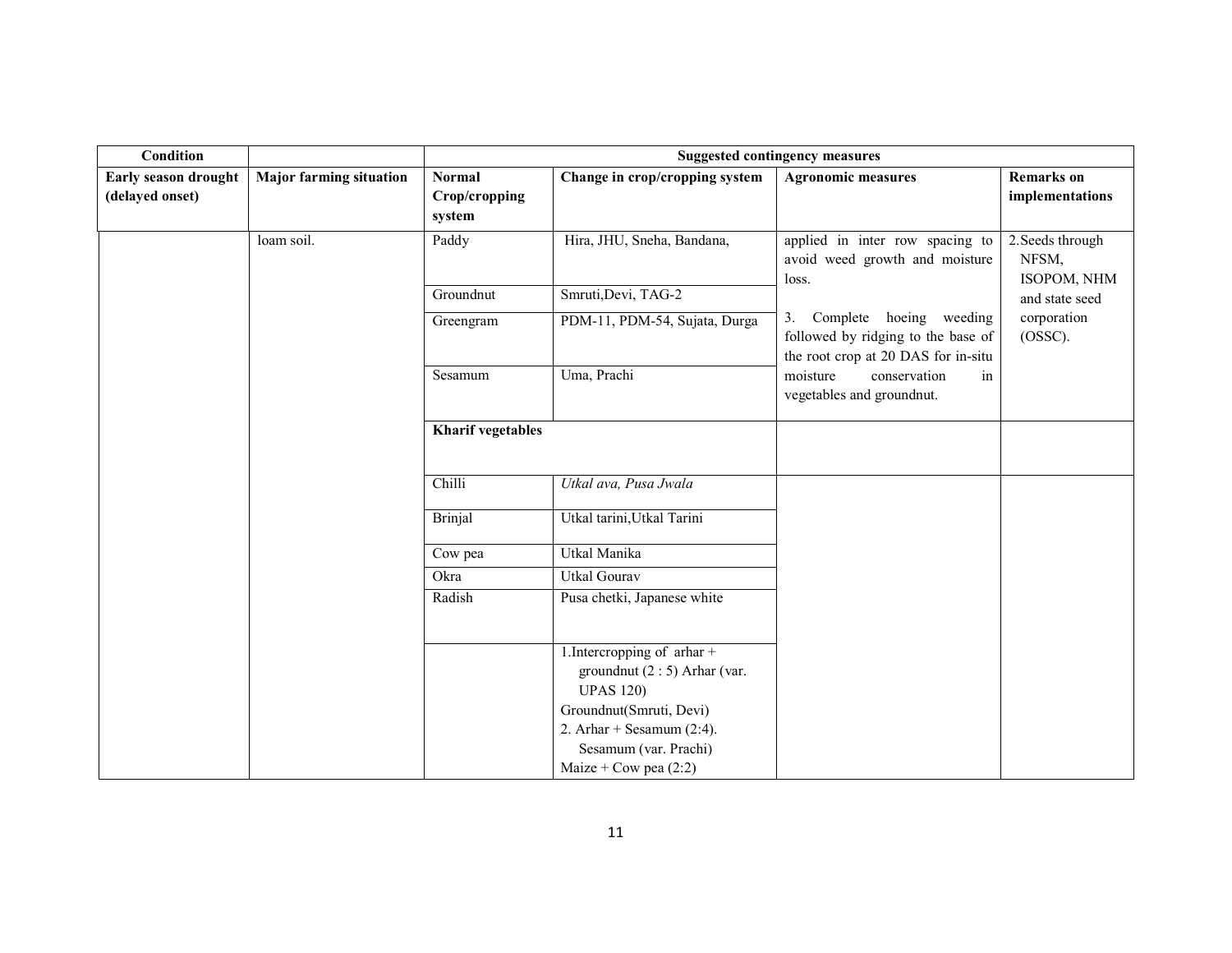| Condition                               |                                                                  |                                          | <b>Suggested contingency measures</b>                                                                                                                              |                                                                                                                                                   |                                                                        |  |  |
|-----------------------------------------|------------------------------------------------------------------|------------------------------------------|--------------------------------------------------------------------------------------------------------------------------------------------------------------------|---------------------------------------------------------------------------------------------------------------------------------------------------|------------------------------------------------------------------------|--|--|
| Early season drought<br>(delayed onset) | <b>Major farming situation</b>                                   | <b>Normal</b><br>Crop/cropping<br>system | Change in crop/cropping system                                                                                                                                     | <b>Agronomic measures</b>                                                                                                                         | <b>Remarks</b> on<br>implementations                                   |  |  |
|                                         |                                                                  |                                          | Maize (var. Navjot)                                                                                                                                                |                                                                                                                                                   |                                                                        |  |  |
|                                         | 2. Rainfed red and lateritic<br>sandy loam to clay loam<br>soil. | Paddy                                    | Suitable HYV<br>drought tolerant<br>short duration<br>variety: Heera,<br>Sneha, Pathara                                                                            | Mulching,<br>hoeing<br>$\&$<br>$1_{\cdot}$<br>interculuture in vegetable crops.<br>2. Complete hoeing, weeding<br>followed by ridging to the base | 1. Intercultural<br>farm implements<br>under RKVY.<br>2. Seeds through |  |  |
|                                         |                                                                  | Greengram                                | Sujata, PDM-11, PDM-54, Durga                                                                                                                                      | of the crop at 20 DAS for in-situ<br>moisture<br>conservation<br>in                                                                               | NFSM, ISOPOM,<br>NHM and state                                         |  |  |
|                                         |                                                                  | Groundnut                                | Var. Devi, Smruti, TAG-24                                                                                                                                          | vegetable and groundnut crop.                                                                                                                     | seed corporation                                                       |  |  |
|                                         |                                                                  | Blackgram                                | Pant U-19 &30, Ujala, Sarala                                                                                                                                       | 3. Apply life saving irrigation to<br>maintain nursery seedling.                                                                                  | (OSSC).                                                                |  |  |
|                                         |                                                                  | Horsegram                                | Urmi                                                                                                                                                               |                                                                                                                                                   |                                                                        |  |  |
|                                         |                                                                  | Vegetables                               | (Pusa chetki,<br>Japanese<br>Radish<br>okra<br>white),<br>$(U$ tkal<br>gourav), Brinjal(Utkal<br>tarini), Cowpea (Utkal manika),<br>Chilli (Utkal ava, Pusa Jwala) |                                                                                                                                                   |                                                                        |  |  |
|                                         | 3. Rainfed lateritic loamy<br>sand to sandy loam soil.           | Paddy                                    | Suitable HYV drought tolerant<br>short duration<br>variety: Heera,<br>Sneha, Pathara                                                                               | 1. Ridge and furrow system of<br>planting geometry in groundnut.<br>2. In-situ rain water conservation.                                           | 1. Intercultural farm<br>implements under<br>RKVY.                     |  |  |
|                                         |                                                                  | Groundnut<br>Blackgram                   | Var. Devi, Smruti, TAG-24<br>Pant U-19 &30, Ujala, Sarala                                                                                                          | 3. Full P & K and $20\%$ N at basal<br>along with FYM at seed row.                                                                                | 2. Seeds through<br>NFSM, ISOPOM,<br>NHM and state                     |  |  |
|                                         |                                                                  | Horsegram                                | Urmi                                                                                                                                                               |                                                                                                                                                   | seed corporation                                                       |  |  |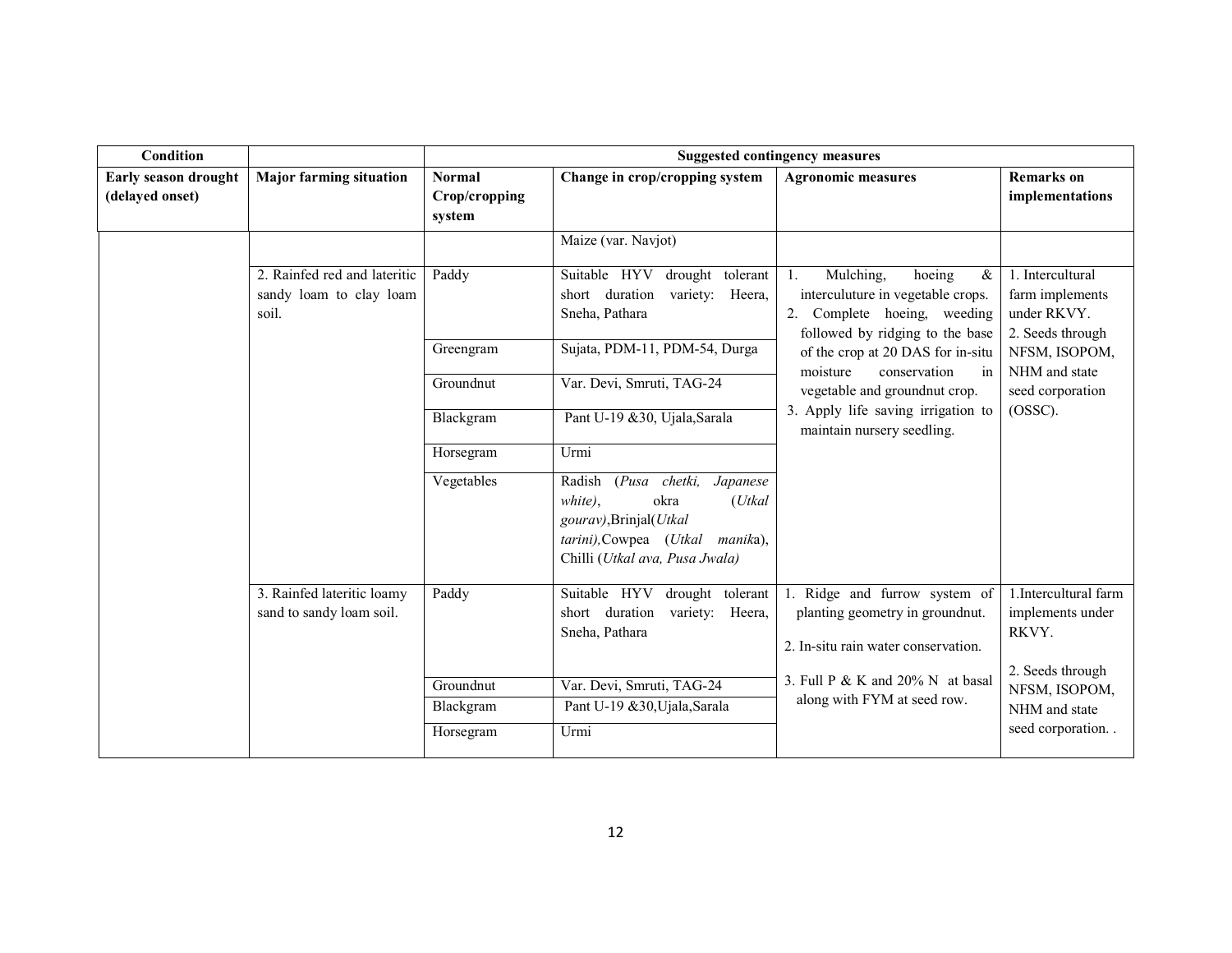| <b>Condition</b>     |                                                                                            |                         |                                                                                                                                                                 | <b>Suggested contingency measures</b>                                                                                                                                 |                                                                                         |
|----------------------|--------------------------------------------------------------------------------------------|-------------------------|-----------------------------------------------------------------------------------------------------------------------------------------------------------------|-----------------------------------------------------------------------------------------------------------------------------------------------------------------------|-----------------------------------------------------------------------------------------|
| Early season drought | <b>Major farming situation</b>                                                             | <b>Normal</b>           | Change in crop/cropping system                                                                                                                                  | <b>Agronomic measures</b>                                                                                                                                             | <b>Remarks</b> on                                                                       |
| (delayed onset)      |                                                                                            | Crop/cropping<br>system |                                                                                                                                                                 |                                                                                                                                                                       | implementations                                                                         |
|                      |                                                                                            | Vegetables              | Radish (Pusa chetki<br>,Japanese white),<br>okra (Utkal<br>,Brinjal(Utkal<br>gourav)<br>tarini), Cowpea (Utkal manika),<br>Chilli (U.ava)                       |                                                                                                                                                                       |                                                                                         |
|                      | 4. Coastal saline alluvium<br>with sandy loam to clayey                                    | Blackgram               | Pant U-19 &30, Ujala, Sarala                                                                                                                                    | 1. Organic matter addition.                                                                                                                                           | 1. Intercultural<br>farm implements                                                     |
|                      | soil.                                                                                      | Vegetables              | (Pusa chetki,<br>Radish<br>Japanese<br>$(U$ tkal<br>okra<br>white),<br>gourav)<br>,Brinjal(Utkal tarini), Chilli (Utkal<br>ava, Pusa Jwala)                     | 2. In-situ rain water conservation                                                                                                                                    | under RKVY.<br>2. Seeds through<br>NFSM, ISOPOM,<br>NHM and state<br>seed corporation   |
|                      | 5. Coastal saline alluvium<br>mixed black, red and black                                   | Greengram               | Sujata, PDM-11, PDM-54, Durga                                                                                                                                   | 1. Organic matter addition.<br>2. In-situ rain water conservation                                                                                                     |                                                                                         |
|                      | soil.                                                                                      | Blackgram               | Pant U-19 &30, Ujala, Sarala                                                                                                                                    |                                                                                                                                                                       |                                                                                         |
|                      |                                                                                            | Vegetables              | (Pusa chetki,<br>Radish<br>Japanese<br>okra<br>$(U$ tkal<br>white).<br>gourav), Brinjal(Utkal<br>tarini), Cowpea (Utkal<br>manika),<br>Chilli (U.ava)           |                                                                                                                                                                       |                                                                                         |
|                      | Medium land/Low land<br>1. Rainfed alluvial with<br>loamy sand to sandy clay<br>loam soil. | Paddy                   | Medium duration paddy (125 days)<br>Variety - Lalat<br>Surendra, Swarna sub-1, Konark,<br>Manaswini.<br>(medium low land var. Ranidhan,<br>Mahsuri, Pratikshya) | 1. Provide irrigation to nursery<br>bed.<br>2. Strengthening of field bond<br>height to store rain water and<br>conserve moisture.<br>3.<br>Hoeing,<br>weeding<br>and | 1. Intercultural<br>farm implements<br>under RKVY.<br>2. Seeds through<br>NFSM, ISOPOM, |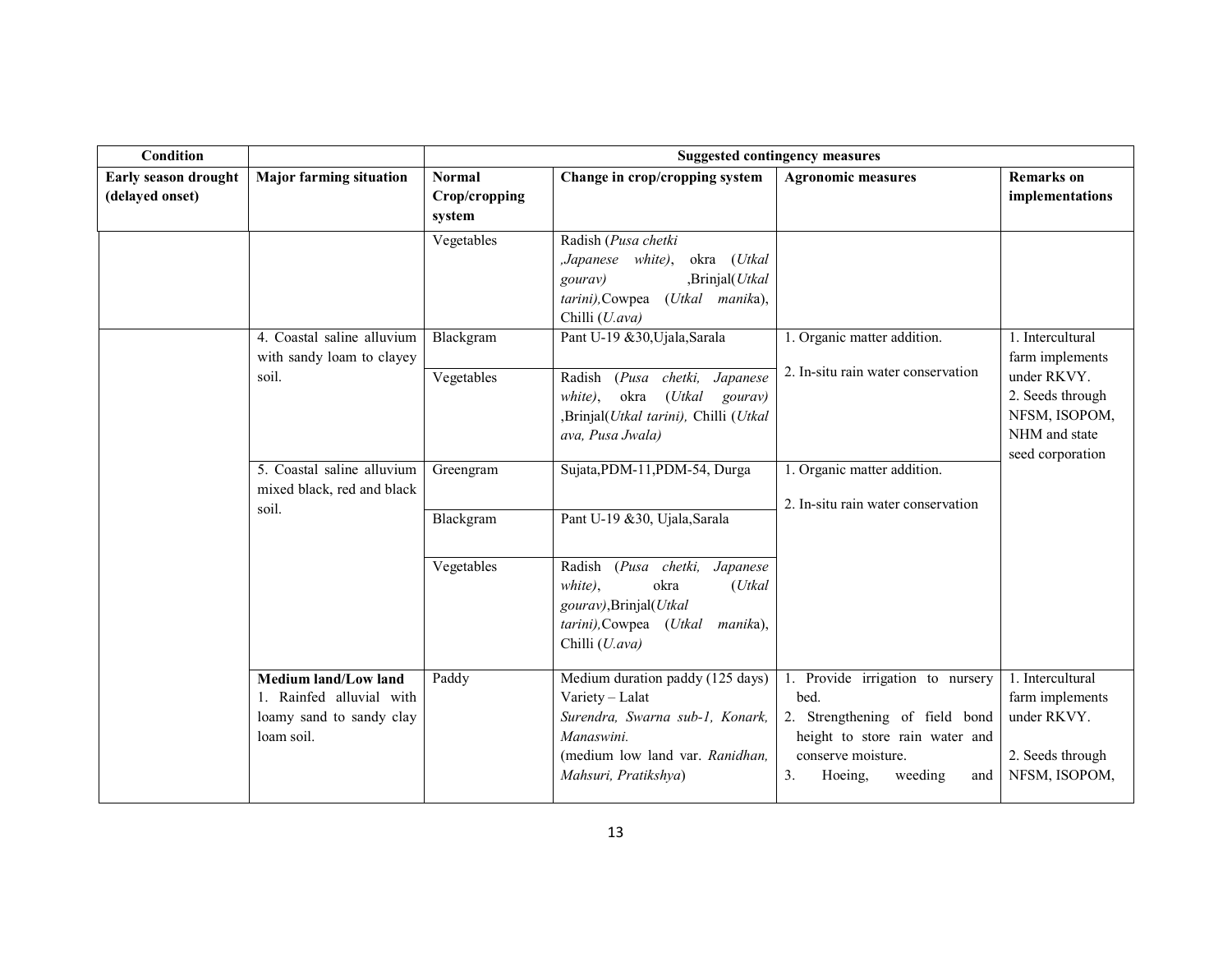| Condition                               |                                                                  | <b>Suggested contingency measures</b>    |                                                                                                                                                                    |                                                                                                                                                                                                                                                                                                                                          |                                                 |  |
|-----------------------------------------|------------------------------------------------------------------|------------------------------------------|--------------------------------------------------------------------------------------------------------------------------------------------------------------------|------------------------------------------------------------------------------------------------------------------------------------------------------------------------------------------------------------------------------------------------------------------------------------------------------------------------------------------|-------------------------------------------------|--|
| Early season drought<br>(delayed onset) | <b>Major farming situation</b>                                   | <b>Normal</b><br>Crop/cropping<br>system | Change in crop/cropping system                                                                                                                                     | <b>Agronomic measures</b>                                                                                                                                                                                                                                                                                                                | <b>Remarks</b> on<br>implementations            |  |
|                                         |                                                                  | Greengram                                | TARM-1, Sujata, Durga, PDM-11,<br>$PDM-54$                                                                                                                         | intercultural<br>operations<br>in<br>Groundnut and Greengram.                                                                                                                                                                                                                                                                            | NHM and state<br>seed corporation<br>$(OSSC)$ . |  |
|                                         |                                                                  | Groundnut                                | Devi, Smruti, TAG-24                                                                                                                                               | 4. Spray 2% KCl and 0.1%B in<br>Blackgram.                                                                                                                                                                                                                                                                                               |                                                 |  |
|                                         | 2. Rainfed red and lateritic<br>sandy loam to clay loam<br>soil. | Paddy                                    | Medium duration paddy (125 days)<br>Variety - Lalat<br>Surendra, Swarna sub-1, Konark,<br>Manaswini.<br>(medium low land var. Ranidhan,<br>Mahsuri, Pratikshya)    | 1. Provide irrigation to nursery<br>bed.<br>2. Raise community nursery at<br>reliable water source to save the<br>further delay of transplanter rice.<br>3 <sub>1</sub><br>Hoeing,<br>weeding<br>and                                                                                                                                     |                                                 |  |
|                                         |                                                                  | Greengram<br>Blackgram                   | Dhauli, Kamdev, Durga<br>Sarala, Prasad, Ujala                                                                                                                     | intercultural<br>operations<br>in<br>Greengram and Blackgram                                                                                                                                                                                                                                                                             |                                                 |  |
|                                         | 3. Rainfed lateritic loamy<br>sand to sandy loam soil.           | Paddy                                    | Medium duration paddy (125 days)<br>Variety - Lalat<br>Surendra, Swarna sub-1, Konark,<br>Manaswini.<br>(for medium low land var.Mahsuri,<br>pratikshya, Ranidhan) | 1. Provide irrigation to nursery<br>bed.<br>2. Raise community nursery<br>at<br>reliable water source to save the<br>further delay of transplanter rice.<br>3. Transplant 3 to 4 seedlings/ hill<br>with closer spacing.<br>4. Close the drainage hole and<br>check the seepage loss.<br>5. Strengthen of field bund height<br>in paddy. |                                                 |  |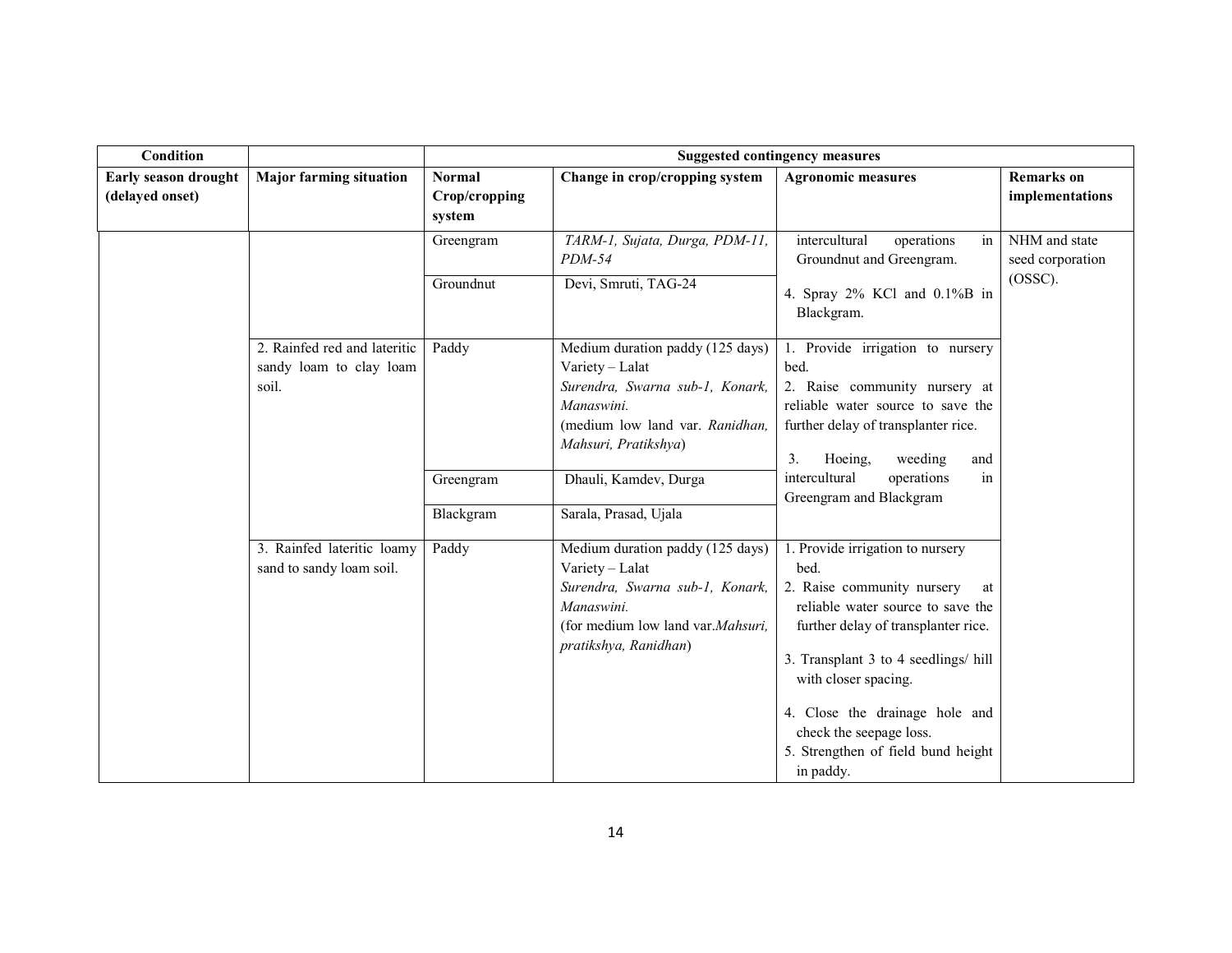| Condition                               |                                                                   | <b>Suggested contingency measures</b>    |                                |                                                                                                                                                                                                                                                                                                                                                                             |                                                                                                                                         |
|-----------------------------------------|-------------------------------------------------------------------|------------------------------------------|--------------------------------|-----------------------------------------------------------------------------------------------------------------------------------------------------------------------------------------------------------------------------------------------------------------------------------------------------------------------------------------------------------------------------|-----------------------------------------------------------------------------------------------------------------------------------------|
| Early season drought<br>(delayed onset) | <b>Major farming situation</b>                                    | <b>Normal</b><br>Crop/cropping<br>system | Change in crop/cropping system | <b>Agronomic measures</b>                                                                                                                                                                                                                                                                                                                                                   | <b>Remarks</b> on<br>implementations                                                                                                    |
|                                         | 4. Coastal saline alluvium<br>with sandy loam to clayey<br>soil.  | Paddy                                    | Luna suvarna, Lunisree         | . Strengthening of field bond<br>height.<br>2. Raise community nursery.<br>3. Transplant 3 to 4 seedlings/ hill<br>with closer spacing.<br>4. Provide life saving irrigation at<br>critical stage.<br>5. Close the drainage hole and<br>check the seepage loss.                                                                                                             | 1.I ntercultural<br>farm implements<br>under RKVY.<br>2. Seeds through<br>NFSM, ISOPOM,<br>NHM and state<br>seed corporation<br>(OSSC). |
|                                         | 5. Coastal Saline alluvium<br>mixed black, red and black<br>soil. | Paddy                                    | Luna suvarna, Lunisree         | 1. Basal organic matter addition.<br>2. Raise community nursery.<br>3. Addition of recommended dose<br>of FYM during land preparation<br>and growing dhanicha as pre-<br>kharif crop before rice.<br>4. Provide life saving irrigation at<br>critical stage<br>5. Close the drainage hole and<br>check the seepage loss.<br>6. Strengthen of field bund height<br>in paddy. |                                                                                                                                         |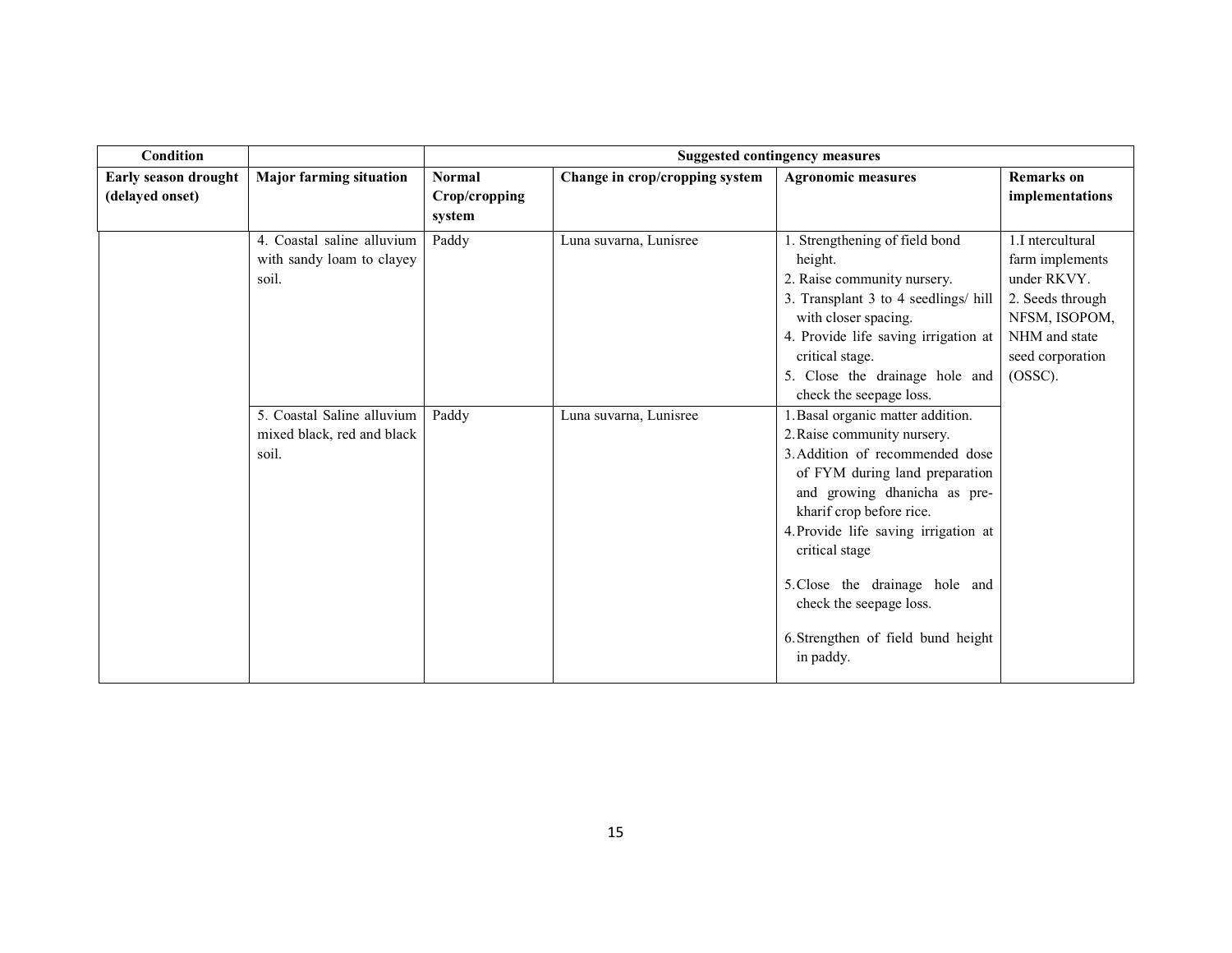| Condition                                                     |                                                                                 |                                                                         | <b>Suggested Contingency measures</b>                                                                                                                                                                                                                                                                                                                                          |                                                                                                                                                                                                                                                                                                                                                                                                                           |                                                  |  |
|---------------------------------------------------------------|---------------------------------------------------------------------------------|-------------------------------------------------------------------------|--------------------------------------------------------------------------------------------------------------------------------------------------------------------------------------------------------------------------------------------------------------------------------------------------------------------------------------------------------------------------------|---------------------------------------------------------------------------------------------------------------------------------------------------------------------------------------------------------------------------------------------------------------------------------------------------------------------------------------------------------------------------------------------------------------------------|--------------------------------------------------|--|
| <b>Early season</b><br>drought (delayed<br>onset)             | <b>Major Farming</b><br>situation                                               | <b>Normal</b><br>Crop/cropping<br>system                                | Change in crop/cropping<br>system                                                                                                                                                                                                                                                                                                                                              | <b>Agronomic measures</b>                                                                                                                                                                                                                                                                                                                                                                                                 | <b>Remarks</b> on<br>Implementation              |  |
| Delay by 6 weeks<br>(Specify month)<br><b>August 1st week</b> | <b>Upland</b><br>Rainfed alluvial with<br>loamy sand to sandy<br>clay loam soil | Paddy<br>Greengram<br>Groundnut<br>Blackgram<br>Sesamum<br>Vegetables   | Suitable drought tolerant short<br>duration variety of the non-paddy<br>crops may be grown.<br>Sujata, PDM-11, PDM-54, Durga<br>Var. Devi, Smruti, TAG-24<br>Ujala, PU-30, PU-19, Sarala,<br>Uma, Nirmala and Prachi<br>Radish (Pusa chetki, Japanese<br>white), okra (Utkal gourav)<br>,Brinjal(Utkal<br>tarini), Cowpea<br>(Utkal manika), Chilli (Utkal ava,<br>Pusa Jwala) | 1. Complete hoeing and weeding of<br>non-paddy crop for moisture<br>conservation.<br>2. Post emergence Spray of quizolfop<br>$(a)$ 0.05kg ai/ha in 500lts of water to<br>control weeds in groundnut.<br>3. Remove the pest and disease<br>infected plants from the field.<br>4. Spray 1% urea in vegetable.<br>5. Spray 2% KCl and 0.1% B in<br>Blackgram.<br>6. Spray 2% urea in pre flowering<br>stage of greengram.    |                                                  |  |
|                                                               | 2. Rainfed red and<br>lateritic sandy loam to<br>clay loam soil.                | Paddy<br>Greengram<br>Groundnut<br>Blackgram<br>Horsegram<br>Vegetables | Suitable drought tolerant short<br>duration variety of the non-paddy<br>crops may be grown.<br>Sujata, PDM-11, PDM-54, Durga<br>Var. Devi, Smruti, TAG-24<br>Pant U-19 &30, Ujala, Sarala<br>Urmi<br>Radish (Pusa chetki, Japanese<br>white), okra (Utkal gourav<br>Brinjal (Utkal tarini), Cowpea<br>(Utkal manika), Chilli (Utkal ava,<br>Pusa Jwala)                        | 1. Complete hoeing and weeding of<br>non-paddy crop<br>for<br>moisture<br>conservation.<br>2. Post emergence Spray of quizolfop<br>$@$ 0.05kg ai/ha in 500lts of water to<br>control weeds in groundnut.<br>3. Remove the pest and disease<br>infected plants from the field.<br>4. Spray 1% urea in vegetable.<br>5. Spray 2% KCl and 0.1% B in<br>Blackgram.<br>6. Spray 2% urea in pre flowering<br>stage of Greengram | Tractor powertiller and<br>rotavator under RKVY. |  |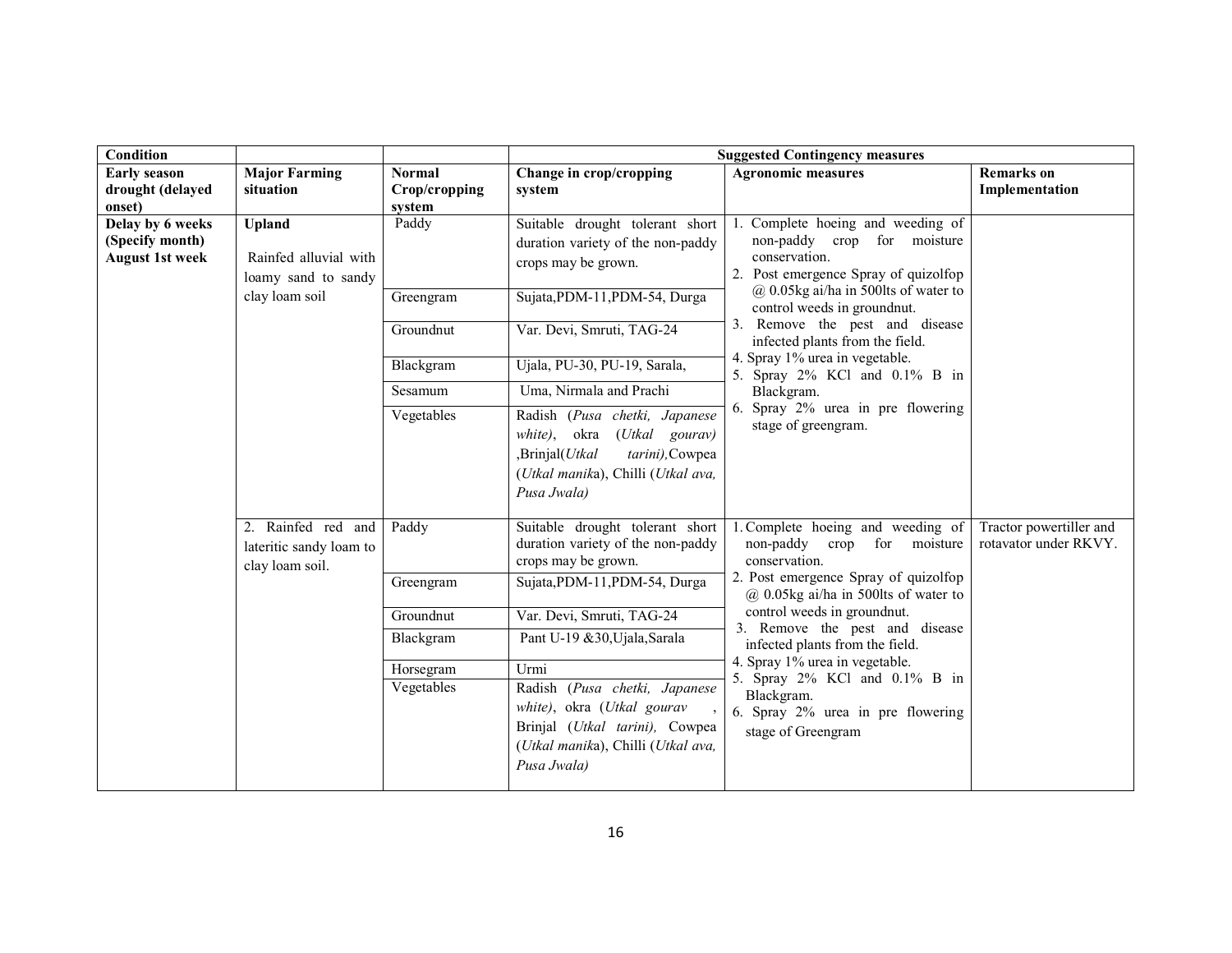| Condition                                         |                                                                         |                                                                                                                                                       |                                                                                                                                                                            | <b>Suggested Contingency measures</b>                                                                                                                                                                                           |                                     |
|---------------------------------------------------|-------------------------------------------------------------------------|-------------------------------------------------------------------------------------------------------------------------------------------------------|----------------------------------------------------------------------------------------------------------------------------------------------------------------------------|---------------------------------------------------------------------------------------------------------------------------------------------------------------------------------------------------------------------------------|-------------------------------------|
| <b>Early season</b><br>drought (delayed<br>onset) | <b>Major Farming</b><br>situation                                       | <b>Normal</b><br>Crop/cropping<br>system                                                                                                              | Change in crop/cropping<br>system                                                                                                                                          | <b>Agronomic measures</b>                                                                                                                                                                                                       | <b>Remarks</b> on<br>Implementation |
| loam soil.                                        | 3. Rainfed lateritic<br>loamy sand to sandy                             | Paddy                                                                                                                                                 | Suitable drought tolerant short<br>duration variety of the non-paddy<br>crops may be grown.                                                                                | 1. Complete hoeing and weeding of<br>non-paddy<br>crop<br>for<br>moisture<br>conservation.<br>2. Post emergence Spray of quizolfop                                                                                              |                                     |
|                                                   |                                                                         | Groundnut                                                                                                                                             | Var. Devi, Smruti, TAG-24                                                                                                                                                  | $(a)$ 0.05kg ai/ha in 500lts of water to<br>control weeds in groundnut.<br>3. Remove the pest and disease<br>infected plants from the field.                                                                                    |                                     |
|                                                   |                                                                         | Blackgram                                                                                                                                             | Pant U-19 &30, Ujala, Sarala                                                                                                                                               |                                                                                                                                                                                                                                 |                                     |
|                                                   |                                                                         | Horsegram                                                                                                                                             | Urmi                                                                                                                                                                       | 4. Spray 1% urea in vegetable.                                                                                                                                                                                                  |                                     |
|                                                   |                                                                         | Vegetables                                                                                                                                            | Radish (Pusa chetki, Japanese<br>white),<br>okra<br>( <i>Utkal</i> gourav)<br>,Brinjal(Utkal<br>tarini), Cowpea<br>(Utkal manika), Chilli (Utkal ava,<br>Pusa Jwala)       |                                                                                                                                                                                                                                 |                                     |
|                                                   | Coastal<br>saline<br>4.<br>alluvium with sandy                          | Blackgram                                                                                                                                             | Pant U-19 &30, Ujala, Sarala                                                                                                                                               | 1. Complete hoeing and weeding.<br>Grow some<br>short<br>duration<br>2.<br>vegetables.                                                                                                                                          |                                     |
| loam to clayey soil.                              | Vegetables                                                              | Radish (Pusa chetki, Japanese<br>okra (Utkal gourav)<br>white).<br>,Brinjal (Utkal tarini),Cowpea<br>(Utkal manika), Chilli (Utkal ava,<br>Pusa Jwala | 3. Spray 1% Urea in vegetable crop.<br>4. Remove pest and disease infected<br>plants from the main field.                                                                  |                                                                                                                                                                                                                                 |                                     |
|                                                   | Coastal<br>saline<br>5.<br>alluvium mixed black,<br>red and black soil. | Blackgram<br>Vegetables                                                                                                                               | Pant U-19 &30, Ujala, Sarala<br>Radish (Pusa chetki, Japanese<br>okra (Utkal gourav)<br>white),<br>,Brinjal(Utkal<br>tarini), Cowpea<br>(Utkal manika), Chilli (Utkal ava) | 1. Remove the pest and disease<br>infected plant from main field.<br>2. spray 2% $KCl_2 + B$ 0.2% to<br>Blackgram<br>3. Addition of organic matter and<br>paper mill sludge as per soil test<br>report during land preparation. |                                     |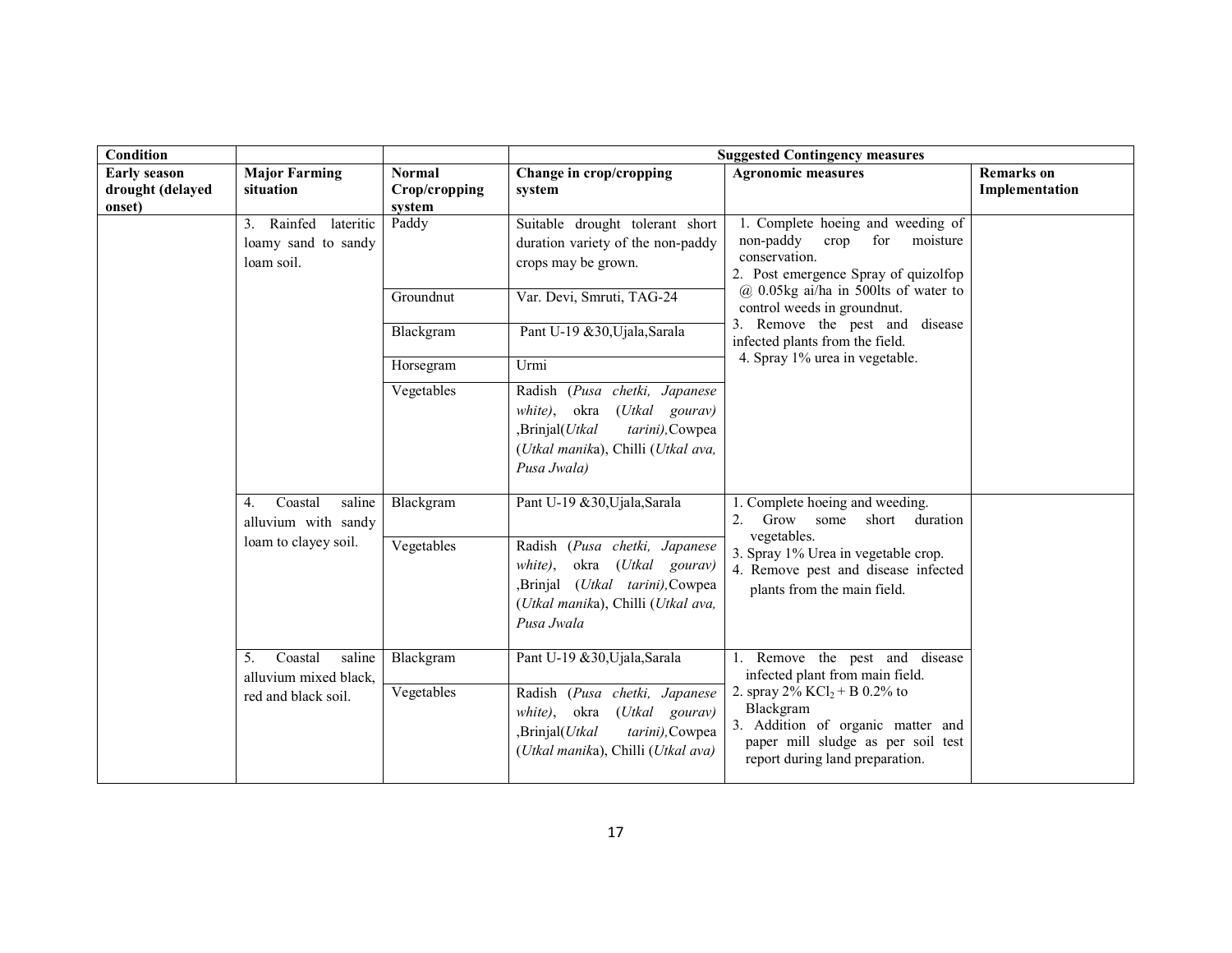| Condition                  |                                                                                                      |                         |                                                                                                                                                                 | <b>Suggested Contingency measures</b>                                                                                                                                                                                                    |                                                                                                                                         |
|----------------------------|------------------------------------------------------------------------------------------------------|-------------------------|-----------------------------------------------------------------------------------------------------------------------------------------------------------------|------------------------------------------------------------------------------------------------------------------------------------------------------------------------------------------------------------------------------------------|-----------------------------------------------------------------------------------------------------------------------------------------|
| <b>Early season</b>        | <b>Major Farming</b>                                                                                 | <b>Normal</b>           | Change in crop/cropping                                                                                                                                         | <b>Agronomic measures</b>                                                                                                                                                                                                                | <b>Remarks</b> on                                                                                                                       |
| drought (delayed<br>onset) | situation                                                                                            | Crop/cropping<br>system | system                                                                                                                                                          |                                                                                                                                                                                                                                          | Implementation                                                                                                                          |
|                            | <b>Medium land/Low</b><br>land<br>1. Rainfed alluvial<br>with loamy sand to<br>sandy clay loam soil. | Paddy                   | Medium duration paddy (125<br>days) Variety - Lalat<br>Surendra, Swarna sub-1, Konark,<br>Manaswini.<br>(Medium low land var. Mahsuri,<br>Ranidhan, pratikshya) | 1. Close the drainage hole and check<br>the seepage loss in medium land rice<br>regularly.<br>2. Spraying of tricyclazole against<br>blast in rice.<br>3. Withhold N fertilizer (top dressing)<br>application up to receipt of rainfall. | 1. Intercultural farm<br>implements under<br>RKVY.<br>2. Seeds through NFSM,<br>ISOPOM, NHM and<br>state seed corporation<br>$(OSSC)$ . |
|                            |                                                                                                      | Greengram               | TARM-1, Sujata, Durga, PDM-<br>11, PDM-54                                                                                                                       | 4. Transplanting 3 to 4 seedlings per<br>hill with closer spacing.<br>5. Post emergence spray of quizolfop                                                                                                                               |                                                                                                                                         |
|                            |                                                                                                      | Groundnut               | Devi, Smruti, TAG-24                                                                                                                                            | $@$ 0.05kg ai/ha in 500lt of water to<br>control weeds in groundnut.<br>6. Follow need based plant protection<br>measures against stem borer.                                                                                            |                                                                                                                                         |
|                            | 2. Rainfed red and<br>lateritic sandy loam to<br>clay loam soil.                                     | Paddy                   | Medium duration paddy (125<br>days) Variety - Lalat<br>Surendra, Swarna sub-1, Konark,<br>Manaswini.<br>(Medium low land var.Mahsuri,<br>pratikshya, Ranidhan)  | 1. Close the drainage hole and check<br>the seepage loss in medium land rice<br>regularly.<br>2. Spraying of tricyclazole against<br>blast in rice.<br>3. Withhold N fertilizer (top dressing)                                           | 1. Intercultural farm<br>implements under<br>RKVY.<br>2. Seeds through NFSM,<br>ISOPOM, NHM and<br>state seed corporation               |
|                            |                                                                                                      | Greengram               | Dhauli, Kamdev, Durga                                                                                                                                           | application up to receipt of rainfall.<br>4. Transplanting 3 to 4 seedlings per<br>hill with closer spacing.<br>5. Follow need based plant protection<br>measures against stem borer.                                                    | $(OSSC)$ .                                                                                                                              |
|                            |                                                                                                      | Blackgram               | Sarala, Prasad, Ujala                                                                                                                                           | 6. Weeding interculture in greengram<br>&<br>Blackgram<br>for<br>moisture<br>conservation                                                                                                                                                |                                                                                                                                         |
|                            | Rainfed<br>lateritic<br>3 <sub>1</sub><br>loamy sand to sandy<br>loam soil.                          | paddy                   | Medium duration paddy (125<br>days) Variety - Lalat<br>Surendra, Swarna sub-1, Konark,<br>Manaswini.<br>(Medium low land var.Mahsuri,<br>pratikshya, Ranidhan)  | 1. Withhold N fertilizer application<br>upto receive of rainfall.<br>2. Transplanting of 3 to 4 seedlings/<br>hill at closer spacing.<br>3. Close the drainage hole and check<br>the seepage loss.                                       |                                                                                                                                         |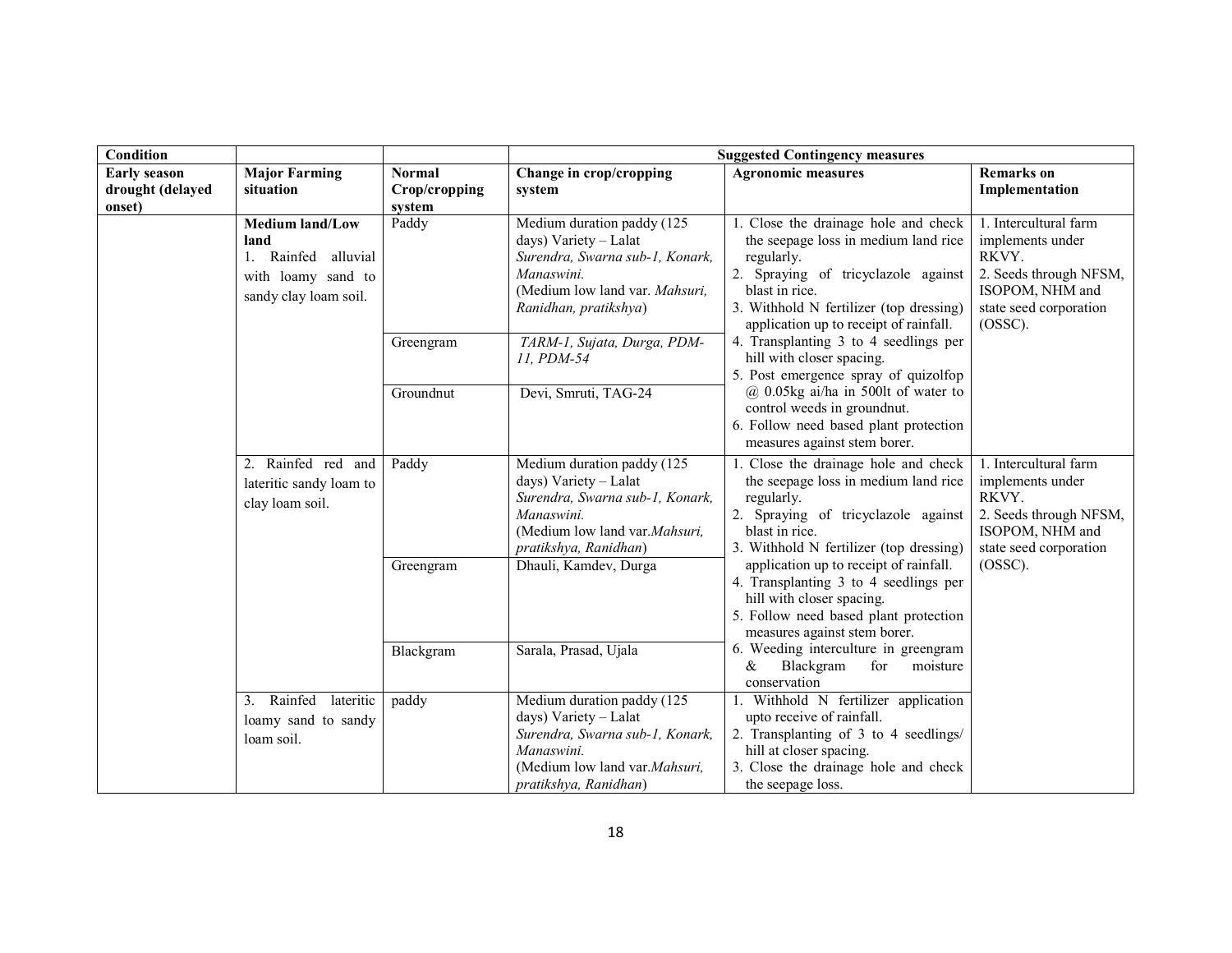| Condition                                         |                                                                        |                                          |                                   | <b>Suggested Contingency measures</b>                                                                                                                                            |                                     |
|---------------------------------------------------|------------------------------------------------------------------------|------------------------------------------|-----------------------------------|----------------------------------------------------------------------------------------------------------------------------------------------------------------------------------|-------------------------------------|
| <b>Early season</b><br>drought (delayed<br>onset) | <b>Major Farming</b><br>situation                                      | <b>Normal</b><br>Crop/cropping<br>system | Change in crop/cropping<br>system | <b>Agronomic measures</b>                                                                                                                                                        | <b>Remarks</b> on<br>Implementation |
|                                                   |                                                                        |                                          |                                   | 4. Raising the bund height.<br>5. Use of cono weeder for weed<br>control.                                                                                                        |                                     |
|                                                   | saline<br>Coastal<br>4.<br>alluvium with sandy<br>loam to clayey soil. | Paddy                                    | Luna suvarna, Lunisree            | 1. Close the drainage hole and check<br>the seepage loss.<br>2. Strengthen of field bund height in<br>paddy.<br>3. Transplanting of 3 to 4 seedlings/<br>hill at closer spacing. |                                     |
|                                                   | Saline<br>Coastal<br>alluvium mixed black,<br>red and black soil.      | Paddy                                    | Luna suvarna, Lunisree            | -do-                                                                                                                                                                             |                                     |

| Condition                   |                        |               |                                    | <b>Suggested Contingency measures</b>     |                        |
|-----------------------------|------------------------|---------------|------------------------------------|-------------------------------------------|------------------------|
| <b>Early season</b>         | <b>Major Farming</b>   | <b>Normal</b> | Change in crop/cropping system     | <b>Agronomic measures</b>                 | <b>Remarks</b> on      |
| drought (delayed            | situation              | Crop/cropping |                                    |                                           | Implementation         |
| onset)                      |                        | svstem        |                                    |                                           |                        |
|                             | Upland                 | Paddy,        | Suitable drought tolerant<br>short | 1. Provide life saving irrigation.        | . Intercultural farm   |
| Delay by 8 weeks            |                        |               | duration variety of the non-paddy  |                                           | implements under       |
| (Specify month)             | 1. Rainfed<br>alluvial |               | crops may be grown.                | 2. Remove the pest and disease infected   | RKVY.                  |
| August 3 <sup>rd</sup> week | with loamy sand to     |               |                                    | plants from the field.                    | 2. Seeds through NFSM, |
|                             | sandy clay loam soil   | Greengram     | Sujata, PDM-11, PDM-54, Durga      |                                           | ISOPOM, NHM and        |
|                             |                        |               |                                    | 3. Spraying of tricyclazole against blast | state seed corporation |
|                             |                        | Groundnut     | Var. Devi, Smruti, TAG-24          | in rice.                                  | (OSSC).                |
|                             |                        | Sesamum       | Uma, Nirmala and Prachi            |                                           |                        |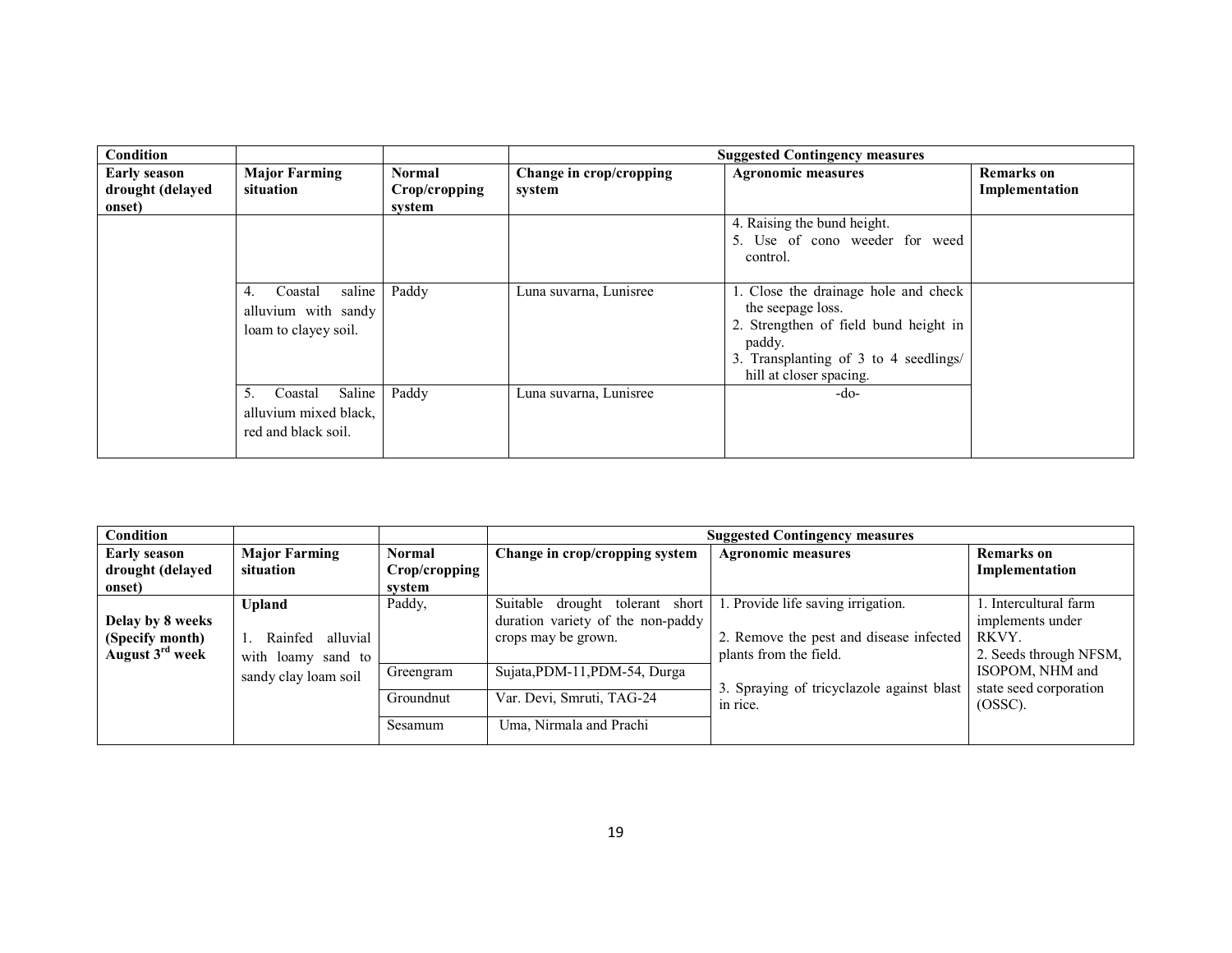| Condition                                         |                                                                   |                                          |                                                                                                                                                                              | <b>Suggested Contingency measures</b>                                                                                                                                                                                |                                                                              |
|---------------------------------------------------|-------------------------------------------------------------------|------------------------------------------|------------------------------------------------------------------------------------------------------------------------------------------------------------------------------|----------------------------------------------------------------------------------------------------------------------------------------------------------------------------------------------------------------------|------------------------------------------------------------------------------|
| <b>Early season</b><br>drought (delayed<br>onset) | <b>Major Farming</b><br>situation                                 | <b>Normal</b><br>Crop/cropping<br>system | Change in crop/cropping system                                                                                                                                               | <b>Agronomic measures</b>                                                                                                                                                                                            | <b>Remarks</b> on<br>Implementation                                          |
|                                                   |                                                                   | Vegetables                               | chetki,<br>Radish<br>(Pusa)<br>Japanese<br>white),<br>okra<br>$(U$ tkal<br>gourav),<br>Brinjal(Utkal<br>tarini), Cowpea<br>(Utkal manika), Chilli (Utkal ava,<br>Pusa Jwala) | 4. Complete weeding and hoeing of non-<br>paddy crop to provide dust mulch.                                                                                                                                          |                                                                              |
|                                                   | 2. Rainfed red and<br>lateritic sandy loam<br>to clay loam soils. | Paddy                                    | Suitable drought tolerant short<br>duration variety of the non-paddy<br>crops may be grown.                                                                                  | 1. Complete hoeing, weeding followed<br>by ridging to the base of the root crop at<br>for in-situ<br>20<br>DAS<br>moisture<br>conservation in vegetable and groundnut<br>crop.<br>2. Apply life saving irrigation to | 1. Intercultural farm<br>implements under<br>RKVY.<br>2. Seeds through NFSM, |
|                                                   |                                                                   | Greengram                                | Sujata, PDM-11, PDM-54, Durga                                                                                                                                                |                                                                                                                                                                                                                      | ISOPOM, NHM and<br>state seed corporation<br>$(OSSC)$ .                      |
|                                                   |                                                                   | Groundnut                                | Var. Devi, Smruti, TAG-24                                                                                                                                                    | maintain nursery seedling.                                                                                                                                                                                           |                                                                              |
|                                                   |                                                                   | Blackgram                                | Pant U-19 &30, Ujala, Sarala                                                                                                                                                 |                                                                                                                                                                                                                      |                                                                              |
|                                                   |                                                                   | Horsegram                                | Urmi                                                                                                                                                                         |                                                                                                                                                                                                                      |                                                                              |
|                                                   |                                                                   | Vegetables                               | Radish<br>(Pusa)<br>chetki,<br>Japanese<br>white),<br>okra<br>$(U$ tkal<br>gourav),<br>Brinjal(Utkal<br>tarini), Cowpea<br>(Utkal manika), Chilli (Utkal ava)                |                                                                                                                                                                                                                      |                                                                              |
|                                                   | 3. Rainfed<br>lateritic<br>loamy sand to sandy<br>loam soils.     | Paddy                                    | Short duration drought tolerant<br>variety of non-paddy crops may be<br>grown.                                                                                               | 1. Complete hoeing and weeding of non-<br>paddy crop for moisture conservation.<br>2. Post emergence spray of quizolfop $\omega$<br>0.05kg ai/ha in 500lts of water to                                               |                                                                              |
|                                                   |                                                                   | Groundnut                                | Var. Devi, Smruti, TAG-24                                                                                                                                                    | control weeds in groundnut.<br>3. Remove the pest and disease infected<br>plants from the field.                                                                                                                     |                                                                              |
|                                                   |                                                                   | Blackgram                                | Pant U-19 &30, Ujala, Sarala                                                                                                                                                 | 4. Spray 1% urea in vegetable.                                                                                                                                                                                       |                                                                              |
|                                                   |                                                                   | Horsegram                                | Urmi                                                                                                                                                                         |                                                                                                                                                                                                                      |                                                                              |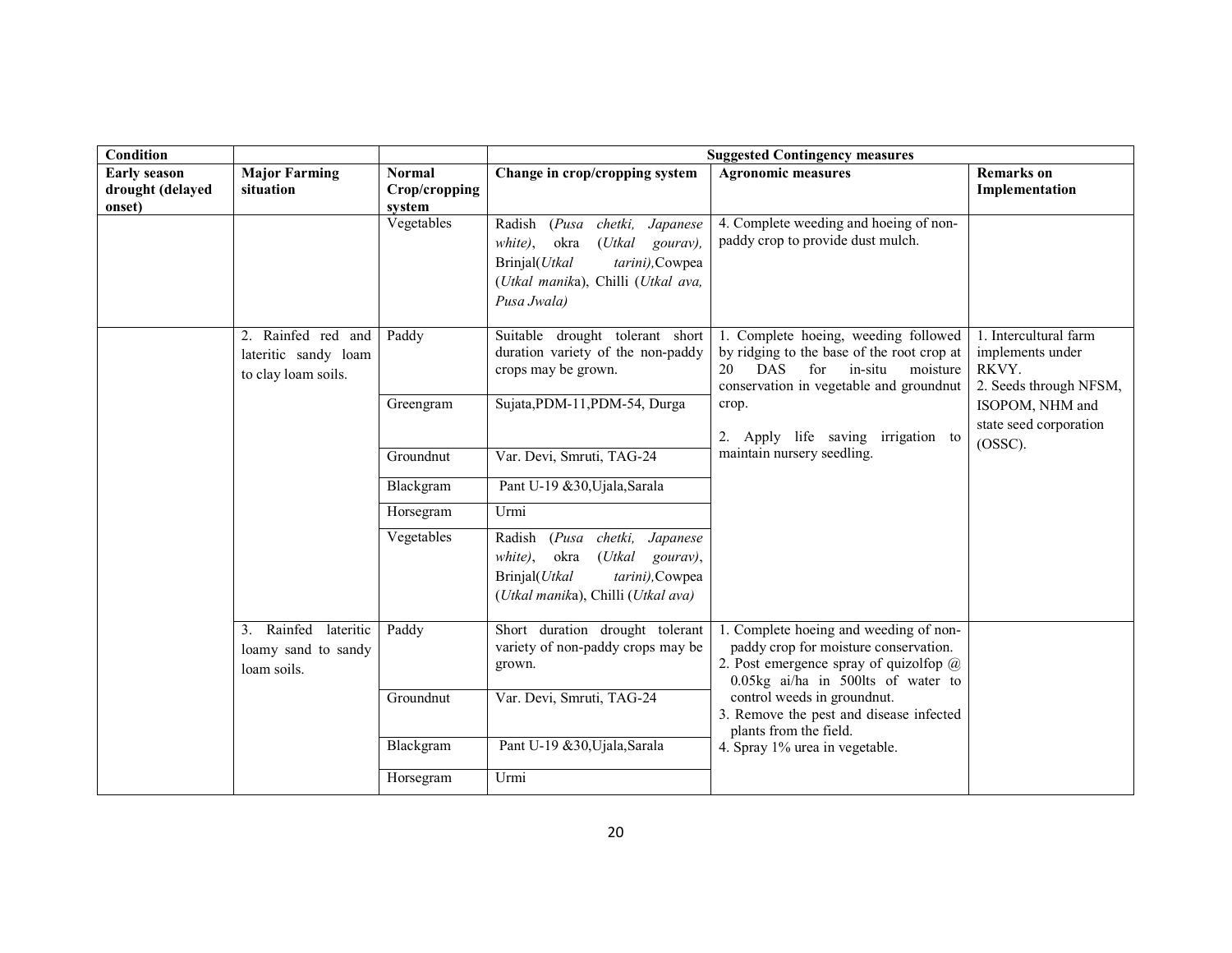| Condition                                   |               |                                                                | <b>Suggested Contingency measures</b>                                |                           |
|---------------------------------------------|---------------|----------------------------------------------------------------|----------------------------------------------------------------------|---------------------------|
| <b>Major Farming</b><br><b>Early season</b> | <b>Normal</b> | Change in crop/cropping system                                 | <b>Agronomic measures</b>                                            | <b>Remarks</b> on         |
| drought (delayed<br>situation               | Crop/cropping |                                                                |                                                                      | Implementation            |
| onset)                                      | system        |                                                                |                                                                      |                           |
|                                             | Vegetables    | Radish<br>(Pusa)<br>chetki,<br>Japanese                        |                                                                      |                           |
|                                             |               | white).<br>okra<br>(Utkal)<br>gourav)                          |                                                                      |                           |
|                                             |               | ,Brinjal(Utkal<br>tarini), Cowpea                              |                                                                      |                           |
|                                             |               | (Utkal manika), Chilli (Utkal ava,                             |                                                                      |                           |
|                                             |               | Pusa Jwala)                                                    |                                                                      |                           |
|                                             |               |                                                                |                                                                      |                           |
| Coastal<br>saline<br>4.                     | Blackgram     | Pant U-19 &30, Ujala, Sarala                                   | 1. Complete hoeing and weeding of non                                |                           |
| alluvium with sandy                         |               |                                                                | paddy crop to provide dust mulch.                                    |                           |
| loam to clayey soils.                       | Vegetables    | Radish<br>chetki,<br>(Pusa)<br>Japanese                        | 2. Foliar application of 2% urea at<br>flowering stage of Blackgram. |                           |
|                                             |               | $(U$ tkal<br>white).<br>okra<br>gourav)                        | 3. Provide life saving irrigation at                                 |                           |
|                                             |               | ,Brinjal(Utkal<br>tarini), Cowpea                              | critical stage.                                                      |                           |
|                                             |               | (Utkal manika), Chilli (Utkal ava,                             |                                                                      |                           |
|                                             |               | Pusa Jwala                                                     |                                                                      |                           |
|                                             |               |                                                                |                                                                      |                           |
| Coastal<br>saline<br>5.                     | Greengram     | Sujata, PDM-11, PDM-54, Durga                                  | Remove pest and disease infected<br>plant.                           |                           |
| alluvium<br>mixed                           | Blackgram     | Pant U-19 &30, Ujala, Sarala                                   | 2. Provide life saving irrigation at                                 |                           |
| black, red and black                        |               |                                                                | critical stage                                                       |                           |
| soils.                                      | Vegetables    | Radish<br>(Pusa)<br>chetki,<br>Japanese                        |                                                                      |                           |
|                                             |               | white),<br>okra<br>(Utkal<br>gourav)                           | 3. Organic mulching in vegetables.                                   |                           |
|                                             |               | ,Brinjal(Utkal<br>tarini), Cowpea                              |                                                                      |                           |
|                                             |               | Chilli<br>( <i>Utkal manika</i> ),<br>(Utkal                   |                                                                      |                           |
|                                             |               | ava, pusa jwala)                                               |                                                                      |                           |
|                                             |               |                                                                |                                                                      |                           |
| <b>Medium land/Low</b>                      | Paddy         | Medium duration paddy (125 days)                               | 1. Close the drainage hole and check the                             | 1. Intercultural farm     |
| land                                        |               | Variety - Lalat Surendra, Swarna                               | seepage loss in direct sown medium                                   | implements under<br>RKVY. |
| alluvial<br>Rainfed                         |               | sub-1, Konark, Manaswini.<br>(Medium low land var. Pratikshya, | land rice regularly.<br>2. Spraying of tricyclazole against blast    |                           |
| with loamy sand to                          |               | ranidhan, Mahasuri)                                            | in rice.                                                             | 2. Seeds through NFSM,    |
|                                             |               |                                                                | 3. Withhold N fertilizer (top dressing)                              | ISOPOM, NHM and           |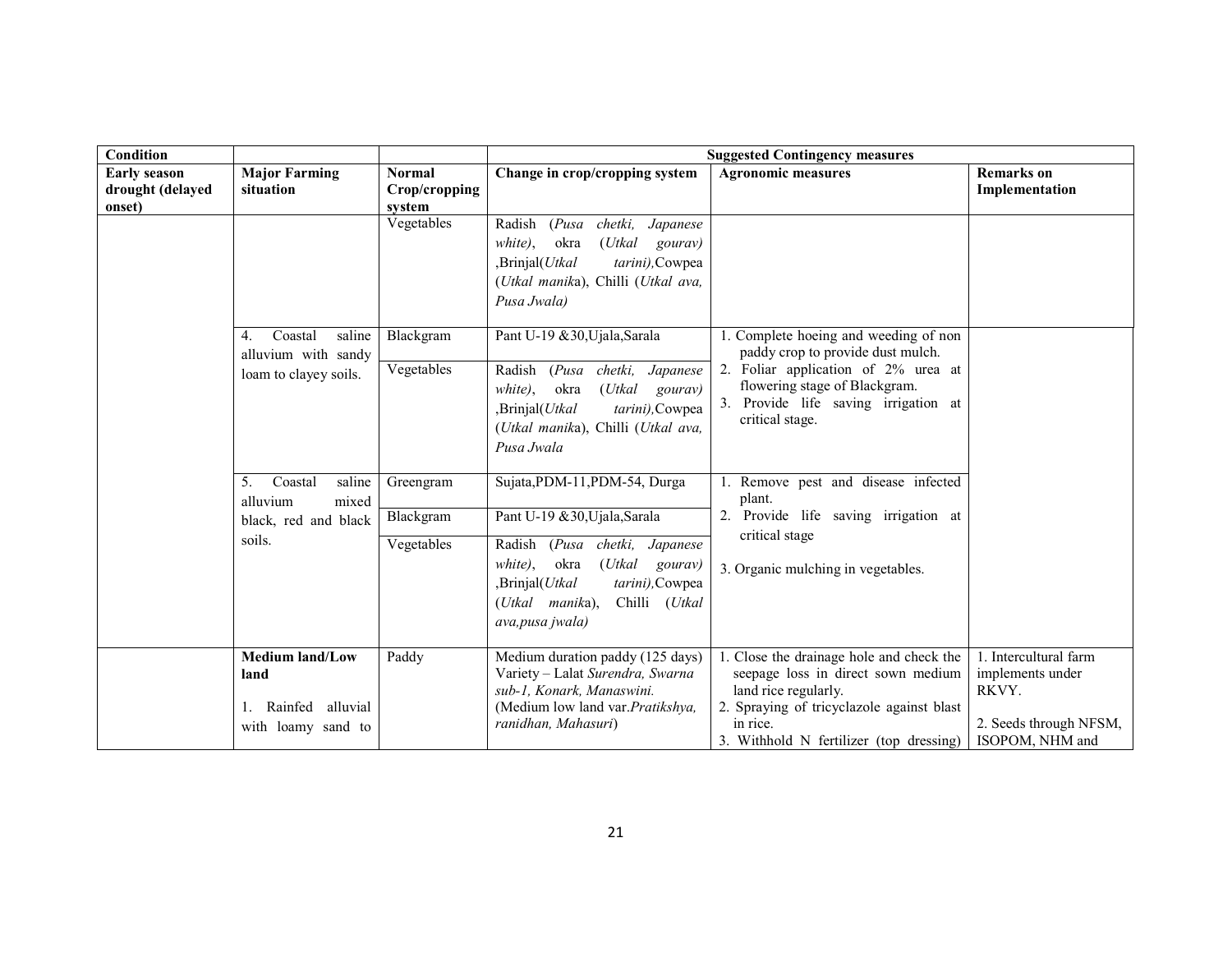| Condition                                         |                                                                  |                                          |                                                                                                                                                                | <b>Suggested Contingency measures</b>                                                                                                                                                                                                                                                                      |                                      |
|---------------------------------------------------|------------------------------------------------------------------|------------------------------------------|----------------------------------------------------------------------------------------------------------------------------------------------------------------|------------------------------------------------------------------------------------------------------------------------------------------------------------------------------------------------------------------------------------------------------------------------------------------------------------|--------------------------------------|
| <b>Early season</b><br>drought (delayed<br>onset) | <b>Major Farming</b><br>situation                                | <b>Normal</b><br>Crop/cropping<br>system | Change in crop/cropping system                                                                                                                                 | <b>Agronomic measures</b>                                                                                                                                                                                                                                                                                  | <b>Remarks</b> on<br>Implementation  |
|                                                   | sandy clay loam soil.                                            | Greengram                                | TARM-1, Sujata, Durga,<br>PDM-11, PDM-54                                                                                                                       | application up to receipt of rainfall.<br>4. Transplanting of 3 to 4 seedlings per<br>hill at closer spacing.                                                                                                                                                                                              | state seed corporation<br>$(OSSC)$ . |
|                                                   |                                                                  | Groundnut                                | Devi, Smruti, TAG-24                                                                                                                                           | 5. Strengthen field bund to check<br>seepage loss.                                                                                                                                                                                                                                                         |                                      |
|                                                   | 2. Rainfed red and<br>lateritic sandy loam<br>to clay loam soil. | Paddy                                    | Medium duration paddy (125 days)<br>Variety - Lalat, Surendra, Swarna<br>sub-1, Konark, Manaswini.<br>(Medium low land var. Pratikshya,<br>ranidhan, Mahasuri) | 1. Close the drainage hole and check the<br>seepage loss in direct sown medium<br>land rice regularly.<br>2. Withhold N fertilizer application till<br>receipt of rainfall.<br>3. Transplant of 3 to 4 seedlings per hill at                                                                               | 21.                                  |
|                                                   |                                                                  | Greengram                                | Dhauli, Kamdev, Durga                                                                                                                                          | closer spacing.<br>Follow need based plant protection                                                                                                                                                                                                                                                      |                                      |
|                                                   | Blackgram                                                        |                                          | Sarala, Prasad, Ujala                                                                                                                                          | measures against steam borer and blast.<br>4. Use tractor, power tiller, rotavator for<br>speedy land preparation.<br>5. Apply full P, K and 20 % N at the time of<br>transplanting.<br>6. Apply life saving irrigation as and when<br>necessary.<br>7. Spraying of tricyclazole against blast<br>in rice. |                                      |
|                                                   | 3. Rainfed<br>lateritic<br>loamy sand to sandy<br>loam soil.     | Paddy                                    | Medium duration paddy (125 days)<br>Variety - Lalat, Surendra, Swarna<br>sub-1, Konark, Manaswini.<br>(Medium low land var.Pratikshya,<br>ranidhan, Mahasuri)  | 1. Apply life saving irrigation.<br>2. Transplanting 3 to 4 seedlings per hill<br>at closer spacing.<br>3. Withhold N fertilizer (Top dressing)<br>till receiving of rainfall.<br>4. Close the drainage hole and check the<br>seepage loss.<br>5. Strengthen of field bund height in<br>paddy.             |                                      |
|                                                   | Coastal<br>saline<br>4.<br>alluvium with sandy                   | Paddy                                    | Luna suvarna, Lunisree                                                                                                                                         | 1. Close the drainage hole and check the<br>seepage loss in direct sown medium<br>land rice regularly                                                                                                                                                                                                      |                                      |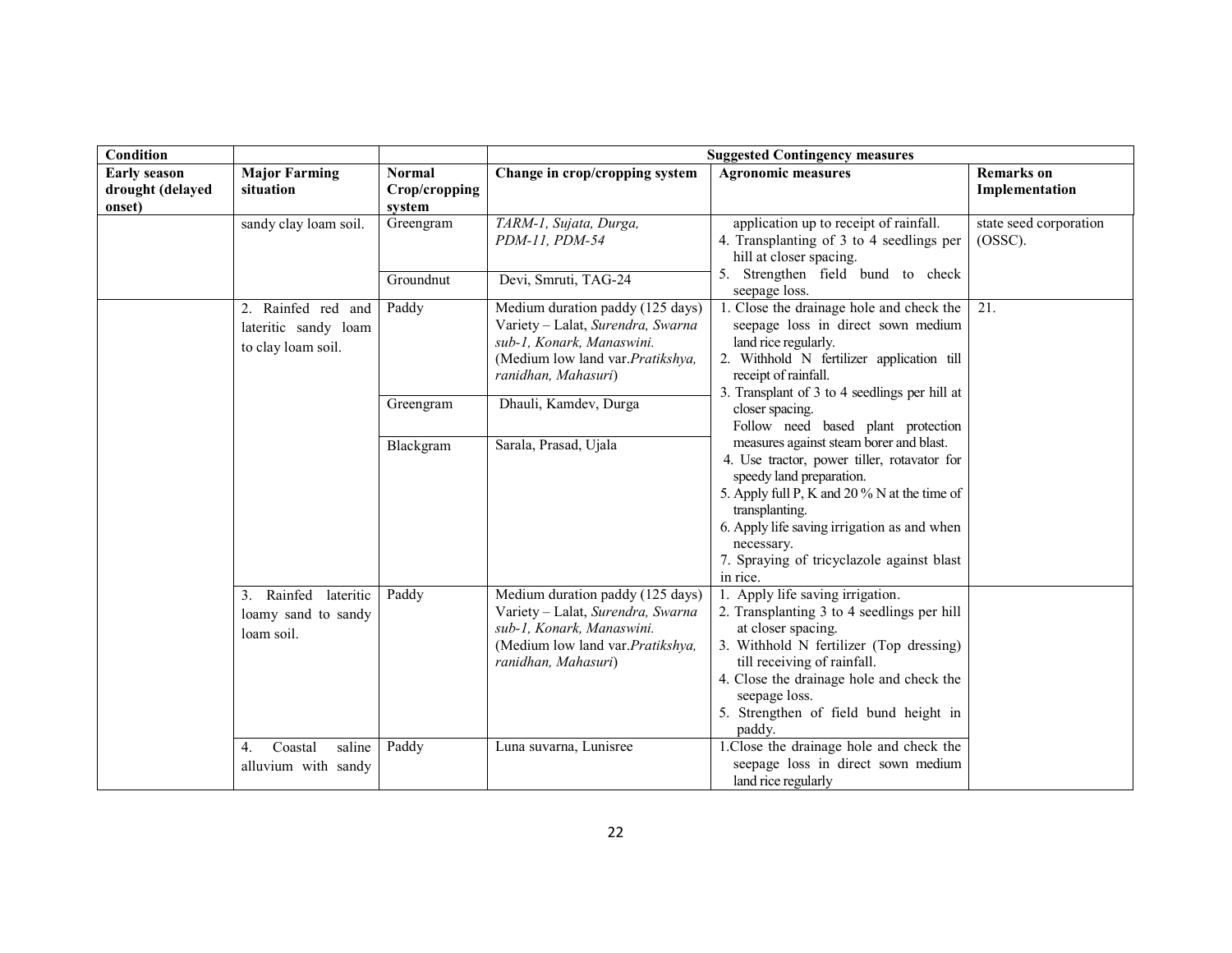| Condition                                         |                                                                               |                                   |                                | <b>Suggested Contingency measures</b>                                                                                                                                                                                                                |                                     |
|---------------------------------------------------|-------------------------------------------------------------------------------|-----------------------------------|--------------------------------|------------------------------------------------------------------------------------------------------------------------------------------------------------------------------------------------------------------------------------------------------|-------------------------------------|
| <b>Early season</b><br>drought (delayed<br>onset) | <b>Major Farming</b><br>situation                                             | Normal<br>Crop/cropping<br>system | Change in crop/cropping system | <b>Agronomic measures</b>                                                                                                                                                                                                                            | <b>Remarks</b> on<br>Implementation |
|                                                   | loam to clayey soil.                                                          |                                   |                                | 2. Apply life saving irrigation.<br>3. Transplanting 3 to 4 seedlings per hill<br>at closer spacing.<br>4. Withhold N fertilizer (Top dressing)<br>till receiving of rainfall.                                                                       |                                     |
|                                                   | Saline<br>Coastal<br>5.<br>alluvium<br>mixed<br>black, red and black<br>soil. | Paddy                             | Luna suvarna, Lunisree         | 1. Close the drainage hole and check the<br>seepage loss in direct sown medium<br>land rice regularly.<br>2. Transplanting 3 to 4 seedlings per hill<br>at closer spacing.<br>3. Withhold N fertilizer (Top dressing)<br>till receiving of rainfall. |                                     |

| Condition            |                      |               |                                      | <b>Suggested Contingency measures</b>   |                                 |
|----------------------|----------------------|---------------|--------------------------------------|-----------------------------------------|---------------------------------|
| Early season drought | <b>Major Farming</b> | <b>Normal</b> | Crop management                      | Soil nutrient & moisture                | <b>Remarks</b> on               |
| (Normal onset)       | situation            | Crop/cropping |                                      | conservation measures                   | Implementation                  |
|                      |                      | svstem        |                                      |                                         |                                 |
| <b>Normal onset</b>  | <b>Upland</b>        | Sole crop     | Varietal<br>suitable<br>substitution | 1. Thinning and gap filling of the      | $\bullet$ Farm<br>under<br>pond |
| followed by 15-20    |                      |               | drought tolerant short duration      | existing crop if mortality is less than | NREGS.<br>IWMP.                 |
| days dry spell after | 1. Rainfed alluvial  |               | variety of sole crop.                | 50%.                                    | dieselpump sets and             |
| sowing leading to    | with loamy sand to   |               |                                      | 2. Resow the crop if the mortality is   | KB pumps in tankfed             |
| poor                 | sandy clay loam soil | Paddy         | Var. Sneha, pathara, heera           | more than $50\%$ .                      | areas under RKVY and            |
| germination/crop     |                      |               |                                      | 3. Complete hoeing weeding and          | NFSM.                           |
| stand etc.           |                      | Greengram     | Sujata, PDM-11, PDM-54, Durga        | earthing up at 20 DAS for moisture      | $\bullet$ Small<br>nursery      |
|                      |                      |               |                                      | conservation for groundnut and          | development<br>under            |
|                      |                      | Groundnut     | Var. Devi, Smruti, TAG-24            | vegetable crops.                        | NHM.                            |
|                      |                      |               |                                      | 4. Organic mulching in vegetables for   |                                 |
|                      |                      | Sesamum       | Uma, Nirmala and Prachi              | moisture conservation.                  |                                 |
|                      |                      |               |                                      |                                         |                                 |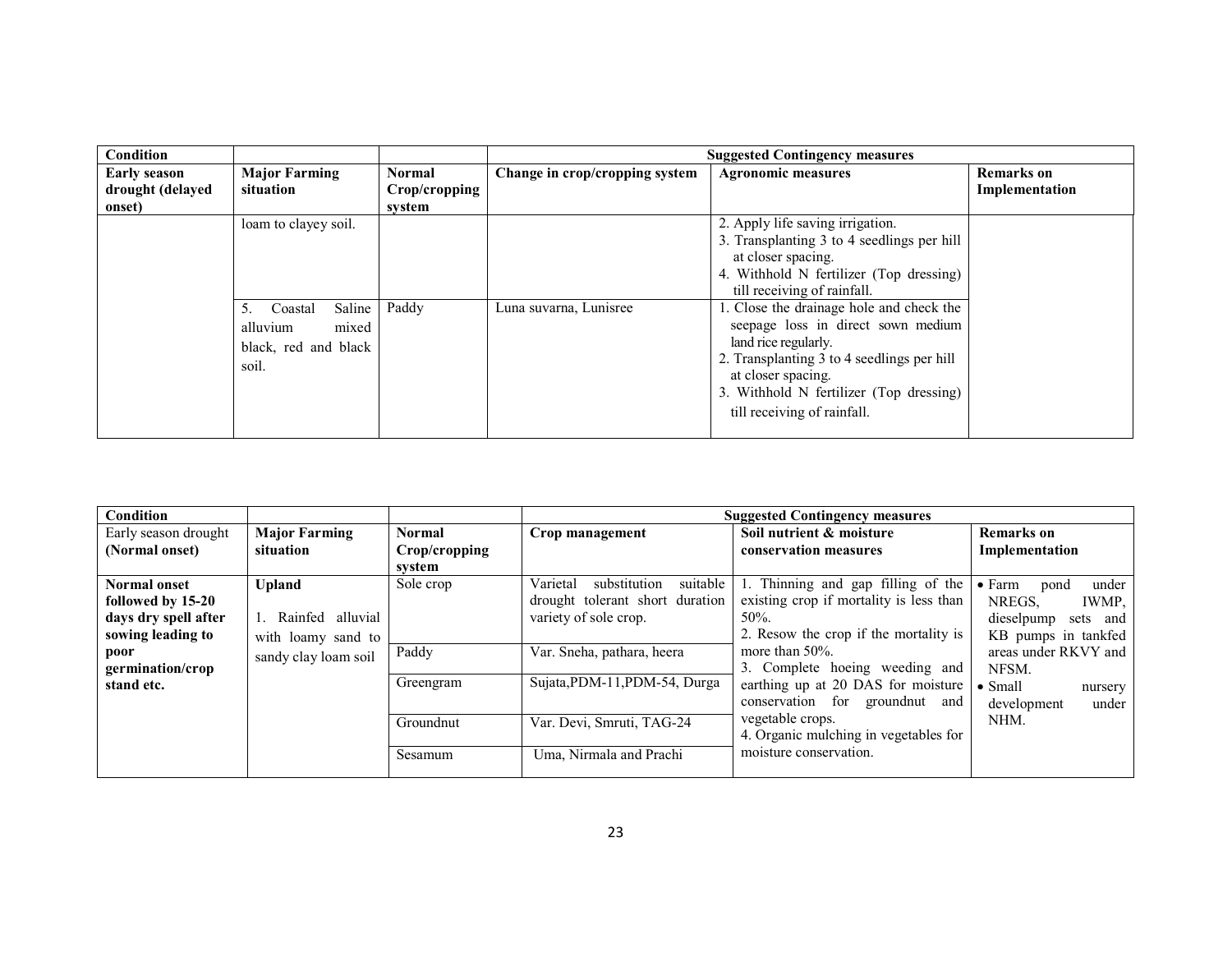| Condition            |                      |                      |                                      | <b>Suggested Contingency measures</b>                                 |                   |
|----------------------|----------------------|----------------------|--------------------------------------|-----------------------------------------------------------------------|-------------------|
| Early season drought | <b>Major Farming</b> | <b>Normal</b>        | Crop management                      | Soil nutrient & moisture                                              | <b>Remarks</b> on |
| (Normal onset)       | situation            | Crop/cropping        |                                      | conservation measures                                                 | Implementation    |
|                      |                      | system<br>Vegetables | Radish (Pusa chetki, Japanese        |                                                                       |                   |
|                      |                      |                      | white), okra (Utkal gourav)          |                                                                       |                   |
|                      |                      |                      | ,Brinjal(Utkal<br>tarini), Cowpea    |                                                                       |                   |
|                      |                      |                      | (Utkal manika), Chilli (Utkal        |                                                                       |                   |
|                      |                      |                      | ava, Pusa Jwala)                     |                                                                       |                   |
|                      |                      |                      |                                      |                                                                       |                   |
|                      | 2. Rainfed red and   | Paddy                | Varietal<br>substitution<br>suitable | 1. Thinning and gap filling of the                                    |                   |
|                      | lateritic sandy loam |                      | drought tolerant short duration      | existing crop if mortality is less than                               |                   |
|                      | to clay loam soil.   |                      | variety of sole crop.                | 50%.                                                                  |                   |
|                      |                      |                      | Var. Sneha, pathara, heera           | 2. Resow the crop if the mortality is<br>more than 50%.               |                   |
|                      |                      | Greengram            | Sujata, PDM-11, PDM-54, Durga        | 3. Complete hoeing weeding and<br>earthling up at 20 DAS for moisture |                   |
|                      |                      | Groundnut            | Var. Devi, Smruti, TAG-24            | conservation for groundnut and<br>vegetable crops.                    |                   |
|                      |                      | Blackgram            | Pant U-19 &30, Ujala, Sarala         |                                                                       |                   |
|                      |                      | Horsegram            | Urmi                                 | 4. Organic mulching in vegetables for<br>moisture conservation.       |                   |
|                      |                      | Vegetables           | Radish (Pusa chetki, Japanese        |                                                                       |                   |
|                      |                      |                      | white), okra (Utkal gourav)          |                                                                       |                   |
|                      |                      |                      | ,Brinjal(Utkal<br>tarini), Cowpea    |                                                                       |                   |
|                      |                      |                      | (Utkal manika), Chilli (Utkal        |                                                                       |                   |
|                      |                      |                      | ava, Pusa Jwala)                     |                                                                       |                   |
|                      | 3. Rainfed lateritic | Paddy                | suitable<br>Varietal<br>substitution | 1. Thinning and gap filling of the                                    |                   |
|                      | loamy sand to sandy  |                      | drought tolerant short duration      | existing crop if mortality is less                                    |                   |
|                      | loam soil.           |                      | variety of sole crop.                | than 50%.                                                             |                   |
|                      |                      |                      | Var. Sneha, pathara, heera           | 2. Resow the crop if the mortality is<br>more than 50%.               |                   |
|                      |                      | Groundnut            | Var. Devi, Smruti, TAG-24            | 3. Complete hoeing weeding and                                        |                   |
|                      |                      |                      |                                      | earthling up at 20 DAS for                                            |                   |
|                      |                      | Blackgram            | Pant U-19 &30, Ujala, Sarala         | moisture<br>conservation<br>for                                       |                   |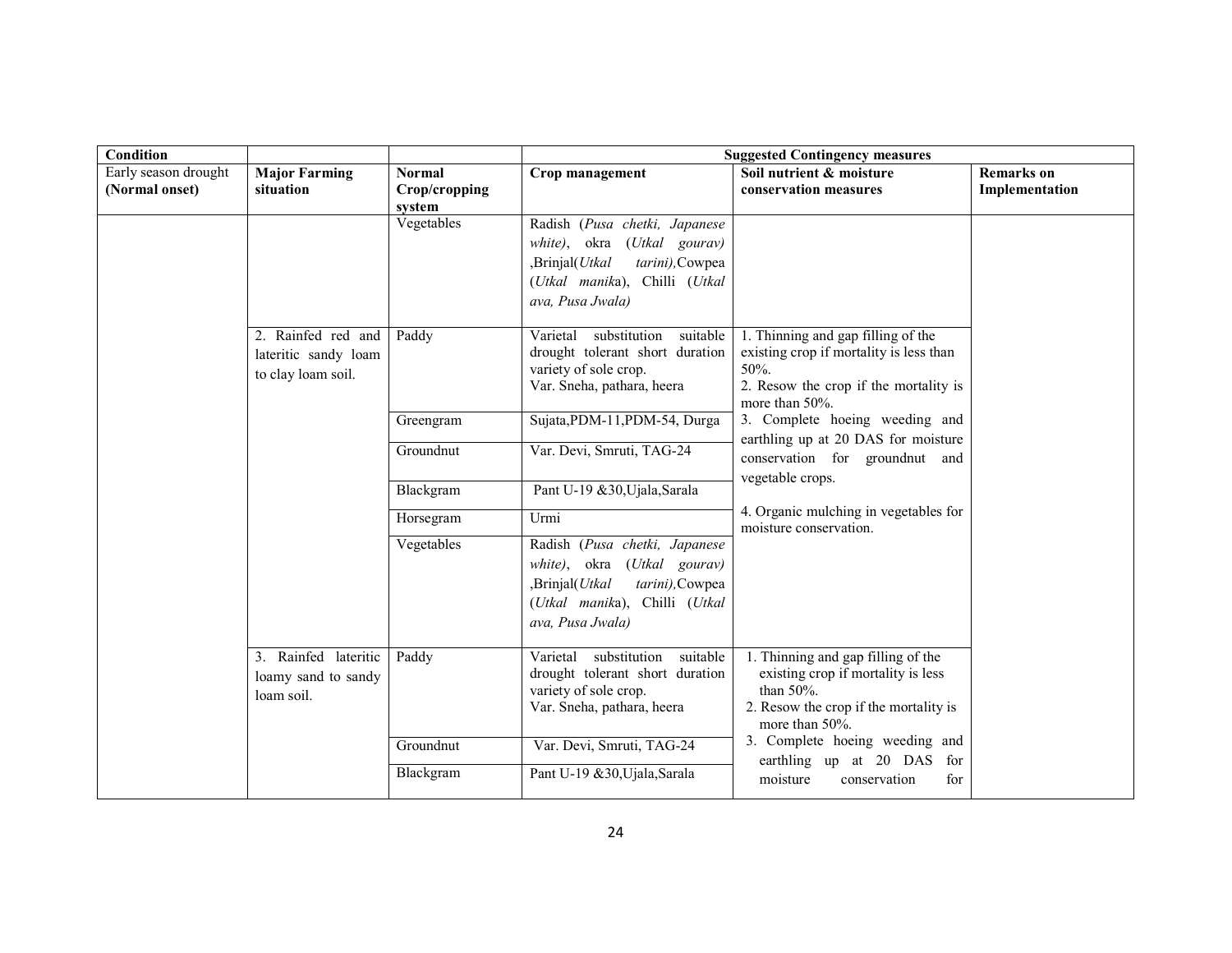| Condition            |                                                                               |                                      |                                                                                                                                                                                                                  | <b>Suggested Contingency measures</b>                                                                                                                                                                                                    |                   |
|----------------------|-------------------------------------------------------------------------------|--------------------------------------|------------------------------------------------------------------------------------------------------------------------------------------------------------------------------------------------------------------|------------------------------------------------------------------------------------------------------------------------------------------------------------------------------------------------------------------------------------------|-------------------|
| Early season drought | <b>Major Farming</b>                                                          | <b>Normal</b>                        | Crop management                                                                                                                                                                                                  | Soil nutrient & moisture                                                                                                                                                                                                                 | <b>Remarks</b> on |
| (Normal onset)       | situation                                                                     | Crop/cropping                        |                                                                                                                                                                                                                  | conservation measures                                                                                                                                                                                                                    | Implementation    |
|                      |                                                                               | system                               |                                                                                                                                                                                                                  |                                                                                                                                                                                                                                          |                   |
|                      |                                                                               | Horsegram                            | Urmi                                                                                                                                                                                                             | groundnut and vegetable crops.                                                                                                                                                                                                           |                   |
|                      |                                                                               | Vegetables                           | Radish (Pusa chetki, Japanese<br>okra (Utkal gourav)<br>white).<br>,Brinjal( <i>Utkal tarini</i> ),Cowpea<br>(Utkal manika), Chilli (Utkal<br>ava),                                                              | 4. Organic mulching in vegetables<br>for moisture conservation.                                                                                                                                                                          |                   |
|                      | Coastal<br>saline<br>4.<br>alluvium with sandy<br>loam to clayey soil.        | Blackgram<br>Vegetables              | Pant U-19 &30, Ujala, Sarala<br>Radish (Pusa chetki, Japanese<br>okra ( <i>Utkal gourav</i> )<br>white).<br>(Utkal tarini), Cowpea<br>,Brinjal<br>(Utkal manika), Chilli (Utkal<br>ava, Pusa Jwala)              | 1. Application of paper mill sludge<br>(PMS) $\omega$ 5 q/ha, potash and boron<br>and FYM during final<br>land<br>preparation for obtaining<br>higher<br>vield.<br>2. Addition of organic matter.<br>3. In-situ rain water conservation. |                   |
|                      | saline<br>Coastal<br>5.<br>mixed<br>alluvium<br>black, red and black<br>soil. | Greengram<br>Blackgram<br>Vegetables | $PDM-11$ ,<br>PDM-54,<br>Sujata,<br>Durga<br>Pant U-19 & 30, Ujala, Sarala<br>Radish (Pusa chetki, Japanese<br>okra (Utkal gourav<br>white),<br>,Brinjal (Utkal tarini),Cowpea<br>(Utkal manika), Chilli (U.ava) | 1. Addition of organic matter<br>2. In-situ rain water conservation.<br>3. Crop residue mulching for<br>moisture conservation in vegetables.<br>4. Life saving irrigation as and when<br>necessary.                                      |                   |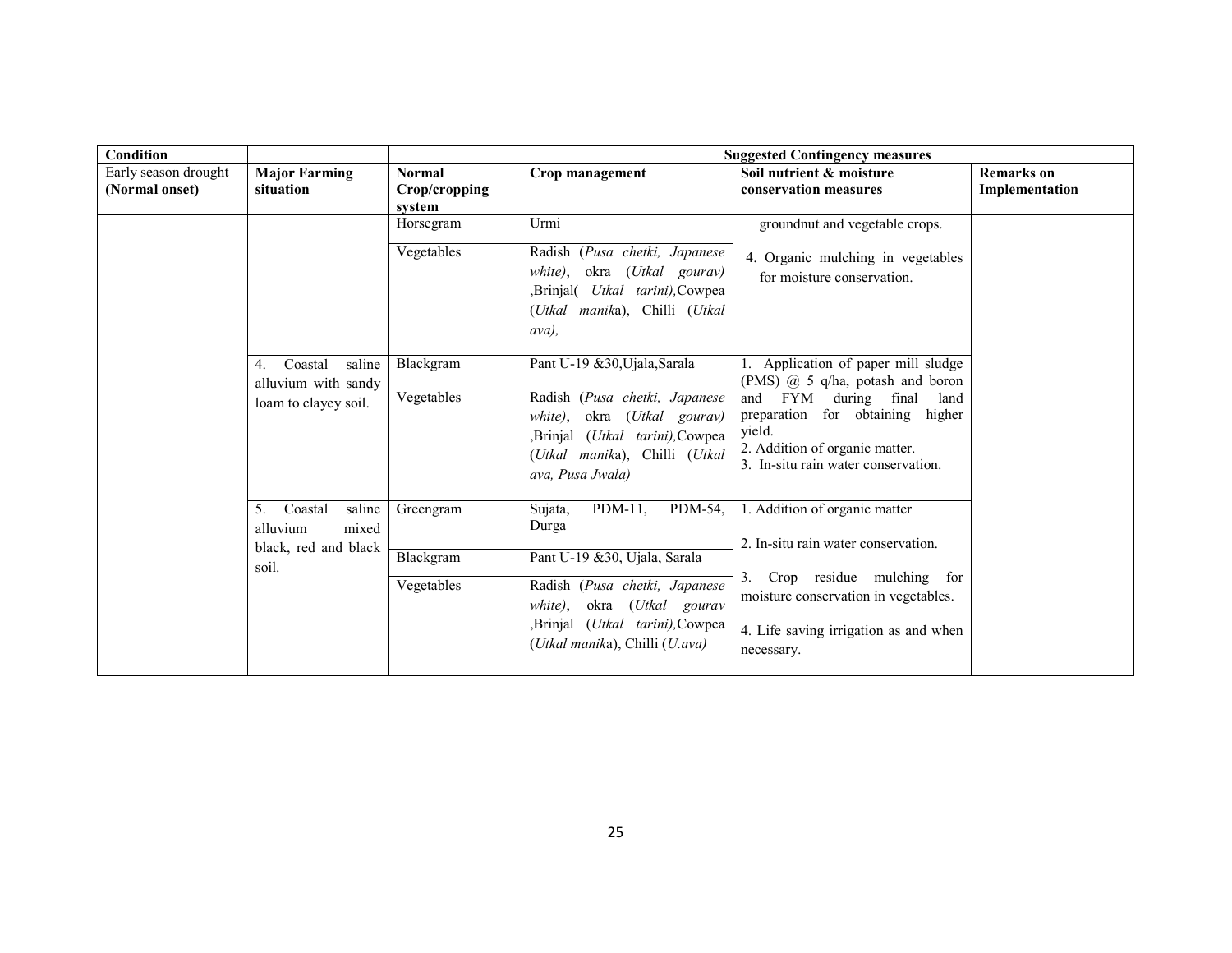| Condition            |                                                                                                      |                         |                                                                                                                                                                               | <b>Suggested Contingency measures</b>                                                                                                                                                                                                                                  |                                                                                                                                                          |
|----------------------|------------------------------------------------------------------------------------------------------|-------------------------|-------------------------------------------------------------------------------------------------------------------------------------------------------------------------------|------------------------------------------------------------------------------------------------------------------------------------------------------------------------------------------------------------------------------------------------------------------------|----------------------------------------------------------------------------------------------------------------------------------------------------------|
| Early season drought | <b>Major Farming</b>                                                                                 | <b>Normal</b>           | Crop management                                                                                                                                                               | Soil nutrient & moisture<br>conservation measures                                                                                                                                                                                                                      | <b>Remarks</b> on                                                                                                                                        |
| (Normal onset)       | situation                                                                                            | Crop/cropping<br>system |                                                                                                                                                                               |                                                                                                                                                                                                                                                                        | Implementation                                                                                                                                           |
|                      | <b>Medium land/Low</b><br>land<br>1. Rainfed alluvial<br>with loamy sand to<br>sandy clay loam soil. | Paddy                   | Medium duration paddy (125<br>days) Variety $-Lalat$ ,<br>Surendra, Swarna sub-1,<br>Konark, Manaswini.<br>(medium<br>low<br>land<br>Mahsuri,<br>var.Pratikshya,<br>Ranidhan) | 1. If rice population is less than 50%<br>gap filling may be done.<br>2. In-situ rain water conservation.<br>3. Life saving irrigation as and when<br>necessary.<br>4. Weeding and hoeing in Blackgram                                                                 | 1. Supply of seed drills<br>intercultural<br>and<br>implements<br>through<br>RKVY.<br>2. Good<br>quality seeds<br><b>NFSM</b><br>through<br>and<br>OSSC. |
|                      |                                                                                                      | Greengram               | TARM-1, Sujata, Durga, PDM-<br>11, PDM-54                                                                                                                                     | and Greengram<br>5. Close the drainage hole and check                                                                                                                                                                                                                  |                                                                                                                                                          |
|                      |                                                                                                      | Groundnut               | Devi, Smruti, TAG-24                                                                                                                                                          | the seepage loss.<br>6. Strengthen of field bund height in<br>paddy.                                                                                                                                                                                                   |                                                                                                                                                          |
|                      | 2. Rainfed red and<br>lateritic sandy loam<br>to clay loam soil.                                     | Paddy                   | Medium duration paddy (125<br>days) Variety $-Lalat$<br>Surendra, Swarna sub-1,<br>Konark, Manaswini<br>(medium<br>low<br>land<br>var.<br>Pratikshya, Mahsuri, Ranidhan)      | 1. If rice population is more than 50<br>% carry out weeding and adjust the<br>plant population by redistribution<br>of hills (Khelua),<br>2. Plugging of drainage hole for<br>checking seepage loss.                                                                  |                                                                                                                                                          |
|                      | 3. Rainfed lateritic<br>loamy sand to sandy<br>loam soil.                                            | Paddy                   | Medium duration paddy (125<br>days) Variety $-Lalat$<br>Surendra, Swarna sub-1,<br>Konark, Manaswini<br>(medium<br>low<br>land<br>var.<br>Pratikshya, Mahsuri, Ranidhan)      | 1. If rice population is more than 50<br>% carryout weeding and adjust the<br>plant population by redistribution<br>of hills (Khelua).<br>2. Plugging of drainage hole for<br>checking seepage loss and to<br>provide life saving irrigation as and<br>when necessary. |                                                                                                                                                          |
|                      | 4. Coastal saline<br>alluvium with sandy<br>loam to clayey soil.                                     | Paddy                   | Luna suvarna, Lunisree                                                                                                                                                        | $-do-$                                                                                                                                                                                                                                                                 |                                                                                                                                                          |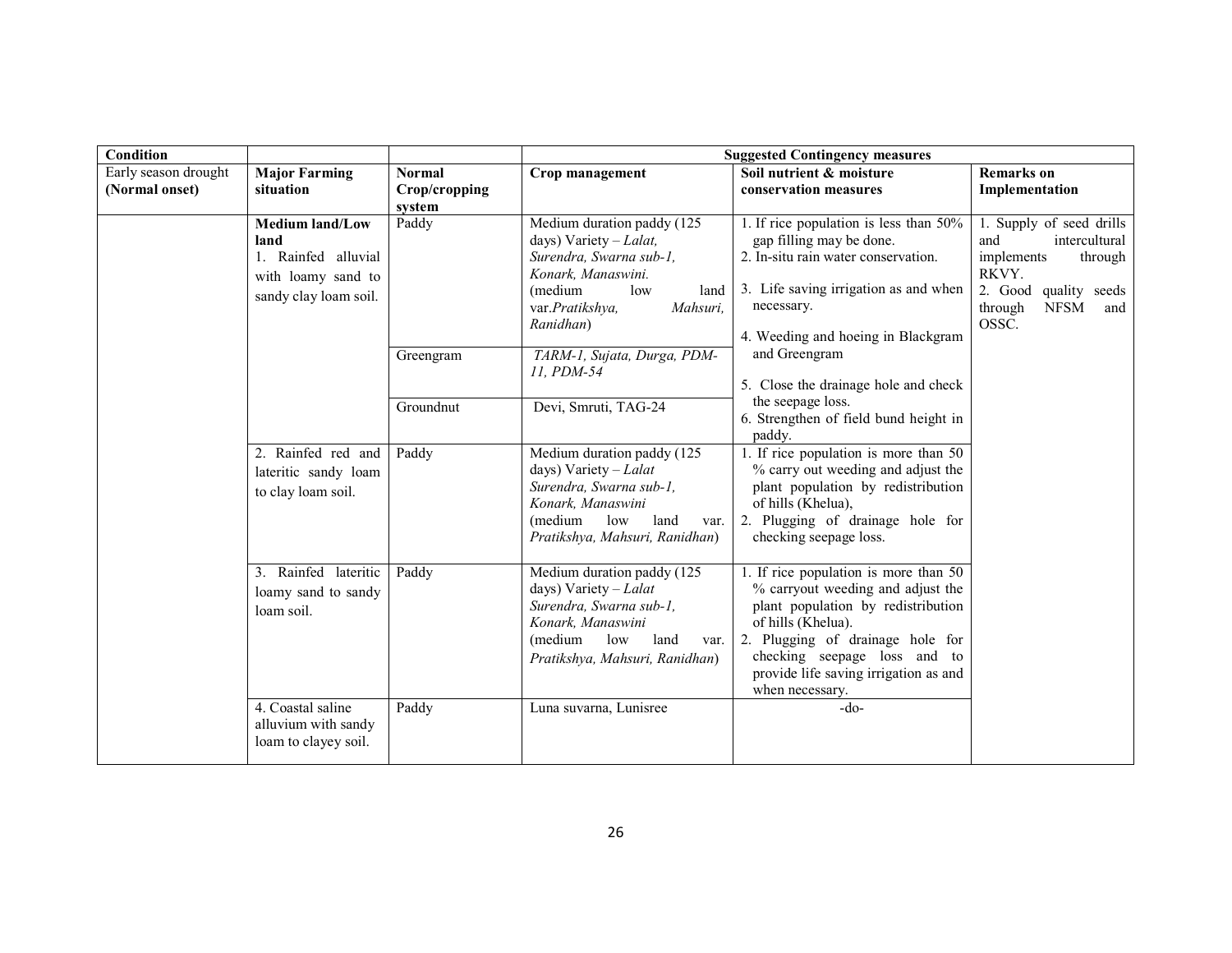| Condition            |                                                                               |               |                        | <b>Suggested Contingency measures</b>                                                                                                                                                                                                |                |
|----------------------|-------------------------------------------------------------------------------|---------------|------------------------|--------------------------------------------------------------------------------------------------------------------------------------------------------------------------------------------------------------------------------------|----------------|
| Early season drought | <b>Major Farming</b>                                                          | <b>Normal</b> | Crop management        | Soil nutrient & moisture                                                                                                                                                                                                             | Remarks on     |
| (Normal onset)       | situation                                                                     | Crop/cropping |                        | conservation measures                                                                                                                                                                                                                | Implementation |
|                      |                                                                               | svstem        |                        |                                                                                                                                                                                                                                      |                |
|                      | Coastal<br>saline<br>5.<br>mixed<br>alluvium<br>black, red and black<br>soil. | Paddy         | Luna suvarna, Lunisree | 1. If rice population is less than 50%<br>gap filling may be done and if more<br>than 50 % carryout weeding and<br>adjust the plant population by<br>redistribution of hills (Khelua).<br>Fresh seedlings may<br>be<br>transplanted. |                |
|                      |                                                                               |               |                        | 3. Before transplanting addition<br>recommended dose of organic matter<br>and growing dhanicha as pre-kharif<br>crop may be taken. Close the drainage<br>hole and check the seepage loss.                                            |                |

| Condition                                                                  |                       |                         |                                                                                    | <b>Suggested Contingency measures</b>                                                                                                                                          |                   |
|----------------------------------------------------------------------------|-----------------------|-------------------------|------------------------------------------------------------------------------------|--------------------------------------------------------------------------------------------------------------------------------------------------------------------------------|-------------------|
| Mid season drought                                                         | <b>Major Farming</b>  | <b>Normal</b>           | Crop management                                                                    | Soil nutrient & moisture                                                                                                                                                       | <b>Remarks</b> on |
| (long dry spell,<br>consecutive 2 weeks<br>rainless $(>2.5$ mm)<br>period) | situation             | Crop/cropping<br>system |                                                                                    | conservation measures                                                                                                                                                          | Implementation    |
| At vegetative stage<br><b>Upland</b><br>clay loam soil                     | Rainfed alluvial with | Sole crop               | suitable<br>Varietal<br>substitution<br>drought tolerant short duration<br>variety | (Soil)<br>Inter-cultivation<br>mulching).<br>2. Conservation furrow.                                                                                                           |                   |
|                                                                            | loamy sand to sandy   | Paddy                   | Sneha, pathara, heera                                                              | Organic mulching with<br>previous crop residues in case<br>of vegetable crops.<br>Follow ridge and furrow<br>3.<br>method of planting<br>for<br>groundnut and vegetable crops. |                   |
|                                                                            |                       | Greengram               | Sujata, PDM-11, PDM-54,                                                            |                                                                                                                                                                                |                   |
|                                                                            |                       | Groundnut               | Var. Devi, Smruti, TAG-24                                                          |                                                                                                                                                                                |                   |
|                                                                            |                       | Sesamum                 | Uma, Nirmala and Prachi                                                            | 4. Weed control in pulses and                                                                                                                                                  |                   |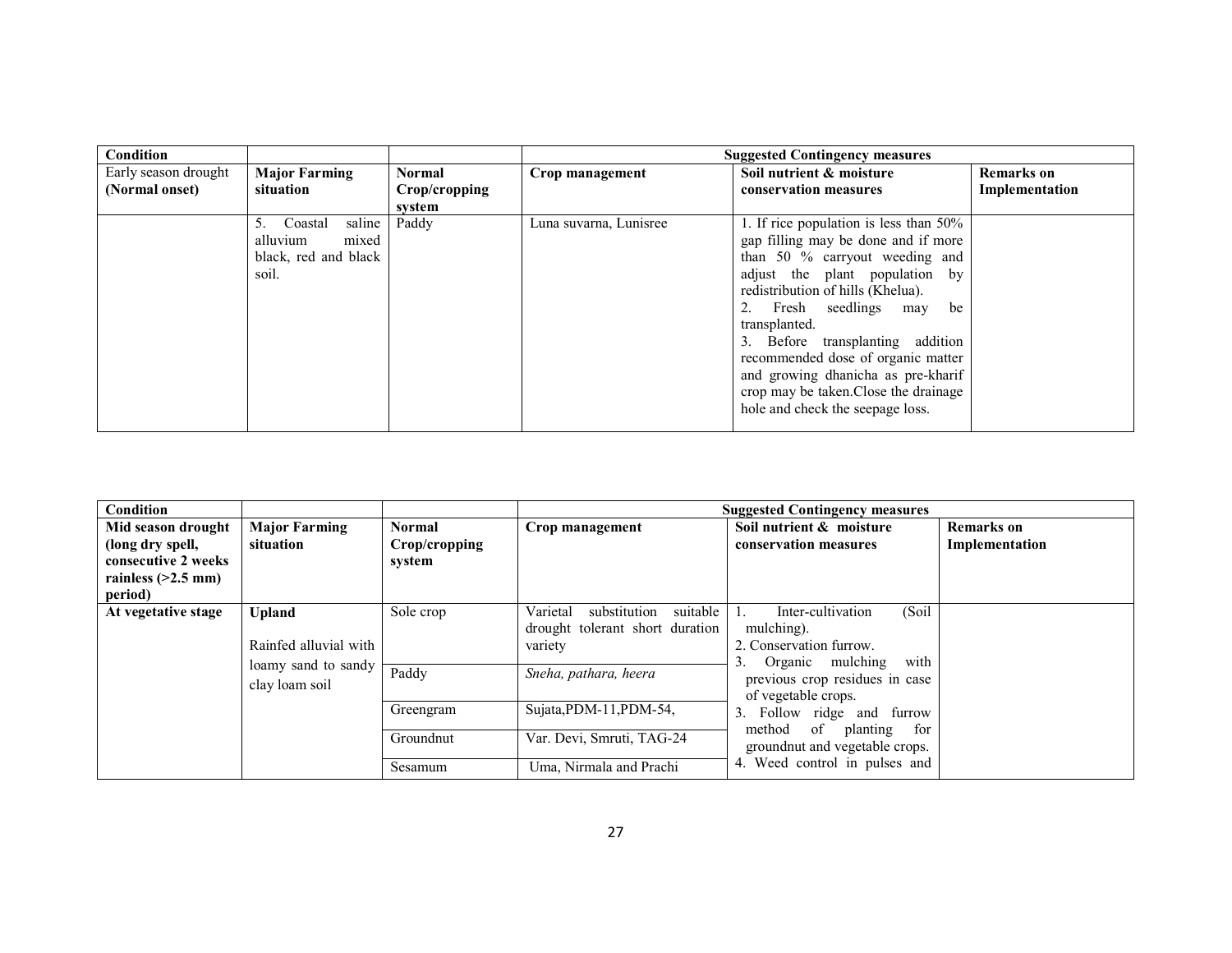| Condition                                                                                        |                                                                  |                                          |                                                                                                                                                                   | <b>Suggested Contingency measures</b>                                                     |                                     |
|--------------------------------------------------------------------------------------------------|------------------------------------------------------------------|------------------------------------------|-------------------------------------------------------------------------------------------------------------------------------------------------------------------|-------------------------------------------------------------------------------------------|-------------------------------------|
| Mid season drought<br>(long dry spell,<br>consecutive 2 weeks<br>rainless $(>2.5$ mm)<br>period) | <b>Major Farming</b><br>situation                                | <b>Normal</b><br>Crop/cropping<br>system | Crop management                                                                                                                                                   | Soil nutrient & moisture<br>conservation measures                                         | <b>Remarks</b> on<br>Implementation |
|                                                                                                  |                                                                  | Vegetables                               | Radish (Pusa chetki, Japanese<br>white), okra<br>(Utkal gourav)<br>,Brinjal(Utkal<br>tarini), Cowpea<br>(Utkal manika), Chilli (Utkal<br>ava, Pusa Jwala)         | oilseeds.                                                                                 |                                     |
|                                                                                                  | 2. Rainfed red and<br>lateritic sandy loam<br>to clay loam soil. | Paddy                                    | suitable<br>Varietal<br>substitution<br>drought tolerant short duration<br>variety Sneha, pathara, heera                                                          | 1. Gap filling of using seedling<br>of same age.<br>2. Complete hoeing weeding and        |                                     |
|                                                                                                  |                                                                  | Greengram                                | Sujata, PDM-11, PDM-54, Durga                                                                                                                                     | earthling up at 20 DAS for<br>moisture<br>conservation<br>for                             |                                     |
|                                                                                                  |                                                                  | Groundnut                                | Var. Devi, Smruti, TAG-24                                                                                                                                         | groundnut and vegetable crops.                                                            |                                     |
|                                                                                                  |                                                                  | Blackgram                                | Pant U-19 &30, Ujala, Sarala                                                                                                                                      | 3. Provide life saving irrigation.                                                        |                                     |
|                                                                                                  |                                                                  | Horsegram                                | Urmi                                                                                                                                                              |                                                                                           |                                     |
|                                                                                                  |                                                                  | Vegetables                               | Radish (Pusa chetki, Japanese<br>white), okra<br>( <i>Utkal</i> gourav)<br>,Brinjal(Utkal<br>tarini), Cowpea<br>(Utkal manika), Chilli (Utkal<br>ava, Pusa Jwala) |                                                                                           |                                     |
|                                                                                                  | 3. Rainfed lateritic<br>loamy sand to sandy<br>loam soil.        | Paddy                                    | Varietal substitution suitable<br>drought tolerant short duration<br>variety<br>Sneha, pathara, heera                                                             | 1. Complete hoeing weeding and<br>earthling up at 20 DAS for<br>moisture conservation for |                                     |
|                                                                                                  |                                                                  | Groundnut                                | Var. Devi, Smruti, TAG-24                                                                                                                                         | groundnut and vegetable crops.<br>2. Provide life saving irrigation                       |                                     |
|                                                                                                  |                                                                  | Blackgram                                | Pant U-19 &30, Ujala, Sarala                                                                                                                                      |                                                                                           |                                     |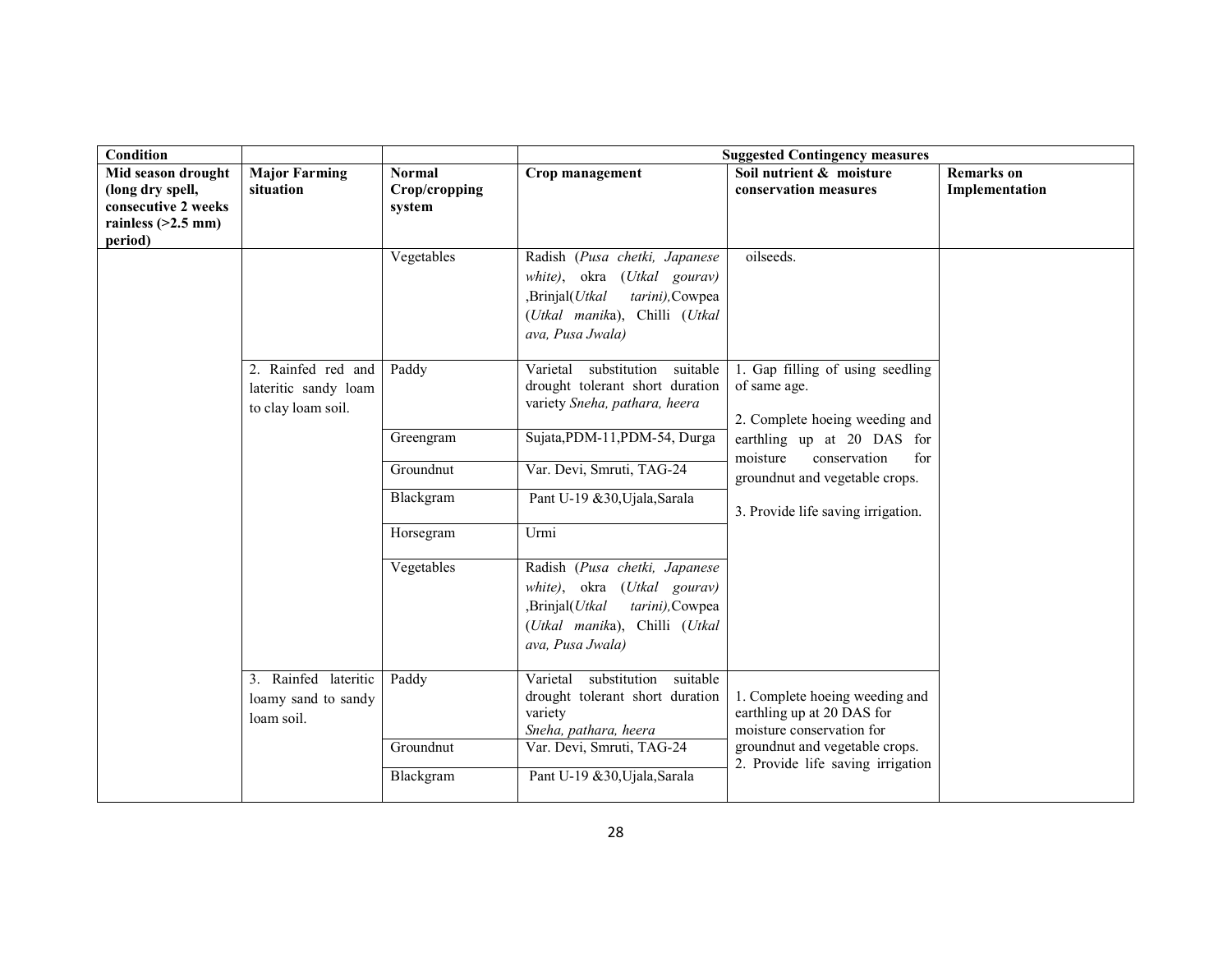| Condition                                                     |                                                                        |                                          |                                                                                                                                                                                        | <b>Suggested Contingency measures</b>                                                                                                                 |                                     |
|---------------------------------------------------------------|------------------------------------------------------------------------|------------------------------------------|----------------------------------------------------------------------------------------------------------------------------------------------------------------------------------------|-------------------------------------------------------------------------------------------------------------------------------------------------------|-------------------------------------|
| Mid season drought<br>(long dry spell,<br>consecutive 2 weeks | <b>Major Farming</b><br>situation                                      | <b>Normal</b><br>Crop/cropping<br>system | Crop management                                                                                                                                                                        | Soil nutrient & moisture<br>conservation measures                                                                                                     | <b>Remarks</b> on<br>Implementation |
| rainless $(>2.5$ mm)<br>period)                               |                                                                        |                                          |                                                                                                                                                                                        |                                                                                                                                                       |                                     |
|                                                               |                                                                        |                                          |                                                                                                                                                                                        | at critical stage.                                                                                                                                    |                                     |
|                                                               |                                                                        | Horsegram                                | Urmi                                                                                                                                                                                   | 3. Gap filling of using seedling<br>of same age.                                                                                                      |                                     |
|                                                               |                                                                        | Vegetables                               | Radish (Pusa chetki, Japanese<br>white), okra<br>(Utkal gourav)<br>,Brinjal(Utkal<br>tarini), Cowpea<br>(Utkal manika), Chilli (Utkal<br>ava, Pusa Jwala)                              | mulching<br>Organic<br>for<br>4.<br>moisture conservation                                                                                             |                                     |
|                                                               | Coastal<br>saline<br>4.<br>alluvium with sandy<br>loam to clayey soil. | Blackgram<br>Vegetables                  | Pant U-19 &30, Ujala, Sarala<br>Radish (Pusa chetki, Japanese<br>white), okra (Utkal gourav)<br>,Brinjal(Utkal<br>tarini), Cowpea<br>(Utkal manika), Chilli (Utkal<br>ava, Pusa Jwala) | 1. Weed out the field.<br>2.<br>Organic mulching<br>for<br>moisture conservation.<br>3. Hoeing, earthing up for weed<br>control.                      |                                     |
|                                                               | Coastal<br>saline<br>5.<br>alluvium<br>mixed<br>black, red and black   | Greengram<br>Blackgram                   | Sujata, PDM-11, PDM-54, Durga<br>Pant U-19 & 30, Ujala, Sarala                                                                                                                         | 1. Weed out the field.<br>2. Crop residue mulching in<br>vegetable<br>for<br>moisture<br>conservation.<br>3. Hoeing, earthing up for weed<br>control. |                                     |
|                                                               | soil.                                                                  |                                          |                                                                                                                                                                                        |                                                                                                                                                       |                                     |
|                                                               |                                                                        | Vegetables                               | Radish (Pusa chetki, Japanese<br><i>white</i> ), okra<br>(Utkal gourav)<br>,Brinjal(Utkal<br>tarini), Cowpea<br>(Utkal manika), Chilli (U.ava)                                         |                                                                                                                                                       |                                     |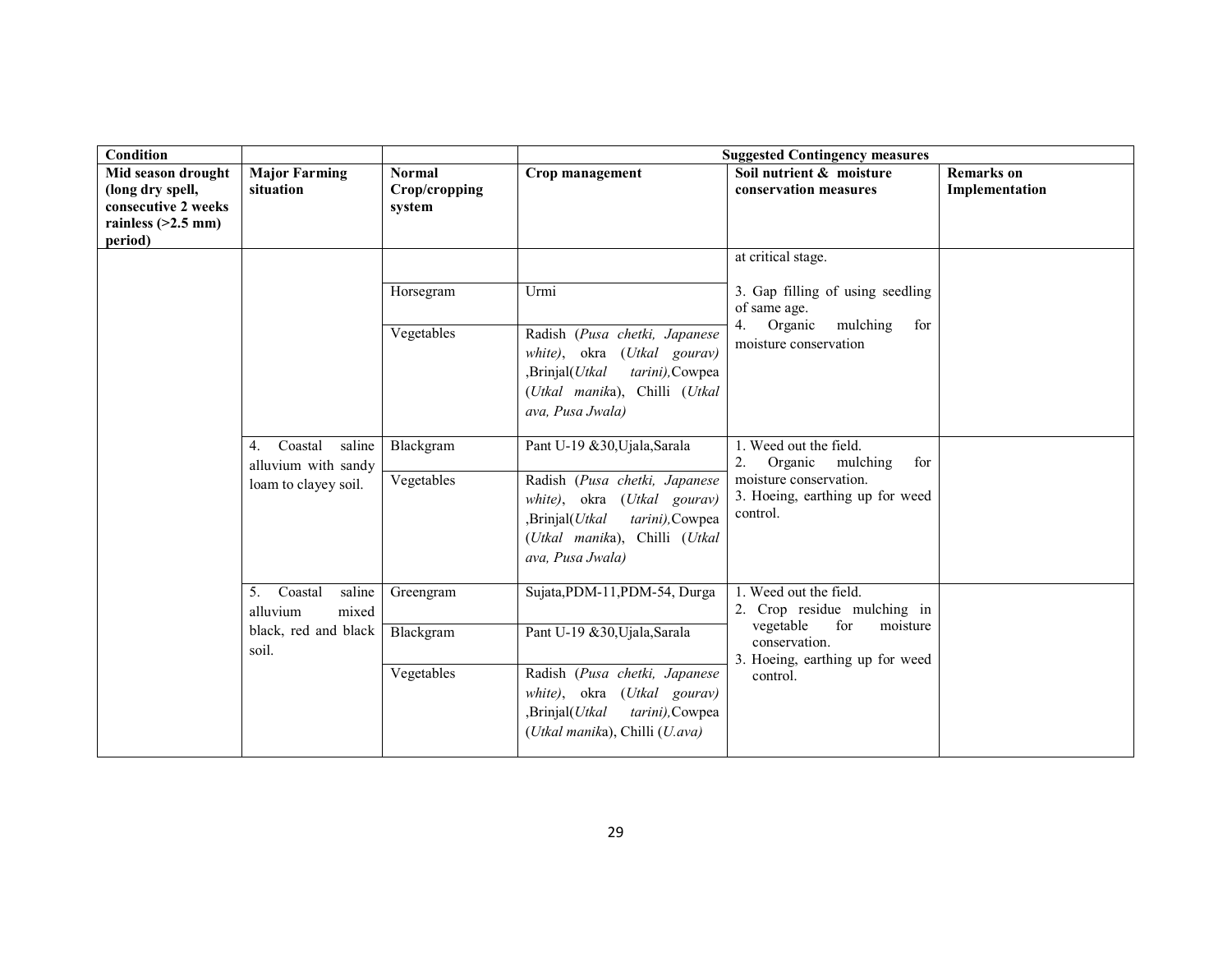| Condition            |                      |               |                                               | <b>Suggested Contingency measures</b>       |                                          |
|----------------------|----------------------|---------------|-----------------------------------------------|---------------------------------------------|------------------------------------------|
| Mid season drought   | <b>Major Farming</b> | <b>Normal</b> | Crop management                               | Soil nutrient & moisture                    | <b>Remarks</b> on                        |
| (long dry spell,     | situation            | Crop/cropping |                                               | conservation measures                       | Implementation                           |
| consecutive 2 weeks  |                      | system        |                                               |                                             |                                          |
| rainless $(>2.5$ mm) |                      |               |                                               |                                             |                                          |
| period)              |                      |               |                                               |                                             |                                          |
|                      | <b>Medium</b>        | Paddy         | Medium duration paddy (125 days)              | 1. Strengthen the field bund height         | • Supply of seed drills                  |
|                      | land/Low land        |               | Variety - Lalat                               | & check the seepage loss.                   | and intercultural                        |
|                      |                      |               | Surendra, Swarna sub-1, Konark,<br>Manaswini. | 2. Hoeing, earthing up for weed<br>control. | implements through                       |
|                      | 1. Rainfed alluvial  |               | (Medium low land var.Pratikshya,              | 3. Withhold N application                   | RKVY.                                    |
|                      | with loamy sand to   |               |                                               | 4. Follow plant protection measures.        | • Good quality seeds<br>through NFSM and |
|                      | sandy clay loam      |               | Mahasuri, ranidhan)                           |                                             | OSSC.                                    |
|                      | soil.                | Greengram     | TARM-1, Sujata, Durga, PDM-11,                |                                             |                                          |
|                      |                      |               | $PDM-54$                                      |                                             |                                          |
|                      |                      | Groundnut     | Devi, Smruti, TAG-24                          |                                             |                                          |
|                      |                      |               |                                               |                                             |                                          |
|                      | 2. Rainfed red and   | Paddy         | Medium duration paddy (125 days)              | $-do-$                                      |                                          |
|                      | lateritic<br>sandy   |               | Variety - Lalat                               |                                             |                                          |
|                      | loam to clay loam    |               | Surendra, Swarna sub-1, Konark,               |                                             |                                          |
|                      | soil.                |               | Manaswini.                                    |                                             |                                          |
|                      |                      |               | (Medium low land var.Pratikshya,              |                                             |                                          |
|                      |                      |               | Mahasuri, ranidhan)                           |                                             |                                          |
|                      | 3. Rainfed lateritic | Paddy         | -do-                                          | $-do-$                                      |                                          |
|                      | sand<br>loamy<br>to  |               |                                               |                                             |                                          |
|                      | sandy loam soil.     |               |                                               |                                             |                                          |
|                      | 4. Coastal<br>saline | Paddy         |                                               | 1. Strengthen the field bund height         |                                          |
|                      |                      |               | Luna suvarna, Lunisree                        | & check the seepage loss.                   |                                          |
|                      | alluvium<br>with     |               |                                               | 2. Hoeing, earthing up for weed             |                                          |
|                      | sandy loam to        |               |                                               | control.                                    |                                          |
|                      | clayey soil.         |               |                                               | 3. Withhold N application                   |                                          |
|                      |                      |               |                                               | 4. Follow plant protection measure          |                                          |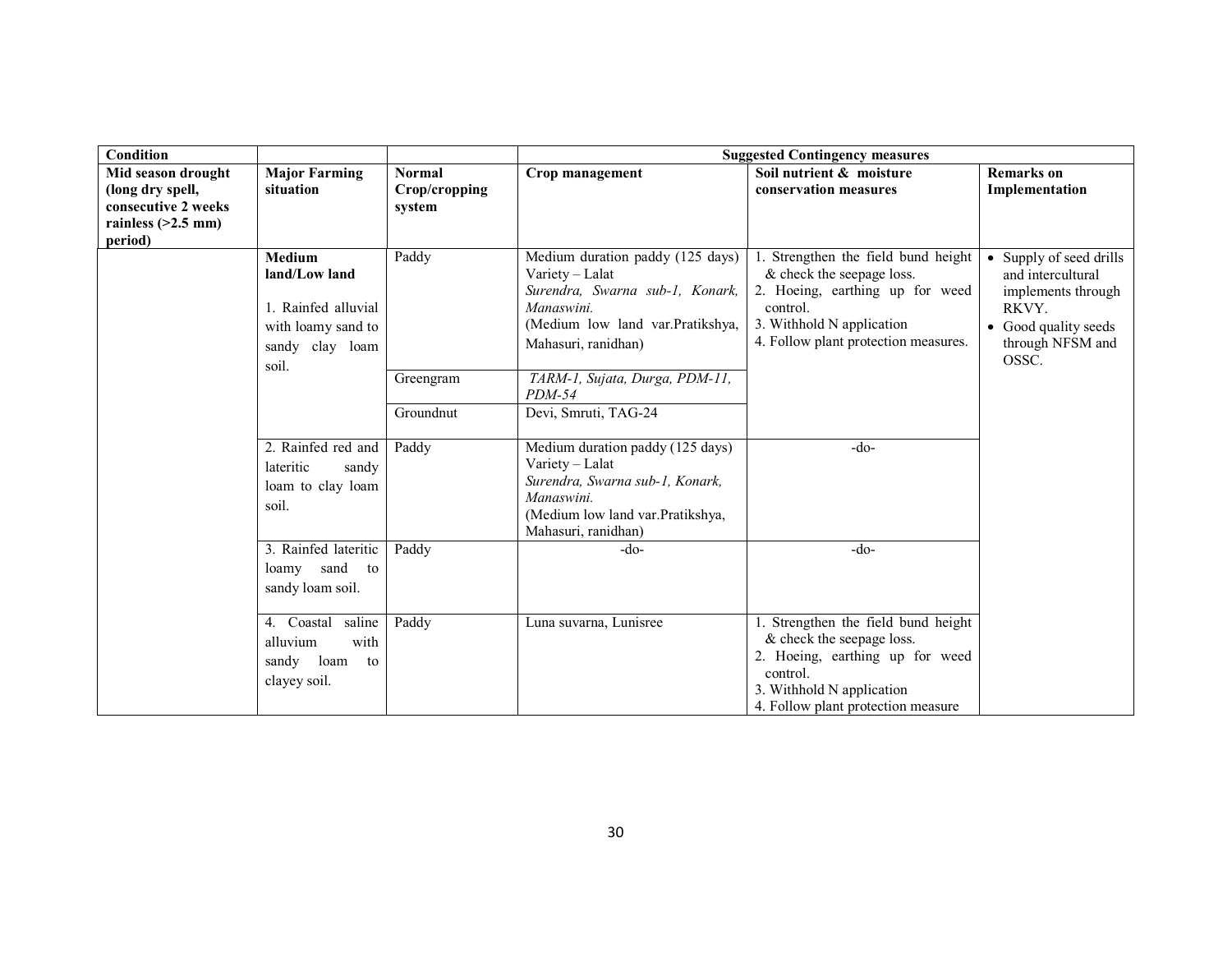| Condition                                                     |                                                                            |                                          |                        | <b>Suggested Contingency measures</b>                                                                                                                                               |                                     |
|---------------------------------------------------------------|----------------------------------------------------------------------------|------------------------------------------|------------------------|-------------------------------------------------------------------------------------------------------------------------------------------------------------------------------------|-------------------------------------|
| Mid season drought<br>(long dry spell,<br>consecutive 2 weeks | <b>Major Farming</b><br>situation                                          | <b>Normal</b><br>Crop/cropping<br>system | Crop management        | Soil nutrient & moisture<br>conservation measures                                                                                                                                   | <b>Remarks</b> on<br>Implementation |
| rainless $(>2.5$ mm)<br>period)                               |                                                                            |                                          |                        |                                                                                                                                                                                     |                                     |
|                                                               | 5. Coastal saline<br>mixed<br>alluvium<br>black, red<br>and<br>black soil. | Paddy                                    | Luna suvarna, Lunisree | 1. Strengthen the field bund height<br>& check the seepage loss.<br>2. Hoeing, earthing up for weed<br>control.<br>3. Withhold N application<br>4. Follow plant protection measures |                                     |
|                                                               |                                                                            |                                          |                        |                                                                                                                                                                                     |                                     |

| Condition          |                      |               |                                                    | <b>Suggested Contingency measures</b>           |                   |
|--------------------|----------------------|---------------|----------------------------------------------------|-------------------------------------------------|-------------------|
| Mid season drought | <b>Major Farming</b> | Normal        | Crop management                                    | Soil nutrient & moisture                        | <b>Remarks</b> on |
| (long dry spell)   | situation            | Crop/cropping |                                                    | conservation measues                            | Implementation    |
|                    |                      | system        |                                                    |                                                 |                   |
| At flowering/      | <b>Upland</b>        | Sole crop     | suitable<br>Varietal<br>substitution               | 1. Spray $2\%$ KCl + 0.1% boron to              |                   |
| fruiting stage     |                      |               | tolerant short duration<br>drought                 | non paddy crops to overcome                     |                   |
|                    | alluvial<br>Rainfed  | Paddy         | variety sneha, pathara,<br>paddy                   | drought.                                        |                   |
|                    | with loamy sand to   |               | heera.                                             | 2. Foliar application of 2% urea at             |                   |
|                    | sandy clay loam soil |               |                                                    | pre-flowering and flowering                     |                   |
|                    |                      | Greengram     | Sujata, PDM-11, PDM-54, Durga                      | stage to pulses and oilseeds is                 |                   |
|                    |                      |               |                                                    | helpful.                                        |                   |
|                    |                      | Groundnut     | Var. Devi, Smruti, TAG-24                          | Provide irrigation at critical<br>3.            |                   |
|                    |                      | Sesamum       | Uma, Nirmala and Prachi                            | stages at flowering and grain<br>filling stage. |                   |
|                    |                      | Vegetables    | Radish (Pusa chetki, Japanese                      | 4. Harvesting of rain water and                 |                   |
|                    |                      |               | (Utkal<br>white),<br>okra<br>gourav)               | recycling for irrigation.                       |                   |
|                    |                      |               | Brinjal( <i>Utkal</i> ,<br><i>tarini</i> ), Cowpea |                                                 |                   |
|                    |                      |               | (Utkal manika), Chilli (Utkal ava,                 |                                                 |                   |
|                    |                      |               | Pusa Jwala)                                        |                                                 |                   |
|                    |                      |               |                                                    |                                                 |                   |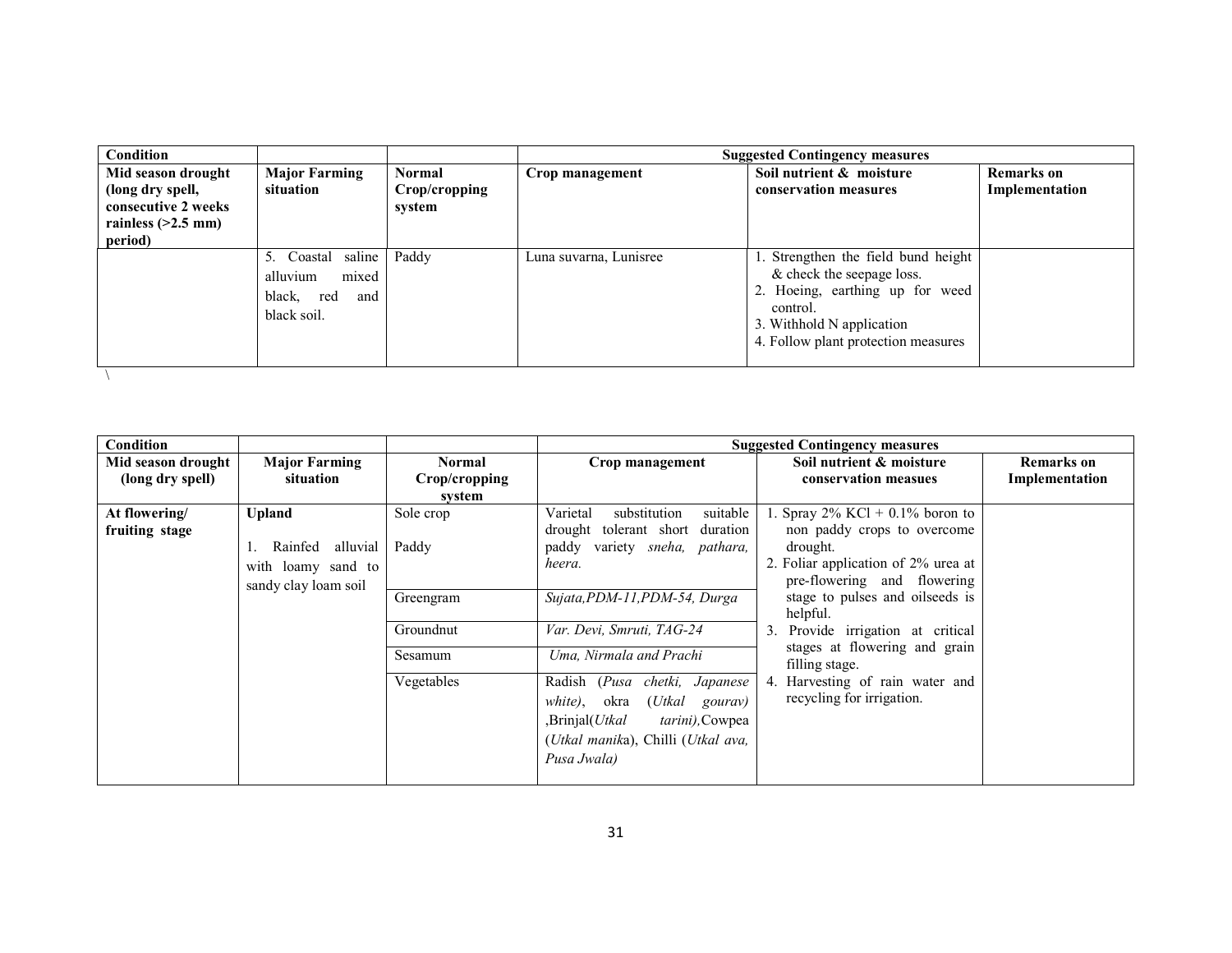| Condition                              |                                                                  |                                          | <b>Suggested Contingency measures</b>                                                                                                                        |                                                                                                                                                                                                                                                                                                                                               |                                     |
|----------------------------------------|------------------------------------------------------------------|------------------------------------------|--------------------------------------------------------------------------------------------------------------------------------------------------------------|-----------------------------------------------------------------------------------------------------------------------------------------------------------------------------------------------------------------------------------------------------------------------------------------------------------------------------------------------|-------------------------------------|
| Mid season drought<br>(long dry spell) | <b>Major Farming</b><br>situation                                | <b>Normal</b><br>Crop/cropping<br>system | Crop management                                                                                                                                              | Soil nutrient & moisture<br>conservation measues                                                                                                                                                                                                                                                                                              | <b>Remarks</b> on<br>Implementation |
|                                        | 2. Rainfed red and<br>lateritic sandy loam to<br>clay loam soil. | Paddy                                    | substitution<br>suitable<br>Varietal<br>drought tolerant short<br>duration<br>paddy variety sneha, pathara,<br>heera                                         | 1. Spray $2\%$ KCl + 0.1% boron to<br>non paddy crops to overcome<br>drought.<br>2. Foliar application of 2% urea at<br>pre-flowering and flowering stage                                                                                                                                                                                     |                                     |
|                                        |                                                                  | Greengram                                | Sujata, PDM-11, PDM-54, Durga                                                                                                                                | to pulses and oilseeds is helpful.                                                                                                                                                                                                                                                                                                            |                                     |
|                                        |                                                                  | Groundnut                                | Var. Devi, Smruti, TAG-24                                                                                                                                    | 3. Provide irrigation at critical<br>stages at flowering and grain filling                                                                                                                                                                                                                                                                    |                                     |
|                                        |                                                                  | Blackgram                                | Pant U-19 &30, Ujala, Sarala                                                                                                                                 | stage.                                                                                                                                                                                                                                                                                                                                        |                                     |
|                                        |                                                                  | Horsegram                                | Urmi                                                                                                                                                         | 4. Harvesting of rain water and<br>recycling for irrigation.<br>1. Spray $2\%$ KCl + 0.1% boron to<br>non paddy crops to overcome<br>drought.<br>2. Foliar application of 2% urea at<br>pre-flowering and flowering stage<br>to pulses and oilseeds is helpful.<br>3. Provide irrigation at critical<br>stages at flowering and grain filling |                                     |
|                                        |                                                                  | Vegetables                               | Radish (Pusa chetki, Japanese<br>white),<br>okra<br>(Utkal gourav)<br>,Brinjal(Utkal<br>tarini), Cowpea<br>(Utkal manika), Chilli (Utkal ava,<br>Pusa Jwala) |                                                                                                                                                                                                                                                                                                                                               |                                     |
|                                        | 3. Rainfed<br>lateritic<br>loamy sand to sandy<br>loam soil.     | Paddy                                    | suitable<br>Varietal<br>substitution<br>drought tolerant short<br>duration<br>paddy variety sneha, pathara,<br>heera.                                        |                                                                                                                                                                                                                                                                                                                                               |                                     |
|                                        |                                                                  | Groundnut                                | Var. Devi, Smruti, TAG-24                                                                                                                                    |                                                                                                                                                                                                                                                                                                                                               |                                     |
|                                        |                                                                  | Blackgram                                | Pant U-19 &30, Ujala, Sarala                                                                                                                                 |                                                                                                                                                                                                                                                                                                                                               |                                     |
|                                        |                                                                  | Horsegram                                | Urmi                                                                                                                                                         | stage.                                                                                                                                                                                                                                                                                                                                        |                                     |
|                                        |                                                                  | Vegetables                               | Radish (Pusa chetki, Japanese<br>white), okra (Utkal gour(Utkal<br>manika), Chilli (Utkal ava, Pusa<br>Jwala)av)<br>,Brinjal(Utkal                           | 4. Harvesting of rain water and<br>recycling for irrigation.                                                                                                                                                                                                                                                                                  |                                     |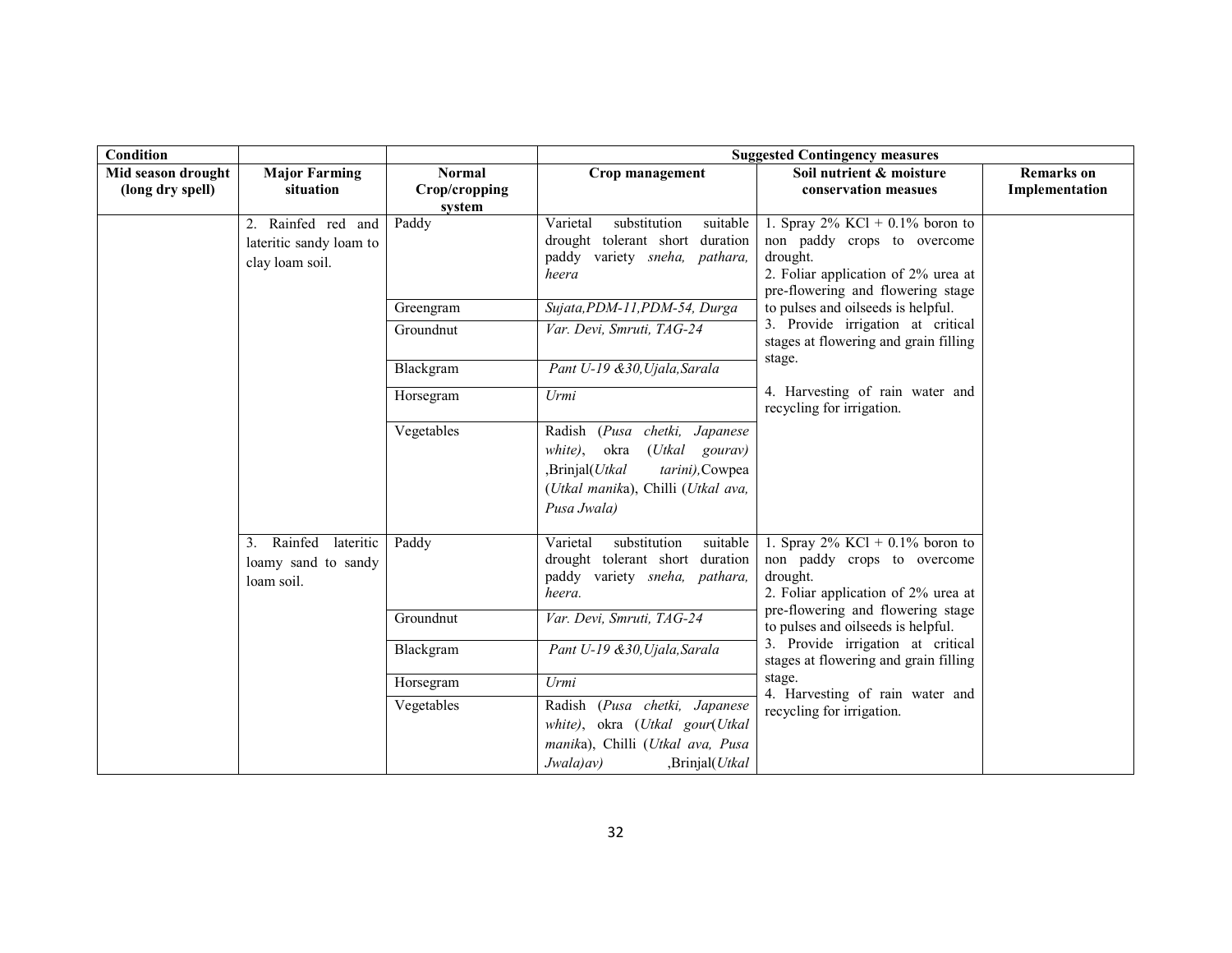| Condition                              |                                              |                                                                                                                                                                           |                                                                                                                                                                        | <b>Suggested Contingency measures</b>                                                                                                                 |                                     |
|----------------------------------------|----------------------------------------------|---------------------------------------------------------------------------------------------------------------------------------------------------------------------------|------------------------------------------------------------------------------------------------------------------------------------------------------------------------|-------------------------------------------------------------------------------------------------------------------------------------------------------|-------------------------------------|
| Mid season drought<br>(long dry spell) | <b>Major Farming</b><br>situation            | Normal<br>Crop/cropping<br>system                                                                                                                                         | Crop management                                                                                                                                                        | Soil nutrient & moisture<br>conservation measues                                                                                                      | <b>Remarks</b> on<br>Implementation |
|                                        |                                              |                                                                                                                                                                           | tarini), Cowpea                                                                                                                                                        |                                                                                                                                                       |                                     |
|                                        | Coastal<br>saline<br>4.                      | Blackgram                                                                                                                                                                 | Pant U-19 &30, Ujala, Sarala                                                                                                                                           | 1. Weed out the field.<br>Crop residue mulching in                                                                                                    |                                     |
|                                        | alluvium with sandy<br>loam to clayey soil.  | Vegetables                                                                                                                                                                | Radish (Pusa chetki, Japanese<br>okra<br>(Utkal<br>white),<br>gourav)<br>Brinjal(Utkal<br><i>tarini</i> ), Cowpea<br>(Utkal manika), Chilli (Utkal ava,<br>Pusa Jwala) | vegetable<br>for<br>moisture<br>conservation.<br>3. Hoeing, weeding $\&$ earthing up<br>in vegetables.<br>4. Provide irrigation at critical<br>stage. |                                     |
|                                        | 5.<br>saline<br>Coastal                      | Greengram                                                                                                                                                                 | Sujata, PDM-11, PDM-54, Durga                                                                                                                                          | 1. Weed out the field.<br>2. Crop residue mulching in                                                                                                 |                                     |
|                                        | alluvium mixed black,<br>red and black soil. | Blackgram                                                                                                                                                                 | Pant U-19 &30, Ujala, Sarala                                                                                                                                           | vegetable<br>for<br>moisture<br>conservation.<br>3. Hoeing, weeding $\&$ earthing up                                                                  |                                     |
|                                        | Vegetables                                   | (Pusa)<br>Radish<br>chetki, Japanese<br>okra<br>(Utkal<br>white),<br>gourav)<br>Brinjal(Utkal<br>tarini), Cowpea<br>( <i>Utkal manika</i> ), Chilli ( <i>Utkal av a</i> ) | in vegetables.<br>4. Provide irrigation at critical<br>stage.                                                                                                          |                                                                                                                                                       |                                     |

| Condition         |                        |                       |                                   | <b>Suggested Contingency measures</b>                 |                          |
|-------------------|------------------------|-----------------------|-----------------------------------|-------------------------------------------------------|--------------------------|
| Mid season        | <b>Major Farming</b>   | <b>Normal</b>         | Crop management                   | Soil nutrient & moisture                              | <b>Remarks</b> on        |
| drought (long dry | situation              | C <b>rop/cropping</b> |                                   | conservation measures                                 | Implementation           |
| spell)            |                        | system                |                                   |                                                       |                          |
|                   | <b>Medium land/Low</b> | Paddy                 | (125)<br>Medium<br>duration paddy | Advised to spray Tricyclazone                         | 1. Supply of seed drills |
|                   | land                   |                       | days) Variety – Lalat             | $(Beam/Team)$ 0.06-0.1% at 10-12 and intercultural    |                          |
|                   |                        |                       | Surendra, Swarna sub-1, Konark,   | days interval to control blast and implements through |                          |
|                   | Rainfed alluvial       |                       | Manaswini.                        | brown spot diseases in rice during this               | RKVY.                    |
|                   |                        |                       | Medium)<br>land<br>low<br>var.    | period.                                               | 2. Good quality seeds    |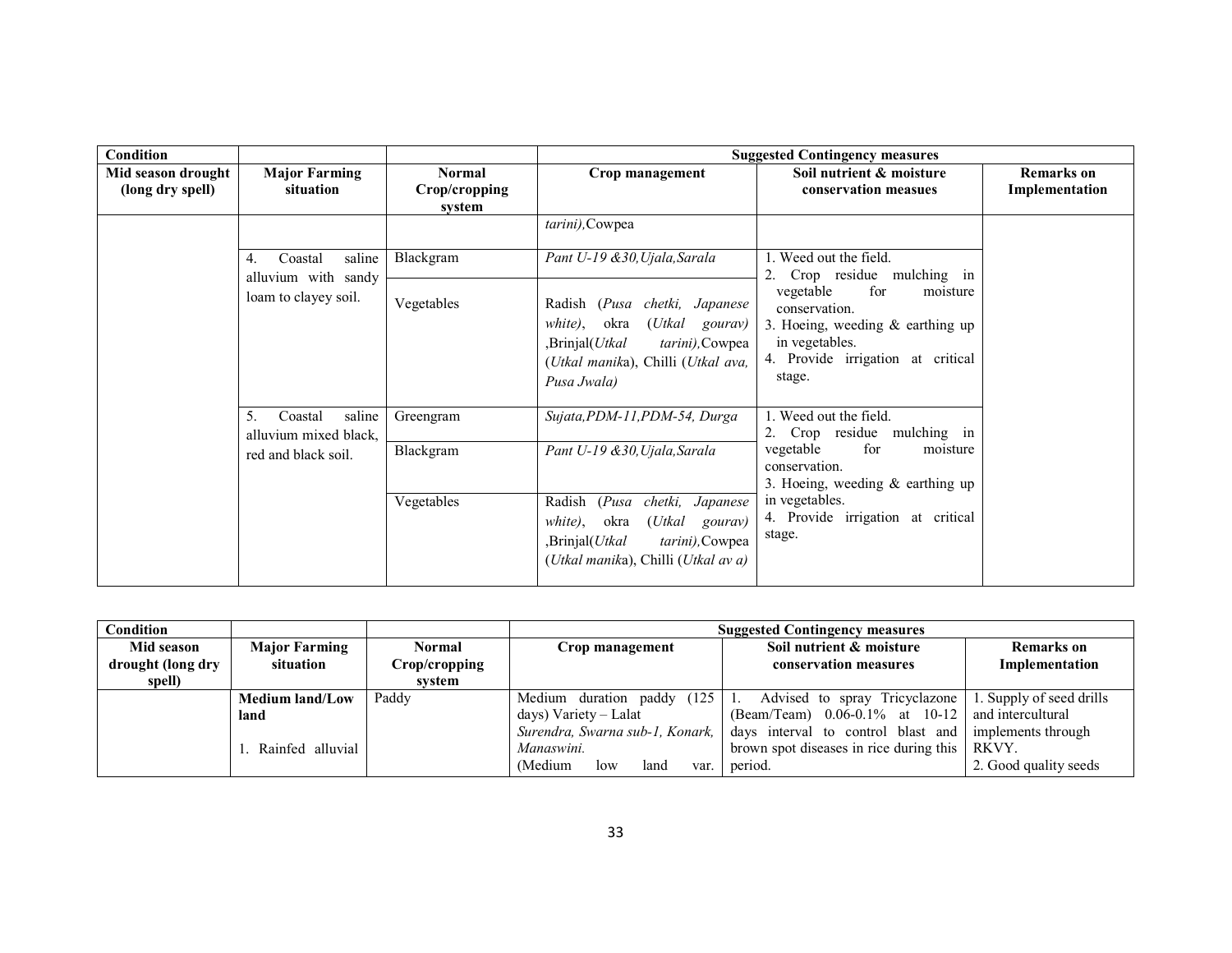| Condition         |                      |               |                                            | <b>Suggested Contingency measures</b>                                      |                   |
|-------------------|----------------------|---------------|--------------------------------------------|----------------------------------------------------------------------------|-------------------|
| Mid season        | <b>Major Farming</b> | <b>Normal</b> | Crop management                            | Soil nutrient & moisture                                                   | <b>Remarks</b> on |
| drought (long dry | situation            | Crop/cropping |                                            | conservation measures                                                      | Implementation    |
| spell)            |                      | system        |                                            |                                                                            |                   |
|                   | with loamy sand to   |               | Pratikshya, Mahasuri, ranidhan)            | 2. Raising the field bund height $\&$                                      | through NFSM and  |
|                   | clay loam<br>sandy   |               |                                            | check the seepage loss and conserve                                        | OSSC.             |
|                   | soil.                | Greengram     | TARM-1, Sujata, Durga, PDM-                | rain water.                                                                |                   |
|                   |                      |               | 11. PDM-54                                 | 3. Life saving irrigation at critical                                      |                   |
|                   |                      |               |                                            | stage.                                                                     |                   |
|                   |                      | Groundnut     | Devi, Smruti, TAG-24                       | 4. Weed control in oilseed $&$ pulses.                                     |                   |
|                   |                      |               |                                            | 5. Follow plant protection measures                                        |                   |
|                   | 2. Rainfed red and   | Paddy         | Medium duration paddy (125                 | 1. Advised to spray Tricyclazone                                           |                   |
|                   | lateritic sandy loam |               | days) Variety - Lalat Surendra,            | (Beam/Team) 0.06-0.1% at 10-12                                             |                   |
|                   | to clay loam soil.   |               | Swarna<br>$sub-1$ ,<br>Konark,             | days interval to control blast and                                         |                   |
|                   |                      |               | Manaswini.                                 | brown spot diseases in rice during this                                    |                   |
|                   |                      |               | (Medium<br>low<br>land                     | period.                                                                    |                   |
|                   |                      |               | var. Pratikshya,<br>Mahasuri,              | 2. To control stem borer and Gandhi                                        |                   |
|                   |                      |               | ranidhan)                                  | bug, spray trizofop $@$ 0.2%.                                              |                   |
|                   |                      |               |                                            | 3. Provide life saving irrigation.                                         |                   |
|                   | 3. Rainfed lateritic | Paddy         | Medium duration paddy (125                 | 1. Advised to spray Tricyclazone                                           |                   |
|                   | loamy sand to sandy  |               | days) Variety - Lalat                      | (Beam/Team) 0.06-0.1% at 10-12                                             |                   |
|                   | loam soil.           |               | Surendra, Swarna sub-1, Konark,            | days interval to control blast and                                         |                   |
|                   |                      |               | Manaswini.                                 | brown spot diseases in rice during this                                    |                   |
|                   |                      |               | (Medium<br>low<br>land                     | period.<br>2. Weed out the field                                           |                   |
|                   |                      |               | var. Pratikshya,<br>Mahasuri,<br>ranidhan) |                                                                            |                   |
|                   |                      |               |                                            | 3. Follow plant protection measures<br>Provide protective irrigation<br>4. |                   |
|                   |                      |               |                                            | through harvested rain water                                               |                   |
|                   |                      |               |                                            | 5. Raising the field bund height $\&$                                      |                   |
|                   |                      |               |                                            | check the seepage loss and conserve                                        |                   |
|                   |                      |               |                                            | rain water.                                                                |                   |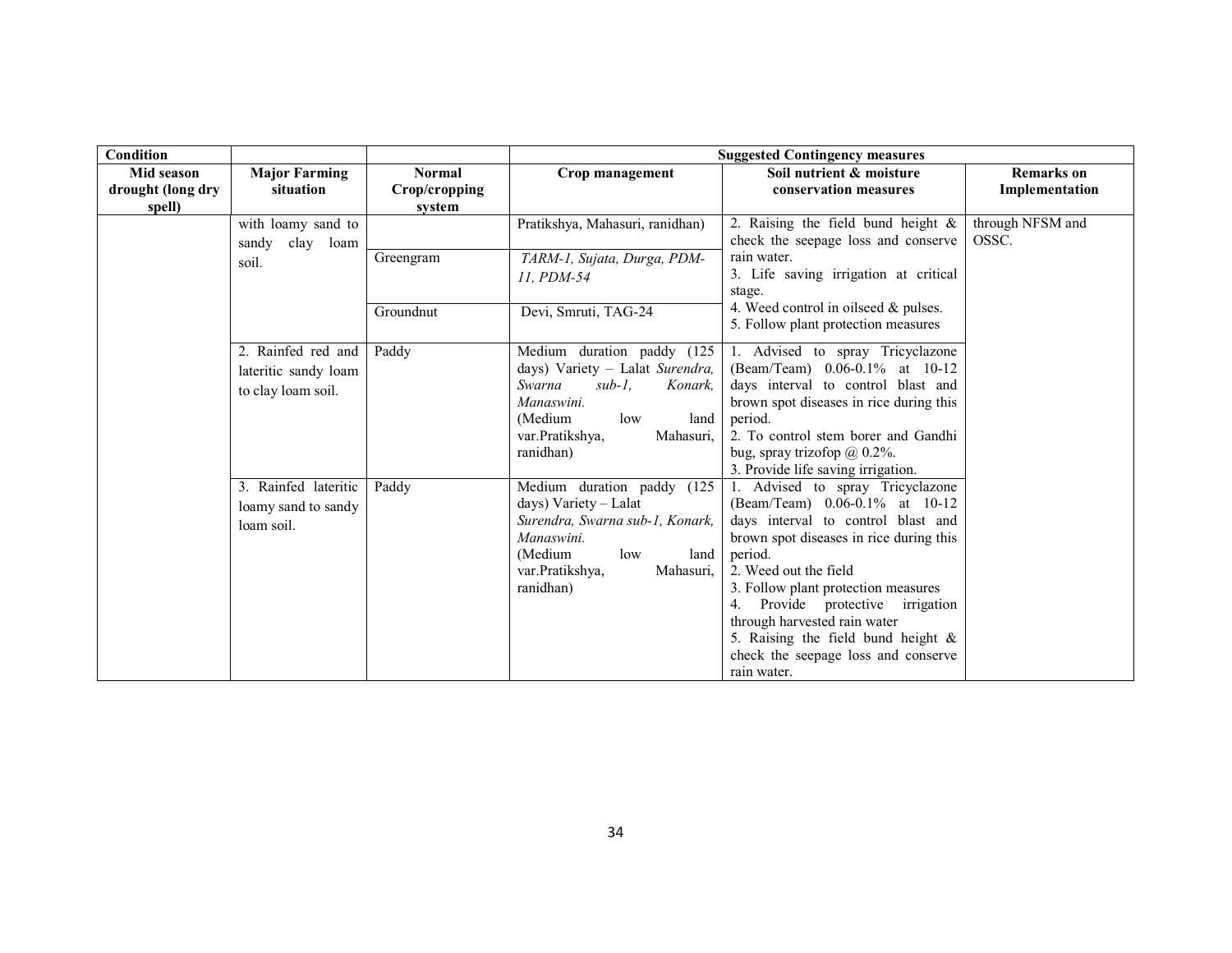| Condition                                 |                                                                               |                                          |                        | <b>Suggested Contingency measures</b>                                                                                                                                                                                                                           |                                     |
|-------------------------------------------|-------------------------------------------------------------------------------|------------------------------------------|------------------------|-----------------------------------------------------------------------------------------------------------------------------------------------------------------------------------------------------------------------------------------------------------------|-------------------------------------|
| Mid season<br>drought (long dry<br>spell) | <b>Major Farming</b><br>situation                                             | <b>Normal</b><br>Crop/cropping<br>system | Crop management        | Soil nutrient & moisture<br>conservation measures                                                                                                                                                                                                               | <b>Remarks</b> on<br>Implementation |
|                                           | Coastal saline<br>4.<br>alluvium with sandy<br>loam to clayey soil.           | Paddy                                    | Luna suvarna, Lunisree | 1. Provide life saving irrigation and<br>plugging of drainage holes.<br>2. Organic matter addition and green<br>manuring of dhanicha before planting<br>of rice.<br>3. Raising the field bund height $\&$<br>check the seepage loss and conserve<br>rain water. |                                     |
|                                           | saline<br>5.<br>Coastal<br>alluvium<br>mixed<br>black, red and black<br>soil. | Paddy                                    | Luna suvarna, Lunisree | $-do-$                                                                                                                                                                                                                                                          |                                     |

|                   | Condition            |               | <b>Suggested contingency measures</b>                                              |                                                                    |                   |
|-------------------|----------------------|---------------|------------------------------------------------------------------------------------|--------------------------------------------------------------------|-------------------|
| Mid season        | <b>Major farming</b> | Crop/cropping | Crop management                                                                    | Soil nutrient & moisture                                           | <b>Remarks</b> on |
| drought (long dry | situation            | system        |                                                                                    | conservation measures                                              | implementation    |
| spell)            |                      |               |                                                                                    |                                                                    |                   |
| At reproductive   | <b>Upland</b>        | Paddy         | Varietal substitution suitable drought                                             | 1. Use the water collected in WHS                                  |                   |
| stage             | Rainfed              |               | tolerant short duration paddy variety<br>sneha, pathara, heera.                    | 2. Spray urea 2% to paddy                                          |                   |
|                   | with<br>alluvial     |               |                                                                                    |                                                                    |                   |
|                   | to<br>sand<br>loamy  | Greengram     | Sujata, PDM-11, PDM-54, Durga                                                      | 3. Providing mulching for soil<br>moisture<br>conservation<br>1n   |                   |
|                   | sandy clay loam      | Groundnut     | Var. Devi, Smruti, TAG-24                                                          | vegetables.                                                        |                   |
|                   | soil                 | Sesamum       | Uma, Nirmala and Prachi                                                            | 4. Life saving irrigation at critical                              |                   |
|                   |                      | Vegetables    | Radish<br>(Pusa)<br>chetki,<br>Japanese<br>$(U$ tkal<br>white).<br>okra<br>gourav) | harvesting<br>and<br>at<br>stages<br>physiological maturity stage. |                   |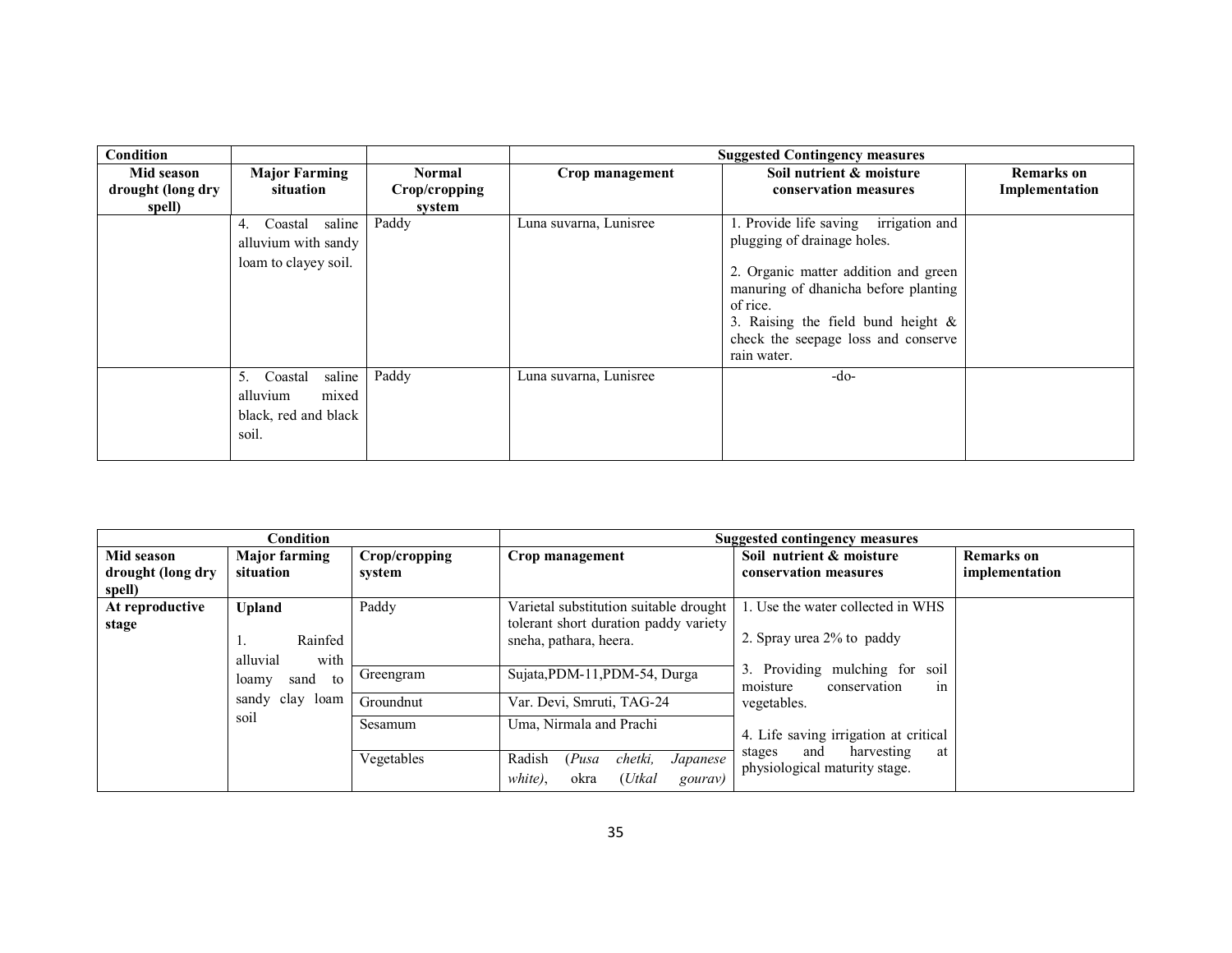|                                           | Condition                                                                         |                         | <b>Suggested contingency measures</b>                                                                                                                          |                                                                                                                            |                                     |
|-------------------------------------------|-----------------------------------------------------------------------------------|-------------------------|----------------------------------------------------------------------------------------------------------------------------------------------------------------|----------------------------------------------------------------------------------------------------------------------------|-------------------------------------|
| Mid season<br>drought (long dry<br>spell) | <b>Major farming</b><br>situation                                                 | Crop/cropping<br>system | Crop management                                                                                                                                                | Soil nutrient & moisture<br>conservation measures                                                                          | <b>Remarks</b> on<br>implementation |
|                                           |                                                                                   |                         | ,Brinjal(Utkal tarini),Cowpea (Utkal<br>manika), Chilli (Utkal ava, Pusa<br>Jwala)                                                                             |                                                                                                                            |                                     |
|                                           | Rainfed red<br>2.<br>and lateritic sandy<br>loam to clay loam                     | Paddy                   | Varietal substitution suitable drought<br>tolerant short duration paddy variety<br>sneha, pathara, heera.                                                      | 1. Use the water collected in WHS<br>2. Spray urea 2% to paddy                                                             |                                     |
|                                           | soil.                                                                             | Greengram<br>Groundnut  | Sujata, PDM-11, PDM-54, Durga<br>Var. Devi, Smruti, TAG-24                                                                                                     | 3. Providing mulching for soil<br>moisture<br>conservation<br>in                                                           |                                     |
|                                           |                                                                                   | Blackgram               | Pant U-19 30, Ujala, Sarala                                                                                                                                    | vegetables.<br>4. Life saving irrigation at critical<br>and<br>harvesting<br>stages<br>at<br>physiological maturity stage. |                                     |
|                                           |                                                                                   | Horsegram               | Urmi                                                                                                                                                           |                                                                                                                            |                                     |
|                                           |                                                                                   | Vegetables              | (Pusa)<br>chetki,<br>Radish<br>Japanese<br>white),                                                                                                             |                                                                                                                            |                                     |
|                                           | Rainfed<br>3 <sub>1</sub><br>lateritic<br>loamy<br>sand to<br>sandy<br>loam soil. | Paddy                   | Varietal substitution suitable drought<br>tolerant short duration paddy variety<br>sneha, pathara, heera.                                                      | 1. Use the water collected in WHS<br>2. Spray urea 2% to paddy                                                             |                                     |
|                                           |                                                                                   | Groundnut               | Var. Devi, Smruti, TAG-24                                                                                                                                      | 3. Providing mulching for soil<br>moisture<br>conservation<br>in                                                           |                                     |
|                                           |                                                                                   | Blackgram               | Pant U-19 &30, Ujala, Sarala                                                                                                                                   | vegetables.                                                                                                                |                                     |
|                                           |                                                                                   | Horsegram               | Urmi                                                                                                                                                           | 4. Life saving irrigation at critical<br>harvesting<br>and<br>stages<br>at                                                 |                                     |
|                                           |                                                                                   | Vegetables              | chetki,<br>Radish<br>(Pusa)<br>Japanese<br>$(U$ tkal<br>okra<br>white).<br>gourav)<br>,Brinjal(Utkal tarini),Cowpea (Utkal<br>manika), Chilli (Utkal ava, Pusa | physiological maturity stage.                                                                                              |                                     |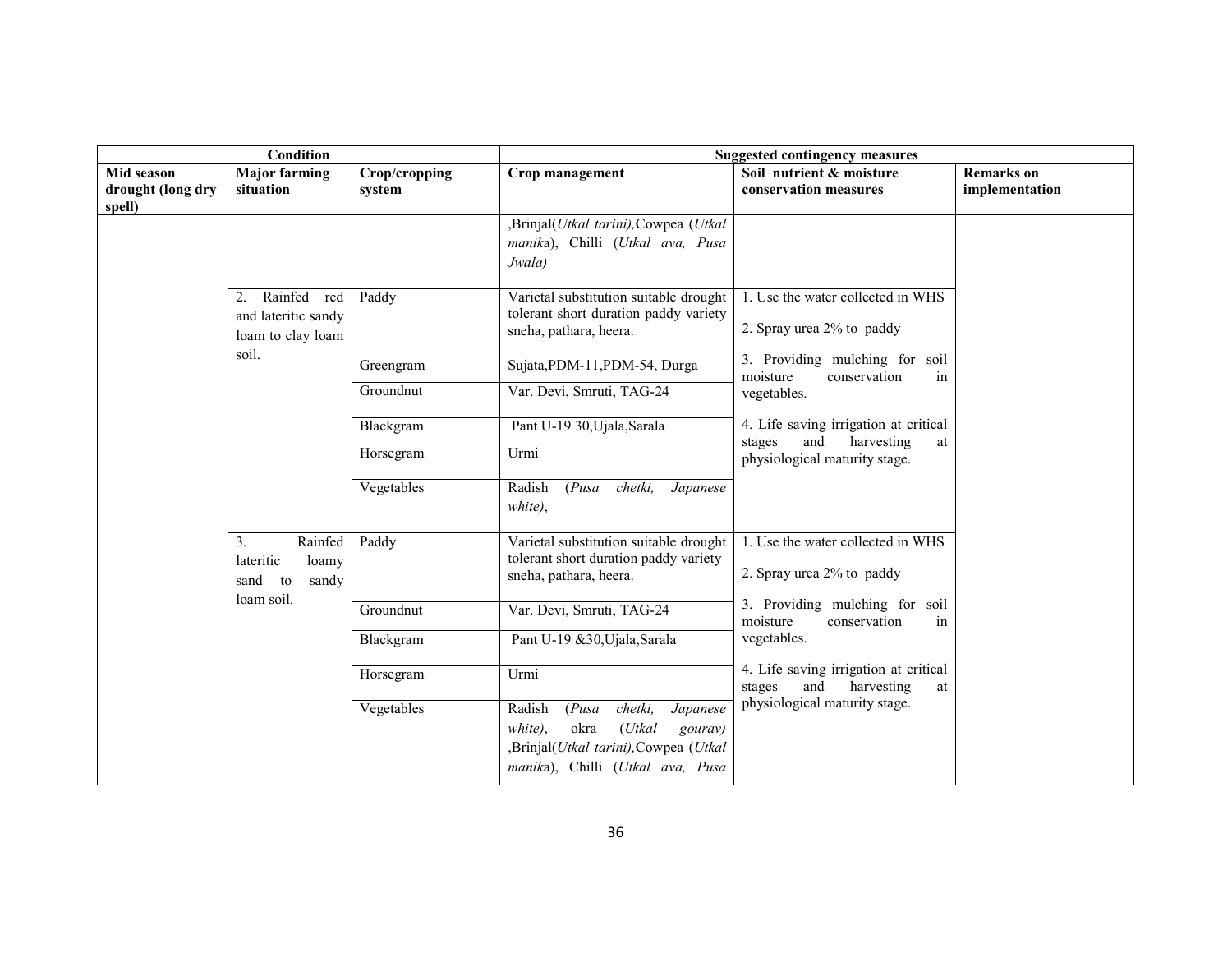|                                           | Condition                                                                  |                         | <b>Suggested contingency measures</b>                                                                                                                                   |                                                                                                                             |                                     |
|-------------------------------------------|----------------------------------------------------------------------------|-------------------------|-------------------------------------------------------------------------------------------------------------------------------------------------------------------------|-----------------------------------------------------------------------------------------------------------------------------|-------------------------------------|
| Mid season<br>drought (long dry<br>spell) | <b>Major farming</b><br>situation                                          | Crop/cropping<br>system | Crop management                                                                                                                                                         | Soil nutrient & moisture<br>conservation measures                                                                           | <b>Remarks</b> on<br>implementation |
|                                           |                                                                            |                         | Jwala)                                                                                                                                                                  |                                                                                                                             |                                     |
|                                           | 4. Coastal saline<br>with<br>alluvium                                      | Blackgram               | Pant U-19 &30, Ujala, Sarala                                                                                                                                            | 1. Use the water collected in WHS<br>for irrigation.                                                                        |                                     |
|                                           | sandy loam<br>to<br>clayey soil.                                           | Vegetables              | Radish<br>chetki,<br>(Pusa)<br>Japanese<br>(Utkal<br>$white$ ,<br>okra<br>gourav)<br>,Brinjal(Utkal tarini),Cowpea (Utkal<br>manika), Chilli (Utkal ava, Pusa<br>Jwala) | 2. Providing mulching for soil<br>moisture<br>conservation<br>in<br>vegetables.                                             |                                     |
|                                           |                                                                            |                         |                                                                                                                                                                         | 4. Life saving irrigation at critical<br>and<br>harvesting<br>stages<br>at<br>physiological maturity stage.                 |                                     |
|                                           | 5. Coastal saline<br>alluvium<br>mixed<br>black, red<br>and<br>black soil. | Greengram<br>Blackgram  | Sujata, PDM-11, PDM-54, Durga<br>Pant U-19 &30, Ujala, Sarala                                                                                                           | 1. Use the water collected in WHS<br>for irrigation.<br>2. Providing mulching for soil                                      |                                     |
|                                           |                                                                            | Vegetables              | chetki,<br>Radish<br>(Pusa)<br>Japanese<br>$(U$ tkal<br>white),<br>okra<br>gourav)<br>,Brinjal(Utkal tarini),Cowpea (Utkal<br>manika), Chilli (Utkal ava)               | moisture<br>conservation<br>in<br>vegetables.<br>3. Life saving irrigation at critical<br>and<br>harvesting<br>stages<br>at |                                     |
|                                           |                                                                            |                         |                                                                                                                                                                         | physiological maturity stage.                                                                                               |                                     |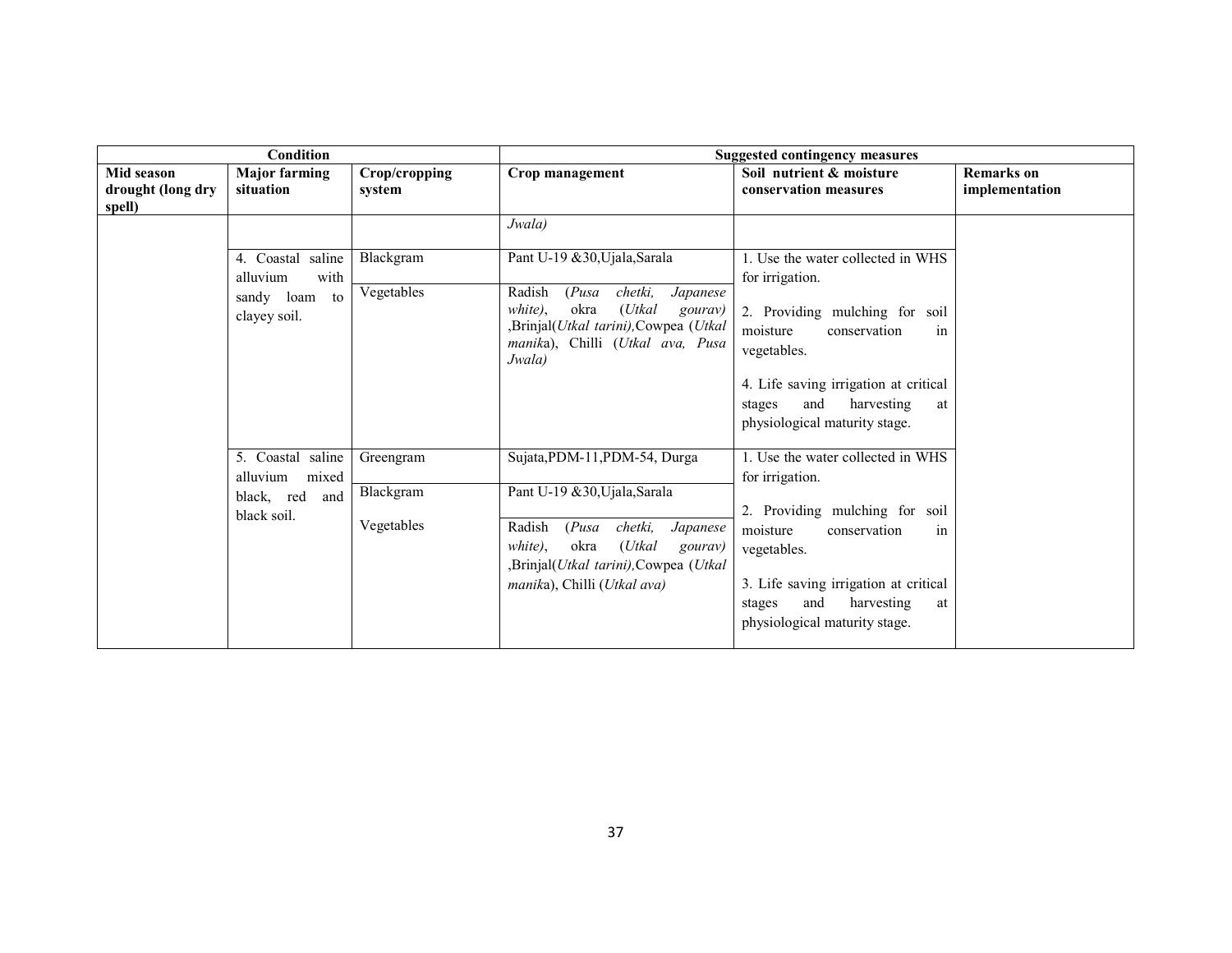|                    | <b>Condition</b>                                                                                     |               | <b>Suggested contingency measures</b>                                                                                                                                 |                                                                                                                                                                                                                                                                                                                                   |                                                                                                                                 |
|--------------------|------------------------------------------------------------------------------------------------------|---------------|-----------------------------------------------------------------------------------------------------------------------------------------------------------------------|-----------------------------------------------------------------------------------------------------------------------------------------------------------------------------------------------------------------------------------------------------------------------------------------------------------------------------------|---------------------------------------------------------------------------------------------------------------------------------|
| Mid season drought | <b>Major farming</b>                                                                                 | Crop/cropping | Crop management                                                                                                                                                       | Soil nutrient & moisture                                                                                                                                                                                                                                                                                                          | <b>Remarks</b> on                                                                                                               |
| (long dry spell)   | situation                                                                                            | system        |                                                                                                                                                                       | conservation measures                                                                                                                                                                                                                                                                                                             | implementation                                                                                                                  |
|                    | <b>Medium land/Low</b><br>land<br>1. Rainfed alluvial<br>with loamy sand to<br>sandy clay loam soil. | Paddy         | Medium duration paddy (125<br>days) Variety - Lalat<br>Surendra, Swarna sub-1, Konark,<br>Manaswini.<br>(medium low land paddy var.<br>Pratikshya, ranidhan, mahsuri) | 1. Advised to spray Tricyclazone<br>(Beam/Team) 0.06-0.1% at 10-12<br>days interval to control blast and<br>brown spot diseases in rice during<br>this period.<br>2. Raising the field bund height $\&$                                                                                                                           | 1. Supply of seed drills<br>and intercultural<br>implements through<br>RKVY.<br>2. Good quality seeds<br>through NFSM and OSSC. |
|                    |                                                                                                      | Greengram     | TARM-1, Sujata, Durga, PDM-<br>11, PDM-54                                                                                                                             | check the seepage loss.<br>3. Life saving irrigation at critical<br>stage.<br>4. Weed control in oilseed &                                                                                                                                                                                                                        |                                                                                                                                 |
|                    |                                                                                                      | Groundnut     | Devi, Smruti, TAG-24                                                                                                                                                  | pulses.<br>5.<br>Follow<br>plant<br>protection<br>measures                                                                                                                                                                                                                                                                        |                                                                                                                                 |
|                    | 2. Rainfed red and<br>lateritic sandy loam<br>to clay loam soil.                                     | Paddy         | Medium duration paddy (125<br>days) Variety - Lalat<br>Surendra, Swarna sub-1, Konark,<br>Manaswini.<br>(medium low landpaddy var.<br>Pratikshya, ranidhan, mahsuri)  | 1. Advised to spray Tricyclazone<br>(Beam/Team) 0.06-0.1% at 10-12<br>days interval to control blast and<br>brown spot diseases in rice during<br>this period.<br>2. Weed out the field<br>3.<br>Follow<br>plant<br>protection<br>measures<br>4. Provide life saving irrigation at<br>critical stage<br>5. Withhold N application |                                                                                                                                 |
|                    | 3. Rainfed lateritic<br>loamy sand to sandy<br>loam soil.                                            | Paddy         | Medium duration paddy (125<br>days) Variety - Lalat<br>Surendra, Swarna sub-1, Konark,<br>Manaswini.                                                                  | 1. Advised to spray Tricyclazone<br>(Beam/Team) 0.06-0.1% at 10-12<br>days interval to control blast and<br>brown spot diseases in rice during<br>this period.<br>Weed out the field<br>2. Follow plant protection<br>measures<br>3. Provide life saving irrigation at<br>critical stage.<br>4. Withhold N application.           |                                                                                                                                 |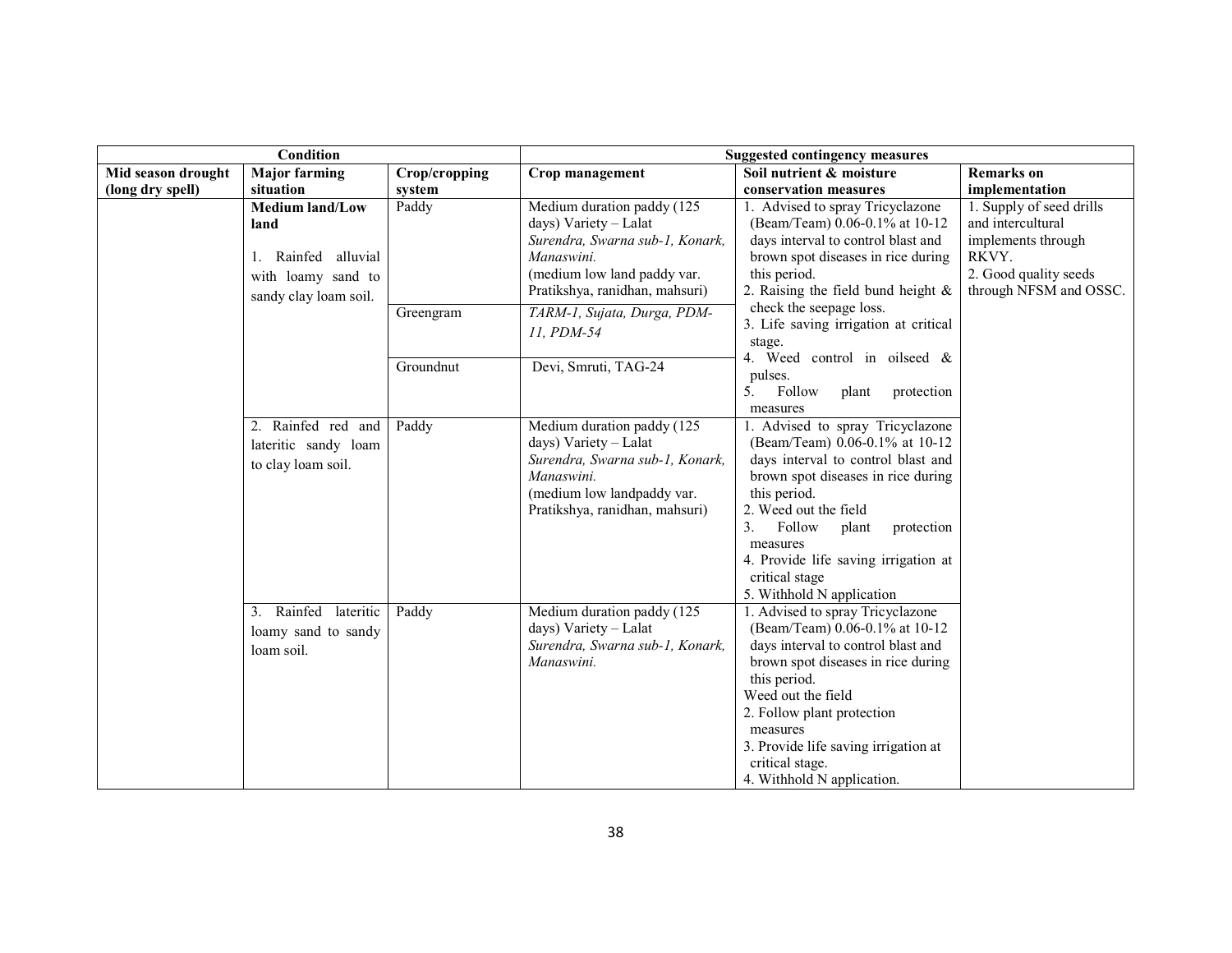|                    | <b>Condition</b>                                                              |               | Suggested contingency measures |                                                                                                                                                                                                                                                                                     |                   |
|--------------------|-------------------------------------------------------------------------------|---------------|--------------------------------|-------------------------------------------------------------------------------------------------------------------------------------------------------------------------------------------------------------------------------------------------------------------------------------|-------------------|
| Mid season drought | <b>Major farming</b>                                                          | Crop/cropping | Crop management                | Soil nutrient & moisture                                                                                                                                                                                                                                                            | <b>Remarks</b> on |
| (long dry spell)   | situation                                                                     | system        |                                | conservation measures                                                                                                                                                                                                                                                               | implementation    |
|                    | saline<br>Coastal<br>4.                                                       | Paddy         | Luna suvarna, Lunisree         | irrigation<br>1. Provide life saving                                                                                                                                                                                                                                                |                   |
|                    | alluvium with sandy                                                           |               |                                | and plugging of drainage holes.                                                                                                                                                                                                                                                     |                   |
|                    | loam to clayey soil.                                                          |               |                                | 2. Organic matter addition and<br>green manuring of dhanicha before<br>planting of rice.<br>3. Close the drainage hole and<br>check the seepage loss.<br>4. Strengthen of field bund height<br>in paddy.                                                                            |                   |
|                    | saline<br>5.<br>Coastal<br>alluvium<br>mixed<br>black, red and black<br>soil. | Paddy         | Luna suvarna, Lunisree         | irrigation<br>1. Provide life saving<br>and plugging of drainage holes.<br>2. Organic matter addition and<br>green manuring of dhanicha before<br>planting of rice.<br>3. Close the drainage hole and<br>check the seepage loss.<br>4. Strengthen of field bund height<br>in paddy. |                   |

| Condition                        |                                       |                               | Suggested contingency measures                   |                                                                               |                   |
|----------------------------------|---------------------------------------|-------------------------------|--------------------------------------------------|-------------------------------------------------------------------------------|-------------------|
| <b>Terminal drought</b>          | <b>Major farming</b>                  | Crop/cropping                 | Crop management                                  | Rabi crop planning                                                            | <b>Remarks</b> on |
|                                  | situation                             | svstem                        |                                                  |                                                                               | implementation    |
| Early withdraw of                | <b>Upland</b>                         |                               | Varietal<br>substitution<br>suitable<br>drought  | 1. Utilization of residual moisture of                                        |                   |
| monsoo                           |                                       |                               | tolerant short duration paddy variety            | early sowing of pre-rabi crop like                                            |                   |
|                                  | . Rainfed alluvial<br>with loamy sand | Paddy,                        | Sneha, Pathara, Heera                            | cow pea( <i>Utkal manika</i> ), greengram<br>Blackgram(Ujala),<br>$(durga)$ , |                   |
| sandy<br>clay<br>to<br>loam soil | Greengram                             | Sujata, PDM-11, PDM-54, Durga | Brinjal( <i>Utkal</i><br>tarini)<br>leafy<br>and |                                                                               |                   |
|                                  |                                       | Groundnut                     | Devi, Smruti, TAG-24                             | vegetables to be sown for conserve<br>soil moisture.                          |                   |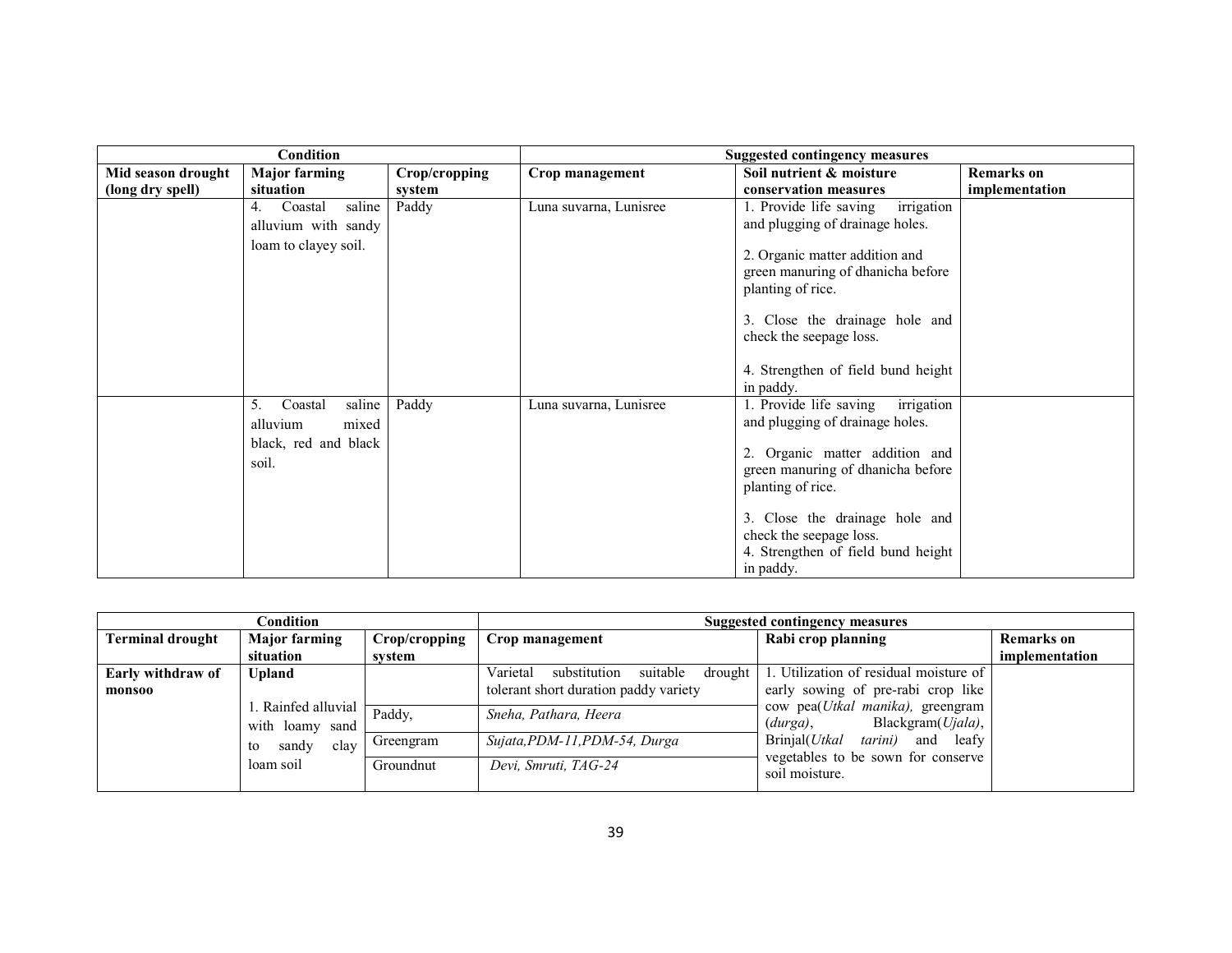| Condition               |                                                                        | <b>Suggested contingency measures</b> |                                                                                                                                                           |                                                                                                                                                                                         |                                     |
|-------------------------|------------------------------------------------------------------------|---------------------------------------|-----------------------------------------------------------------------------------------------------------------------------------------------------------|-----------------------------------------------------------------------------------------------------------------------------------------------------------------------------------------|-------------------------------------|
| <b>Terminal drought</b> | <b>Major farming</b><br>situation                                      | Crop/cropping                         | Crop management                                                                                                                                           | Rabi crop planning                                                                                                                                                                      | <b>Remarks</b> on<br>implementation |
|                         |                                                                        | system<br>Sesamum                     | Uma, Nirmala and Prachi                                                                                                                                   | 2. Provide life saving irrigation.                                                                                                                                                      |                                     |
|                         |                                                                        | Vegetables                            | Radish (Pusa chetki, Japanese white), okra<br>$(U$ tkal<br>,Brinjal(Utkal<br>gourav)<br>tarini), Cowpea (Utkal manika), Chilli (Utkal<br>ava, Pusa Jwala) | 3. Harvest crops at physiological<br>maturity stage.<br>4. Mulching of vegetable for<br>moisture conservation.                                                                          |                                     |
|                         | 2. Rainfed red and<br>lateritic<br>sandy<br>loam to clay loam<br>soil. | Paddy                                 | suitable<br>Varietal<br>substitution<br>drought<br>tolerant short duration paddy variety Sneha,<br>Pathara, Heera                                         | 1. Utilization of residual moisture of<br>early sowing of pre-rabi crop like<br>cow pea(Utkal manika), greengram<br>Blackgram(Ujala),<br>$(durga)$ ,                                    |                                     |
|                         |                                                                        | Greengram                             | Sujata, PDM-11, PDM-54, Durga                                                                                                                             | Brinjal(utkal tarini) and leafy<br>vegetables to be sown for conserve                                                                                                                   |                                     |
|                         |                                                                        | Groundnut                             | Var. Devi, Smruti, TAG-24                                                                                                                                 | soil moisture<br>2. Provide life saving irrigation at<br>critical stage.                                                                                                                |                                     |
|                         |                                                                        | Blackgram                             | Pant U-19 &30, Ujala, Sarala                                                                                                                              | 3. Irrigate the crop from harvest rain<br>water.                                                                                                                                        |                                     |
|                         |                                                                        | Horsegram                             | Urmi                                                                                                                                                      | 4. Harvest crops at physiological<br>maturity stage.                                                                                                                                    |                                     |
|                         |                                                                        | Vegetables                            | Radish (Pusa chetki, Japanese white), okra<br>(Utkal gourav), Brinjal(Utkal tarini), Cowpea<br>(Utkal manika), Chilli (Utkal ava, Pusa<br>Jwala)          | 5. Mulching of vegetable for<br>moisture conservation.                                                                                                                                  |                                     |
|                         | 3.<br>Rainfed<br>lateritic<br>loamy<br>sand to<br>sandy<br>loam soil.  | Paddy                                 | substitution<br>suitable<br>Varietal<br>drought<br>tolerant short duration paddy variety Sneha,<br>Pathara, Heera                                         | 1. Utilization of residual moisture of<br>early sowing of pre-rabi crop like<br>cow pea(Utkal manika), greengram<br>Blackgram(Ujala),<br>$(durga)$ ,<br>Brinjal(Utkal tarini) and leafy |                                     |
|                         |                                                                        | Groundnut                             | Var. Devi, Smruti, TAG-24                                                                                                                                 | vegetables to be sown for conserve<br>soil moisture and provide life                                                                                                                    |                                     |
|                         |                                                                        | Blackgram                             | Pant U-19 &30, Ujala, Sarala                                                                                                                              | saving irrigation.<br>2. Provide life saving irrigation at                                                                                                                              |                                     |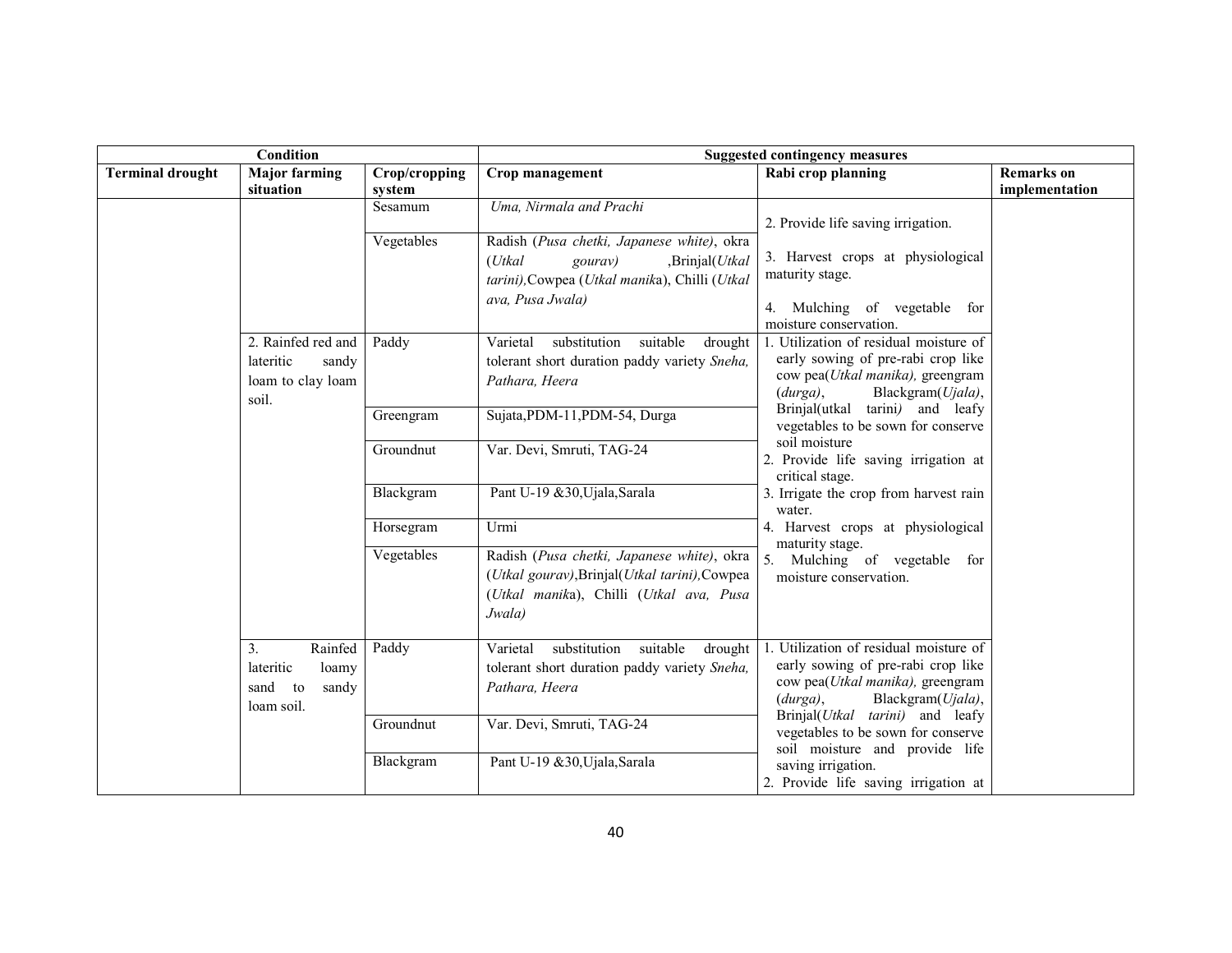| Condition                                 |                                        |                                   | <b>Suggested contingency measures</b>                                                                                                                          |                                                                                                                                                                                                                                                           |                   |
|-------------------------------------------|----------------------------------------|-----------------------------------|----------------------------------------------------------------------------------------------------------------------------------------------------------------|-----------------------------------------------------------------------------------------------------------------------------------------------------------------------------------------------------------------------------------------------------------|-------------------|
| <b>Terminal drought</b>                   | <b>Major farming</b>                   | Crop/cropping                     | Crop management                                                                                                                                                | Rabi crop planning                                                                                                                                                                                                                                        | <b>Remarks</b> on |
|                                           | situation                              | system<br>Horsegram<br>Vegetables | Urmi<br>Radish (Pusa chetki, Japanese white), okra                                                                                                             | critical stage.<br>3. Irrigate the crop from harvest rain<br>water.                                                                                                                                                                                       | implementation    |
| alluvium<br>sandy loam to<br>clayey soil. |                                        |                                   | $(U$ tkal<br>,Brinjal(Utkal<br>gourav)<br>tarini), Cowpea (Utkal manika), Chilli (Utkal<br>ava, Pusa Jwala                                                     | 4. Harvest crops at physiological<br>maturity stage.<br>5. Mulching of vegetable for<br>moisture conservation                                                                                                                                             |                   |
|                                           | 4. Coastal saline<br>with              | Blackgram                         | Pant U-19 &30, Ujala, Sarala                                                                                                                                   | 1. Utilization of residual moisture of<br>early sowing of pre-rabi crop like<br>(Utkal<br>manika),<br>pea<br>$_{\text{cow}}$                                                                                                                              |                   |
|                                           |                                        | Vegetables                        | Radish (Pusa chetki, Japanese white), okra<br>(Utkal<br>,Brinjal( <i>Utkal</i><br>gourav)<br>tarini), Cowpea (Utkal manika), Chilli (Utkal<br>ava, Pusa Jwala) | Blackgram (Ujala), Brinjal(Utkal<br>tarini) and leafy vegetables to be<br>sown for conserve soil moisture<br>2. Provide life saving irrigation.<br>3. Weed control in pulses and<br>vegetables.<br>4. Mulching of vegetable for<br>moisture conservation. |                   |
|                                           | 5. Coastal saline<br>alluvium<br>mixed | Greengram                         | Sujata, PDM-11, PDM-54, Durga                                                                                                                                  | 1. Utilization of residual moisture of<br>early sowing of pre-rabi crop like                                                                                                                                                                              |                   |
| black, red<br>and<br>black soil.          | Blackgram                              | Pant U-19 &30, Ujala, Sarala      | pea<br>(Utkal<br>manika).<br>cow<br>Blackgram (Ujala), Brinjal(Utkal<br>tarini) and leafy vegetables to be                                                     |                                                                                                                                                                                                                                                           |                   |
|                                           |                                        | Vegetables                        | Radish (Pusa chetki, Japanese white), okra<br>$(U$ tkal<br>gourav),<br>Brinjal( <i>Utkal</i><br>tarini), Cowpea (Utkal manika), Chilli (Utkal<br>avab          | sown for conserve soil moisture.<br>2. Provide life saving irrigation.<br>3. Weed control in pulses and<br>vegetables.<br>4. Mulching of vegetable for<br>moisture conservation.                                                                          |                   |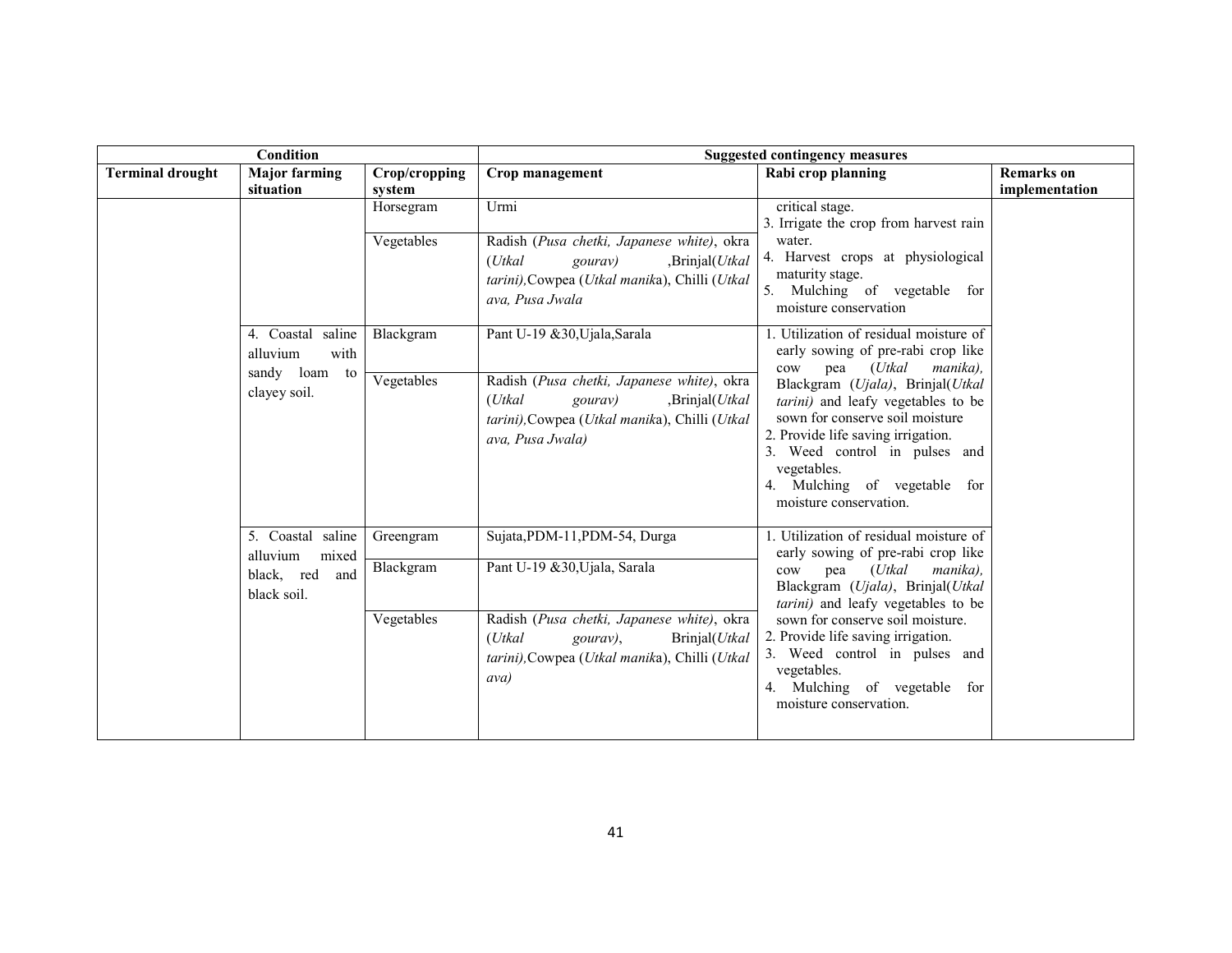| Condition                                            |                                                                                   | <b>Suggested contingency measures</b>                         |                                                                                                                                              |                                                                                                                                                                                                                                              |                   |
|------------------------------------------------------|-----------------------------------------------------------------------------------|---------------------------------------------------------------|----------------------------------------------------------------------------------------------------------------------------------------------|----------------------------------------------------------------------------------------------------------------------------------------------------------------------------------------------------------------------------------------------|-------------------|
| <b>Terminal drought</b>                              | <b>Major farming</b>                                                              | Crop/cropping                                                 | Crop management                                                                                                                              | Rabi crop planning                                                                                                                                                                                                                           | <b>Remarks</b> on |
|                                                      | situation<br>Medium<br>land/Low land<br>1. Rainfed alluvial                       | system<br>Paddy                                               | Medium duration Paddy (125 days) Variety<br>- Lalat Surendra, Swarna sub-1, Konark,<br>Manaswini.                                            | 1. Provide life saving irrigation from<br>harvested<br>rain<br>water<br>at<br>reproductive stage and conserve<br>soil moisture, harvest the crop at                                                                                          | implementation    |
| with loamy sand<br>sandy<br>clay<br>to<br>loam soil. | Greengram<br>Groundnut                                                            | TARM-1, Sujata, Durga, PDM-11, PDM-54<br>Devi, Smruti, TAG-24 | physiological maturity.<br>2. Raising field bund height and<br>checking seepage loss in paddy.<br>3. Weeding and ridging<br>in<br>groundnut. |                                                                                                                                                                                                                                              |                   |
|                                                      | 2. Rainfed red and<br>lateritic<br>sandy<br>loam to clay loam<br>soil.            | paddy                                                         | Medium duration paddy (125 days) Variety<br>- Lalat Surendra, Swarna sub-1, Konark,<br>Manaswini.                                            | 1. Provide life saving irrigation from<br>harvested rain water at reproductive<br>stage and conserve soil moisture,<br>harvest the crop at physiological<br>maturity.<br>2. Raising field bund height and<br>checking seepage loss in paddy. |                   |
|                                                      | 3 <sub>1</sub><br>Rainfed<br>lateritic<br>loamy<br>sand to<br>sandy<br>loam soil. | paddy                                                         | Medium duration paddy (125 days) Variety<br>- Lalat Surendra, Swarna sub-1, Konark,<br>Manaswini.                                            | $-do-$                                                                                                                                                                                                                                       |                   |
|                                                      | 4. Coastal saline<br>alluvium<br>with<br>sandy loam to<br>clayey soil.            | Paddy                                                         | Luna suvarna, Lunisree                                                                                                                       | $-do-$                                                                                                                                                                                                                                       |                   |
|                                                      | 5. Coastal saline<br>mixed<br>alluvium<br>black, red<br>and<br>black soil.        | Paddy                                                         | Luna suvarna, Lunisree                                                                                                                       | $-do-$                                                                                                                                                                                                                                       |                   |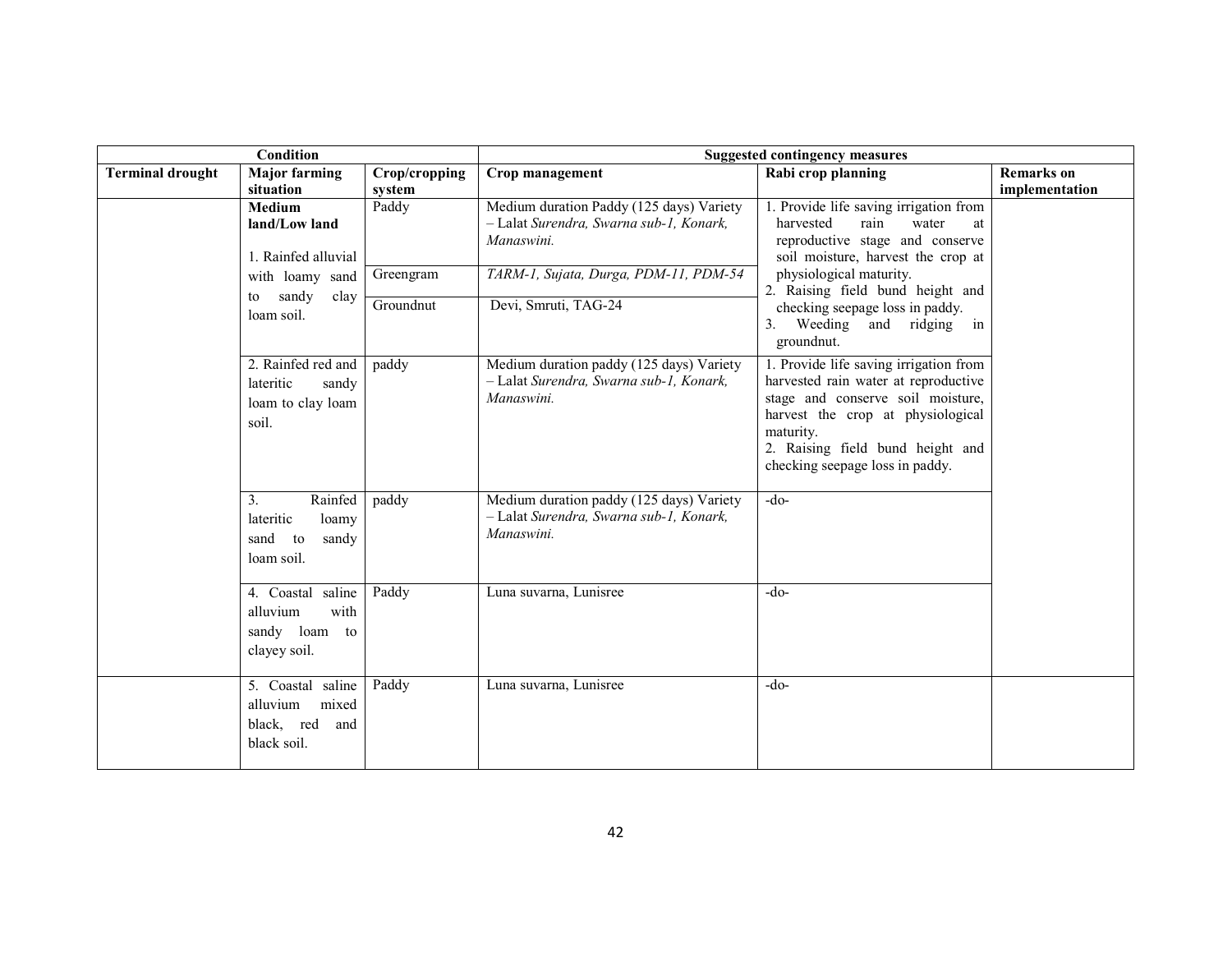### 2.1.2 Drought - Irrigated Situation

|                                                               |                                                           |                                          | <b>Suggested contingency measures</b>                                                                                                               |                                                                                                                             |                                     |  |  |
|---------------------------------------------------------------|-----------------------------------------------------------|------------------------------------------|-----------------------------------------------------------------------------------------------------------------------------------------------------|-----------------------------------------------------------------------------------------------------------------------------|-------------------------------------|--|--|
| Condition                                                     | <b>Major farming</b><br>situation                         | <b>Normal</b><br>Crop/cropping<br>system | <b>Change in Crop / Cropping</b><br>management system                                                                                               | <b>Agronomic measures</b>                                                                                                   | <b>Remarks</b> on<br>implementation |  |  |
| Delayed / limited<br>release of water in<br>canals due to low | Upland<br>Alluvial soil low<br>rainfall high              | Paddy                                    | Short duration paddy like Pathara, JHU,<br>Bandana                                                                                                  | 1. Irrigate the kharif rice with ground<br>water during dry spell only. If dry spell<br>comes before release of canal water | <b>NFSM</b>                         |  |  |
| rainfall                                                      | irrigation                                                | Groundnut                                | Smruti, Devi, TAG-24                                                                                                                                | reduction of conveyance losses while<br>irrigating the light texture soil.                                                  |                                     |  |  |
|                                                               |                                                           | Horsegram                                | Urmi                                                                                                                                                | 2. Organic mulching for moisture<br>conservation in vegetable.                                                              |                                     |  |  |
|                                                               |                                                           | Sesamum                                  | Prachi, Uma                                                                                                                                         | 3. Weeding and ridging in groundnut.                                                                                        |                                     |  |  |
|                                                               |                                                           | Vegetable                                | Radish (Pusa chetki, Japanese white),<br>okra (Utkal gourav) ,Brinjal(Utkal<br>tarini), Cowpea (Utkal manika), Chilli<br>(Utkal ava)                |                                                                                                                             |                                     |  |  |
|                                                               | <b>Black soil</b><br>moderate rainfall<br>high irrigation | Paddy                                    | Short duration paddy like Pathara, JHU,<br>Bandana                                                                                                  | $-do-$                                                                                                                      | NFSM, Horticulture<br>Mission       |  |  |
|                                                               |                                                           | Ragi                                     | Chilika, Suvra                                                                                                                                      |                                                                                                                             |                                     |  |  |
|                                                               |                                                           | Blackgram                                | PU-30, Prasad, Ujala                                                                                                                                |                                                                                                                             |                                     |  |  |
|                                                               |                                                           | Greengram                                | Durga, PDM-11, PDM-54                                                                                                                               |                                                                                                                             |                                     |  |  |
|                                                               | Coastal irrigated<br>alluvium sandy<br>loam to clay       | Paddy                                    | Short duration paddy like Pathara, JHU,<br>Bandana                                                                                                  | $-do-$                                                                                                                      | <b>NFSM</b>                         |  |  |
|                                                               | loam soils                                                | Greengram                                | Durga, PDM-11, PDM-54                                                                                                                               |                                                                                                                             |                                     |  |  |
|                                                               |                                                           | Vegetable                                | Radish (Pusa chetki, Japanese white),<br>okra (Utkal gourav) ,Brinjal(Utkal<br>tarini), Cowpea (Utkal manika), Chilli<br>(Utkal ava), Potato (Kufri |                                                                                                                             |                                     |  |  |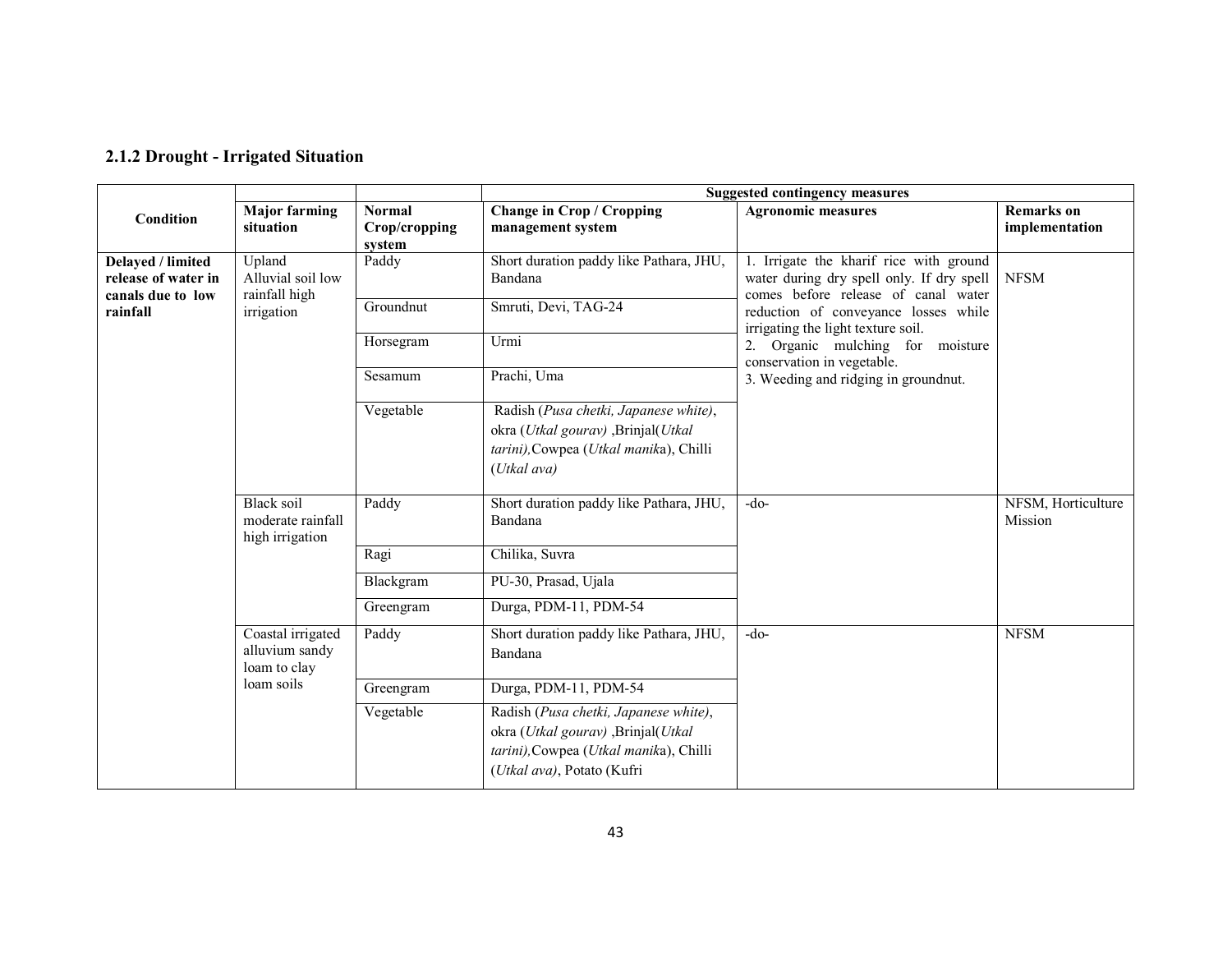|  |           | chandramukhi)        |  |
|--|-----------|----------------------|--|
|  |           |                      |  |
|  |           |                      |  |
|  | Groundnut | Smruti, Devi, TAG-24 |  |
|  |           |                      |  |

|                                                                           |                                                                 |                                          |                                                                  | <b>Suggested contingency measures</b>                                                                                                                                                                                                 |                                     |
|---------------------------------------------------------------------------|-----------------------------------------------------------------|------------------------------------------|------------------------------------------------------------------|---------------------------------------------------------------------------------------------------------------------------------------------------------------------------------------------------------------------------------------|-------------------------------------|
| Condition                                                                 | <b>Major farming</b><br>situation                               | <b>Normal</b><br>Crop/cropping<br>system | <b>Change in Crop / Cropping</b><br>management system            | <b>Agronomic measures</b>                                                                                                                                                                                                             | <b>Remarks</b> on<br>implementation |
| Delayed / limited<br>release of water in<br>canals due to low<br>rainfall | <b>Medium/Low</b><br>land<br>Alluvial soil low<br>rainfall high | Paddy                                    | Medium duration paddy like<br>Surendra, Konark, Manaswini, Lalat | . Reduction of conveyance losses while<br>irrigating the life texture soil.<br>2. Increase the bund height to conserve<br>the rain water.                                                                                             | <b>NFSM</b>                         |
|                                                                           | irrigation                                                      | Groundnut                                | Smruti, Devi, TAG-24                                             | 3. Provide life saving irrigation from<br>harvested rain water at reproductive<br>stage and conserve soil moisture, harvest<br>the crop at physiological maturity.<br>4. Checking the seepage and drainage of<br>rain water in paddy. |                                     |
|                                                                           | Black soil<br>moderate rainfall<br>high irrigation              | Paddy                                    | Medium duration paddy like<br>Surendra, Konark, Manaswini, Lalat | $-do-$                                                                                                                                                                                                                                | NFSM, Horticulture<br>Mission       |
|                                                                           | Coastal irrigated<br>alluvium sandy<br>loam to clay loam        | Paddy                                    | Medium duration paddy like<br>Surendra, Konark, Manaswini, Lalat | $-do-$                                                                                                                                                                                                                                | <b>NFSM</b>                         |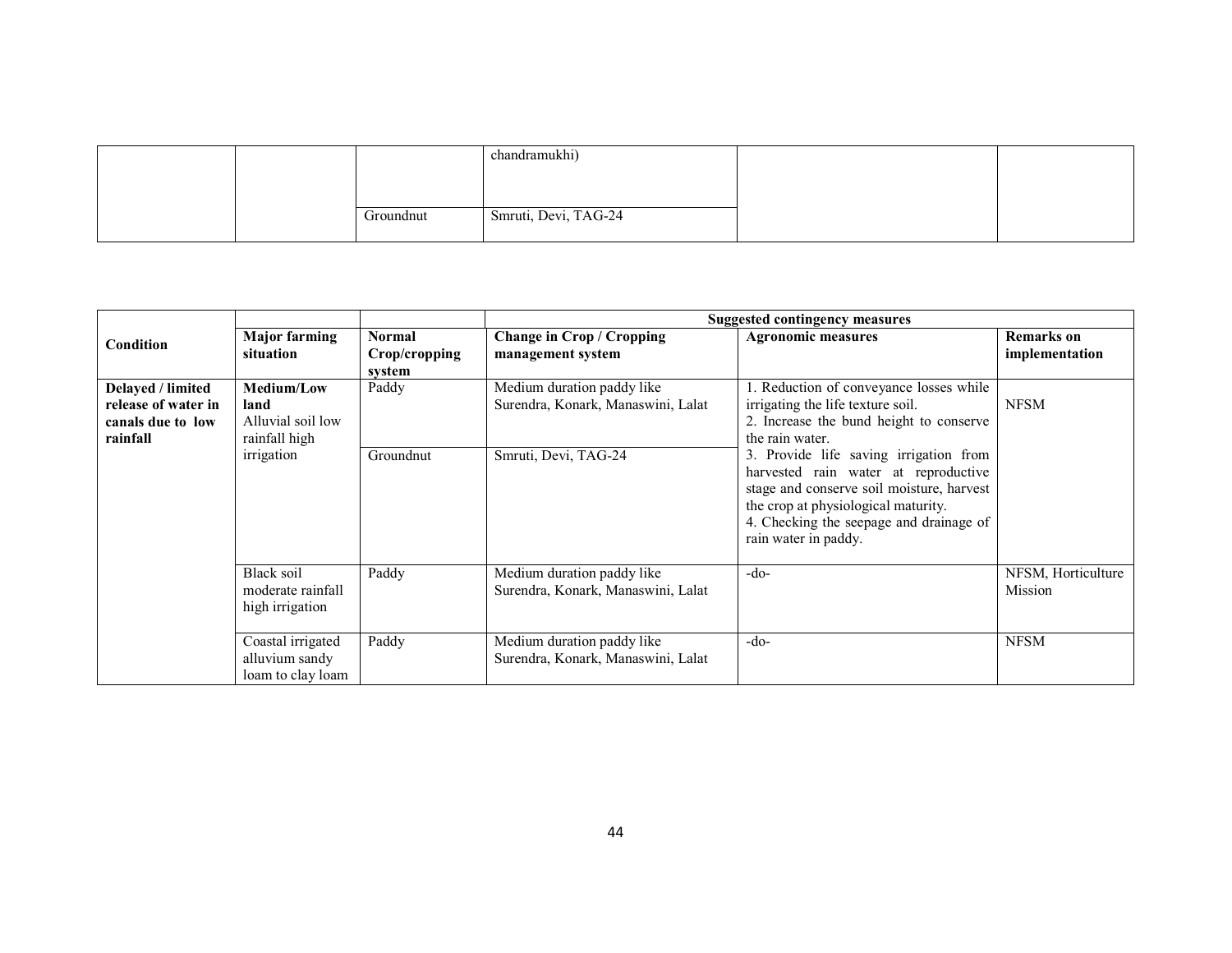|                                                    |                                                                |                    | <b>Suggested contingency measures</b>                                                                                                                                |                                                                                                                           |                |  |
|----------------------------------------------------|----------------------------------------------------------------|--------------------|----------------------------------------------------------------------------------------------------------------------------------------------------------------------|---------------------------------------------------------------------------------------------------------------------------|----------------|--|
| Condition                                          | <b>Major farming</b>                                           | Crop/cropping      | <b>Change in Crop/cropping</b>                                                                                                                                       | <b>Agronomic measures</b><br><b>Remarks</b> on                                                                            |                |  |
|                                                    | situation                                                      | system             | management                                                                                                                                                           |                                                                                                                           | implementation |  |
| Non release of<br>water in canals<br>under delaved | <b>Upland</b><br>Alluvial soil low<br>rainfall high irrigation | Paddy              | Short duration paddy like pathara,<br>JHU, Bandana                                                                                                                   | 1. Reduction of conveyance losses<br>while irrigating light texture soil.                                                 |                |  |
| onset of monsoon<br>in catchment                   |                                                                | Groundnut          | Smruti, Devi, TAG-24                                                                                                                                                 | 2. Crop residue mulching in vegetables<br>to conserve moisture.                                                           |                |  |
|                                                    |                                                                | Horsegram          | Urmi                                                                                                                                                                 | 3. Weeding and ridging in groundnut                                                                                       |                |  |
|                                                    |                                                                | Sesamum            | Prachi, Uma                                                                                                                                                          | and vegetables.                                                                                                           |                |  |
|                                                    |                                                                | Vegetable          | Radish (Pusa chetki, Japanese white),<br>okra (Utkal gourav), Brinjal(Utkal<br>tarini), Cowpea (Utkal manika), Chilli<br>(Utkal ava)                                 | 4. Weed control in oilseed and pulses.                                                                                    |                |  |
|                                                    | Black soil moderate<br>rainfall high irrigation                | Paddy              | Short duration paddy like Pathara,<br>JHU, Bandana                                                                                                                   | 1. Reduction of conveyance losses<br>while irrigating light texture soil.                                                 |                |  |
|                                                    |                                                                | Ragi               | Chilika, Suvra                                                                                                                                                       | 2. weed control in pulses.                                                                                                |                |  |
|                                                    |                                                                | Blackgram          | PU-30, Prasad, Ujala                                                                                                                                                 | 3. Life saving irrigation at critical<br>stages.                                                                          |                |  |
|                                                    |                                                                | Greengram          | Durga, PDM-11, PDM-54                                                                                                                                                |                                                                                                                           |                |  |
|                                                    | Coastal irrigated<br>alluvium sandy loam<br>to clay loam       | Paddy<br>Greengram | Short duration paddy like Pathara,<br>JHU, Bandana<br>Durga, PDM-11, PDM-54                                                                                          | 1. Reduction of conveyance losses<br>while irrigating light texture soil.<br>2. Crop residue mulching in vegetables       |                |  |
|                                                    |                                                                | Vegetable          | Radish (Pusa chetki, Japanese white),<br>okra (Utkal gourav), Brinjal(Utkal<br>tarini), Cowpea (Utkal manika), Chilli<br>(Utkal ava), Potato (Kufri<br>chandramukhi) | to conserve moisture.<br>3. Weeding and ridging in groundnut<br>and vegetables.<br>4. Weed control in oilseed and pulses. |                |  |
|                                                    |                                                                | Groundnut          | Smruti, Devi, TAG-24                                                                                                                                                 |                                                                                                                           |                |  |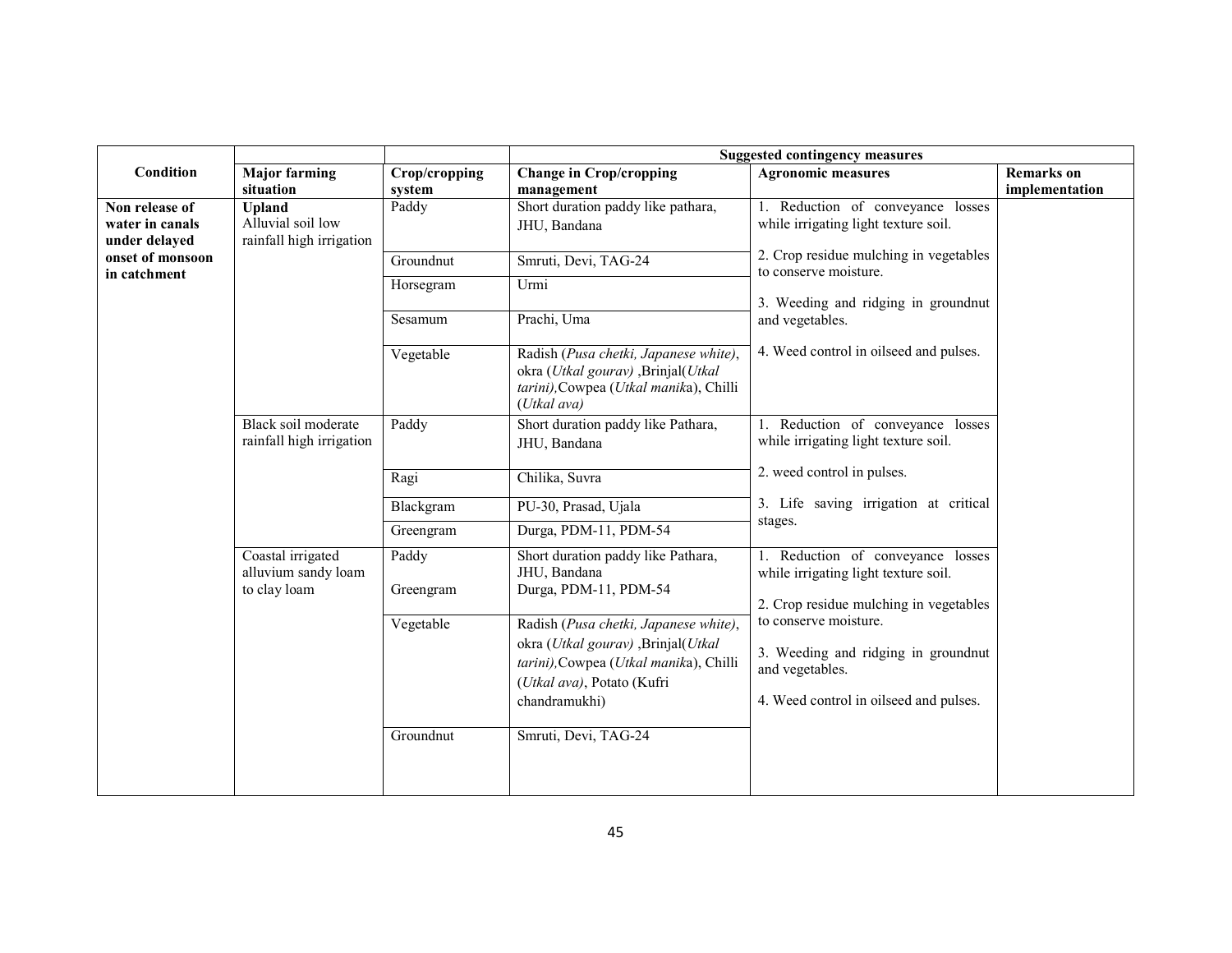|           |                          |               | <b>Suggested contingency measures</b> |                                                                 |                   |  |
|-----------|--------------------------|---------------|---------------------------------------|-----------------------------------------------------------------|-------------------|--|
| Condition | <b>Major farming</b>     | Crop/cropping | <b>Change in Crop/cropping</b>        | <b>Agronomic measures</b>                                       | <b>Remarks</b> on |  |
|           | situation                | system        | management                            |                                                                 | implementation    |  |
|           | Medium/Lowland           | Paddy-        | Surendra, Konark, manaswini           | 1. Reduction of conveyance losses                               |                   |  |
|           | Alluvial soil low        |               |                                       | while irrigating light texture soil.                            |                   |  |
|           | rainfall high irrigation |               |                                       |                                                                 |                   |  |
|           |                          | Groundnut     | Smruti, Devi, TAG-24                  | 2. Increase the bund height to conserve                         |                   |  |
|           |                          |               |                                       | rain water in paddy.                                            |                   |  |
|           |                          |               |                                       | 3. Checking the seepage and drainage                            |                   |  |
|           |                          |               |                                       | of rain water in paddy.                                         |                   |  |
|           |                          |               |                                       |                                                                 |                   |  |
|           |                          |               |                                       | 4. Life saving irrigation at critical                           |                   |  |
|           |                          |               |                                       | stage.                                                          |                   |  |
|           |                          |               |                                       |                                                                 |                   |  |
|           |                          |               |                                       | 5. Checking the seepage and drainage<br>of rain water in paddy. |                   |  |
|           |                          |               |                                       |                                                                 |                   |  |
|           | Black soil moderate      | Paddy-        | Surendra, Konark, manaswini           | 1. Reduction of conveyance losses                               |                   |  |
|           | rainfall high irrigation |               |                                       | while irrigating light texture soil.                            |                   |  |
|           |                          |               |                                       |                                                                 |                   |  |
|           |                          |               |                                       | 2. Raising the bund height in paddy to                          |                   |  |
|           |                          | Groundnut     | Smruti, Devi, TAG-24                  | conserve rain water.                                            |                   |  |
|           |                          |               |                                       | 3. Weeding and ridging in groundnut.                            |                   |  |
|           |                          |               |                                       |                                                                 |                   |  |
|           |                          |               |                                       | 4. Life saving irrigation at critical                           |                   |  |
|           |                          |               |                                       | stage.                                                          |                   |  |
|           |                          |               |                                       |                                                                 |                   |  |
|           |                          |               |                                       | 5. Checking the seepage and drainage                            |                   |  |
|           |                          |               |                                       | of rain water in paddy.                                         |                   |  |
|           | Coastal irrigated        | Paddy-        | Surendra, Konark, manaswini           | 1. Reduction of conveyance losses                               |                   |  |
|           | alluvium sandy loam      |               |                                       |                                                                 |                   |  |
|           | to clay loam             |               |                                       |                                                                 |                   |  |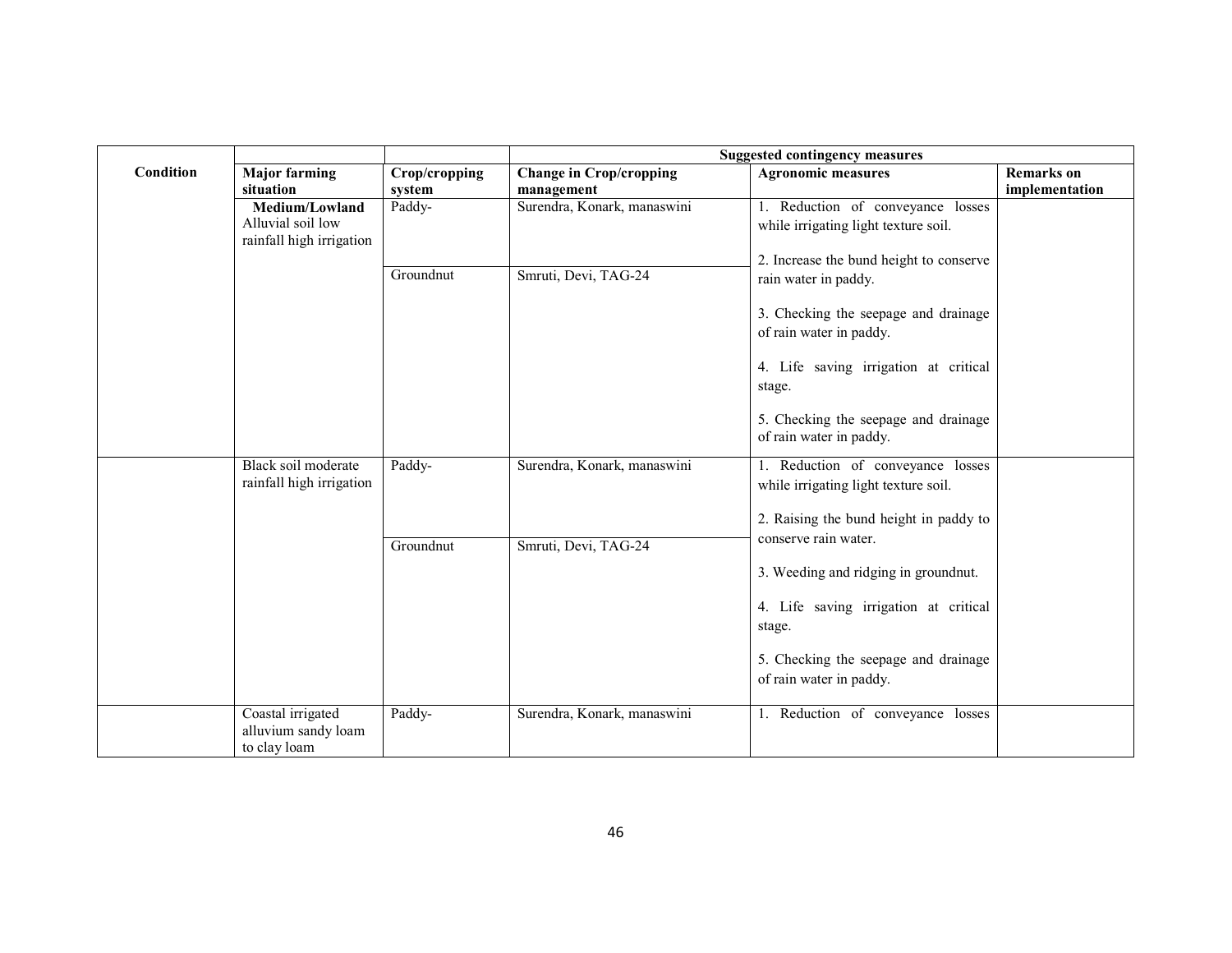|           |                      |               | Suggested contingency measures |                                                                                                                                    |                   |
|-----------|----------------------|---------------|--------------------------------|------------------------------------------------------------------------------------------------------------------------------------|-------------------|
| Condition | <b>Major farming</b> | Crop/cropping | <b>Change in Crop/cropping</b> | <b>Agronomic measures</b>                                                                                                          | <b>Remarks</b> on |
|           | situation<br>svstem  |               | management                     |                                                                                                                                    | implementation    |
|           |                      | Groundnut     | Smruti, Devi, TAG-24           | while irrigating light texture soil.                                                                                               |                   |
|           |                      |               |                                | 2. Increase the bund height to conserve<br>rain water in paddy.<br>3. Checking the seepage and drainage<br>of rain water in paddy. |                   |

|                      |                          |               |                                                | <b>Suggested contingency measures</b>    |                   |
|----------------------|--------------------------|---------------|------------------------------------------------|------------------------------------------|-------------------|
| Condition            | <b>Major farming</b>     | Crop/cropping | <b>Change in Crop/cropping</b>                 | <b>Agronomic measures</b>                | <b>Remarks</b> on |
|                      | situation                | system        | system                                         |                                          | implementation    |
| Insufficient/delayed | Upland                   | Paddy         | JHU, Pathara, Sneha                            | 1. Harvesting of kharif rice at          |                   |
| onset of monsoon     | Alluvial soil low        |               | Go for second crop with low                    | physiological maturity will realize      |                   |
|                      | rainfall high irrigation |               | water requiring short duration                 | 80-85% of normal yield.                  |                   |
|                      |                          |               | varieties of oilseeds and pulse.               |                                          |                   |
|                      |                          |               |                                                | 2. Life saving irrigation at critical    |                   |
|                      |                          | Groundnut     | Smruti, Devi, TAG-1                            | stage.                                   |                   |
|                      |                          | Horsegram     | Urmi                                           |                                          |                   |
|                      |                          |               |                                                | 3.<br>harvesting<br>Rain<br>water<br>and |                   |
|                      |                          | Sesamum       | Prachi, Uma                                    | recycling for irrigation.                |                   |
|                      |                          |               |                                                | 4. Organic mulching in vegetables.       |                   |
|                      |                          | Vegetable     | Radish (Pusa chetki, Japanese                  |                                          |                   |
|                      |                          |               | white), okra (Utkal gourav)                    | 5. Life saving irrigation at critical    |                   |
|                      |                          |               | Brinjal( <i>Utkal tarini</i> ), Cowpea         | stage.                                   |                   |
|                      |                          |               | ( <i>Utkal manika</i> ), Chilli ( <i>Utkal</i> |                                          |                   |
|                      |                          |               | ava)                                           |                                          |                   |
|                      |                          |               |                                                |                                          |                   |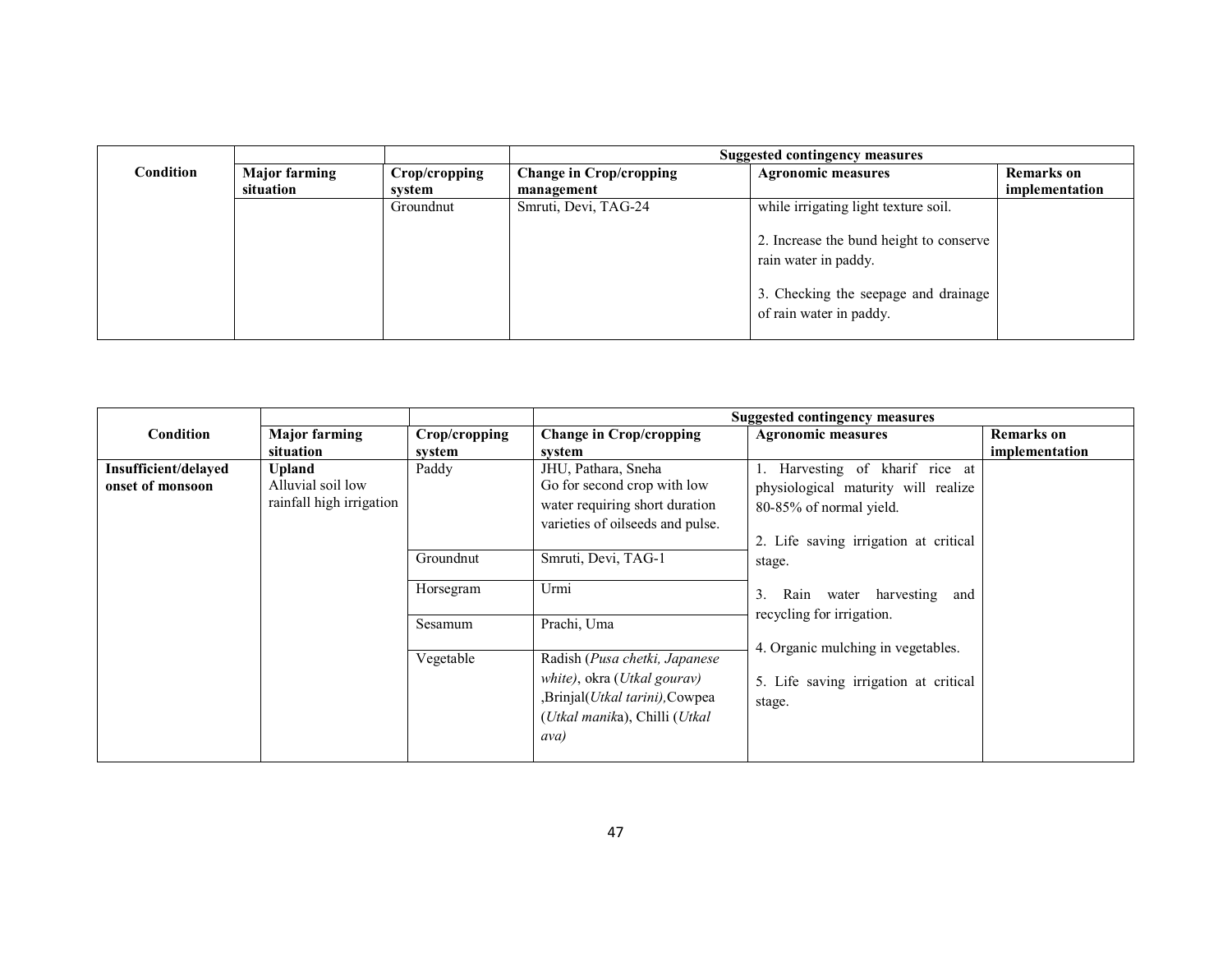|           |                                                                   |                         | <b>Suggested contingency measures</b>                                                                         |                                                                                                                 |                                     |  |
|-----------|-------------------------------------------------------------------|-------------------------|---------------------------------------------------------------------------------------------------------------|-----------------------------------------------------------------------------------------------------------------|-------------------------------------|--|
| Condition | <b>Major farming</b><br>situation                                 | Crop/cropping<br>system | <b>Change in Crop/cropping</b><br>system                                                                      | <b>Agronomic measures</b>                                                                                       | <b>Remarks</b> on<br>implementation |  |
|           | Black soil moderate<br>rainfall high irrigation                   | Paddy                   | JHU, Pathara, Sneha<br>Short duration drought tolerant<br>varieties of paddy                                  | 1. Life saving irrigation at critical<br>stage.<br>2. Rain water harvesting<br>and                              |                                     |  |
|           |                                                                   | Ragi                    | Suvra, chilika                                                                                                | recycling for irrigation.                                                                                       |                                     |  |
|           |                                                                   | Blackgram               | PU-30, Prasad, Ujala                                                                                          | 3. Harvesting of kharif rice at                                                                                 |                                     |  |
|           |                                                                   | Greengram               | Durga, PDM-11, PDM-54                                                                                         | physiological maturity will realize<br>80-85% of normal yield.<br>4. Weed management.                           |                                     |  |
|           |                                                                   |                         |                                                                                                               |                                                                                                                 |                                     |  |
|           | Coastal irrigated<br>Paddy<br>alluvium sandy loam<br>to clay loam |                         | Short duration drought tolerant<br>paddy varieties JHU, Pathara,<br>Sneha                                     | 1. Harvesting of kharif rice at<br>physiological maturity will realize<br>80-85% of normal yield.               |                                     |  |
|           |                                                                   | Greengram               | Durga, PDM-11, PDM-54                                                                                         | 2. Life saving irrigation at critical                                                                           |                                     |  |
|           |                                                                   | Vegetable               | Radish (Pusa chetki, Japanese                                                                                 | stage.                                                                                                          |                                     |  |
|           |                                                                   |                         | white), okra (Utkal gourav)<br>,Brinjal(Utkal tarini),Cowpea<br>(Utkal manika), Chilli (Utkal<br>ava), Potato | 3. Rain water harvesting and<br>recycling in irrigation.<br>Weeding<br>ridging<br>and<br>in<br>4.<br>groundnut. |                                     |  |
|           |                                                                   | Groundnut               | (Kufri chandramukhi)<br>Smruti, Devi, TAG-24                                                                  |                                                                                                                 |                                     |  |
|           | Medium/Lowland<br>Alluvial soil low<br>rainfall high irrigation   | Paddy                   | Surendra, Konark, manaswini                                                                                   | 1. Harvesting of kharif rice at<br>physiological maturity will realize                                          |                                     |  |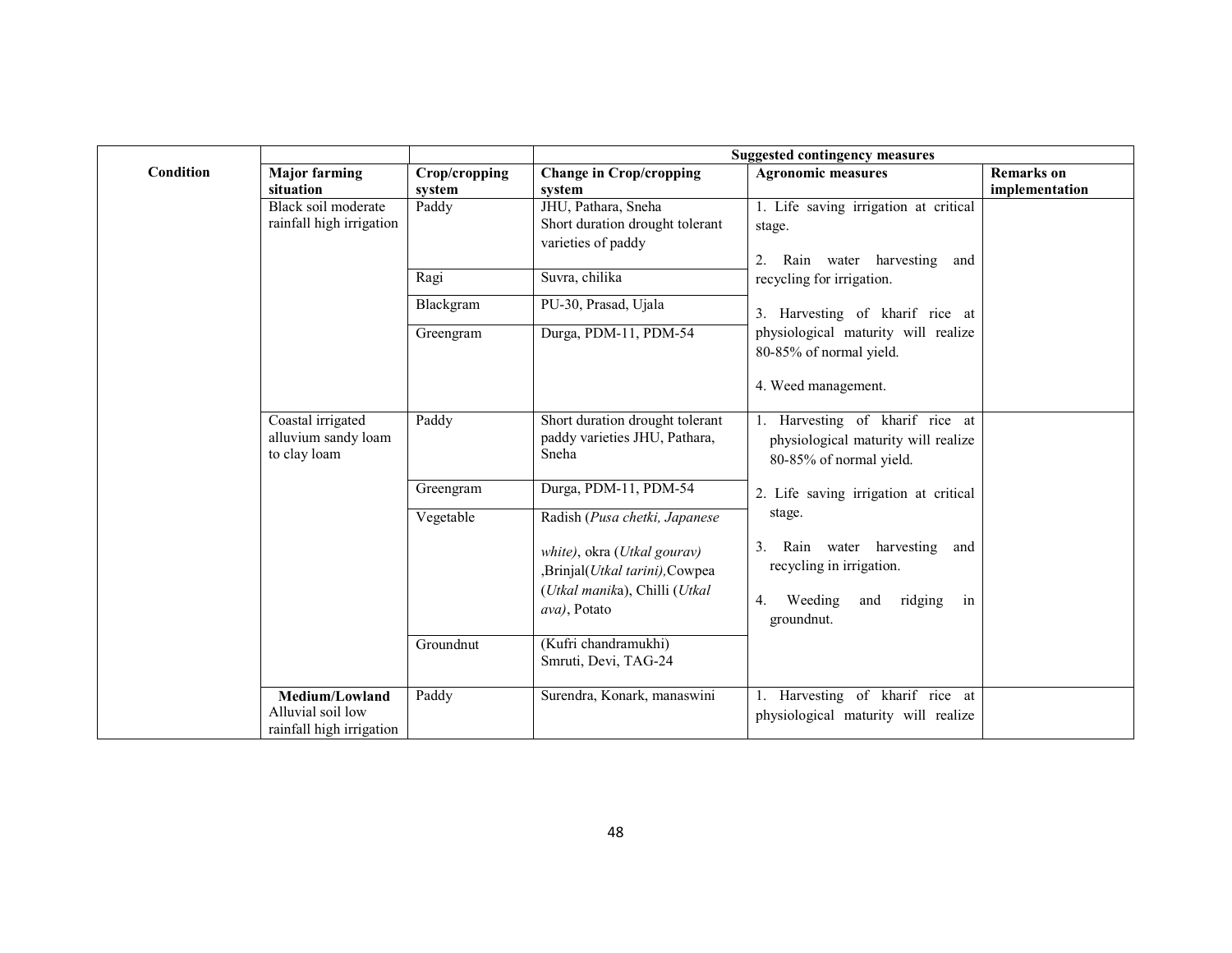|           |                                                 |               | <b>Suggested contingency measures</b> |                                       |                   |  |
|-----------|-------------------------------------------------|---------------|---------------------------------------|---------------------------------------|-------------------|--|
| Condition | <b>Major farming</b>                            | Crop/cropping | <b>Change in Crop/cropping</b>        | <b>Agronomic measures</b>             | <b>Remarks</b> on |  |
|           | situation                                       | system        | system                                |                                       | implementation    |  |
|           |                                                 | Groundnut     | Smruti, Devi, TAG-24                  | 80-85% of normal yield.               |                   |  |
|           |                                                 |               |                                       | 2. Weeding<br>and ridging in          |                   |  |
|           |                                                 |               |                                       |                                       |                   |  |
|           |                                                 |               |                                       | groundnut.                            |                   |  |
|           |                                                 |               |                                       | 3. Life saving irrigation at critical |                   |  |
|           |                                                 |               |                                       | stage.                                |                   |  |
|           |                                                 |               |                                       |                                       |                   |  |
|           |                                                 |               |                                       | 4. Raising the bund height in paddy   |                   |  |
|           |                                                 |               |                                       | to conserve rain water.               |                   |  |
|           |                                                 |               |                                       |                                       |                   |  |
|           |                                                 |               |                                       | 5. Checking the drainage and          |                   |  |
|           |                                                 |               |                                       | seepage loss of water in paddy.       |                   |  |
|           |                                                 |               |                                       |                                       |                   |  |
|           | Black soil moderate<br>rainfall high irrigation | Paddy-        | Surendra, Konark, manaswini           | 1. Harvesting of kharif rice at       |                   |  |
|           |                                                 |               |                                       | physiological maturity will realize   |                   |  |
|           |                                                 |               |                                       | 80-85% of normal yield.               |                   |  |
|           |                                                 |               |                                       | Weeding<br>2.<br>and ridging in       |                   |  |
|           |                                                 | Groundnut     | Smruti, Devi, TAG-24                  | groundnut.                            |                   |  |
|           |                                                 |               |                                       |                                       |                   |  |
|           |                                                 |               |                                       | 3. Life saving irrigation at critical |                   |  |
|           |                                                 |               |                                       | stage.                                |                   |  |
|           |                                                 |               |                                       |                                       |                   |  |
|           |                                                 |               |                                       | 4. Raising the bund height in paddy   |                   |  |
|           |                                                 |               |                                       | to conserve rain water.               |                   |  |
|           |                                                 |               |                                       |                                       |                   |  |
|           |                                                 |               |                                       | 5. Checking the drainage<br>and       |                   |  |
|           |                                                 |               |                                       | seepage loss of water in paddy.       |                   |  |
|           | Coastal irrigated                               | Paddy-        | Surendra, Konark, manaswini           | 1. Harvesting of kharif rice at       |                   |  |
|           | alluvium sandy loam                             |               |                                       |                                       |                   |  |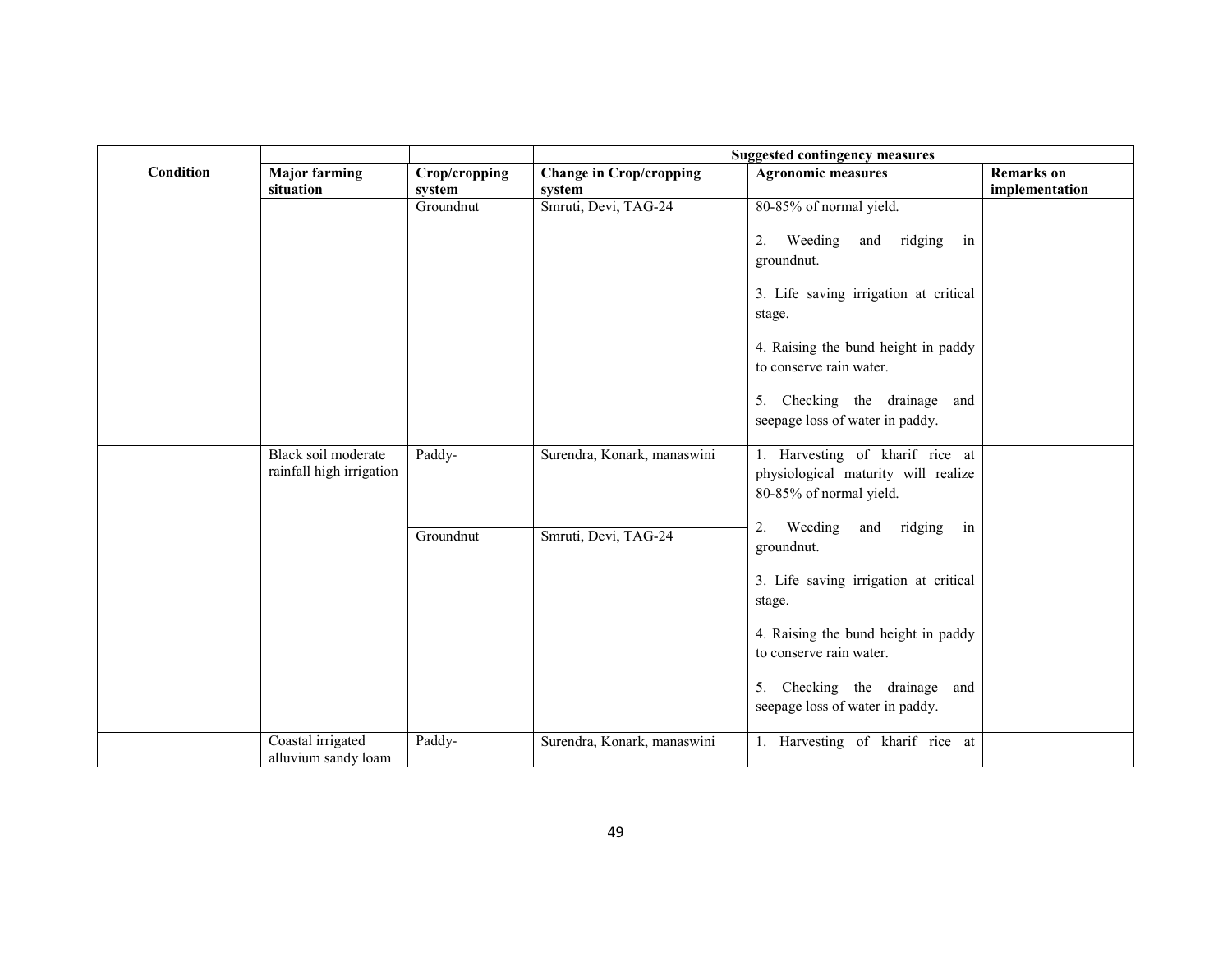|                  |                      |               |                                | <b>Suggested contingency measures</b>                           |                   |
|------------------|----------------------|---------------|--------------------------------|-----------------------------------------------------------------|-------------------|
| <b>Condition</b> | <b>Major farming</b> | Crop/cropping | <b>Change in Crop/cropping</b> | <b>Agronomic measures</b>                                       | <b>Remarks</b> on |
|                  | situation            | system        | system                         |                                                                 | implementation    |
|                  | to clay loam         | Groundnut     | Smruti, Devi, TAG-24           | physiological maturity will realize                             |                   |
|                  |                      |               |                                | 80-85% of normal yield.                                         |                   |
|                  |                      |               |                                | Weeding and ridging in<br>2.<br>groundnut.                      |                   |
|                  |                      |               |                                | 3. Life saving irrigation at critical<br>stage.                 |                   |
|                  |                      |               |                                | 4. Raising the bund height in paddy<br>to conserve rain water.  |                   |
|                  |                      |               |                                | 5. Checking the drainage and<br>seepage loss of water in paddy. |                   |

# 2.2 Unusual rains (untimely, unseasonal etc) (for both rainfed and irrigation situations)

|                               | Condition                           | Suggested contingency measures |                          |              |  |
|-------------------------------|-------------------------------------|--------------------------------|--------------------------|--------------|--|
| Continuous high rainfall in a | <b>Vegetative stage</b>             | <b>Flowering stage</b>         | Crop maturity stage      | Post harvest |  |
| short span leading to water   |                                     |                                |                          |              |  |
| logging                       |                                     |                                |                          |              |  |
| Paddy                         | should<br>Drainage<br>be<br>system  | Drainage system should be      | Drainage<br>system       | Drying       |  |
|                               | developed.If<br>disease<br>blast    | developed.<br>Spray            | should be developed.     |              |  |
|                               | develops, spray                     | imidacloprid 5ml in 15         | Place poison bait of     |              |  |
|                               | Beem/hinosan/tricyclazole $@.2\%$ , | litres of water against BPH    | crushed<br>snail<br>bait |              |  |
|                               | Apply Dithane - M-45 $\omega$ , 3%  | attack.                        | against gundhibug.       |              |  |
|                               | against brownspot, sheathrot and    |                                |                          |              |  |
|                               | sheath blight diseases.             |                                |                          |              |  |
|                               |                                     |                                |                          |              |  |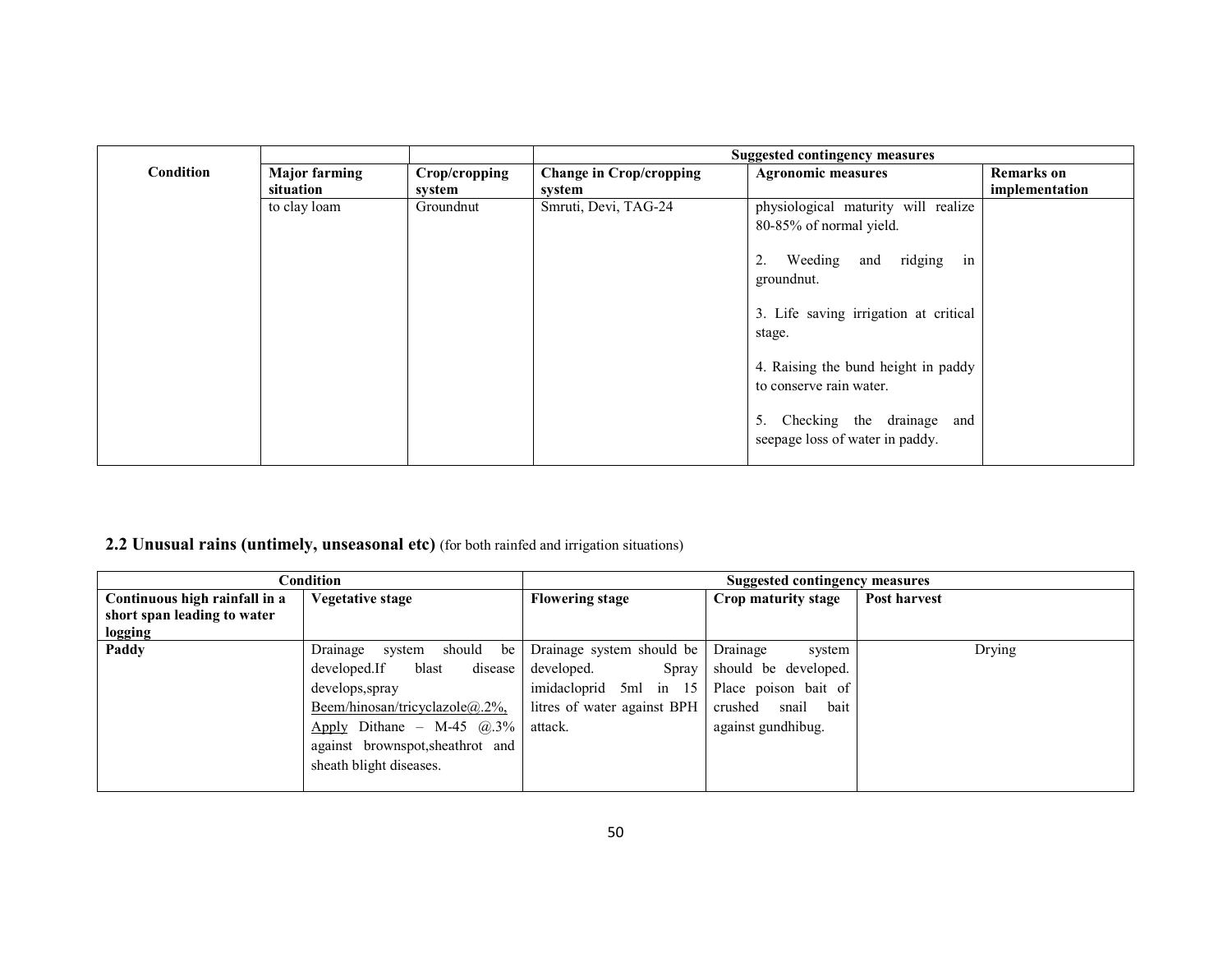|                               | Condition                          | <b>Suggested contingency measures</b> |                        |                                               |  |
|-------------------------------|------------------------------------|---------------------------------------|------------------------|-----------------------------------------------|--|
| Continuous high rainfall in a | <b>Vegetative stage</b>            | <b>Flowering stage</b>                | Crop maturity stage    | Post harvest                                  |  |
| short span leading to water   |                                    |                                       |                        |                                               |  |
| logging                       |                                    |                                       |                        |                                               |  |
| Groundnut                     | Drainage system should be          | Drainage system should be             | Drainage system        | Drying                                        |  |
|                               | developed                          | developed. Spray Redomil              | should be developed.   |                                               |  |
|                               |                                    | MZ @ 2% against sclerotial            |                        |                                               |  |
|                               |                                    | wilt.                                 |                        |                                               |  |
| Blackgram                     | Drainage system should be          | Drainage system should be             | Drainage system        | Drying                                        |  |
|                               | developed.A protective spray of    | developed. Spray rogor @              | should be developed    |                                               |  |
|                               | mancozeb $\omega$ 3% against       | 2% against aphids.                    |                        |                                               |  |
|                               | cercospora blight diseases.        |                                       |                        |                                               |  |
| Horticulture                  |                                    |                                       |                        |                                               |  |
| Tomato                        | Provide drainage.spraying of       | Provide drainage                      | Drain out excess       | Shift the produce to half covered threshing   |  |
|                               | streptocycline1gm+Blitox-50        |                                       | water, harvest at      | floor and other safer places for post harvest |  |
|                               | 20gmin 10 litres of water.         |                                       | physiological maturity | operations and cover the crops to protect     |  |
|                               |                                    |                                       |                        | from moisture absorption                      |  |
| <b>Brinjal</b>                | Provide drainage spraying of       | $-do-$                                | $-do-$                 | $-do-$                                        |  |
|                               | streptocycline1gm+Blitox-50        |                                       |                        |                                               |  |
|                               | 20gmin 10 litres of water.         |                                       |                        |                                               |  |
| Co pea                        | Provide drainage                   | $-do-$                                | $-do-$                 | $-do-$                                        |  |
| Lady's finger                 | Provide drainagespray trizophos    | $-do-$                                | -do-                   | $-do-$                                        |  |
|                               | $(a.2\%$ to manage whitefly attack |                                       |                        |                                               |  |
|                               | causing YMV.                       |                                       |                        |                                               |  |
| Chilli                        | Provide drainage. Spray            | $-do-$                                | $-do-$                 | $-do-$                                        |  |
|                               | rogor@.2% against sucking pest.    |                                       |                        |                                               |  |
| Tomato                        | Provide drainage spraying of       | $-do-$                                | -do-                   | $-do-$                                        |  |
|                               | streptocycline1gm+Blitox-50        |                                       |                        |                                               |  |
|                               | 20gmin 10 litres of water.         |                                       |                        |                                               |  |
| <b>Brinjal</b>                | Provide drainage spraying of       | $-do-$                                | $-do-$                 | $-do-$                                        |  |
|                               | streptocycline1gm+Blitox-50        |                                       |                        |                                               |  |
|                               | 20gmin 10 litres of water.         |                                       |                        |                                               |  |
| Cow pea                       | Provide drainage. Spray rogor @    | $-do-$                                | $-do-$                 | $-do-$                                        |  |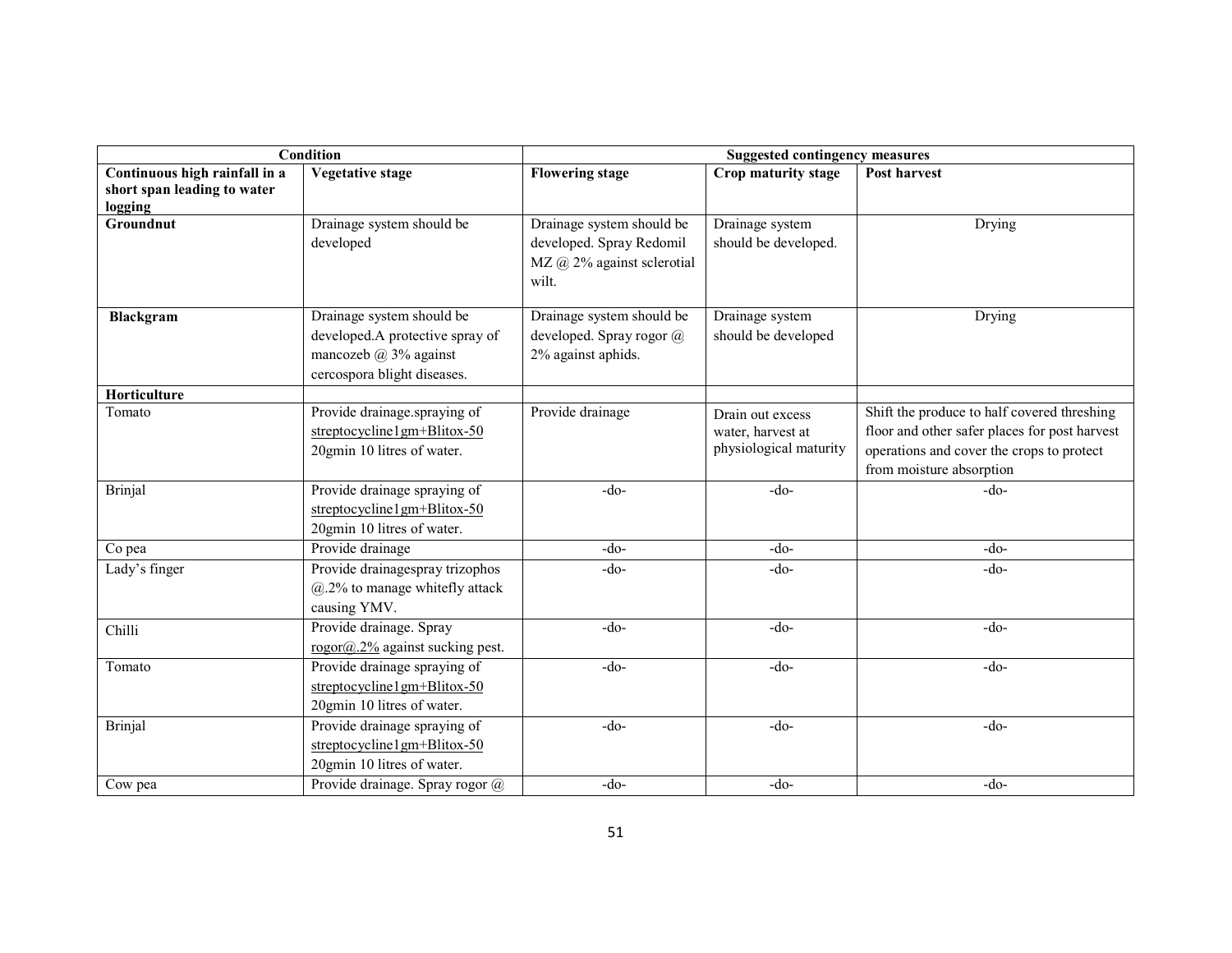| Condition                     |                                                                           | <b>Suggested contingency measures</b>          |                     |              |
|-------------------------------|---------------------------------------------------------------------------|------------------------------------------------|---------------------|--------------|
| Continuous high rainfall in a | <b>Vegetative stage</b>                                                   | <b>Flowering stage</b>                         | Crop maturity stage | Post harvest |
| short span leading to water   |                                                                           |                                                |                     |              |
| logging                       |                                                                           |                                                |                     |              |
|                               | 2% against sucking pest.                                                  |                                                |                     |              |
| Lady's finger                 | Provide drainage.spray trizophos                                          | $-do-$                                         | $-do-$              | $-do-$       |
|                               | @ 2% to manage whitefly attack                                            |                                                |                     |              |
|                               | causing YMV.                                                              |                                                |                     |              |
| Outbreak of pests and         |                                                                           |                                                |                     |              |
| diseases due to unseasonal    |                                                                           |                                                |                     |              |
| rains                         |                                                                           |                                                |                     |              |
| Paddy                         | Swamping caterpillar -<br>apply                                           | <b>BPH</b><br>apply                            |                     |              |
|                               | chloropyrophos $\omega$ 2%                                                | imidachloropid $@5ml$<br>in                    |                     |              |
|                               | Case worm - apply triazophos@                                             | 15 litres of water                             |                     |              |
|                               | 2% BLB. Apply plantomycin                                                 |                                                |                     |              |
|                               | @.2%spray fuji-on/beem/hinosan                                            |                                                |                     |              |
|                               | $(a)$ .2% against blast.                                                  |                                                |                     |              |
| Greengram/Blackgram           | Mancozeb 0.3% against leaf spot                                           | Spraying of Rogor 0.2%                         |                     |              |
|                               | diseases.                                                                 | against aphids.                                |                     |              |
| cotton                        | sucking<br>For<br>pest<br>apply                                           | Application of pheromone                       |                     |              |
|                               | thiomethoxam $\omega$ .05% spray neem                                     | trap and<br>trichocard to<br>boll              |                     |              |
|                               | formulation $(a)$ 2.5lit/ha when the<br>cotten aphid population is lowand | manage<br>worms.<br>Application of NPV against |                     |              |
|                               | spray dimethoate $\omega$ llit/ha or                                      | helicoverpa and spodoptera                     |                     |              |
|                               | 200ml/ha if<br>imidacloprid @                                             | is also fruitful.                              |                     |              |
|                               | population is high.                                                       |                                                |                     |              |
| oilseed                       | Apply traizophos $(a, 2\%$ for leaf                                       |                                                |                     |              |
|                               | minor                                                                     |                                                |                     |              |
| Horticulture                  |                                                                           |                                                |                     |              |
| Vegetables                    | Drench the soil with                                                      |                                                |                     |              |
| Turmeric                      | streptocycline1gm +blitox 20gm                                            |                                                |                     |              |
| Ginger                        | in 10litres of wateragainst                                               |                                                |                     |              |
|                               | rhizome rot.                                                              |                                                |                     |              |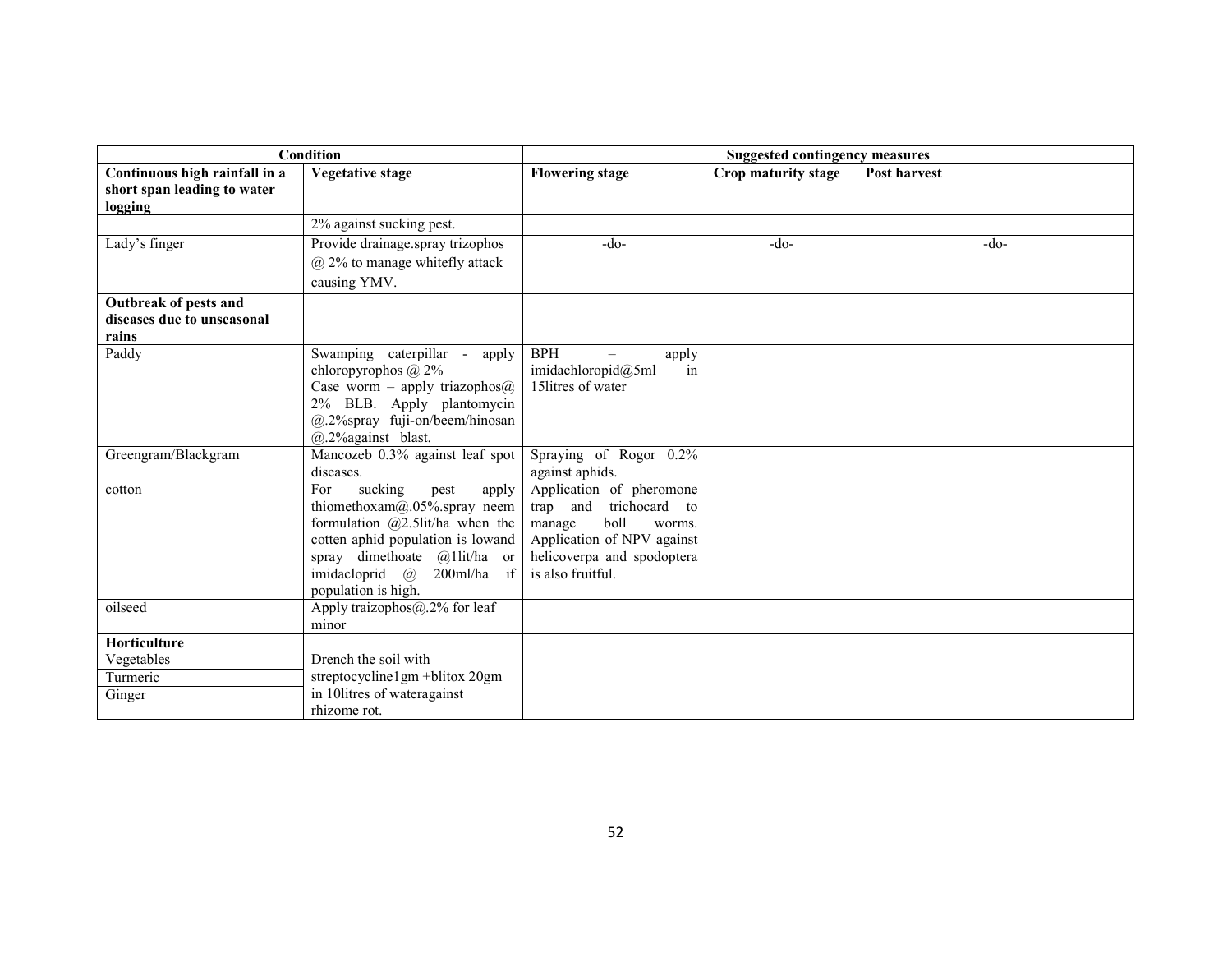### 2.3 Floods

| <b>Condition</b>                       |                                        |                                         | <b>Suggested contingency measures</b> |                                |
|----------------------------------------|----------------------------------------|-----------------------------------------|---------------------------------------|--------------------------------|
| <b>Transient water logging partial</b> | Seedling/nursery stage                 | <b>Vegetative stage</b>                 | <b>Reproductive stage</b>             | At harvest                     |
| inundation                             |                                        |                                         |                                       |                                |
| paddy                                  | 1. Provide drainage.                   | 1. Provide drainage                     | 1. Apply chemicals to manage          | 1. Provide drainage            |
|                                        | Select swarna sob-1,<br>2 <sub>1</sub> |                                         | blast, BLB, BPH and swarming          |                                |
|                                        | sarasa, CR1014, mahsuri. Do            | 2. Transplant 3<br>$\overline{4}$<br>to | caterpillar.                          | 2.Don't harvest immediately if |
|                                        | not go for beushaning in               | seedling/hill.                          |                                       | water not upto grain           |
|                                        | partially damage plot Weed             |                                         | 2. Provide drainage                   |                                |
|                                        | out rice the field.                    |                                         |                                       |                                |
| Groundnut                              | Well drainage                          | 1. Provide drainage                     | 1. Provide drainage                   |                                |
|                                        | Manage termite by application          | 2. Manage termite                       | 2. Step measures not to sprout in     |                                |
|                                        | of 0.2% chloropyrophos and             |                                         | the field through drainage            |                                |
|                                        | wilting by Saff .2%.                   |                                         |                                       |                                |
| Horticulture                           |                                        |                                         |                                       |                                |
| Mango                                  | Drainage system should be              | Drainage system should be               | Drainage<br>should<br>system<br>be    | Keeping fruits<br>in a<br>well |
|                                        | developed                              | developed                               | developed                             | ventilated dryer place.        |
| cashewnut                              | $-do-$                                 | $-do-$                                  | $-do-$                                | $-do-$                         |
| citrus                                 | $-do-$                                 | $-do-$                                  | $-do-$                                | -do-                           |
| coconut                                | $-do-$                                 | $-do-$                                  | $-do-$                                | $-do-$                         |
| vegetables                             | Raised bed nursery                     | wilting<br>Manage<br>by<br>1.           | Spraying of planofix before<br>1.     | 1. Drain the field immediately |
|                                        |                                        | of<br>spraying                          | flowering.                            |                                |
|                                        |                                        | streptocycline1gm+blitox-50             | 2. Irrigation<br>during flowering     |                                |
|                                        |                                        | 20 gm in 10 litres of water             | stage.                                |                                |
|                                        |                                        | 2. Drain the water having               |                                       |                                |
|                                        |                                        | efficient drainage, lining of           |                                       |                                |
|                                        |                                        | canals to check seepage.                |                                       |                                |
| <b>Continuous submergence for</b>      |                                        |                                         |                                       |                                |
| more than 2 days                       |                                        |                                         |                                       |                                |
| paddy                                  | Well drainage                          | Well drainage                           | Well drainage                         | Drainage                       |
| Groundnut                              | Well drainage.                         | Well drainage manage                    | Well drainage                         | Drainage                       |
|                                        |                                        | sclerotial wilt by spraying of          |                                       |                                |
|                                        |                                        | saff/redomil@.2%                        |                                       |                                |
|                                        |                                        |                                         |                                       |                                |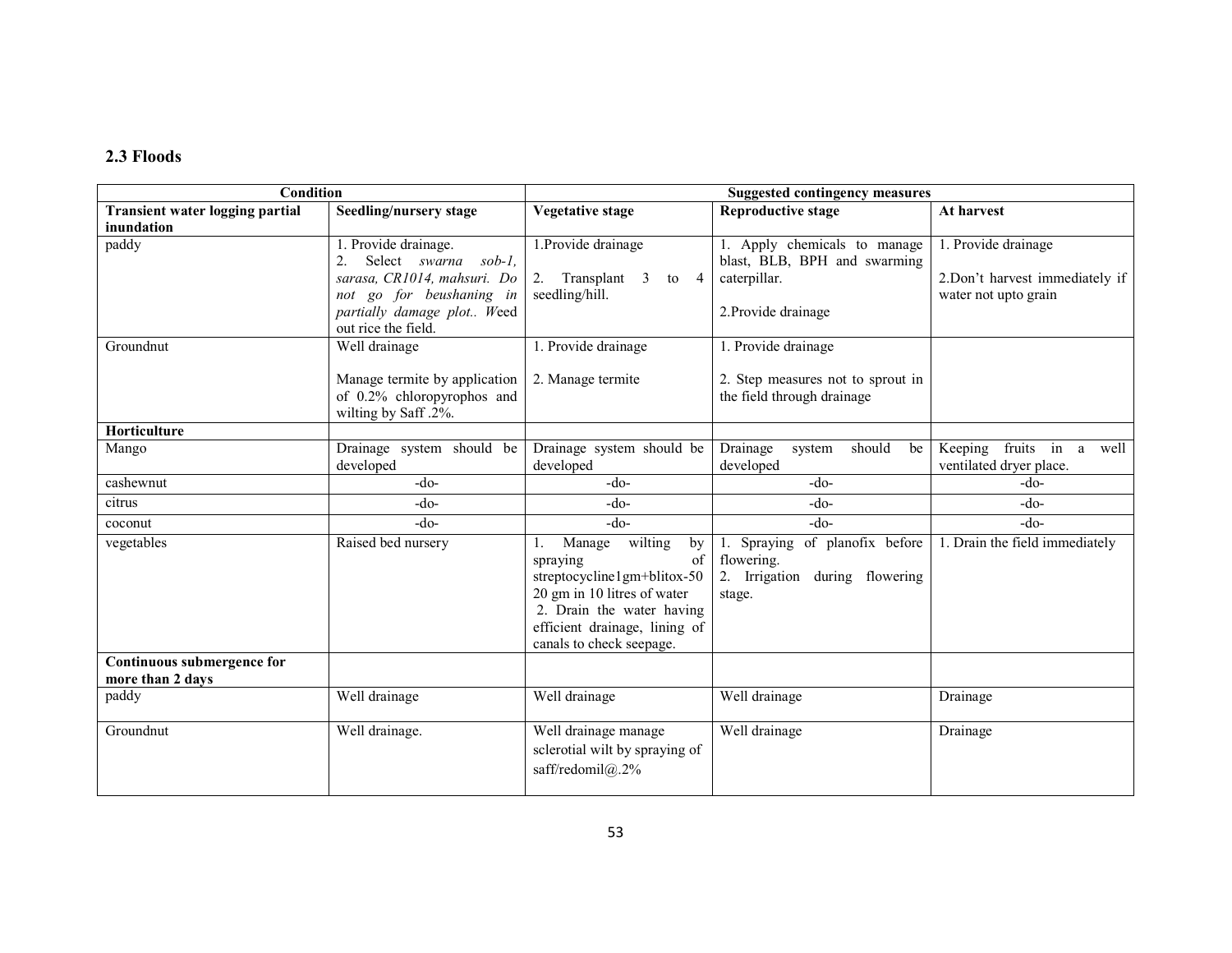| Condition                       |                                                                            | Suggested contingency measures                                             |                                                                         |                                                    |
|---------------------------------|----------------------------------------------------------------------------|----------------------------------------------------------------------------|-------------------------------------------------------------------------|----------------------------------------------------|
| Transient water logging partial | Seedling/nursery stage                                                     | <b>Vegetative stage</b>                                                    | <b>Reproductive stage</b>                                               | At harvest                                         |
| inundation                      |                                                                            |                                                                            |                                                                         |                                                    |
| Blackgram                       | Well drainage.                                                             | Well drainage                                                              | Well drainage                                                           | Drainage                                           |
| Greengram                       | -do-                                                                       | -do-                                                                       | -do-                                                                    | $-do-$                                             |
| sesamum                         | -do-                                                                       | -do-                                                                       | -do-                                                                    | $-do-$                                             |
| <b>Horticulture</b>             |                                                                            |                                                                            |                                                                         |                                                    |
| Mango                           | Drainage system should be<br>developed                                     | Drainage system should be<br>developed                                     | Drainage system should be<br>developed                                  | Keeping fruits in a well<br>ventilated drier place |
| Cashew                          | -do-                                                                       | -do-                                                                       | -do-                                                                    | $-do-$                                             |
| Coconut                         | -do-                                                                       | -do-                                                                       | -do-                                                                    | -do-                                               |
| Sea water inundation            |                                                                            |                                                                            |                                                                         |                                                    |
| Paddy                           | 1. Drainage system should be<br>developed.<br>2. Irrigate with fresh water | 1. Drainage system should<br>be developed.<br>2. Irrigate with fresh water | Drainage system should be<br>developed.<br>2. Irrigate with fresh water | 1. Drainage system should be<br>developed          |
| Blackgram                       | -do-                                                                       | -do-                                                                       | -do-                                                                    | $-do-$                                             |

### 2.4 Extreme events: Heat wave / cold wave / frost / hailstone / cyclone

| <b>Extreme event type</b> | Suggested contingency measures |                                |                                |                                |  |
|---------------------------|--------------------------------|--------------------------------|--------------------------------|--------------------------------|--|
|                           | <b>Seedling nursery stage</b>  | <b>Vegetative stage</b>        | <b>Reproductive stage</b>      | At harvest                     |  |
| Heat wave                 |                                |                                |                                |                                |  |
| Paddy                     | Frequent irrigation            | Frequent irrigation            | Frequent irrigation            | NA                             |  |
| groundnut                 | Light Irrigation at 10 days    | Light Irrigation at 10 days    | Light Irrigation at 10 days    | NA                             |  |
|                           | interval                       | interval                       | interval                       |                                |  |
| Horticulture              |                                |                                |                                |                                |  |
| Mango                     | Sprinkling water               | Drip/sprinkler irrigation with | Drip/sprinkler irrigation with | Drip/sprinkler irrigation with |  |
|                           |                                | soil mulching                  | soil mulching                  | soil mulching                  |  |
| litchi                    | $-do-$                         | $-do-$                         | -do-                           | -do-                           |  |
| Cold wave                 |                                |                                |                                |                                |  |
| Crop1                     | NA                             | NA                             | <b>NA</b>                      | NA                             |  |
| <b>Horticulture</b>       |                                |                                |                                |                                |  |
| Crop1                     | NA                             | NA                             | <b>NA</b>                      | NA                             |  |
| Frost                     |                                |                                |                                |                                |  |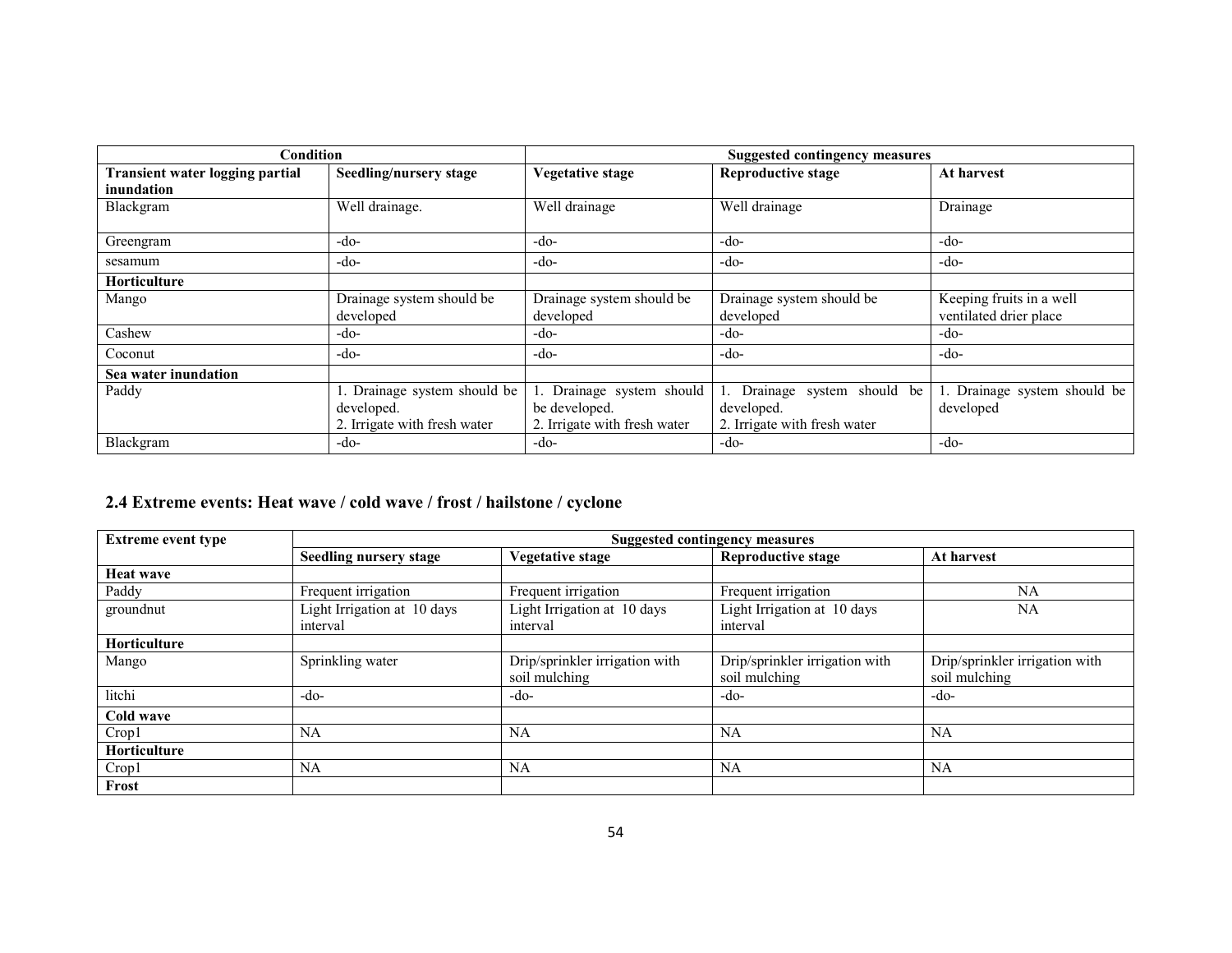| <b>Extreme event type</b> | <b>Suggested contingency measures</b>                        |                                                                   |                                                                                                                              |                                                                                      |
|---------------------------|--------------------------------------------------------------|-------------------------------------------------------------------|------------------------------------------------------------------------------------------------------------------------------|--------------------------------------------------------------------------------------|
|                           | <b>Seedling nursery stage</b>                                | <b>Vegetative stage</b>                                           | <b>Reproductive stage</b>                                                                                                    | At harvest                                                                           |
| <b>Heat wave</b>          |                                                              |                                                                   |                                                                                                                              |                                                                                      |
| Crop1                     | NA                                                           | NA                                                                | <b>NA</b>                                                                                                                    | NA                                                                                   |
| <b>Horticulture</b>       |                                                              |                                                                   |                                                                                                                              |                                                                                      |
| Crop1                     | NA                                                           | NA                                                                | <b>NA</b>                                                                                                                    | <b>NA</b>                                                                            |
| <b>Hailstorm</b>          |                                                              |                                                                   |                                                                                                                              |                                                                                      |
| Crop1                     | NA                                                           | NA                                                                | <b>NA</b>                                                                                                                    | NA                                                                                   |
| Horticulture              |                                                              |                                                                   |                                                                                                                              |                                                                                      |
| Crop1                     | <b>NA</b>                                                    | <b>NA</b>                                                         | <b>NA</b>                                                                                                                    | NA                                                                                   |
| Cyclone                   |                                                              |                                                                   |                                                                                                                              |                                                                                      |
| Paddy                     | In case of rain associated with<br>cyclone provide drainage. | In case of lodging drag with a<br>rope to have uniformity.        | In case of lodging drag with a<br>rope to have uniformity.                                                                   | Provide<br>support<br>to<br>avoid<br>lodging/drag with a rope to have<br>uniformity. |
| Blackgram                 | $\blacksquare$                                               | Provide drainage if associated<br>with rain                       | Provide drainage if associated<br>with rain                                                                                  | Provide drainage if associated<br>with rain                                          |
| Groundnut                 | ۰                                                            | $-do-$                                                            | $-do-$                                                                                                                       | $-do-$                                                                               |
| Greengram                 | ۰                                                            | $-do-$                                                            | $-do-$                                                                                                                       | $-do-$                                                                               |
| Sesamum                   |                                                              | Provide drainage if associated<br>with rain. Spraying of 2% urea. | Clean the field from damaged<br>plants, leaves. Earthing up to the<br>root zone. In case of heavy<br>damage uproot the crop. | Provide support, harvest at<br>physiological maturity stage.                         |
| Horticulture              |                                                              |                                                                   |                                                                                                                              |                                                                                      |
| Mango                     | Provide drainage                                             | Provide drainage<br>Earthing up the base                          | Provide drainage<br>Earthing up the base                                                                                     | Provide drainage<br>Earthing up the base                                             |
| Cashew                    | $-do-$                                                       | $-do-$                                                            | $-do-$                                                                                                                       | $-do-$                                                                               |
| Banana                    | $-do-$                                                       | $-do-$                                                            | $-do-$                                                                                                                       | $-do-$                                                                               |
| Citrus                    | $-do-$                                                       | $-do-$                                                            | $-do-$                                                                                                                       | $-do-$                                                                               |
| Coconut                   | -do-                                                         | -do-                                                              | $-do-$                                                                                                                       | $-do-$                                                                               |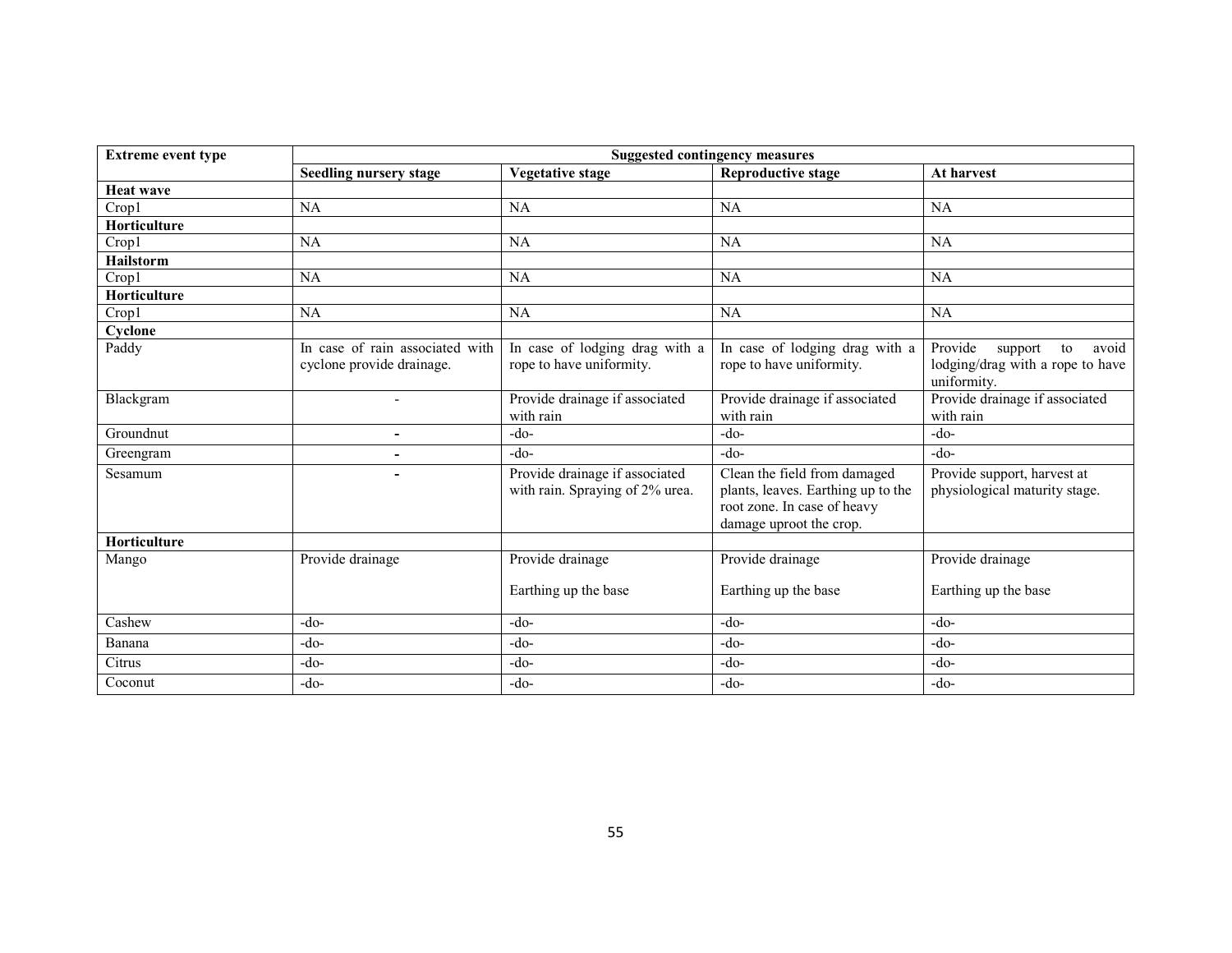### 2.5 Contingent Strategies for Livestock, poultry & Fisheries

## 2.5.1 Livestock

|                                    | <b>Suggested contingency measures</b>                                                                                                                                                                                                                                                                                                                                                                                                                                                                                                                                                                                                                                                                                                                                                                                                                                 |                                                                                                                                                                                                                                                                                                                                                                                                                                                                                                                                                                                                                                                                                                                                                                                                                                                                                                                                                |                                                                                                                                                                                                                                                                                                                                                                                                                                                                  |  |  |
|------------------------------------|-----------------------------------------------------------------------------------------------------------------------------------------------------------------------------------------------------------------------------------------------------------------------------------------------------------------------------------------------------------------------------------------------------------------------------------------------------------------------------------------------------------------------------------------------------------------------------------------------------------------------------------------------------------------------------------------------------------------------------------------------------------------------------------------------------------------------------------------------------------------------|------------------------------------------------------------------------------------------------------------------------------------------------------------------------------------------------------------------------------------------------------------------------------------------------------------------------------------------------------------------------------------------------------------------------------------------------------------------------------------------------------------------------------------------------------------------------------------------------------------------------------------------------------------------------------------------------------------------------------------------------------------------------------------------------------------------------------------------------------------------------------------------------------------------------------------------------|------------------------------------------------------------------------------------------------------------------------------------------------------------------------------------------------------------------------------------------------------------------------------------------------------------------------------------------------------------------------------------------------------------------------------------------------------------------|--|--|
|                                    | Before the event                                                                                                                                                                                                                                                                                                                                                                                                                                                                                                                                                                                                                                                                                                                                                                                                                                                      | During the event                                                                                                                                                                                                                                                                                                                                                                                                                                                                                                                                                                                                                                                                                                                                                                                                                                                                                                                               | After the event                                                                                                                                                                                                                                                                                                                                                                                                                                                  |  |  |
| <b>Drought</b>                     |                                                                                                                                                                                                                                                                                                                                                                                                                                                                                                                                                                                                                                                                                                                                                                                                                                                                       |                                                                                                                                                                                                                                                                                                                                                                                                                                                                                                                                                                                                                                                                                                                                                                                                                                                                                                                                                |                                                                                                                                                                                                                                                                                                                                                                                                                                                                  |  |  |
| Feed and<br>fodder<br>availability | As the district is frequently prone to drought the<br>following practices may be implemented to<br>prevent fodder shortage problem<br>varieties of<br>Sowing of cereals (fodder<br>Sorghum/Bajra) and leguminous crops (Lucerne,<br>Berseem, Horse gram, Cowpea) during rabi<br>under dry land system for fodder production.<br>Collection of groundnut haulms and groundnut<br>cake for use as feed supplement during drought<br>Motivating the sugarcane farmers to convert<br>green sugarcane tops in to silage by the end of<br>February<br>Encourage fodder production with Bajra – stylo-<br>Bajra on rotation basis and also to cultivate short-<br>term fodder crops like sunhemp<br>Formation of village Disaster Management<br>Committee<br>Capacity building and preparedness of the<br>stakeholders<br>official staff for<br>and<br>the<br>drought/floods | Harvest and use biomass of dried up crops (Paddy,<br>Green gram, Black gram, cow pea, Horse gram,<br>Groundnut, Sugarcane, Ragi, etc.,) material as<br>fodder<br>Use of locally available cheap feed resources like<br>GN haulms as supplement for feeding of livestock<br>during drought<br>Harvest all the top fodder available (Subabul,<br>Glyricidia, Pipol, Prosopis etc) and feed the LS<br>during drought<br>Concentrate ingredients such as Grains, brans,<br>chunnies & oilseed cakes, low grade grains etc.<br>unfit for human consumption should be procured<br>from Govt. Godowns for feeding as supplement<br>for high productive animals during drought<br>Promotion of Horse gram as contingent crop and<br>harvesting it at vegetative stage as fodder<br>Continuous supplementation of minerals to prevent<br>infertility.<br>Encourage mixing available kitchen waste with<br>dry fodder while feeding to the milch animals | Encourage progressive farmers to grow multi cut<br>fodder crops of sorghum/bajra/maize(UP chari,<br>MP chari, HC-136, HD-2, GAINT BAJRA, L-<br>74, K-677, Ananad/African Tall, Kisan<br>composite, Moti, Manjari, B1-7 on their own<br>lands with input subsidy<br>Supply of quality stem cuttings of Hybrid napier<br>(CO1), paragrass, guinea grass, combo grass<br>well before monsoon<br>Flushing the stock to recoup<br>Replenish the feed and fodder banks |  |  |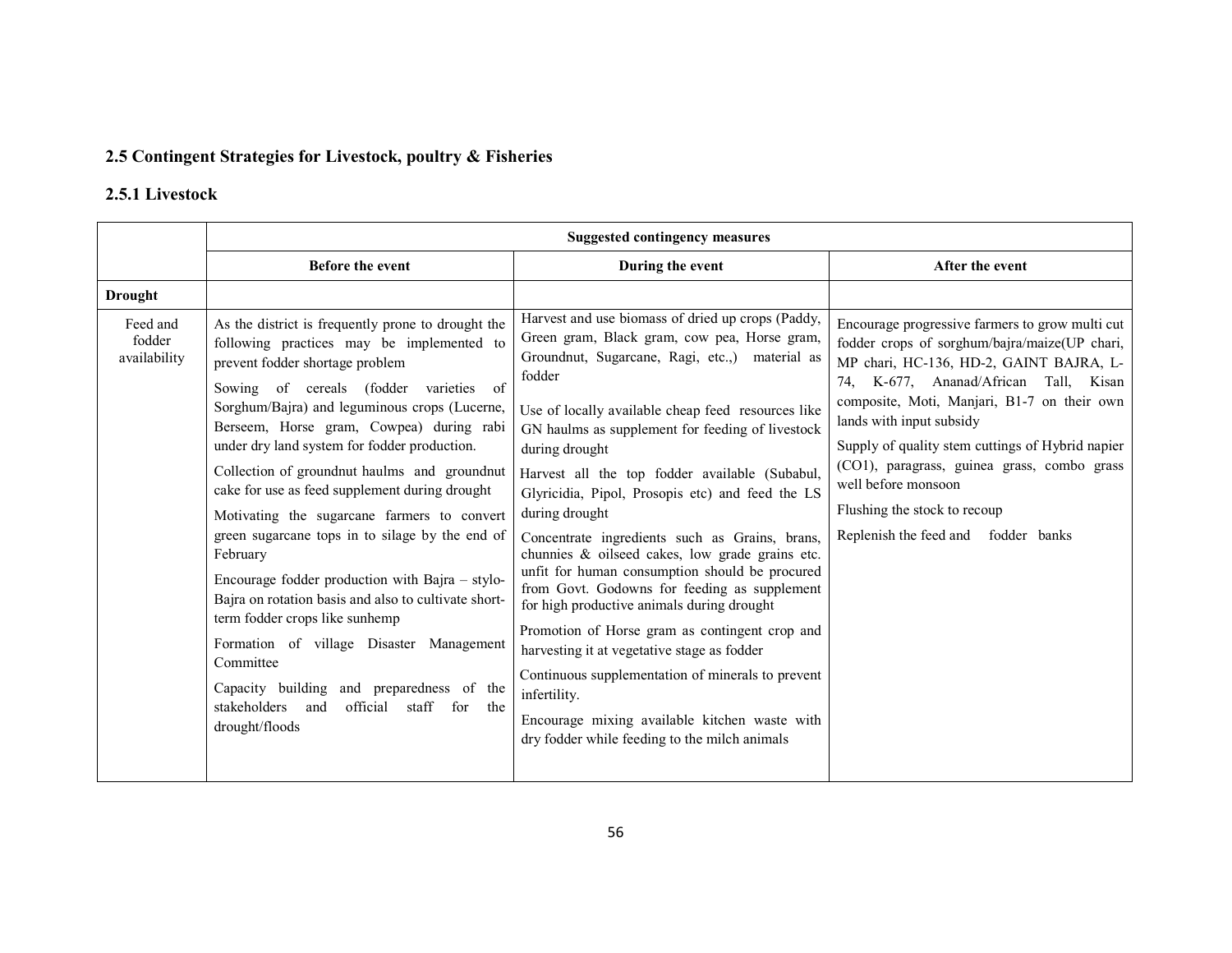| Drinking water                      | Adopt various water conservation methods at<br>village level to improve the ground water level<br>for adequate water supply.<br>Identification of water resources<br>Desilting of ponds<br>Rain water harvesting and create water<br>bodies/watering points (when water is scarce use<br>only as drinking water for animals)<br>Construction of drinking water tanks in herding<br>places/village junctions/relief camp locations<br>Community drinking water trough can be<br>arranged in shandies /community grazing areas      | Adequate supply of drinking water.<br>Restrict wallowing of animals in water<br>bodies/resources<br>Add alum in stagnated water bodies                                                                                                                                                                                                                                                                                                                                                                                            | Watershed management practices shall be<br>promoted to conserve the rainwater. Bleach<br>$(0.1\%)$ drinking water / water sources<br>Provide clean drinking water                                                                                                                                               |
|-------------------------------------|-----------------------------------------------------------------------------------------------------------------------------------------------------------------------------------------------------------------------------------------------------------------------------------------------------------------------------------------------------------------------------------------------------------------------------------------------------------------------------------------------------------------------------------|-----------------------------------------------------------------------------------------------------------------------------------------------------------------------------------------------------------------------------------------------------------------------------------------------------------------------------------------------------------------------------------------------------------------------------------------------------------------------------------------------------------------------------------|-----------------------------------------------------------------------------------------------------------------------------------------------------------------------------------------------------------------------------------------------------------------------------------------------------------------|
| Health and<br>disease<br>management | Procure and stock emergency medicines and<br>vaccines for important endemic diseases of the<br>area<br>All the stock must be immunized for endemic<br>diseases of the area<br>Surveillance and disease monitoring network to<br>be established at Joint Director (Animal<br>Husbandry) office in the district<br>Adequate refreshment training<br>on draught<br>management to be given to VAS, Jr.VAS, LI<br>with regard to health & management measures<br>Procure and stock multivitamins $\&$ area specific<br>mineral mixture | Carryout deworming to all animals entering into<br>relief camps<br>Identification and quarantine of sick animals<br>Constitution of Rapid Action Veterinary Force<br>Performing ring vaccination (8 km radius) in case<br>of any outbreak<br>Restricting movement of livestock in case of any<br>epidemic<br>Tick control measures be undertaken to prevent<br>tick borne diseases in animals<br>Rescue of sick and injured animals and their<br>treatment<br>Organize with community, daily lifting of dung<br>from relief camps | Keep close surveillance on disease outbreak.<br>Undertake the vaccination depending on need<br>Keep the animal houses clean and spray<br>disinfectants Farmers should be advised to breed<br>their milch animals during July-September so<br>that the peak milk production does not coincide<br>with mid summer |
| <b>Floods</b>                       |                                                                                                                                                                                                                                                                                                                                                                                                                                                                                                                                   |                                                                                                                                                                                                                                                                                                                                                                                                                                                                                                                                   |                                                                                                                                                                                                                                                                                                                 |
| Feed and                            | In case of early forewarning (EFW), harvest all                                                                                                                                                                                                                                                                                                                                                                                                                                                                                   | Transportation of animals to elevated areas                                                                                                                                                                                                                                                                                                                                                                                                                                                                                       | Repair of animal shed                                                                                                                                                                                                                                                                                           |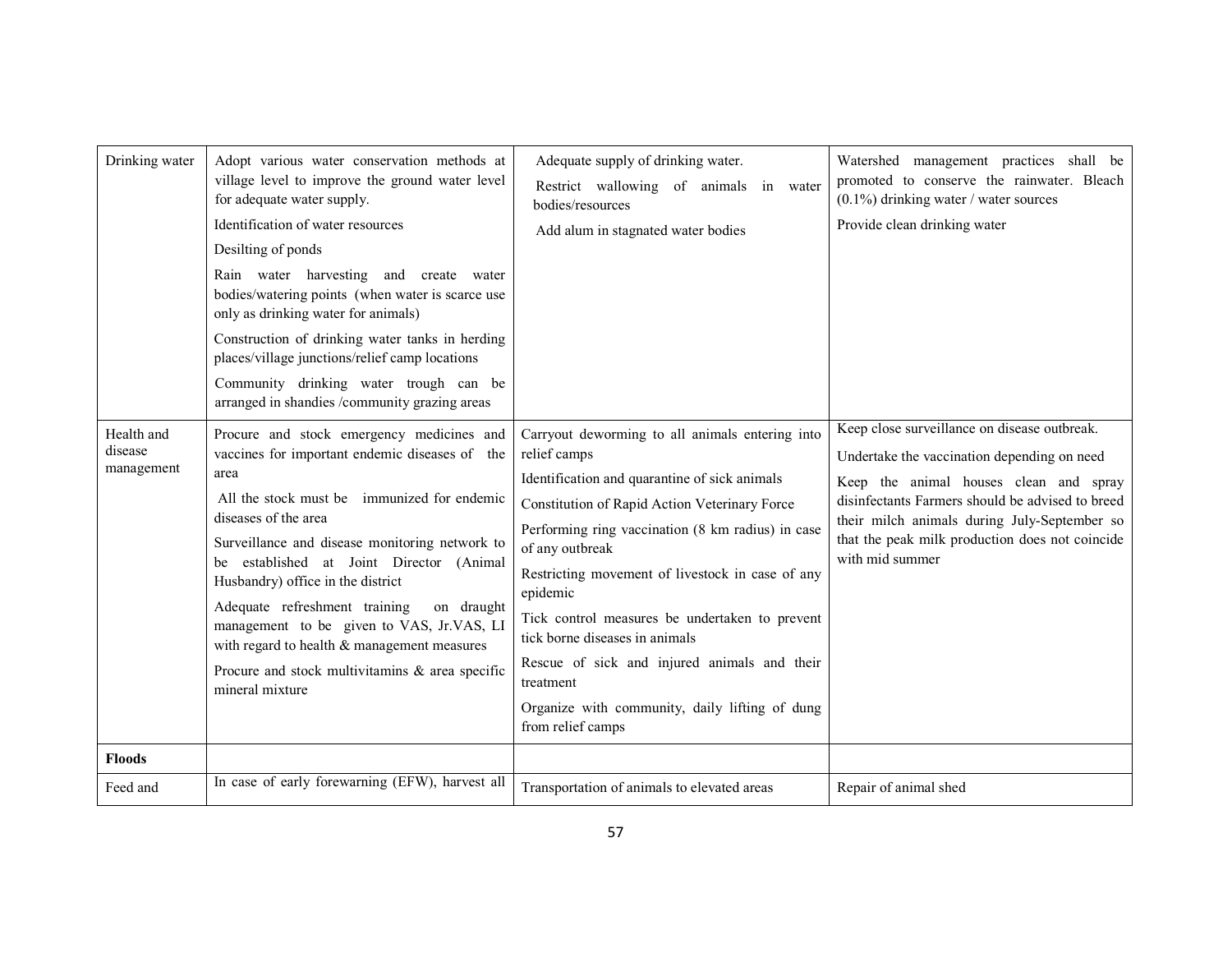| fodder       | the crops (Paddy, Green gram, Black gram, cow                                                        | Proper hygiene and sanitation of the animal shed                     | Bring back the animals to the shed                                               |
|--------------|------------------------------------------------------------------------------------------------------|----------------------------------------------------------------------|----------------------------------------------------------------------------------|
| availability | pea, Horse gram, Groundnut, Sugarcane, Ragi,                                                         | In severe storms, un-tether or let loose the animals                 | Cleaning and disinfection of the shed                                            |
|              | etc.) that can be useful as feed/fodder in future<br>(store properly)                                | Use of unconventional and locally available cheap                    | Bleach $(0.1\%)$ drinking water / water sources                                  |
|              | Protect the dried Dongri grass, sorghum stover                                                       | feed ingredients for feeding of livestock.                           | Encouraging farmers to cultivate short-term                                      |
|              | etc., from inundation of flood water                                                                 | Avoid soaked and mould infected feeds / fodders                      | fodder crops like sunhemp.                                                       |
|              | Keeping sufficient of dry fodder to transport to                                                     | to livestock                                                         | Deworming with broad spectrum dewormers                                          |
|              | the flood affected villages                                                                          | Carryout deworming to all animals entering into<br>relief camps      | Proper disposable of the dead animals                                            |
|              | Don't allow the animals for grazing if severe                                                        |                                                                      | carcasses by burning / deep burying (4-8 feet)                                   |
|              | floods are forewarned                                                                                | Identification and quarantine of sick animals                        | with lime powder (1kg for small ruminants and<br>5kg for large ruminants) in pit |
|              | Keep stock of bleaching powder and lime                                                              | Constitution of Rapid Action Veterinary Force                        | Drying the harvested crop material and proper                                    |
|              | Carry out Butax spray for control of external                                                        | Performing ring vaccination (8 km radius) in case<br>of any outbreak | storage for use as fodder.                                                       |
|              | parasites                                                                                            |                                                                      | Keep close surveillance on disease outbreak.                                     |
|              | Procure and stock emergency medicines and                                                            | Restricting movement of livestock in case of any<br>epidemic         |                                                                                  |
|              | vaccines for important endemic diseases of the<br>area                                               | Emergency outlet establishment for required                          |                                                                                  |
|              | All the stock must be immunized for endemic                                                          | medicines or feed in each village                                    |                                                                                  |
|              | diseases of the area                                                                                 | Spraying of fly repellants in animal sheds                           |                                                                                  |
|              | Surveillance and disease monitoring network to                                                       |                                                                      |                                                                                  |
|              | be established at Joint Director (Animal                                                             |                                                                      |                                                                                  |
|              | Husbandry) office in the district                                                                    |                                                                      |                                                                                  |
|              | Adequate refreshment training<br>on draught<br>management to be given to VAS, Jr.VAS, LI             |                                                                      |                                                                                  |
|              | with regard to health & management measures                                                          |                                                                      |                                                                                  |
|              | Identify the Clinical staff and trained paravets                                                     |                                                                      |                                                                                  |
|              | and indent for their services as per schedules                                                       |                                                                      |                                                                                  |
|              | Identify the volunteers who can serve in need of                                                     |                                                                      |                                                                                  |
|              | emergency                                                                                            |                                                                      |                                                                                  |
|              | Arrangement for transportation of animals from                                                       |                                                                      |                                                                                  |
|              | low lying area to safer places and also for rescue<br>animal health workers to get involve in rescue |                                                                      |                                                                                  |
|              | operations                                                                                           |                                                                      |                                                                                  |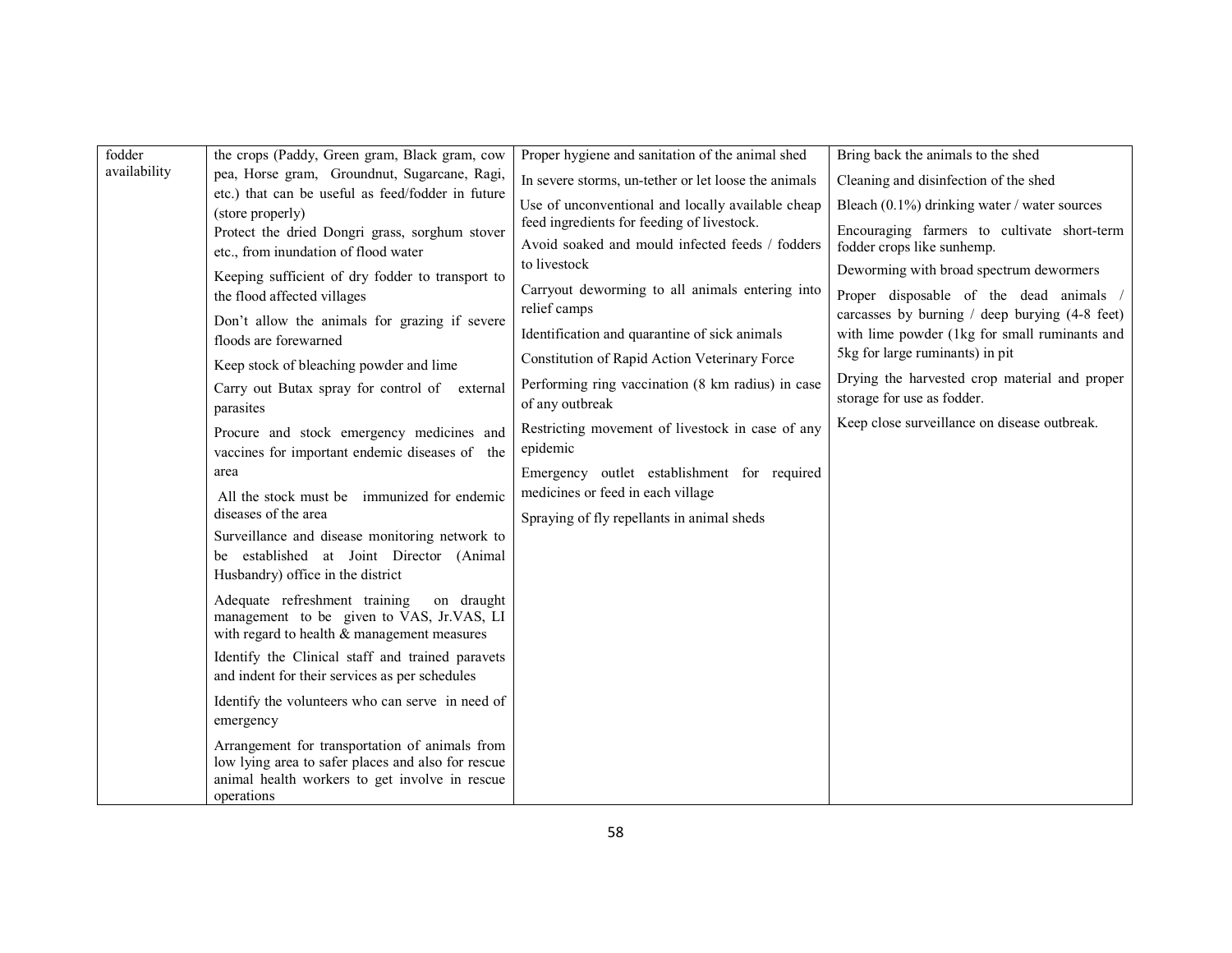|                            | Harvest all the possible wetted grain (Paddy,<br>Green gram, Black gram, cow pea, Horse gram,<br>Groundnut, Sugarcane, Ragi, etc) and use as<br>animal feed.<br>Stock of anti-diarrheal drugs and electrolytes<br>should be made available for emergency<br>transport<br>Don't allow the animals for grazing in case of<br>early forewarning (EFW) of cyclone<br>Incase of EFW of severe cyclone, shift the<br>animals to safer places. | Treatment of the sick, injured and affected animals<br>through arrangement of mobile emergency<br>veterinary hospitals / rescue animal health<br>workers.<br>Diarrhea out break may happen. Health camps<br>should be organized<br>In severe cases un-tether or let loose the animals<br>Arrange transportation of highly productive<br>animals to safer place<br>Spraying of fly repellants in animal sheds | Repair of animal shed<br>Deworm the animals through mass camps<br>Vaccinate against possible disease out breaks<br>like HS, BQ, FMD and PPR<br>Proper dispose of the dead animals / carcasses<br>by burning $/$ deep burying $(4-8$ feet) with lime<br>powder (1kg for small ruminants and 5kg for<br>large ruminants) in pit<br>Bleach / chlorinate $(0.1\%)$ drinking water or<br>water resources<br>Collect drowned crop material, dry it and store<br>for future use<br>Sowing of short duration fodder crops in<br>unsown and water logged areas when crops are<br>damaged and no chance to replant<br>Application of urea (20-25kg/ha) in the<br>inundated areas and CPR's to enhance the bio |
|----------------------------|-----------------------------------------------------------------------------------------------------------------------------------------------------------------------------------------------------------------------------------------------------------------------------------------------------------------------------------------------------------------------------------------------------------------------------------------|--------------------------------------------------------------------------------------------------------------------------------------------------------------------------------------------------------------------------------------------------------------------------------------------------------------------------------------------------------------------------------------------------------------|-----------------------------------------------------------------------------------------------------------------------------------------------------------------------------------------------------------------------------------------------------------------------------------------------------------------------------------------------------------------------------------------------------------------------------------------------------------------------------------------------------------------------------------------------------------------------------------------------------------------------------------------------------------------------------------------------------|
| Cyclone                    |                                                                                                                                                                                                                                                                                                                                                                                                                                         |                                                                                                                                                                                                                                                                                                                                                                                                              | mass production.                                                                                                                                                                                                                                                                                                                                                                                                                                                                                                                                                                                                                                                                                    |
| Heat wave and<br>cold wave |                                                                                                                                                                                                                                                                                                                                                                                                                                         |                                                                                                                                                                                                                                                                                                                                                                                                              |                                                                                                                                                                                                                                                                                                                                                                                                                                                                                                                                                                                                                                                                                                     |
| <b>Heat wave</b>           | i) Plantation around the shed<br>ii) $H_2O$ sprinklers / foggers in the shed<br>iii) Application of white reflector paint on the<br>roof<br>iv) Thatched sheds should be provided as a<br>shelter to animal to minimize heat stress                                                                                                                                                                                                     | Allow the animals early in the morning or late in<br>the evening for grazing during heat waves<br>Feed green fodder/silage / concentrates during day<br>time and roughages / hay during night time in case<br>of heat waves<br>Put on the foggers / sprinklers /fans during heat<br>weaves in case of high yielders (Jersey/HF<br>crosses)<br>In severe cases, vitamin 'C' and electrolytes                  | Feed the animals as per routine schedule<br>Allow the animals for grazing (normal timings)                                                                                                                                                                                                                                                                                                                                                                                                                                                                                                                                                                                                          |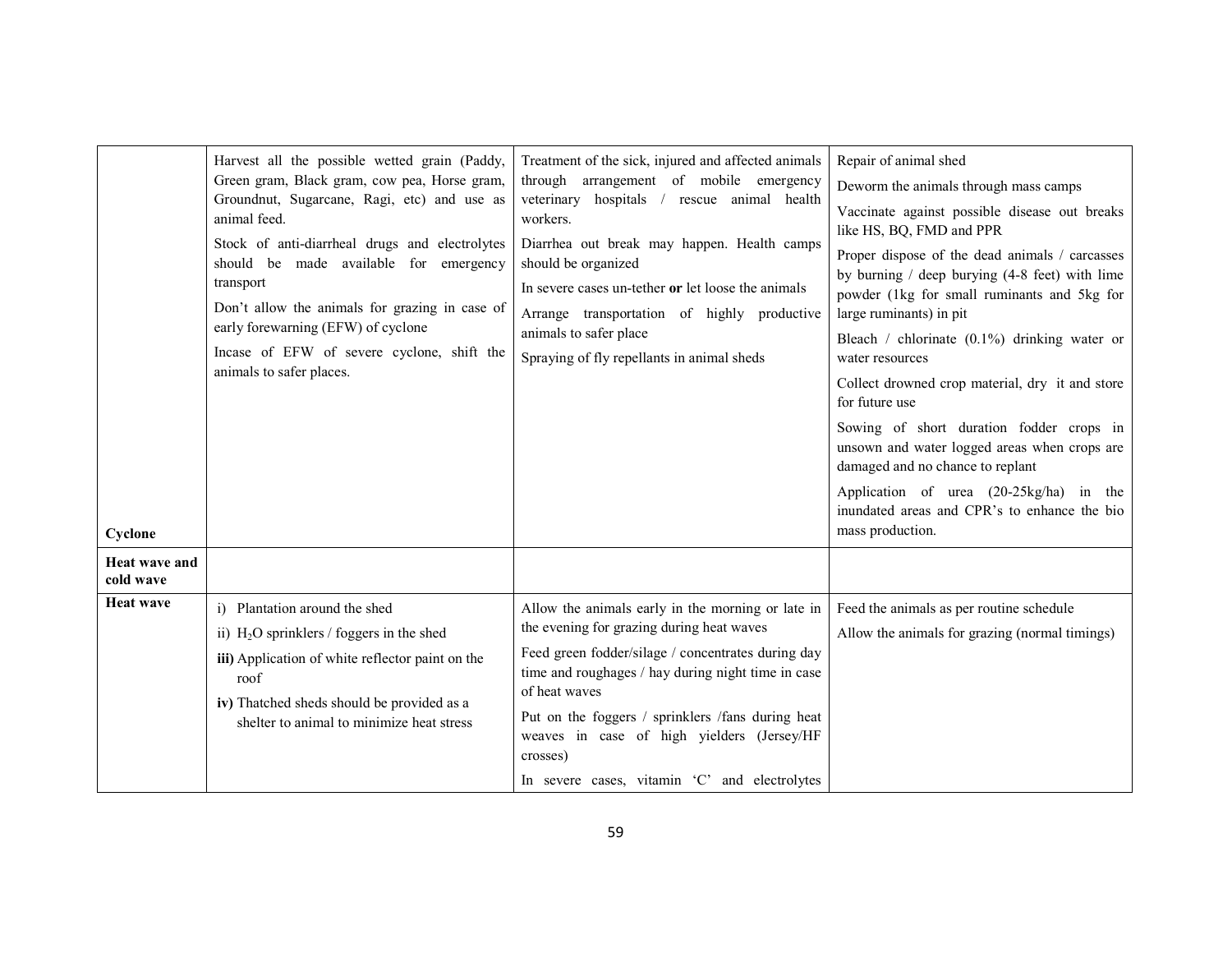|           |                                    | should be added in $H_2O$ during heat waves. |                                                                                                        |
|-----------|------------------------------------|----------------------------------------------|--------------------------------------------------------------------------------------------------------|
| Cold wave | NA                                 |                                              |                                                                                                        |
| Insurance | Encouraging insurance of livestock | Listing out the details of the dead animals  | Submission for insurance claim and availing<br>insurance benefit<br>Purchase of new productive animals |

### 2.5.2 Poultry

|                               | <b>Suggested contingency measures</b>                                                                         |                                                                                                                                                                     |                                                                             | Convergence/linkages<br>with ongoing<br>programs, if any |
|-------------------------------|---------------------------------------------------------------------------------------------------------------|---------------------------------------------------------------------------------------------------------------------------------------------------------------------|-----------------------------------------------------------------------------|----------------------------------------------------------|
|                               | <b>Before the event</b>                                                                                       | During the event                                                                                                                                                    | After the event                                                             |                                                          |
| <b>Drought</b>                |                                                                                                               |                                                                                                                                                                     |                                                                             |                                                          |
| Shortage of feed ingredients  | Storing of house hold grain<br>like maize, broken rice etc, in<br>to use as feed in case of severe<br>drought | for<br>Supplementation<br>only<br>productive birds with house hold<br>grain<br>Supplementation of shell grit<br>(calcium) for laying birds<br>Culling of weak birds | Supplementation to all survived<br>birds                                    |                                                          |
| Drinking water                |                                                                                                               | Use water sanitizers or offer cool<br>hygienic drinking water                                                                                                       |                                                                             |                                                          |
| Health and disease management | Culling of sick birds.<br>Deworming and vaccination                                                           | Mixing of Vit. A, D, E, K and B-<br>complex including vit C in<br>drinking water (5ml in one litre                                                                  | Hygienic and<br>sanitation of<br>poultry house<br>Disposal of dead birds by |                                                          |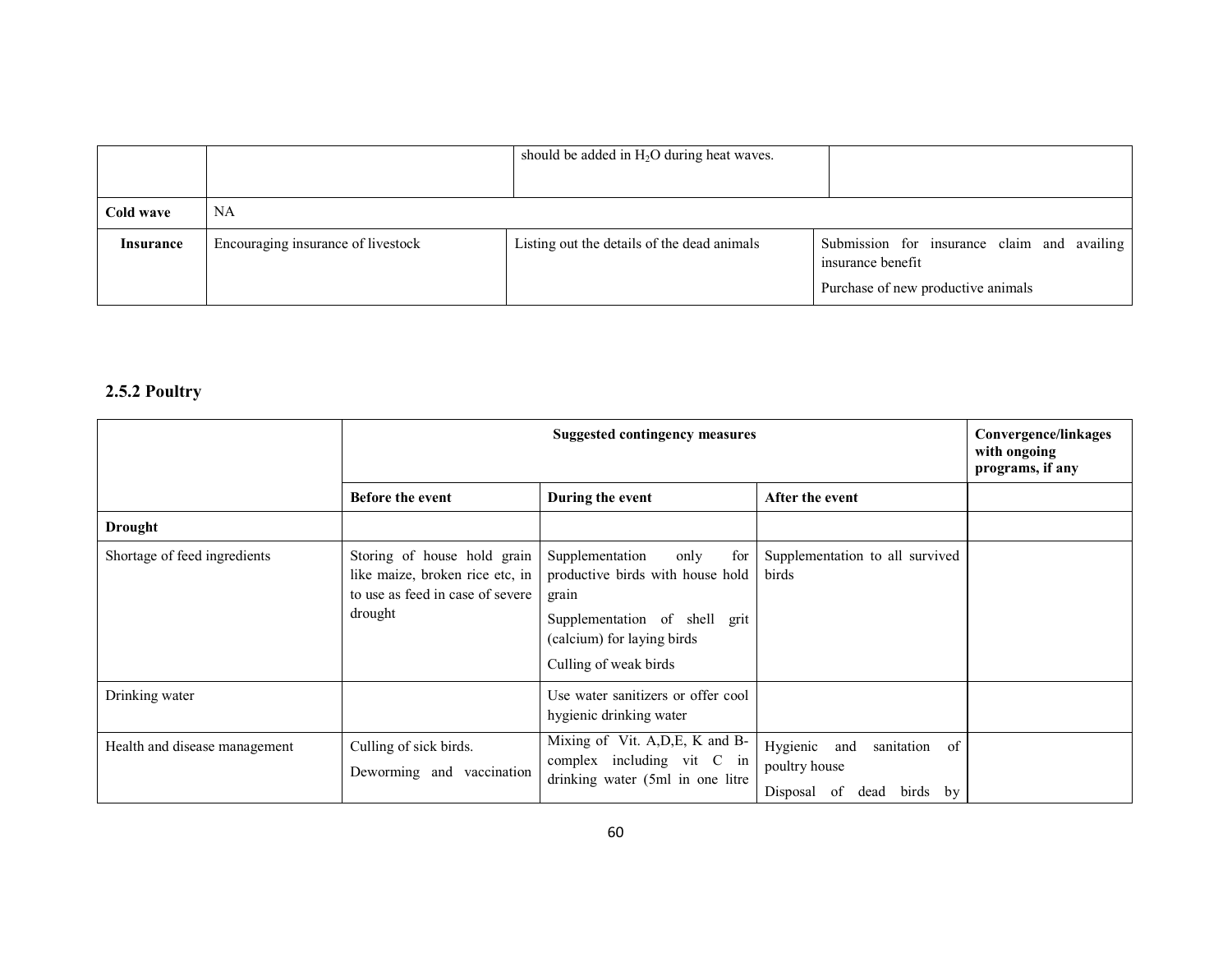|                               | against RD and IBD                                                                                                                                                  | water)                                                                                                                                                                                                                                                 | burying with lime<br>burning $/$<br>powder in pit                                                                                                                                                                                                                              |  |
|-------------------------------|---------------------------------------------------------------------------------------------------------------------------------------------------------------------|--------------------------------------------------------------------------------------------------------------------------------------------------------------------------------------------------------------------------------------------------------|--------------------------------------------------------------------------------------------------------------------------------------------------------------------------------------------------------------------------------------------------------------------------------|--|
| <b>Floods</b>                 |                                                                                                                                                                     |                                                                                                                                                                                                                                                        |                                                                                                                                                                                                                                                                                |  |
| Shortage of feed ingredients  | In case of early forewarning of<br>floods, shift the birds to safer<br>place<br>Storing of house hold grain<br>like maize, broken rice, bajra<br>etc,               | Use stored feed as supplement<br>Don't allow for scavenging<br>Culling of weak birds                                                                                                                                                                   | Routine practices are followed<br>Deworming<br>and vaccination<br>against RD                                                                                                                                                                                                   |  |
| Drinking water                |                                                                                                                                                                     | Use water sanitizers or offer cool<br>hygienic drinking water                                                                                                                                                                                          |                                                                                                                                                                                                                                                                                |  |
| Health and disease management | In case of EFW, add antibiotic<br>powder<br>(Terramycin/Ampicilline/<br>Ampiclox etc., 10g in one<br>in drinking water to<br>litre)<br>prevent any disease outbreak | Prevent<br>logging<br>water<br>surrounding the sheds through<br>proper drainage facility<br>Assure supply of electricity by<br>or solar energy or<br>generator<br>biogas<br>Sprinkle lime powder to prevent<br>ammonia accumulation due to<br>dampness | Sanitation of poultry house<br>Treatment of affected birds<br>Disposal of dead birds by<br>burning / burying with line<br>powder in pit<br>Disposal of poultry manure to<br>prevent protozoal problem<br>Supplementation of coccidiostats<br>in feed<br>Vaccination against RD |  |
| Cyclone                       |                                                                                                                                                                     |                                                                                                                                                                                                                                                        |                                                                                                                                                                                                                                                                                |  |
| Shortage of feed ingredients  | In case of EFW, shift the birds<br>to safer place<br>Storing of house hold grain<br>like maize, broken rice, bajra<br>etc.                                          | Use stored feed as supplement<br>Don't allow for scavenging<br>Protect from thunder storms                                                                                                                                                             | Routine practices are followed                                                                                                                                                                                                                                                 |  |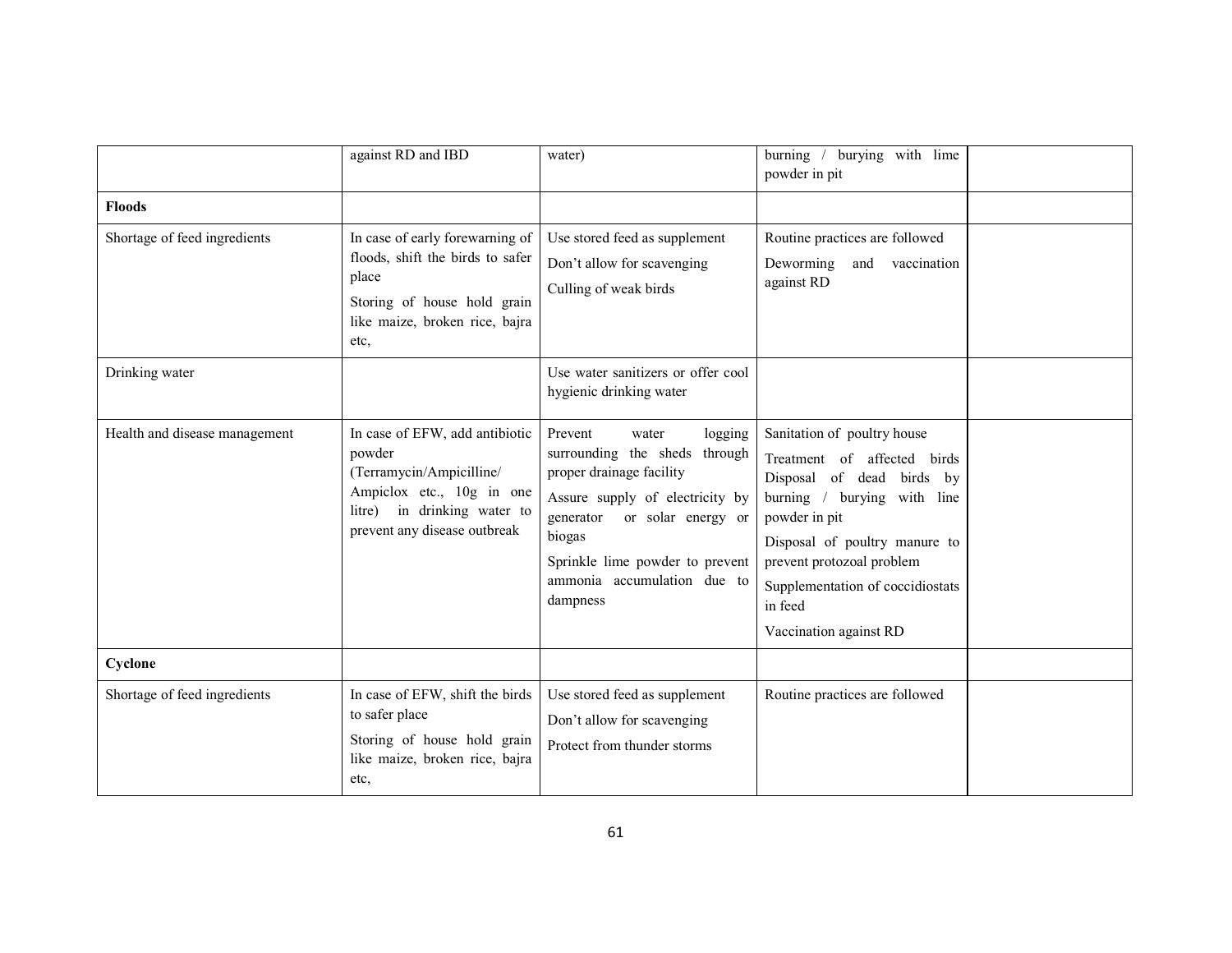|                                | Culling of weak birds                                                                         |                                                                                                                                                                                                                                                          |                                                                                                                                                                                                                                                      |  |
|--------------------------------|-----------------------------------------------------------------------------------------------|----------------------------------------------------------------------------------------------------------------------------------------------------------------------------------------------------------------------------------------------------------|------------------------------------------------------------------------------------------------------------------------------------------------------------------------------------------------------------------------------------------------------|--|
| Drinking water                 |                                                                                               | Use water sanitizers or offer cool<br>drinking water                                                                                                                                                                                                     |                                                                                                                                                                                                                                                      |  |
| Health and disease management  | In case of EFW, add antibiotic<br>powder in drinking water to<br>prevent any disease outbreak | Sanitation of poultry house<br>Treatment of affected birds<br>Prevent<br>water<br>logging<br>surrounding the sheds<br>Assure supply of electricity<br>Sprinkle lime powder (5-10g per<br>square feet) to prevent ammonia<br>accumulation due to dampness | Disposal of dead birds by<br>burning / deep burying with lime<br>powder in pit<br>Disposal of poultry manure to<br>prevent protozoal problem<br>Supplementation of coccidiostats<br>in feed<br>Vaccination against Ranikhet<br>Disease $(0.5ml S/c)$ |  |
| <b>Heat wave</b>               |                                                                                               |                                                                                                                                                                                                                                                          |                                                                                                                                                                                                                                                      |  |
| Shelter/environment management | Provision of<br>Heat wave:<br>shelter with good<br>proper<br>ventilation                      | In severe cases, foggers/water<br>sprinklers/wetting<br>of hanged<br>gunny bags should be arranged<br>Don't allow for scavenging<br>during mid day                                                                                                       | Routine practices are followed                                                                                                                                                                                                                       |  |
| Health and disease management  | Deworming and vaccination<br>against RD and fowl pox                                          | Supplementation of house hold<br>grain<br>Provide cool and clean drinking<br>water with electrolytes and vit. C<br>In hot summer, add anti-stress<br>probiotics in drinking water or<br>feed                                                             | Routine practices are followed                                                                                                                                                                                                                       |  |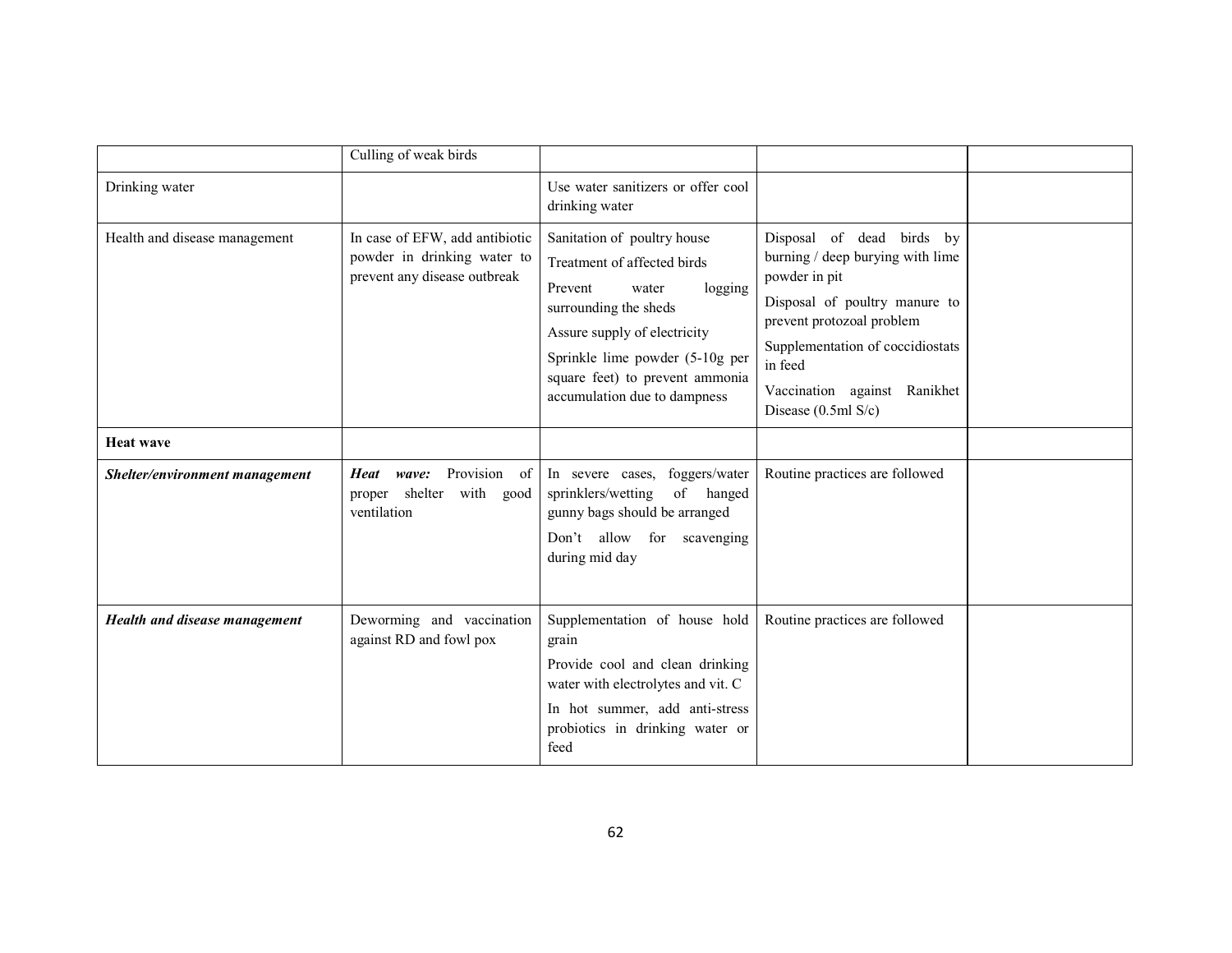### 2.5.3 Fisheries/aquaculture:

|                                                                    | <b>Suggested contingency measures</b>                                                                                                                                                                             |                                                                                                                                                                                                                                   |                                                                                                                                                                                                                                      |
|--------------------------------------------------------------------|-------------------------------------------------------------------------------------------------------------------------------------------------------------------------------------------------------------------|-----------------------------------------------------------------------------------------------------------------------------------------------------------------------------------------------------------------------------------|--------------------------------------------------------------------------------------------------------------------------------------------------------------------------------------------------------------------------------------|
|                                                                    | <b>Before the event</b>                                                                                                                                                                                           | During the event                                                                                                                                                                                                                  | After the event                                                                                                                                                                                                                      |
| 1) Drought                                                         |                                                                                                                                                                                                                   |                                                                                                                                                                                                                                   |                                                                                                                                                                                                                                      |
| A. Capture                                                         |                                                                                                                                                                                                                   |                                                                                                                                                                                                                                   |                                                                                                                                                                                                                                      |
| Marine                                                             | ۰                                                                                                                                                                                                                 | $\overline{\phantom{a}}$                                                                                                                                                                                                          | $\blacksquare$                                                                                                                                                                                                                       |
| Inland                                                             |                                                                                                                                                                                                                   |                                                                                                                                                                                                                                   |                                                                                                                                                                                                                                      |
| (i) Shallow water depth<br>due to insufficient rains/<br>inflow    | 1. Restricted release of water from reservoir.<br>2. Supplementary water harvest structures like<br>pond and tanks has to be developed.<br>3. Renovation and maintenance of existing water<br>harvest structures. | 1. Application of rice bran $+$ groundnut oil<br>cake + vitamins or 80kg urea + 40kg<br>SSP/ha/yr. Raw cow dung @ 5tons/ha +<br>micronutrients to enhance the production of<br>phytoplankton and zoo plankton.                    | 1. Using CIFAX @ 1lt/ha or lime and<br>turmeric powder 10:1 ratio applied @<br>200kg/ha during the month of November<br>and January to control ulcerative disease<br>syndrome<br>(UDS)<br>epicortical<br>and<br>ulcerative syndrome. |
| (ii) Changes in water<br>quality                                   | 1. Prepare to release water into the habitat.                                                                                                                                                                     | 1. Mixing of water from the water harvest<br>structure like ponds and tanks into the fish<br>habitat.                                                                                                                             | 1. Monitoring the water quality and health<br>of aquatic organisms.                                                                                                                                                                  |
| B. Aquaculture                                                     |                                                                                                                                                                                                                   |                                                                                                                                                                                                                                   |                                                                                                                                                                                                                                      |
| (i) Shallow water in ponds<br>due to insufficient rains/<br>inflow | 1. Building deep ditches in culture ponds for<br>shelter of the fish to overcome high temperature                                                                                                                 | 1. Recharge the ponds with bore well water or<br>water from other sources.<br>2. Partial harvesting of the stock to reduce<br>stocking density.<br>3. Artificial shelter by putting aquatic floating<br>weeds in $1/3^{rd}$ area. | ٠                                                                                                                                                                                                                                    |
| (ii) Impact of salt load<br>build up in ponds/ change              | 1. Application of organic manure in culture                                                                                                                                                                       | 1. Recharge the ponds with bore well water or                                                                                                                                                                                     | 1. Application of organic manure in                                                                                                                                                                                                  |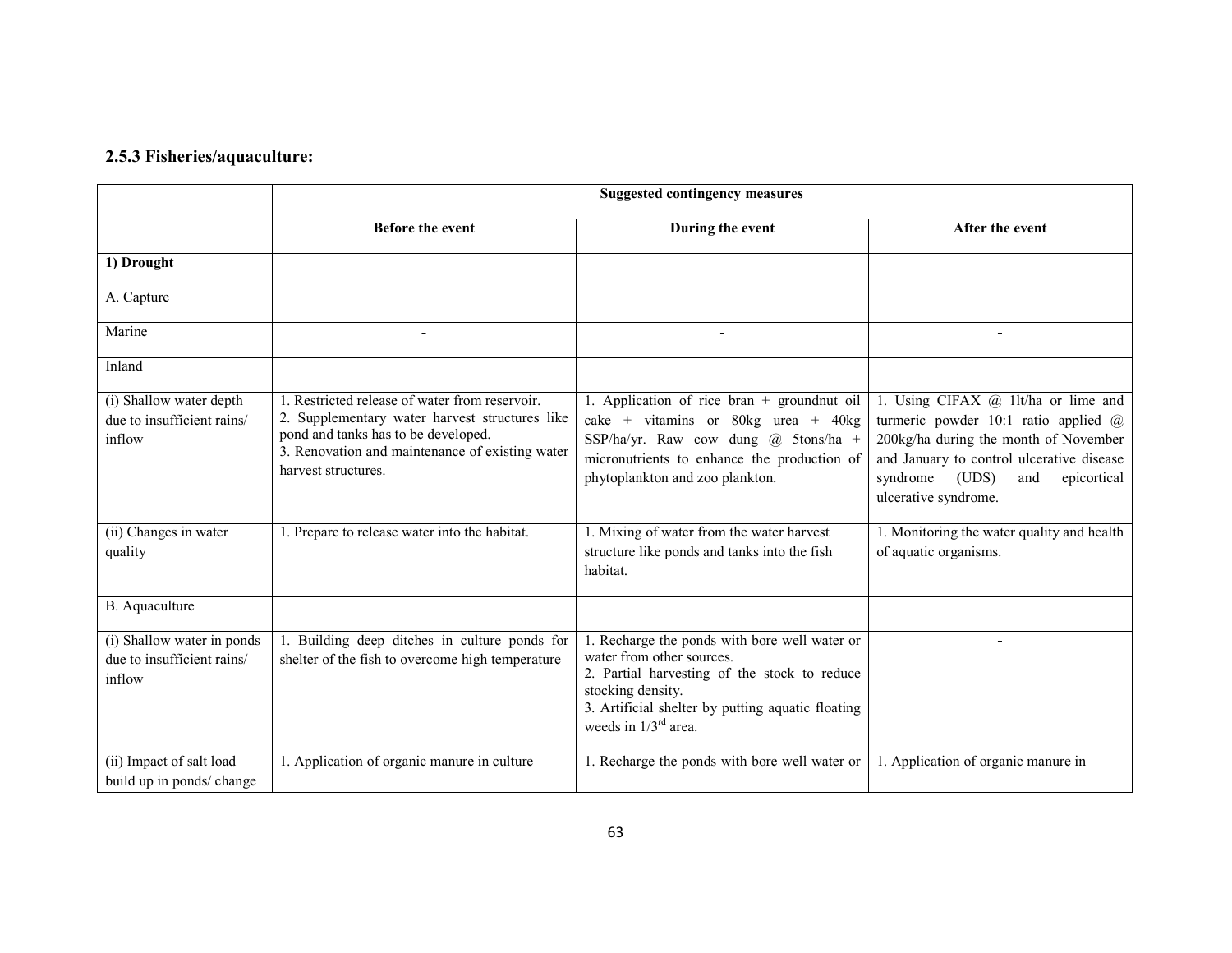|                  | <b>Suggested contingency measures</b> |                          |                 |
|------------------|---------------------------------------|--------------------------|-----------------|
|                  | <b>Before the event</b>               | During the event         | After the event |
| in water quality | system                                | water from other sources | culture system  |
| (iii) Any other  |                                       |                          |                 |

|                                                               | <b>Suggested contingency measures</b>                                                                                                                                                                                     |                                                                                                                                                                                                               |                                                                                                                                                    |
|---------------------------------------------------------------|---------------------------------------------------------------------------------------------------------------------------------------------------------------------------------------------------------------------------|---------------------------------------------------------------------------------------------------------------------------------------------------------------------------------------------------------------|----------------------------------------------------------------------------------------------------------------------------------------------------|
|                                                               | <b>Before the event</b>                                                                                                                                                                                                   | During the event                                                                                                                                                                                              | After the event                                                                                                                                    |
| 2) Floods                                                     |                                                                                                                                                                                                                           |                                                                                                                                                                                                               |                                                                                                                                                    |
| A. Capture                                                    |                                                                                                                                                                                                                           |                                                                                                                                                                                                               |                                                                                                                                                    |
| Marine                                                        |                                                                                                                                                                                                                           |                                                                                                                                                                                                               |                                                                                                                                                    |
| Inland                                                        |                                                                                                                                                                                                                           |                                                                                                                                                                                                               |                                                                                                                                                    |
| (i) Average compensation<br>paid due to loss of human<br>life | 1. Construction of humane shelter.<br>2. Storage of sand filled bags for emergency use.<br>3. Repair and maintenance of bundhs.<br>4. Preparedness for relief<br>5. Insurance coverage provision for life and<br>property | 1. Timely broadcast and telecast and other<br>types of announcement warning about the<br>danger level with respect to water level.<br>2. Evacuation of people to flood shelter areas.<br>3. Relief operation. | 1. Relief operation will continue.<br>2. Care of health of affected people<br>3. Settlement of insurance.<br>4. Financial support to other people. |
| (ii) No. of boats / nets                                      | 1. The boats have to be secured safely to river/<br>reservoir banks.                                                                                                                                                      | 1. Checking of the safety of the boats / nets.                                                                                                                                                                | 1. Maintenance of the boats and nets.                                                                                                              |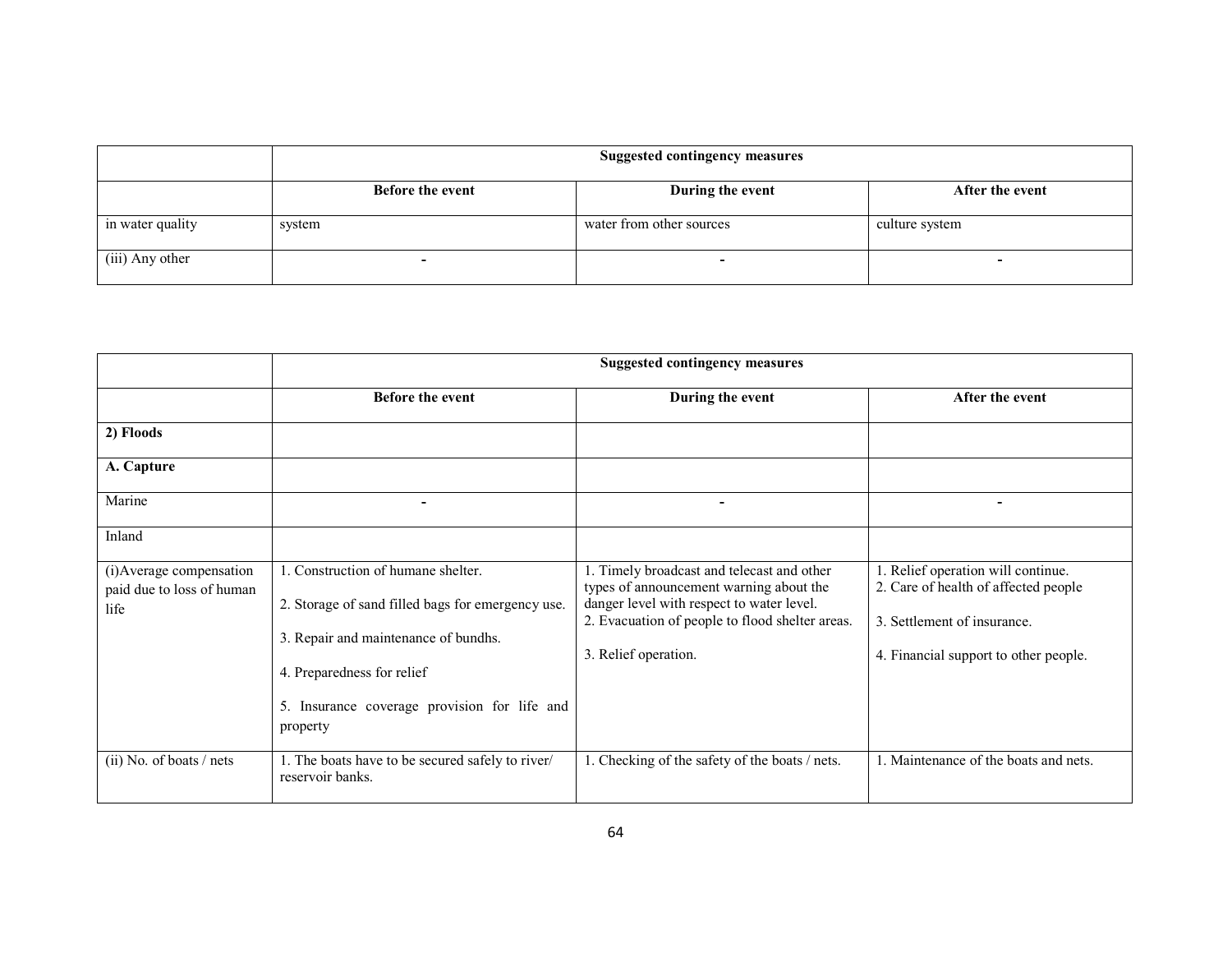|                                                       | <b>Suggested contingency measures</b>                                                                             |                                                                                               |                                                                                                                                               |
|-------------------------------------------------------|-------------------------------------------------------------------------------------------------------------------|-----------------------------------------------------------------------------------------------|-----------------------------------------------------------------------------------------------------------------------------------------------|
|                                                       | <b>Before the event</b>                                                                                           | During the event                                                                              | After the event                                                                                                                               |
| damaged                                               | 2. Non operation of fixed bag nets in streams and<br>rivers.                                                      | 2. An inventory logbook with name of<br>crewmembers should be maintained.                     | 2. Assessment and settlement of<br>insurance.                                                                                                 |
|                                                       | 3. Insurance coverage for nets and boats.                                                                         | 3. Number of crew and load should be much<br>below the marked tonnage.                        |                                                                                                                                               |
| $\overline{No}$ .<br>of<br>(iii)<br>houses<br>damaged | 1. Insurance coverage for houses.                                                                                 | $\blacksquare$                                                                                | 1. Settlement of insurance.                                                                                                                   |
| (iv) Loss of stock                                    |                                                                                                                   |                                                                                               | 1. Assessment of stock (fish population)<br>and replenishment if stock is depleted.<br>2. Habitat restoration for the stock<br>remaining.     |
| (v) Changes in water<br>quality                       |                                                                                                                   |                                                                                               | 1. Application of lime in tanks.<br>2. Application of fertilizer.                                                                             |
| (v) Health and diseases                               |                                                                                                                   |                                                                                               | 1. Observation of the health status of fish<br>and accordingly control measure should<br>be taken.<br>2. Control on transport of brooders and |
|                                                       |                                                                                                                   |                                                                                               | seeds                                                                                                                                         |
| <b>B.</b> Aquaculture                                 |                                                                                                                   |                                                                                               |                                                                                                                                               |
| (i) Inundation with flood<br>water                    | 1. Strengthening and increase in dyke height.<br>2. The should be constructed with inlet and out<br>let facility. | 1. Net enclosure should be provided over the<br>dyke to prevent the escape of fish from pond. | 1. Repairing and strengthening of dyke if<br>required.                                                                                        |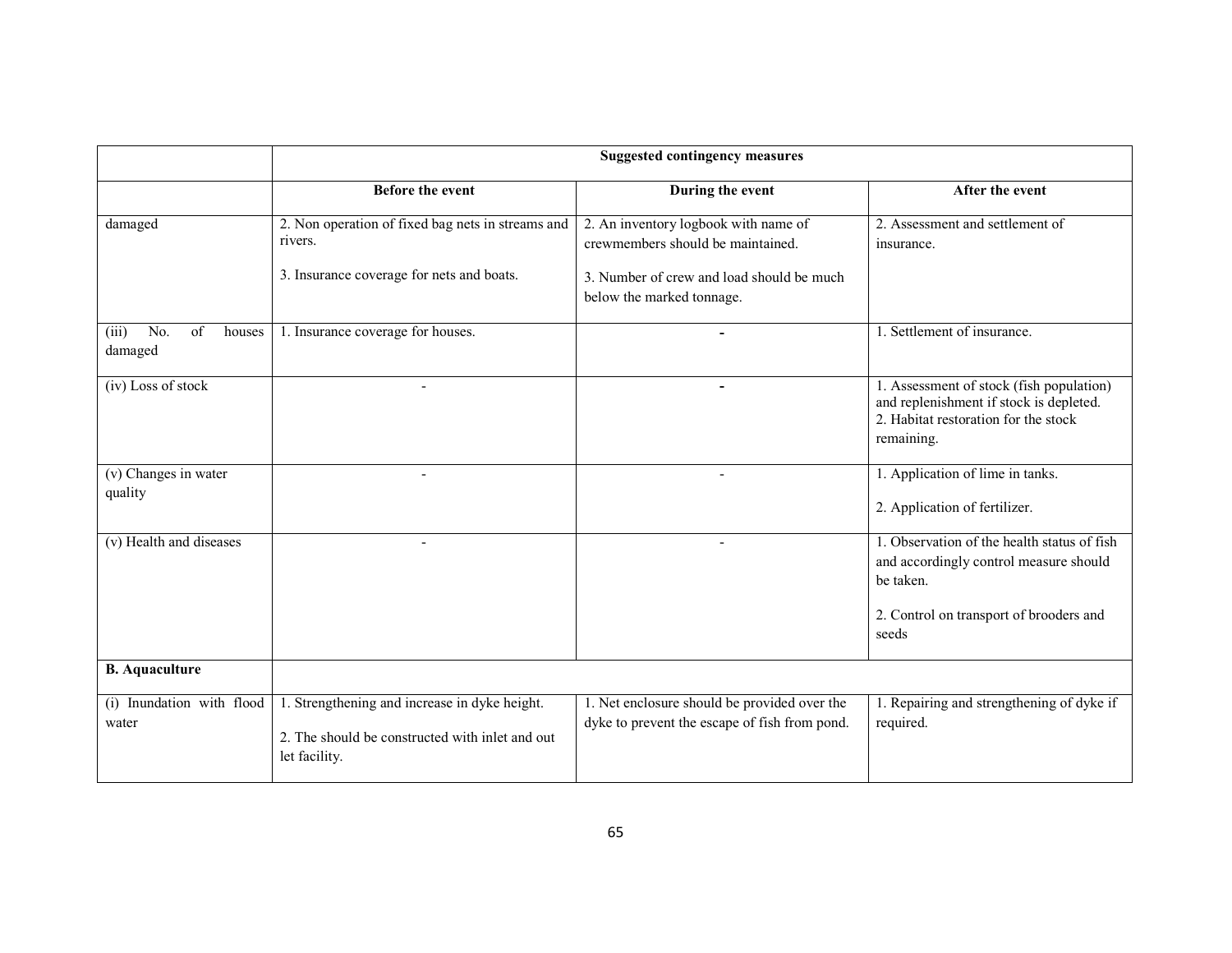|                                                                   | <b>Suggested contingency measures</b>                                                                                                                                                                                                                                                               |                                                                                                                                                                                                                                                                   |                                                                                                                                                                                                                               |
|-------------------------------------------------------------------|-----------------------------------------------------------------------------------------------------------------------------------------------------------------------------------------------------------------------------------------------------------------------------------------------------|-------------------------------------------------------------------------------------------------------------------------------------------------------------------------------------------------------------------------------------------------------------------|-------------------------------------------------------------------------------------------------------------------------------------------------------------------------------------------------------------------------------|
|                                                                   | <b>Before the event</b>                                                                                                                                                                                                                                                                             | During the event                                                                                                                                                                                                                                                  | After the event                                                                                                                                                                                                               |
| Water contamination<br>(ii)<br>changes in water<br>and<br>quality | 1. Application of lime.                                                                                                                                                                                                                                                                             |                                                                                                                                                                                                                                                                   | 1. Application of lime and geolite.<br>2. Application of Alum.<br>3. Application of KmnO4                                                                                                                                     |
| (iii) Health and diseases                                         | 1. Application of lime                                                                                                                                                                                                                                                                              |                                                                                                                                                                                                                                                                   | 1. Application of lime and KmnO4.<br>2. Assessment of the health status of fish<br>and accordingly control measure should<br>be taken.<br>3. Control on transport of brooders and<br>seeds.                                   |
| (iv) Loss of stock and<br>(feed,<br>chemicals<br>inputs<br>ets)   | 1. Strengthening and increase in dyke height.<br>2. Before flood the stock should be harvested<br>and sold in flood prone areas.<br>3. Transport of feed and chemicals to safer place.<br>4. Purchase of feeds and chemicals on weekly or<br>fortnightly basis.<br>5. Insurance coverage for stock. | 1. Net enclosure should be provided over the<br>dyke to prevent the escape of fish from pond.<br>2. Water should be diverted from the main<br>stream.<br>3. Sand bags can be used for protection of<br>dykes.<br>4. Storing of feed and chemicals to safer place. | 1. Stock assessment and restocking with<br>advanced fingerlings or yearling if<br>required.<br>2. Repairing of dykes.<br>3. Assessment of quality of feed and<br>fertilizer.<br>4. Assessment and settlement of<br>insurance. |
| (v) Infrastructure damage<br>(pumps, aerators, huts etc.)         | 1. Construction of flood shelter for pumps,<br>aerators etc.                                                                                                                                                                                                                                        |                                                                                                                                                                                                                                                                   | 1. Repairing of pumps, aerators if<br>required.<br>2. Repairing of damaged hut.                                                                                                                                               |
| (vi) Any other                                                    |                                                                                                                                                                                                                                                                                                     |                                                                                                                                                                                                                                                                   |                                                                                                                                                                                                                               |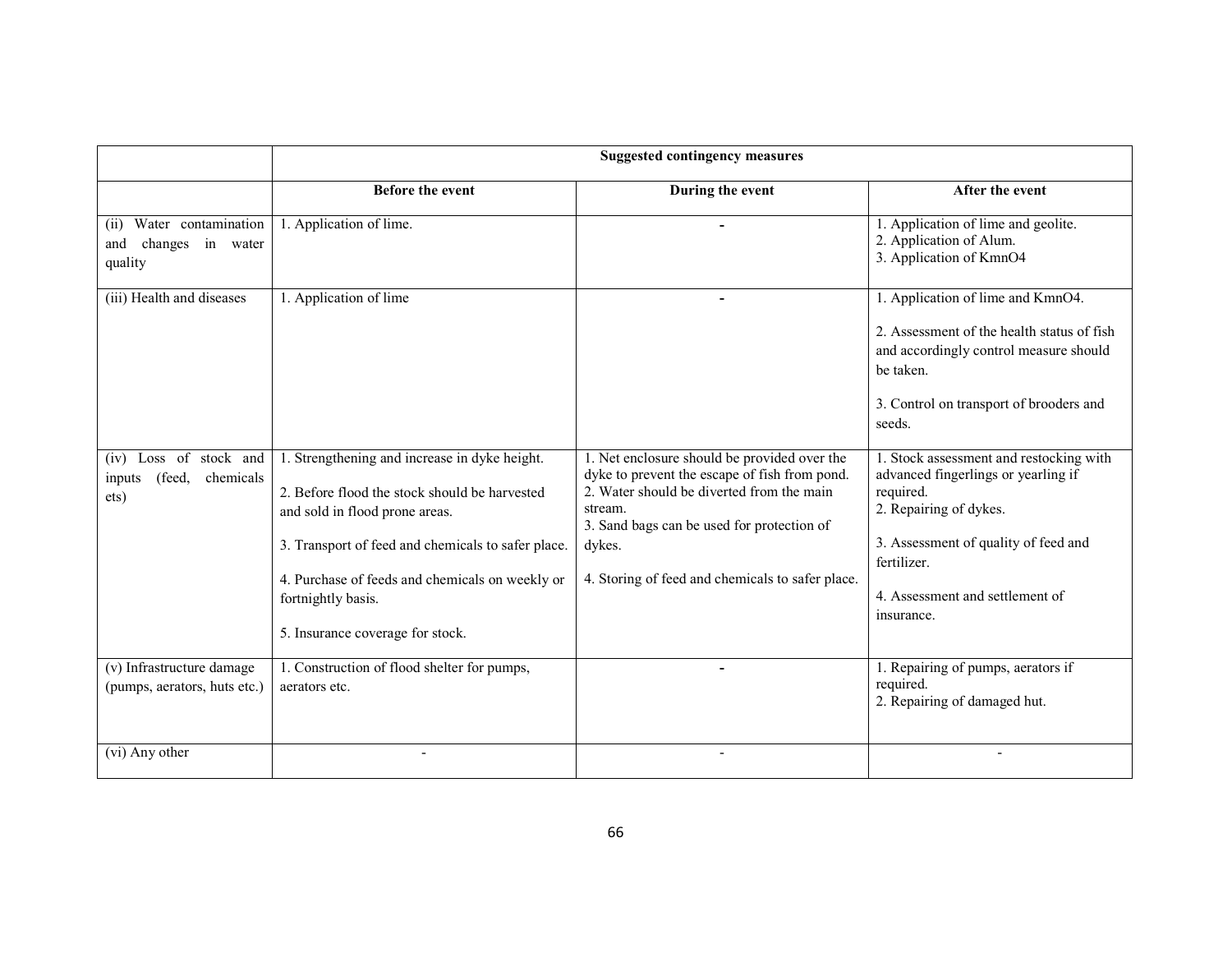|                                                                          | <b>Suggested contingency measures</b>                                                                                               |                                                                                                                                |                                                                                        |
|--------------------------------------------------------------------------|-------------------------------------------------------------------------------------------------------------------------------------|--------------------------------------------------------------------------------------------------------------------------------|----------------------------------------------------------------------------------------|
|                                                                          | <b>Before the event</b>                                                                                                             | During the event                                                                                                               | After the event                                                                        |
| 3. Cyclone/ Tsunami                                                      |                                                                                                                                     |                                                                                                                                |                                                                                        |
| A. Capture                                                               |                                                                                                                                     |                                                                                                                                |                                                                                        |
| Marine                                                                   |                                                                                                                                     |                                                                                                                                |                                                                                        |
| (i) Average compensation<br>paid due to loss of<br>fishermen lives       | 1. Repeated broadcast and telecast of warning.<br>2. Sea venture should be avoided<br>3. Insurance coverage for lives of fishermen. | 1. Provision of relief.<br>2. Evacuation of people to safer areas.                                                             | Assessment<br>settlement of<br>and<br>insurance.                                       |
| $(ii)$ No. of boats / nets<br>damaged                                    | 1. The boats has to be secured safely to river/<br>reservoir banks.<br>2. Insurance coverage for nets and boats.                    | 1. Checking of the safety of the boats /<br>nets.<br>2. An inventory logbook with name of<br>crewmembers should be maintained. | 1. Maintenance of the boats and nets.<br>2. Assessment and settlement of<br>insurance. |
| No.<br>of<br>(iii)<br>houses<br>damaged                                  | 1. Insurance coverage for houses.                                                                                                   | $\blacksquare$                                                                                                                 | 1. Settlement of insurance.                                                            |
| Inland                                                                   |                                                                                                                                     |                                                                                                                                |                                                                                        |
| <b>B.</b> Aquaculture                                                    |                                                                                                                                     |                                                                                                                                |                                                                                        |
| (i) Over flow/ flooding of<br>ponds                                      | 1. Strengthening and increase in dyke height.<br>2. They should be constructed with inlet and out<br>let facility.                  | 1. Net enclosure should be provided over<br>the dyke to prevent the escape of fish from<br>pond.                               | 1. Repairing and strengthening of dyke<br>if required.                                 |
| (ii) Changes in water<br>quality (fresh water /<br>brackish water ratio) |                                                                                                                                     |                                                                                                                                |                                                                                        |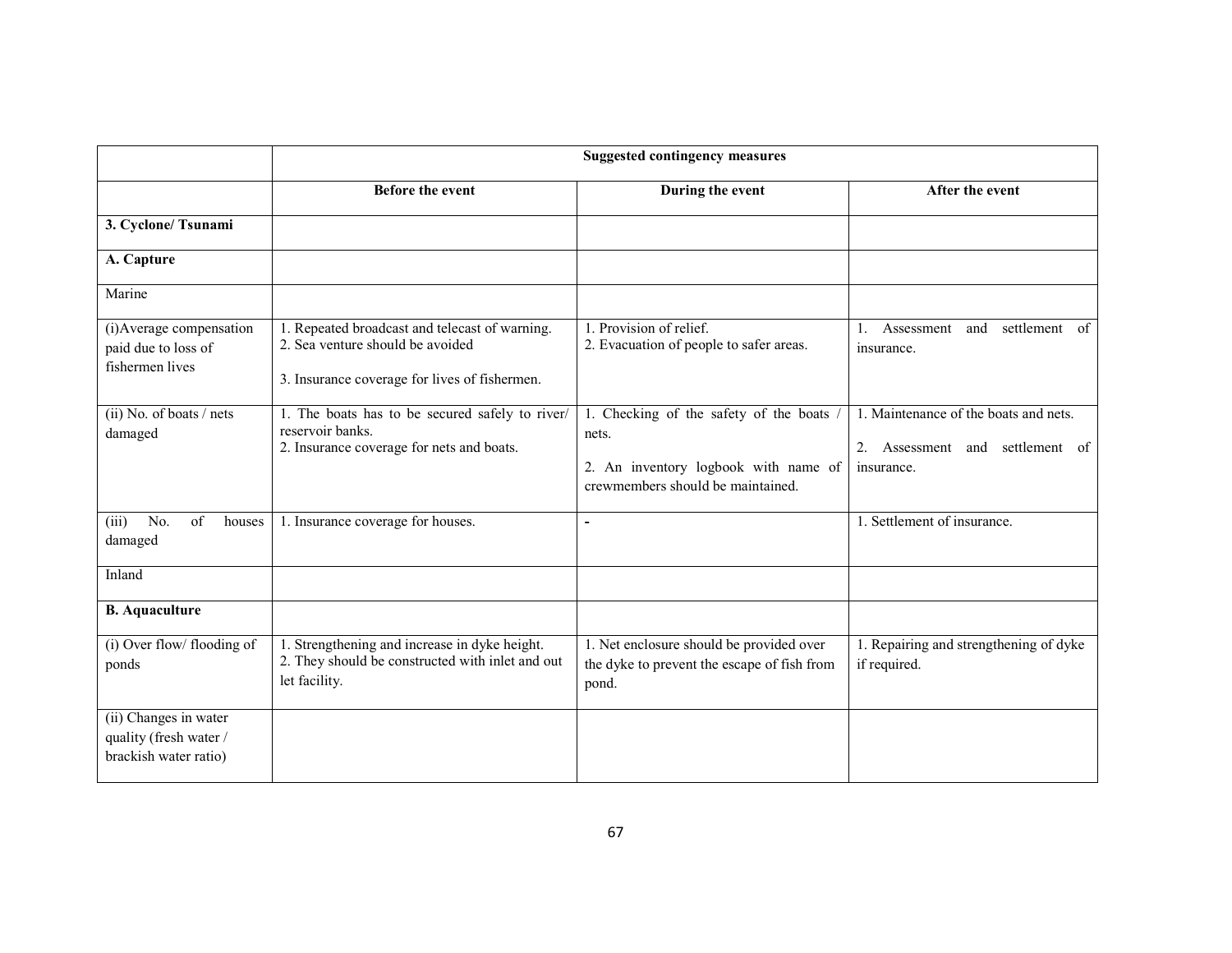|                                                                        | <b>Suggested contingency measures</b>                                                                                                   |                                                                                                                                                        |                                                                                                                       |
|------------------------------------------------------------------------|-----------------------------------------------------------------------------------------------------------------------------------------|--------------------------------------------------------------------------------------------------------------------------------------------------------|-----------------------------------------------------------------------------------------------------------------------|
|                                                                        | <b>Before the event</b>                                                                                                                 | During the event                                                                                                                                       | After the event                                                                                                       |
| (iii) Health and diseases                                              |                                                                                                                                         |                                                                                                                                                        | 1. Application of lime and KmnO4.                                                                                     |
|                                                                        |                                                                                                                                         |                                                                                                                                                        | 2. Assessment of the health status of<br>fish and accordingly control measure<br>should be taken.                     |
|                                                                        |                                                                                                                                         |                                                                                                                                                        | 3. Control on transport of brooders and<br>seeds.                                                                     |
| Loss of stock and<br>(iv)<br>(feed,<br>chemicals<br>inputs<br>ets)     | 1. Strengthening and increase in dyke height.<br>2. Transport of feed and chemicals to safer place.<br>3. Insurance coverage for stock. | 1.Net enclosure should be provided over<br>the dyke to prevent the escape of fish from<br>pond.<br>2. Storing of feed and chemicals to safer<br>place. | 1. Stock assessment and restocking<br>with advanced fingerlings or yearling if<br>required.<br>2. Repairing of dykes. |
|                                                                        |                                                                                                                                         |                                                                                                                                                        | 3. Assessment of quality of feed and<br>chemicals.<br>4. Assessment and settlement of<br>insurance.                   |
| (v) Infrastructure damage<br>(pumps, aerators, shelters/<br>huts etc.) | $\mathbf{r}$                                                                                                                            | $\overline{a}$                                                                                                                                         | 1. Repairing of pumps, aerators if<br>required.<br>2. Repairing of damaged hut.                                       |
| (vi) Any other                                                         | $\blacksquare$                                                                                                                          | $\blacksquare$                                                                                                                                         |                                                                                                                       |
| 4. Heat Wave and Cold<br>Wave                                          |                                                                                                                                         |                                                                                                                                                        |                                                                                                                       |
| A. Capture                                                             |                                                                                                                                         |                                                                                                                                                        |                                                                                                                       |
| Marine                                                                 | $\overline{\phantom{a}}$                                                                                                                | 1. During hot waves night fishing should<br>be done.<br>2. During hot waves preservation by cold                                                       |                                                                                                                       |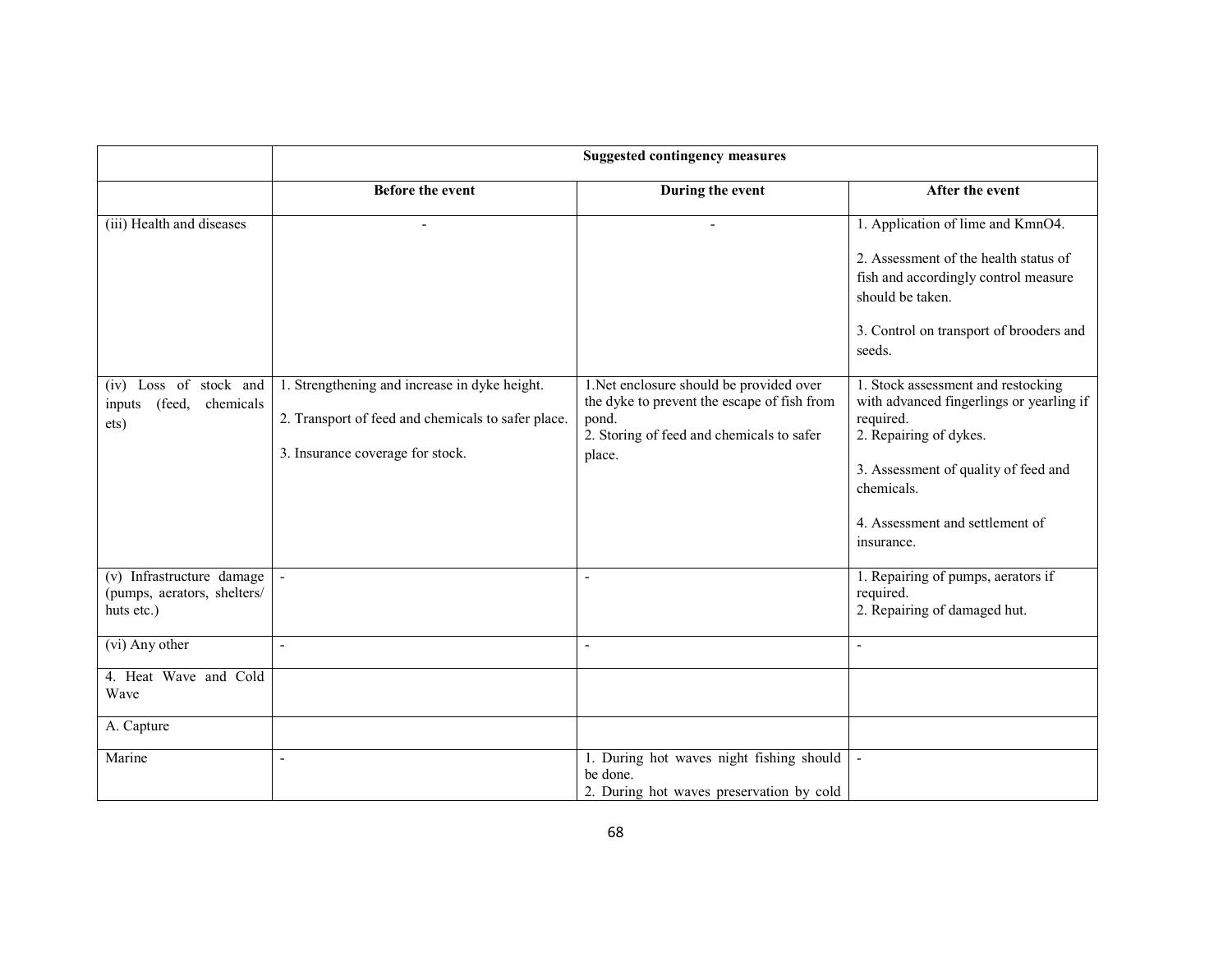| <b>Suggested contingency measures</b>                                                                           |                                                                                                                                                                                                                                                                           |                                                            |
|-----------------------------------------------------------------------------------------------------------------|---------------------------------------------------------------------------------------------------------------------------------------------------------------------------------------------------------------------------------------------------------------------------|------------------------------------------------------------|
| <b>Before the event</b>                                                                                         | During the event                                                                                                                                                                                                                                                          | After the event                                            |
|                                                                                                                 | chain should be increased.                                                                                                                                                                                                                                                |                                                            |
| Inland                                                                                                          | 1. During hot waves night fishing should<br>be done.<br>2. Preservation by cold chain should be<br>increased during hot waves.                                                                                                                                            |                                                            |
| B. Aquaculture                                                                                                  |                                                                                                                                                                                                                                                                           |                                                            |
| 1. During hot waves adequate water depth<br>pond<br>Change<br>in<br>(1)<br>should be maintained.<br>environment | 1. During hot waves mixing of water with<br>fresh water should be done<br>2. The culture system should be provided<br>with aeration to avoid oxygen depletion<br>due to high temperature during hot waves.<br>3. Partial harvesting can be done to avoid<br>loss of crop. |                                                            |
| 1. Application of lime and turmeric.<br>Health<br>disease<br>and<br>(i)<br>management                           | 1. Feeding should be stopped.<br>2. If cold waves persists EUS outbreak<br>takes place                                                                                                                                                                                    | 1. Application of CIFAX to control<br>EUS disease in fish. |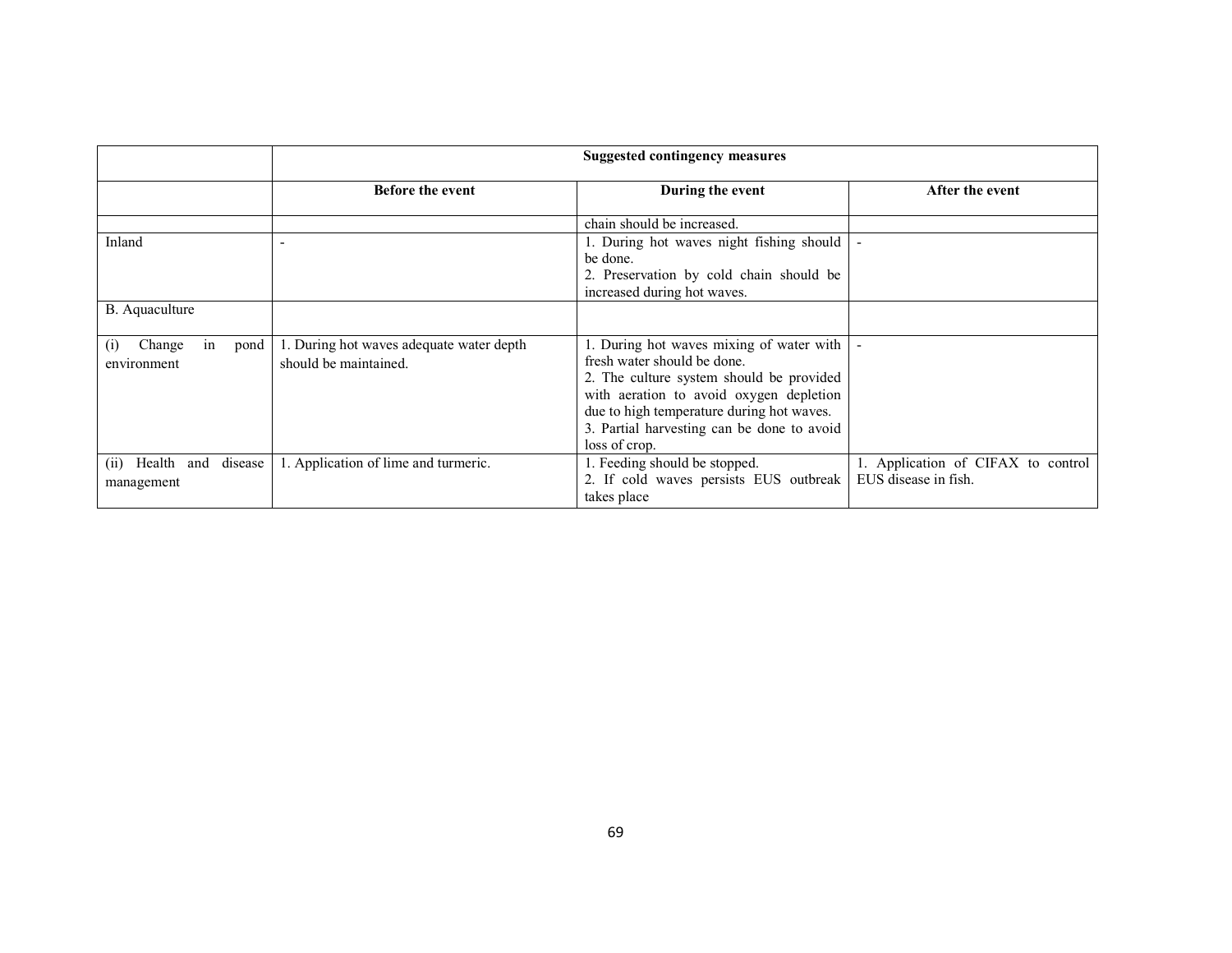

#### Annexure –I DIGITAL MAP OF THE DISTRICT GANJAM INSIDE THE STATE ODISHA